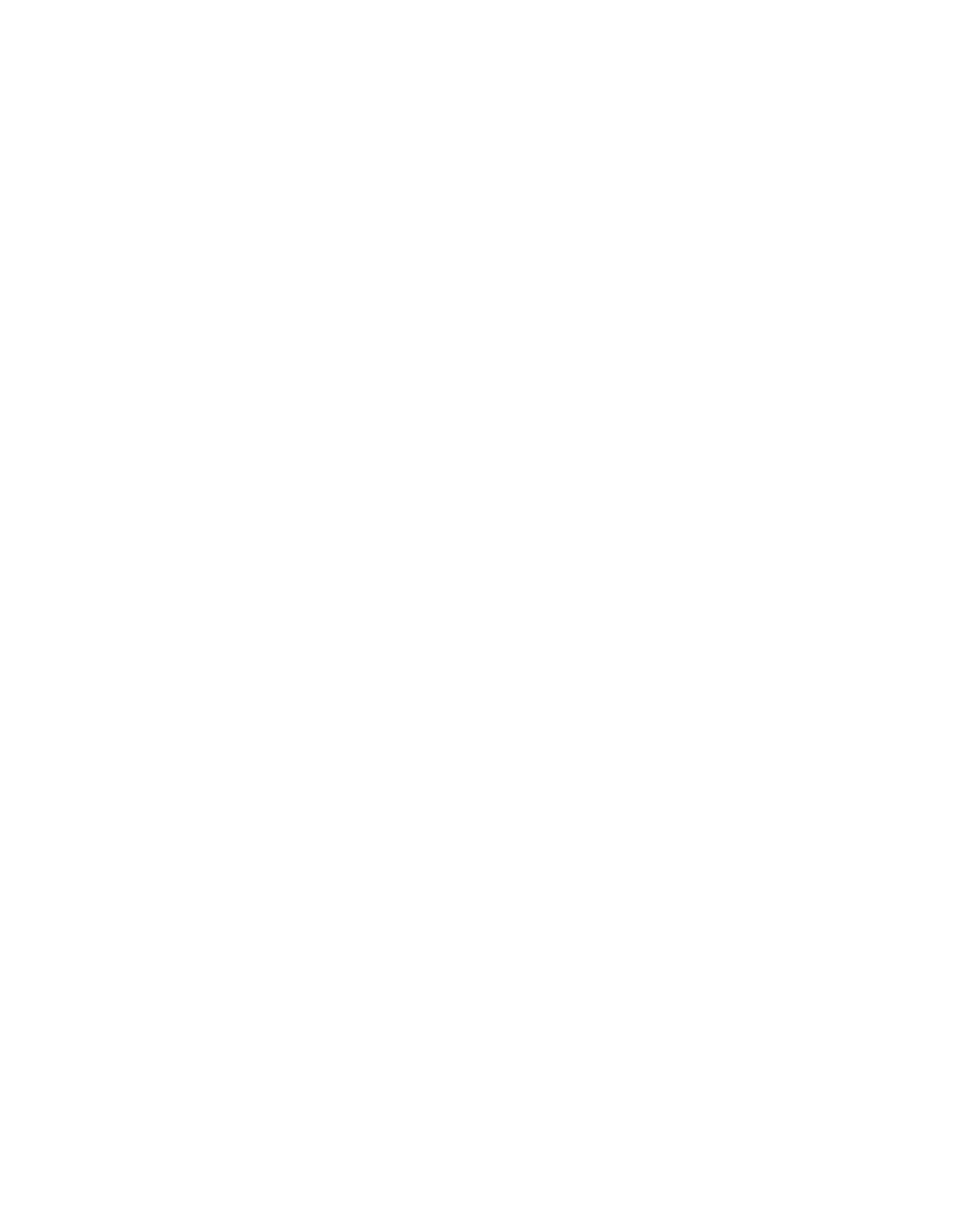# **HIGHLIGHTS**

At the request of the Steering Committee for Advanced Clinic Access (ACA), the HSR&D Management Decision and Research Center (MDRC) conducted a comprehensive evaluation of the implementation and effectiveness of ACA. The study focused on 78 medical centers selected to represent a wide range of wait times for clinic appointments. The evaluation findings are based on data collected in the spring and summer of 2003 from surveys of employees, telephone interviews and implementation reports from local ACA points of contact, and VA databases.

The key evaluation findings are:

- 1. Awareness of wait time as a problem was higher than awareness of ACA as a potential solution at the time of the ACA staff survey in the summer of 2003.
- 2. By the spring and summer of 2003, implementation of ACA was well underway but varied across facilities and target clinic areas.
- 3. Four variables emerged as significant predictors of ACA implementation in three or more of the six target clinic areas:
	- o Greater length of time doing ACA;
	- o Greater management support;
	- o Clinic staff review performance data;
	- $\circ$  Clinic teams have the knowledge and skill needed to do their work well and make changes successfully.
- 4. ACA was associated with improved patient access and satisfaction in some but not all areas:
	- $\circ$  Greater ACA implementation was significantly associated with shorter wait times in three clinic areas (Primary Care, Urology, Orthopedics).
	- $\circ$  Shorter wait time was significantly associated with higher patient satisfaction in Primary Care on four measures (Ability to get care as soon as wanted (Qx3); visit coordination, courtesy and pharmacy service scales).
	- o In contrast, greater ACA implementation in Primary Care was directly associated with lower patient satisfaction on one measure (Specialty care).

Knowledge about the factors affecting the implementation of ACA can be used to increase the success of diffusion of other innovative clinical practices. These findings offer important lessons for managers and clinical leaders who are striving to diffuse effective new clinical practices successfully, and to senior leaders who are working to transform their systems into learning organizations that can efficiently implement evidence-based practices.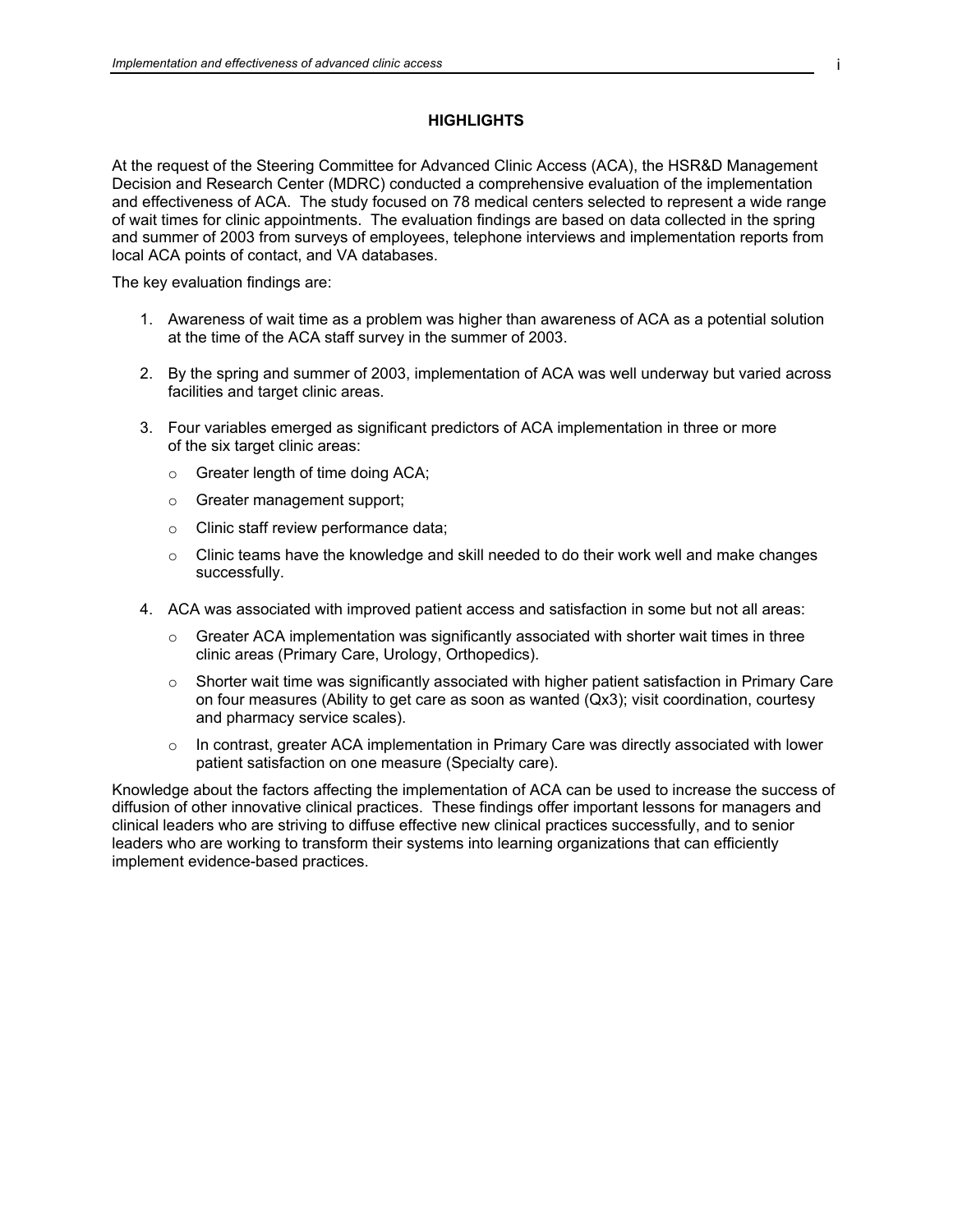### **PREFACE**

Like most evaluation projects, the completion of the Advanced Clinic Access (ACA) evaluation depended on the efforts of many people beyond the study team. We were fortunate to work closely with many clinical leaders and managers striving to implement ACA. The ACA Steering Committee chaired by Dr. Robert Petzel and the VISN ACA Points of Contact helped shape the evaluation design and provided valuable feedback on the findings. We especially appreciated the assistance of the evaluation's field advisory group: Fabianne Erb, Elizabeth Helsel, James Schlosser, Bill Baar, and Renee Parlier. Renee Parlier, as national Clinical Program Manager for ACA, was a consistent source of support and assistance.

We also thank the employees of the 78 medical centers that served as study sites. We are grateful to the local ACA POCs for participating in interviews, providing implementation data and assisting in the survey administration; to the clinic staff for completing surveys; and to the leadership for their facility's participation in the evaluation.

Within the MDRC, we are particularly grateful to Tom Deschaine for his unflagging production support and to Sally Holmes for her editorial insights.

We hope that the evaluation findings presented in this report will be useful to managers and clinical leaders who are striving not only to spread ACA across the VA system but also to transform their systems into learning organizations that can efficiently implement other effective new clinical practices.

On a final note, this is the last evaluation report that will be issued by the HSR&D Management Decision and Research Center (MDRC). On June 1, 2004, MDRC researchers assumed new roles in the recently awarded Center for Organization, Leadership and Management Research (COLMR), a VA HSR&D Center of Excellence. COLMR is unique among HSR&D Centers of Excellence in focusing on organization, leadership and management research and in partnering with four VISNs (1, 10, 22 and 23), the National Center for Organization Development and the Management Support Office to carry out its mission. We are excited about the potential of COLMR and its partners to contribute to VA's continuing excellence in serving veterans.

> CVL MM DM MNS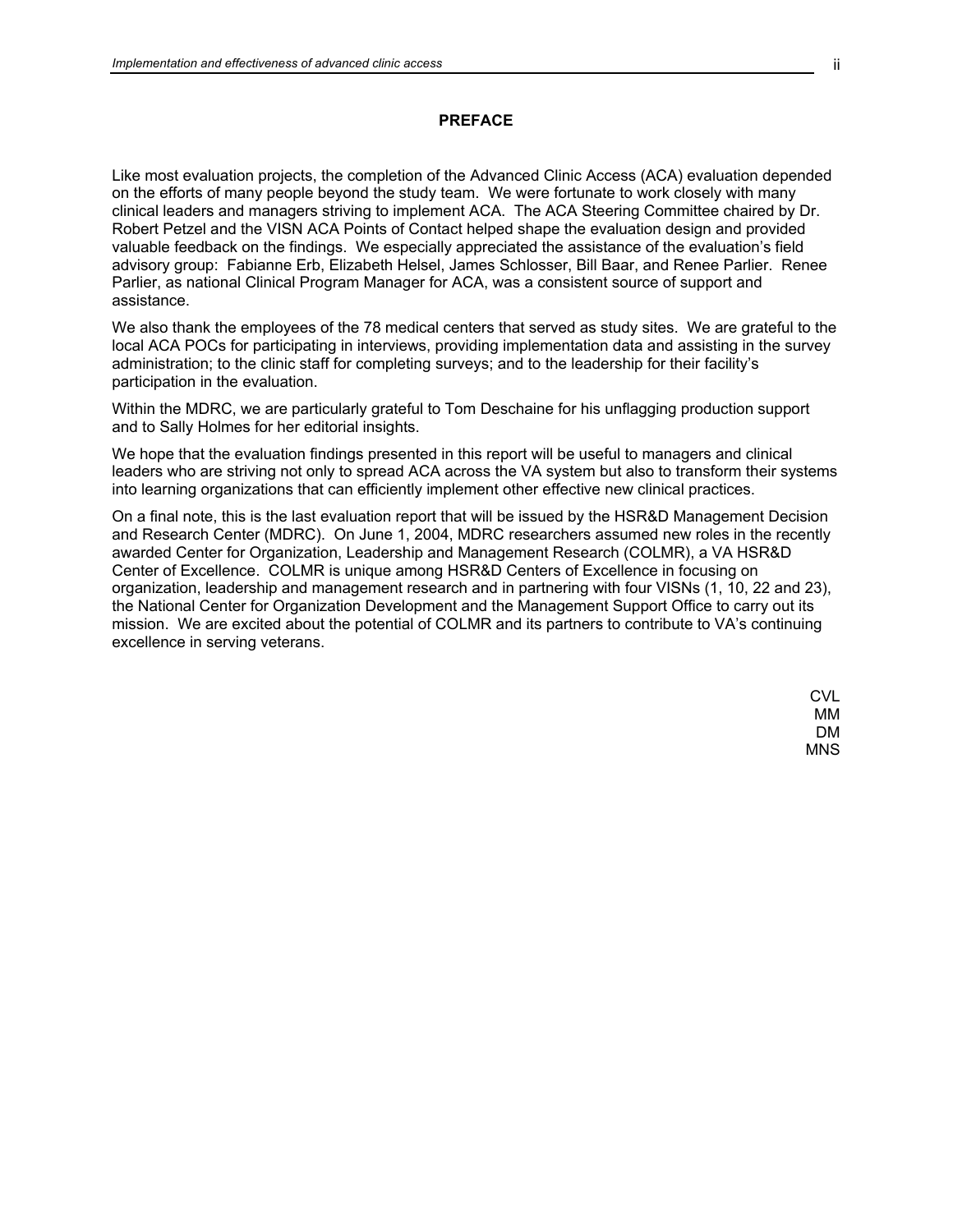# **TABLE OF CONTENTS**

| 1.             |     |                                                                                                                     |  |  |  |  |
|----------------|-----|---------------------------------------------------------------------------------------------------------------------|--|--|--|--|
|                | 1.1 |                                                                                                                     |  |  |  |  |
|                | 1.2 |                                                                                                                     |  |  |  |  |
|                | 1.3 |                                                                                                                     |  |  |  |  |
| 2.             |     |                                                                                                                     |  |  |  |  |
| 3.             |     | WHAT APPROACHES WERE USED TO PROMOTE AND SUPPORT THE                                                                |  |  |  |  |
|                | 3.1 |                                                                                                                     |  |  |  |  |
|                | 3.2 |                                                                                                                     |  |  |  |  |
|                | 3.3 |                                                                                                                     |  |  |  |  |
| 4 <sub>1</sub> |     | WHAT OTHER FACTORS MAY HAVE AFFECTED ACA IMPLEMENTATION? 19                                                         |  |  |  |  |
|                | 4.1 |                                                                                                                     |  |  |  |  |
|                | 4.2 |                                                                                                                     |  |  |  |  |
| 5 <sub>1</sub> |     | TO WHAT EXTENT WERE THE ACA 10 KEY CHANGE PRINCIPLES                                                                |  |  |  |  |
|                | 5.1 |                                                                                                                     |  |  |  |  |
|                | 5.2 |                                                                                                                     |  |  |  |  |
| 6.             |     | WHAT FACTORS WERE ASSOCIATED WITH ACA IMPLEMENTATION? 32                                                            |  |  |  |  |
|                | 6.1 |                                                                                                                     |  |  |  |  |
|                | 6.2 |                                                                                                                     |  |  |  |  |
|                | 6.3 |                                                                                                                     |  |  |  |  |
| 7.             |     | TO WHAT EXTENT WAS ACA IMPLEMENTATION ASSOCIATED WITH<br>SHORT CLINIC WAIT TIMES AND HIGHER PATIENT SATISFACTION?40 |  |  |  |  |
|                | 7.1 |                                                                                                                     |  |  |  |  |
|                | 7.2 | Was greater ACA implementation related to shorter wait time?42                                                      |  |  |  |  |
|                | 7.3 | Was shorter wait time associated with higher levels of patient satisfaction                                         |  |  |  |  |
|                |     |                                                                                                                     |  |  |  |  |
|                | 7.4 | Were there any effects of ACA implementation on patients' satisfaction with                                         |  |  |  |  |
|                |     | aspects of their ambulatory care other than wait time? 48                                                           |  |  |  |  |
| 8.             |     |                                                                                                                     |  |  |  |  |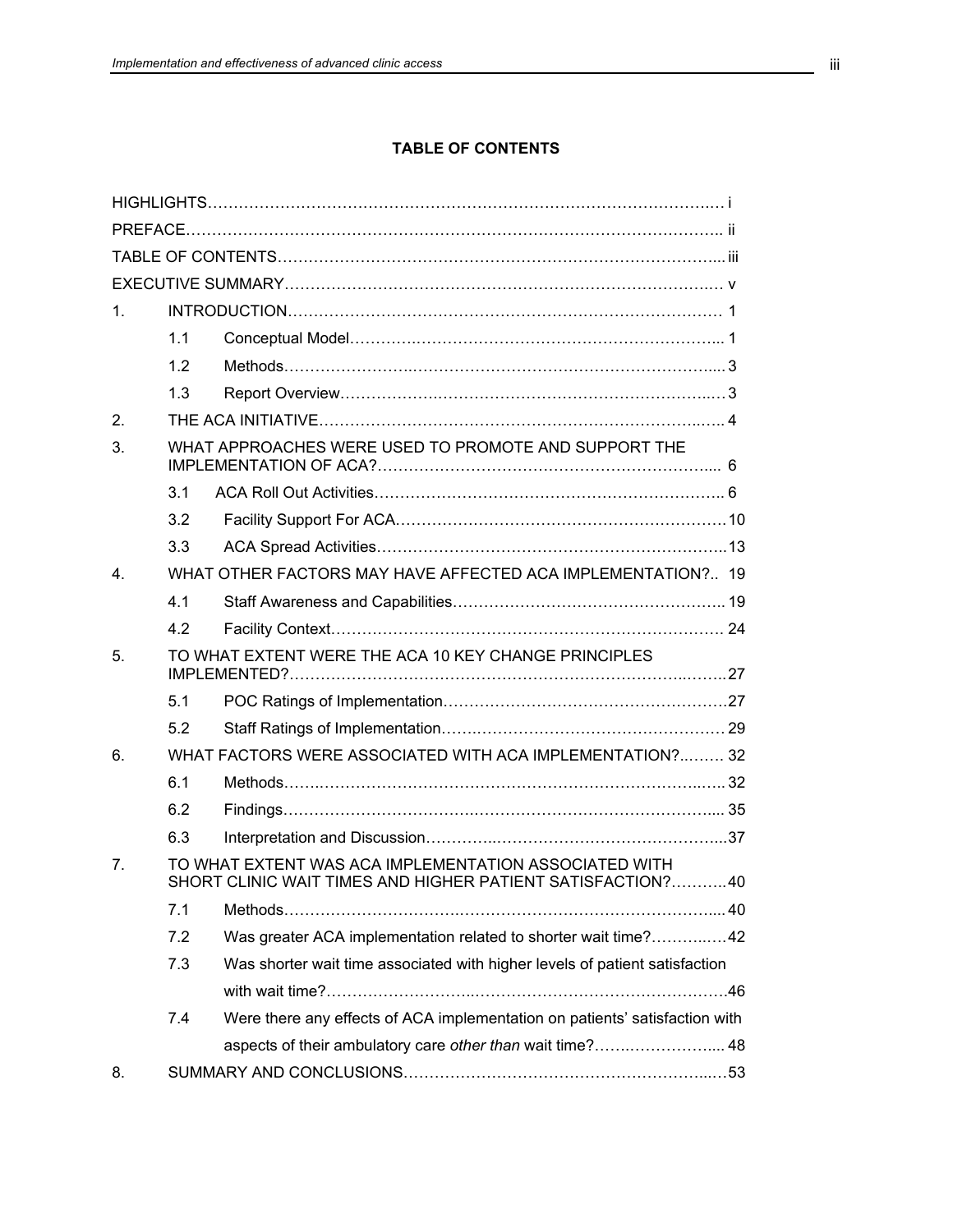| A.          |  |  |  |  |  |
|-------------|--|--|--|--|--|
| <b>B.</b>   |  |  |  |  |  |
| $C_{\cdot}$ |  |  |  |  |  |
| D.          |  |  |  |  |  |
| Е.          |  |  |  |  |  |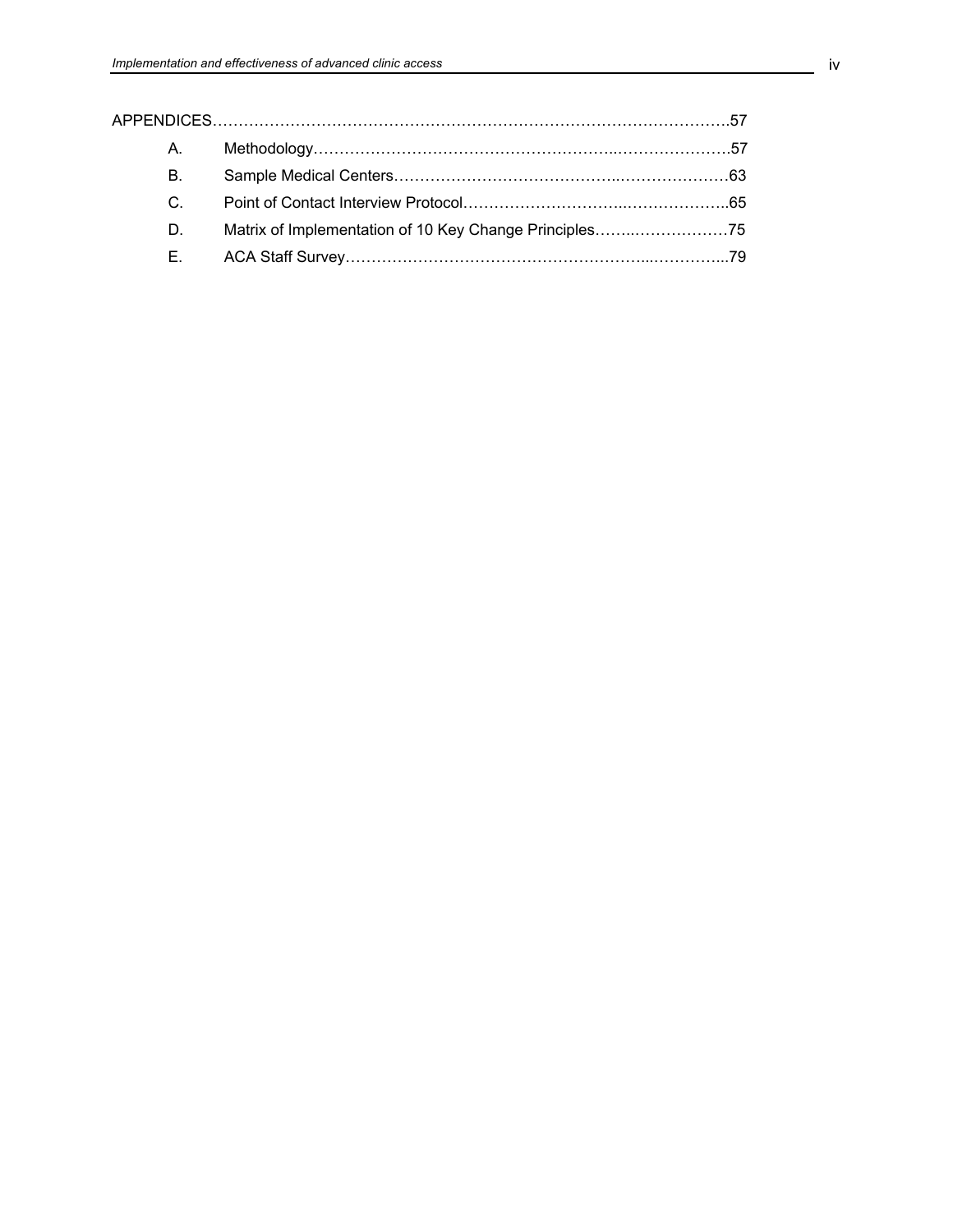# <span id="page-6-0"></span>**THE IMPLEMENTATION AND EFFECTIVENESS OF ADVANCED CLINIC ACCESS: EXECUTIVE SUMMARY**

In 2000, VA launched a national initiative to diffuse Advanced Clinic Access (ACA) in six target clinic areas (Primary Care, Audiology, Eye Care, Cardiology, Orthopedics, Urology) across VA. ACA is a set of 10 key change principles for managing clinics so that veterans have access to medical care when they want it. The principles are: (1) work down the backlog, (2) reduce demand, (3) understand supply and demand, (4) reduce appointment types, (5) plan for contingencies, (6) manage the constraint, (7) optimize the care team, (8) synchronize patient, provider and information, (9) predict and anticipate patient needs at the time of appointment, and (10) optimize rooms and equipment.

To encourage and support the diffusion of these principles, the ACA initiative built an extensive infrastructure that includes: a national steering committee; a full-time national clinical director; a person designated to lead ACA in every VISN and most medical centers (called points of contact or POCs); and a network of clinical access coaches to catalyze peer networks of advocacy and support. The infrastructure, based on a spread model emphasizing information, communication and social networks, supports a growing network of training, information exchange, coaching and collaboration to clinical staff in VA medical centers.

An important component of the ACA initiative was a comprehensive evaluation of the implementation and effectiveness of ACA. The chair of the ACA Steering Committee contracted with the HSR&D Management Decision and Research Center (MDRC) to conduct the evaluation. This summary highlights the key evaluation findings.

# **A Model of Implementation and Effectiveness**

The evaluation was guided by the conceptual model illustrated in Exhibit A. According to this model, the organizational structure and the particular activities used to introduce and then spread ACA will influence the extent to which ACA is implemented – or, put into practice -- in a clinic area or across a medical center. However, these implementation structures and activities will not be the only determinants



**Exhibit A The Implementation and Effectiveness of Advanced Clinic Access: Evaluation Model**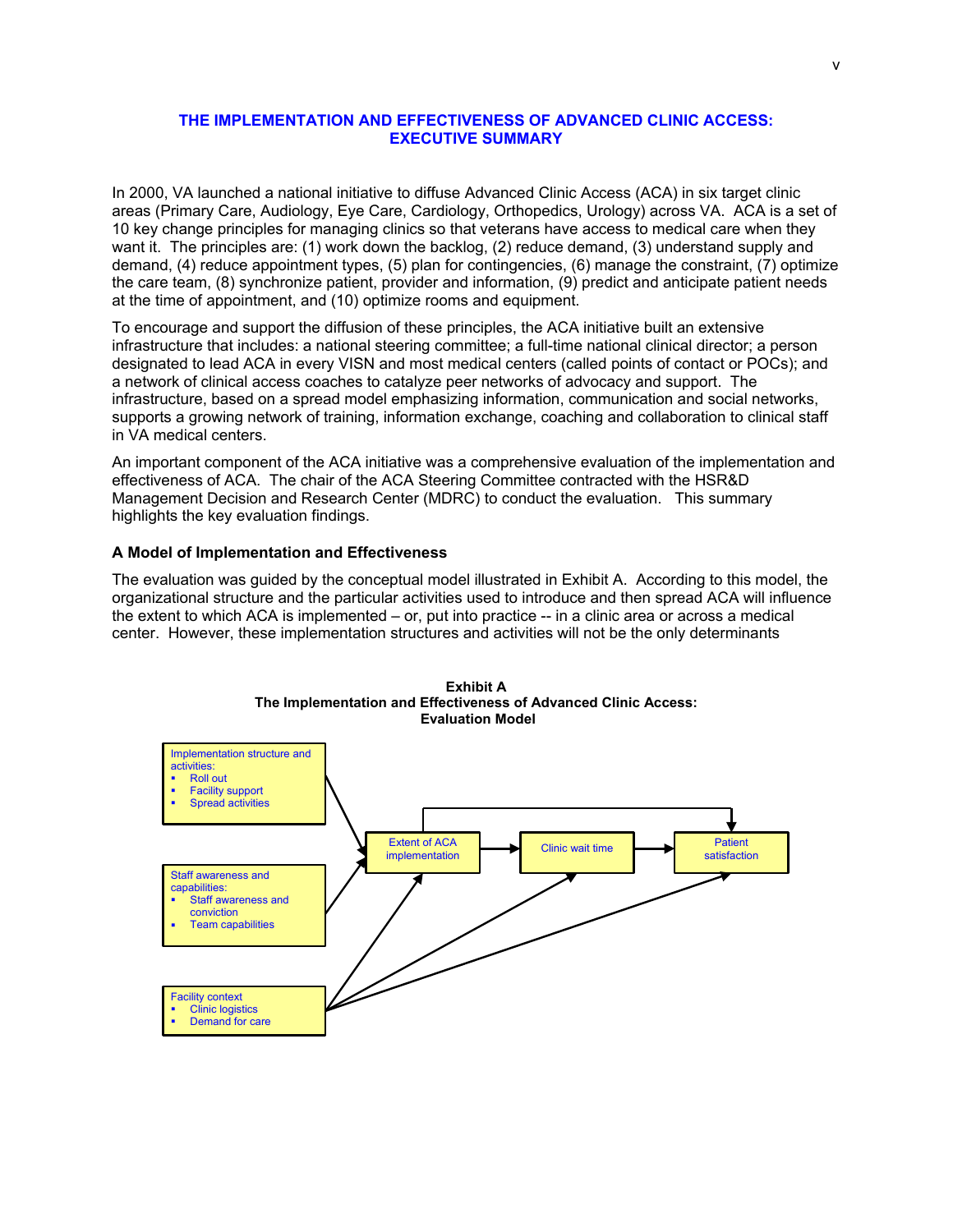of ACA implementation. Certain aspects of facility context and the awareness and capabilities of individuals responsible for implementing ACA will also influence implementation. The extent to which ACA is implemented will in turn affect wait time – defined as time to next appointment -- and ultimately affect patients' satisfaction with their access to care. Finally, facility context will have an impact on both wait time and satisfaction.

#### **Evaluation Design**

The evaluation was designed to describe the approaches used to promote and support implementation of ACA, to measure the extent to which ACA was implemented in the six target clinic areas and to analyze the factors associated with ACA implementation and with wait times and patient satisfaction.

Taking advantage of the naturally occurring variation in wait times, we selected for study a sample of 78 VA medical centers stratified by wait time and size. Measures of the key variables in the conceptual model were drawn from data obtained by: (1) structured telephone interviews with facility ACA points of contact (POCs) conducted between January and April 2003; (2) reports by POCs of ACA implementation collected between February and May 2003; (3) a mail survey completed by 3870 staff (42% response) in July and August 2003; (4) VA administrative databases; and (5) VA patient satisfaction databases.

#### **Highlights**

In the context of high attention to wait times and an extensive network of activities to promote and support ACA, the MDRC evaluation found that efforts to spread ACA had resulted in strong progress in many areas by the summer of 2003, though the story was still mixed. This variation is to be expected given the scope and complexity of change attempted, particularly when attempted without a national mandate. In the full evaluation report, we present detailed information about each dimension of the conceptual model and the relationships among dimensions. In this summary we highlight the evaluation findings in four areas:

# **1. Awareness of wait time as a problem was higher than awareness of ACA as a potential solution, at the time of the ACA staff survey in the summer of 2003.**

*Why important:* The opinions, knowledge and capabilities of the clinicians and other staff responsible for implementing a new clinical practice influence that implementation in many ways. The clinic staff are the filter through which the implementation structures and activities pass. They are the people who actually put the innovation into practice. Organizational change is more likely to be successful if staff hold two views. First, they must recognize that there is a need and an urgency to change the way they work, and, second, they must believe that the proposed approach to meeting that need will be effective – that it will have the expected benefits and that it will work in their organization.

*Findings:* At the time of the ACA staff survey in the summer of 2003, awareness of wait time as a problem was higher than awareness of ACA as a potential solution. Averaged across the six target clinic areas:

- More than three-quarters of the staff surveyed believed that reducing wait times was very important (77% to 93% by target clinic area).
- Roughly half the staff surveyed believed ACA to be an effective strategy for reducing wait times (44% to 59% by target clinic area).
- At the same time, many staff did not recognize the term Advanced Clinic Access before reading the survey (23% to 55% first heard the term when they read the survey, by target clinic area).

*Implications:* While awareness of ACA and its benefits may have increased since last summer, there is likely to be a need for continuing efforts to educate staff, including clinicians, about ACA.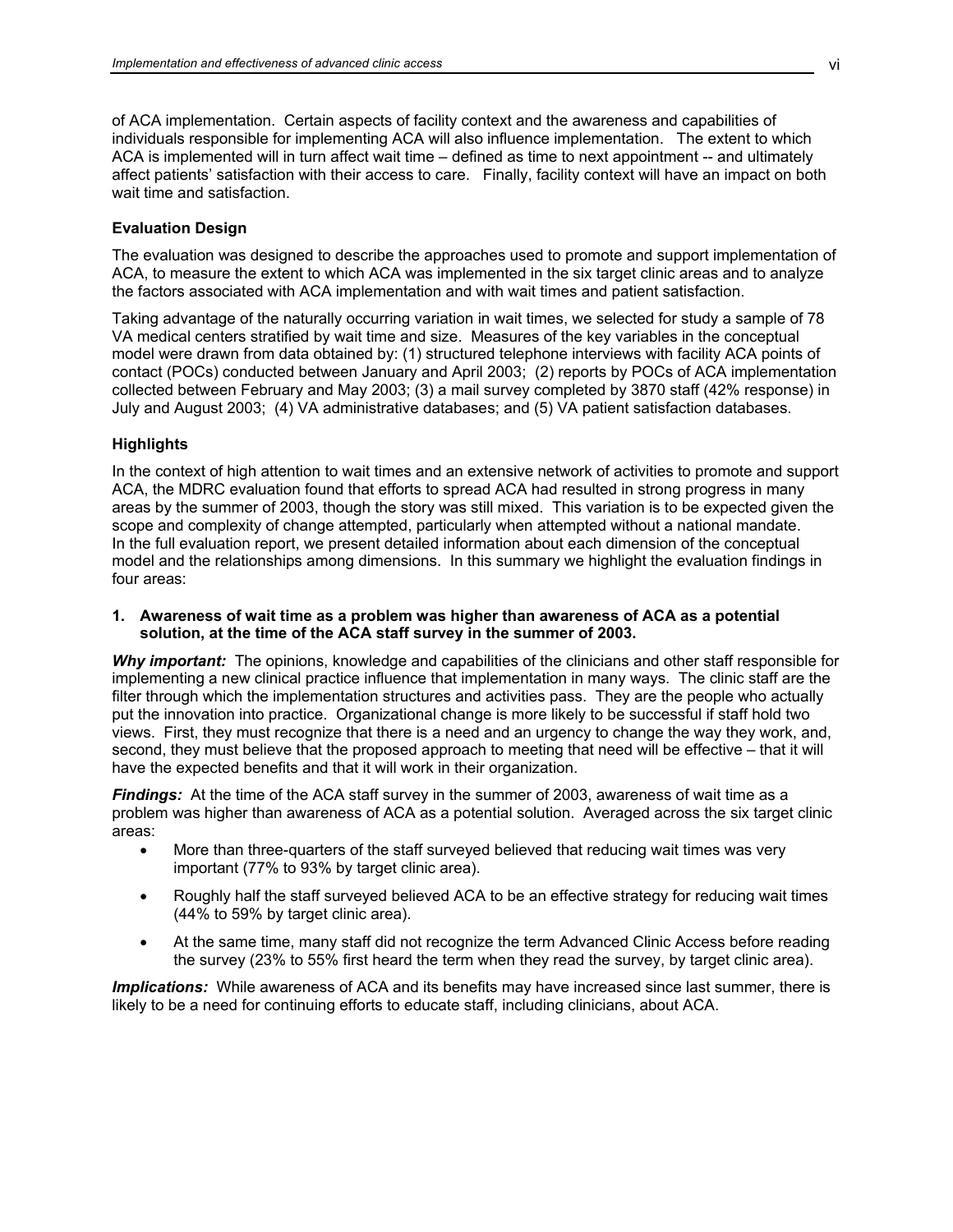# **2. Implementation of ACA was well underway but varied across facilities and target clinic areas by the spring and summer of 2003.**

*Why important:* Determining whether an innovative clinical practice is actually put into practice is a key step in assessing its effectiveness. Many innovative clinical practices have disappointing results, often not because the innovation design failed but because the innovation was never implemented. In this analysis of ACA, we used the presence of the 10 key change principles as the indicator of the extent to which ACA was implemented. We measured implementation from two perspectives, that of the facility POCs in the spring of 2003 and the clinic staff in the summer of 2003.

**Findings:** By the spring and summer of 2003, implementation of ACA was underway but varied across facilities and target clinic areas:

- Looking at each target clinic area, ACA was fully implemented in 90%-100% of the clinics in a substantial proportion of facilities (32% to 42%), according to POC reports. Full implementation in the other facilities ranged widely from 0-90% in all target clinic areas.
- Clinic staff reported that the 10 key change principles generally were moderately implemented but with substantial variation among target clinic areas. Staff in Audiology on average reported higher implementation than other clinic areas, with 39% of respondents rating implementation between 4 and 5 on a five-point scale with 5 being "to a great extent." Staff in Orthopedics and Cardiology reported the lowest implementation with 39% and 46%, respectively, rating implementation below 2.5 with 3 being "moderate."
- Across clinic areas, the key change principles most likely to be fully implemented were:
	- o Understanding supply and demand;
	- o Synchronizing patient, provider and information;
	- o Optimizing rooms and equipment.

*Implications:* While we expect the levels of ACA implementation have risen since last summer given the expanding levels of ACA diffusion, we would not expect full implementation in all clinics in all clinic areas across VA. Periodic monitoring of the implementation of the 10 key changes, not only in the original six target clinics but in the additional clinics receiving attention in FY2004, would provide important information for targeting education and technical assistance to areas where implementation is lagging.

# **3. Four variables emerged as significant predictors of ACA implementation in three or more of the six target clinic areas:**

- o **Greater length of time doing ACA;**
- o **Greater management support;**
- o **Clinic staff review performance data;**
- o **Clinic teams have the knowledge and skill needed to do their work well and make changes successfully.**

**Why important:** Identifying factors associated with successful implementation provides useful lessons for future diffusion of ACA and potentially for the diffusion of other innovative clinical practices.

*Regression methods:* To identify the factors most strongly affecting ACA implementation, we conducted a series of multiple regression analyses. Our first step was to run separate regressions within the three domains of the conceptual model that we expected to influence implementation: (1) implementation structure and activities, (2) staff awareness and capabilities, and (3) facility context. This was done separately for each of the six clinic areas. We then created a consolidated regression model for each clinic area by combining the variables from each domain that were identified as significant in step 1. The results of that consolidated regression analysis are shown in Exhibit B.

# *Findings:* Three findings are noteworthy.

First, the models do well in predicting variation in ACA implementation, meaning that we have a fairly good understanding of the factors that make a difference in implementing ACA. As indicated by the adjusted R<sup>2</sup> values in Exhibit B, the proportion of variance accounted for by the factors, or variables, in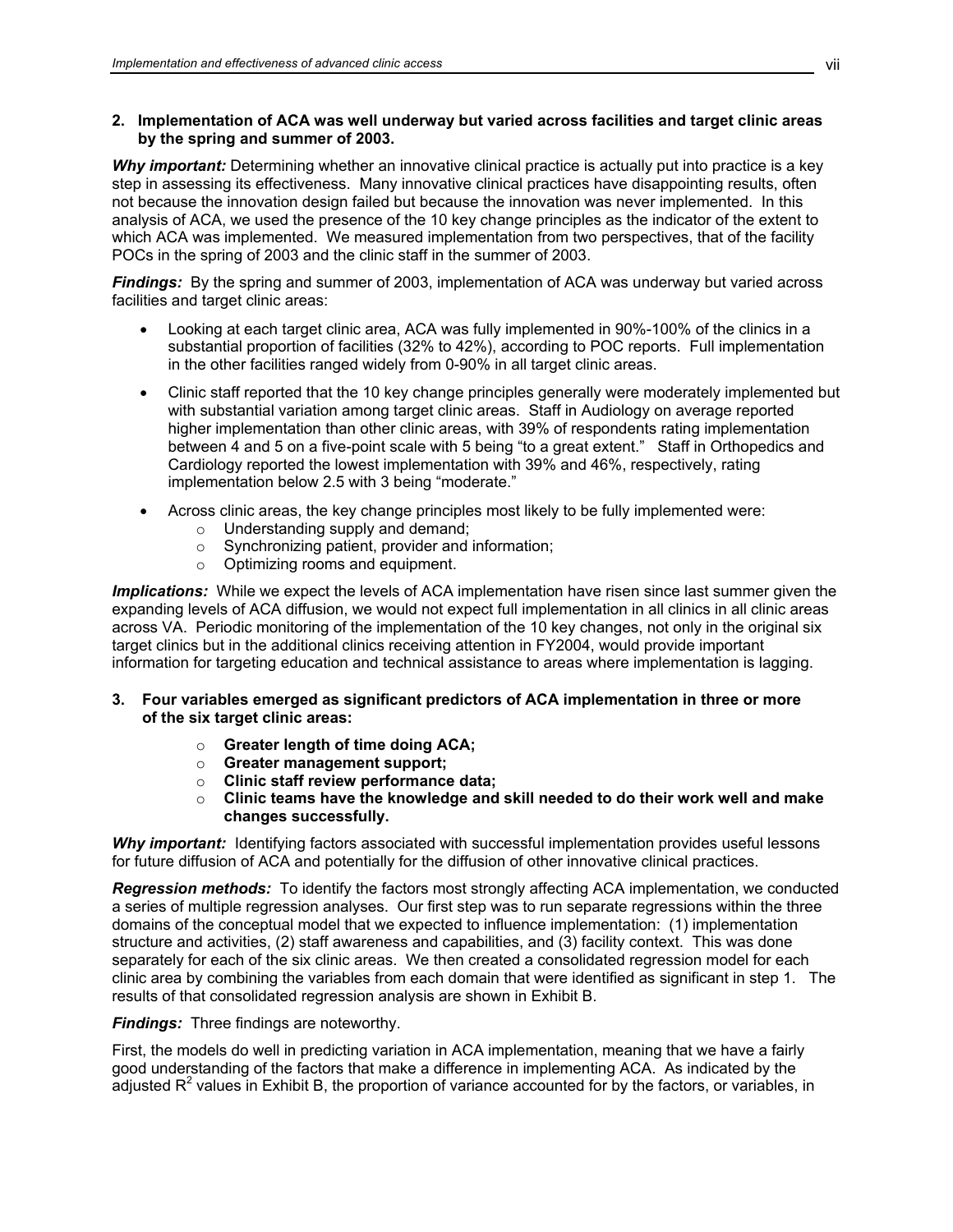| <b>Exhibit B</b><br><b>Factors Significantly Associated with Extent of ACA Implementation</b><br>▲ Positive association / ▼ Negative association |     |     |     |     |     |     |  |  |
|--------------------------------------------------------------------------------------------------------------------------------------------------|-----|-----|-----|-----|-----|-----|--|--|
| <b>Primary Care</b><br><b>Audiology</b><br><b>Cardiology</b><br><b>Eye Care</b><br><b>Orthopedics</b><br><b>Urology</b>                          |     |     |     |     |     |     |  |  |
| Implementation structure & activities                                                                                                            |     |     |     |     |     |     |  |  |
| Time doing ACA                                                                                                                                   |     |     |     | ▲   |     |     |  |  |
| Management support for ACA<br>٠                                                                                                                  | ▲   |     | ▲   |     | ▲   |     |  |  |
| Review of performance data<br>$\bullet$                                                                                                          |     |     |     | ▲   |     |     |  |  |
| Local colleagues participate in<br>$\bullet$<br>access road show, consultations                                                                  |     |     | ▼   |     |     |     |  |  |
| Availability of ACA resource<br>$\bullet$<br>materials                                                                                           |     |     |     |     |     |     |  |  |
| Staff awareness and operations                                                                                                                   |     |     |     |     |     |     |  |  |
| Team has needed knowledge and<br>$\bullet$<br>skills                                                                                             |     |     |     |     |     |     |  |  |
| <b>Facility context</b>                                                                                                                          |     |     |     |     |     |     |  |  |
| Patients on waiting list<br>$\bullet$                                                                                                            |     |     |     |     |     |     |  |  |
| Exam rooms per clinician                                                                                                                         | ▲   |     |     |     |     |     |  |  |
| Use of consulting physicians<br>٠                                                                                                                |     |     |     |     |     |     |  |  |
| Adjusted $R^2$                                                                                                                                   | 35% | 34% | 22% | 21% | 42% | 39% |  |  |

the theoretical model ranged from 21% to 42%. This would generally be regarded as moderate to strong predictive power for the social sciences.

Second, no single set of variables emerged as significant predictors across all six target clinic areas. The profile of significant factors differed from clinic area to clinic area. All but one of the factors was positively related to ACA implementation, meaning that the greater the presence of that factor, the greater the degree of ACA implementation. The exception was in Cardiology where greater participation of local colleagues in access road shows was associated with less ACA implementation.

Third, despite this variation between clinic areas, four variables emerged as significant predictors of ACA implementation in three or more of the six clinic areas:

• *Greater length of time doing ACA*

The significant positive relationship between length of time doing ACA – measured in months since ACA was initiated in a clinic area in a facility -- and the extent of implementation in three specialty clinics reinforces the expectation that change takes time, especially in a complicated intervention such as ACA. At the same time, the lack of significance in Primary Care suggests that the relationship may only hold for a limited period, or at least that it is strongest in the early phases of implementation. ACA generally was introduced earlier in Primary Care than in specialty clinics. Within Primary Care, ACA began in 1999 or earlier in 43% of the facilities, whereas in other clinic areas this was true in only 8%-18% of the facilities. This suggests, then, that at a more mature stage of an intervention, such as achieved in Primary Care, additional time and experience in themselves do not contribute to substantially higher levels of implementation.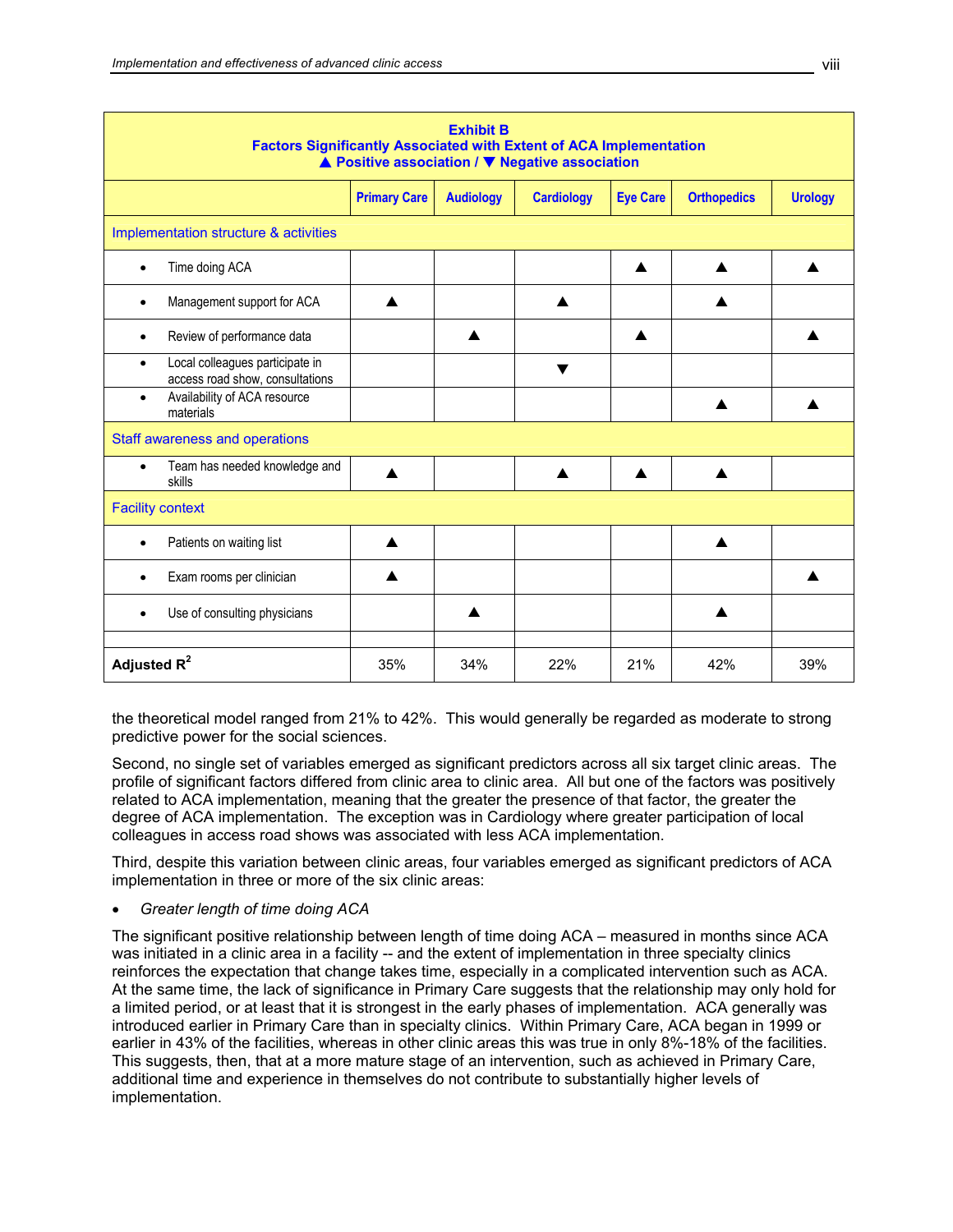#### • *Greater management support for ACA*

Leadership support for an innovation is generally seen as an important ingredient in its success. In our analyses, we looked beyond the personal commitment and advocacy of leaders to examine the management structures and processes that were put into place to support ACA. To analyze management support, we created a summary score from POC responses to an interview question about which of the following management structures and activities had been used to encourage ACA at their facility:

- o Local POC designated to coordinate and champion ACA;
- $\circ$  ACA measures integrated into facility performance measures and strategic plans;
- $\circ$  Managers regularly review and are held accountable for ACA performance measures;
- o Facility operations and infrastructure improved to support ACA;
- o Local ACA champions explicitly designated for clinic areas;
- o Local financial resources used to support ACA directly;
- o Facility has ACA oversight body.

Higher scores – indicating that more aspects of management support were present – were significantly associated with greater ACA implementation. The picture of effective management support for ACA that emerges from these data involves elevating the visibility of ACA, incorporating ACA in facility priorities, holding managers accountable for improvement-related performance, and targeting resources to remove obstacles to ACA implementation that are beyond the reach of the local departments.

• *Clinic staff review ACA performance data*

The significant relationship between review of performance data and ACA implementation is consistent with the literature showing the use of data and performance feedback to be effective strategies for changing clinical practice, especially among physicians. In the staff survey, we asked respondents to rate the helpfulness of a wide array of ACA educational and implementation strategies, including review of performance data, on a 5-point scale ranging from "not at all helpful" to "extremely helpful."

In the regression analysis, review of performance data was the strategy that had the strongest association with ACA implementation across target clinic areas. This finding illustrates the quality improvement principle that in order to change a process or outcome, one must be able to measure it. In this instance, having trustworthy and timely wait time data – and providing the data to clinic teams providing care -- made it possible to assess the current level of the problem and to monitor the impact of improvement efforts.

• *Clinic teams have the knowledge and skill needed to do their work well and make changes successfully*

While staff opinions about an innovation will influence its implementation, as we argued earlier, awareness and conviction alone will not ensure success. The clinic team must also have the knowledge and skill needed to make changes and implement the new clinical practices. In our analyses, team knowledge and skill was a multi-item scale based on responses to eight items in the staff survey regarding the experience of clinic staff as they worked together to implement ACA. These items, which used a 5-point response scale ranging from "strongly disagree" to "strongly agree," covered a variety of issues related to team learning and use of information:

- $\circ$  Our team learns from the efforts of others to implement ACA in our facility;<br> $\circ$  Our team was able to easily adapt ACA ideas to match the needs of our cli
- Our team was able to easily adapt ACA ideas to match the needs of our clinic area;
- $\circ$  Our team effectively applies knowledge and skill to get our work done well;
- $\circ$  Our team has used performance data effectively to design and test changes;
- $\circ$  Our team gets all the information we need to do our work;
- $\circ$  Our team has identified measures that are tracked on a regular basis to assess our progress;
- $\circ$  After we have implemented a change, team members think about and learn from the results;
- $\circ$  This organization makes sure people have the skills and knowledge to work as a team.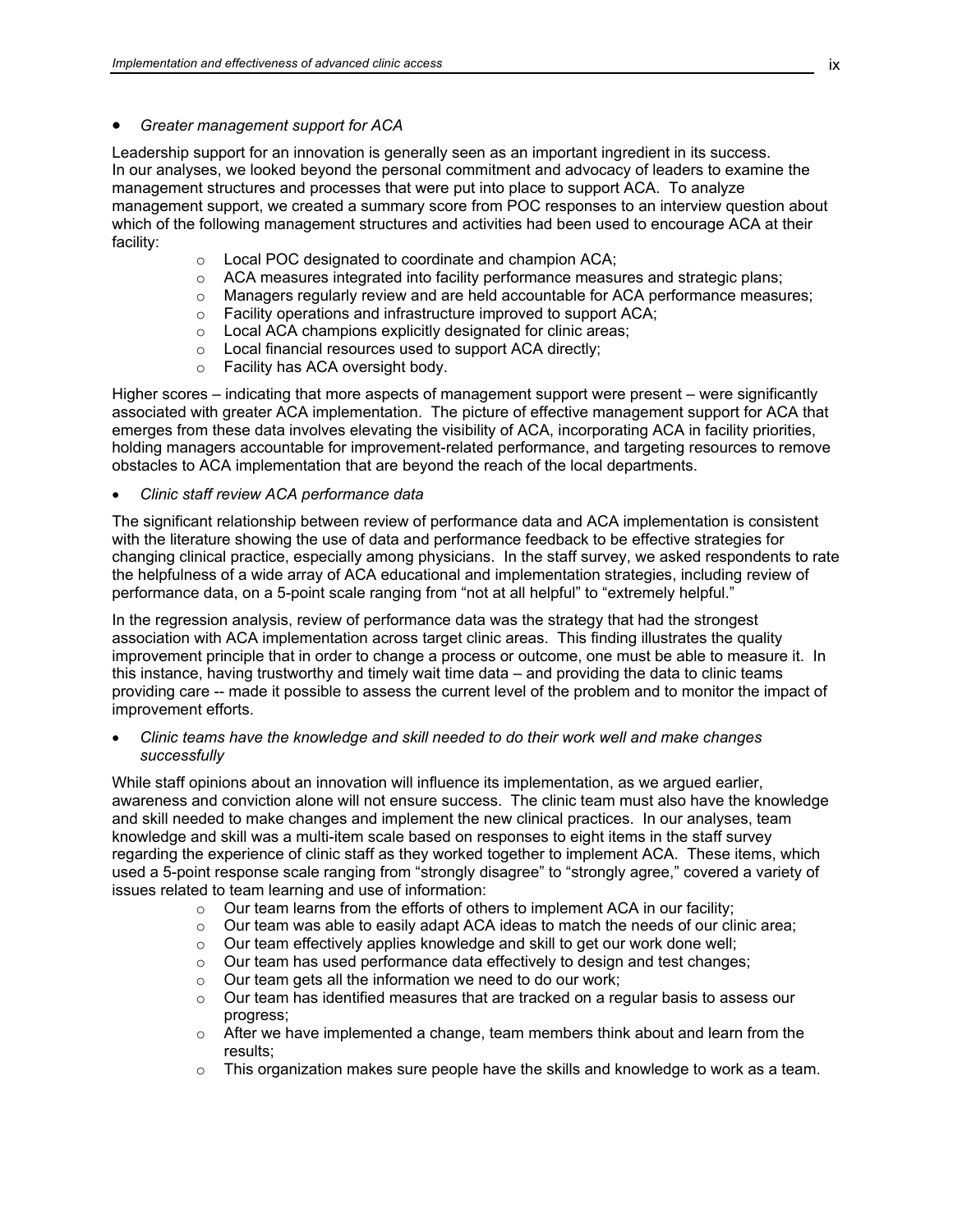Higher scores on this scale were significantly associated with greater ACA implementation. This suggests that teams with these characteristics are more likely to be effective in putting ACA into practice. The picture of the more effective team that emerges from these data is the one that seeks information, and is familiar with and utilizes some form of "plan-do-study-act" method of process improvement, although team members may not necessarily know it by that name. Measurement and data are very important to these improvement methods, and the team both makes effective use of available data (e.g., on wait time) and/or implements new measures as necessary to monitor the impact of process changes.

*Implications:* These findings about key factors in successful implementation of ACA offer important lessons for VA managers and clinical leaders who are striving to diffuse effective new clinical practices successfully, and to VISN leaders who are working to transform their VISNs into learning organizations that can efficiently implement evidence-based practices.

- **4. ACA was associated with improved patient access and satisfaction in some but not all areas:** 
	- o **Greater ACA implementation was significantly associated with shorter wait times in three clinic areas (Primary Care, Urology, Orthopedics).**
	- o **Shorter wait time was significantly associated with higher patient satisfaction in Primary Care on four measures (Ability to get care as soon as wanted (Qx3); visit coordination, courtesy and pharmacy service scales.**
	- o **In contrast, greater ACA implementation in Primary Care was directly associated with lower patient satisfaction on one measure (Specialty care).**

*Why important:* The guiding expectation behind the implementation of ACA is that it will improve patients' access to care. It is expected that clinics with greater ACA implementation will be more likely to offer better access – with access measured by short wait times – than clinics that do not adopt ACA principles, and that in turn veterans would be more satisfied with access at the former facilities than the latter.

Moreover, ACA is an approach for clinic redesign that is intended to affect aspects of patient satisfaction in addition to or instead of the impact resulting from reductions in wait time. While we expect these other effects to be positive, we need to examine the relationships carefully to check for unintended negative consequences of ACA implementation.

*Regression methods:* To test these expectations, we conducted a series of multiple regression analyses of (1) the relationship between ACA implementation and wait time; (2) the relationship between wait time and patient satisfaction; and (3) the relationship between ACA implementation and patient satisfaction. In all analyses, we first controlled for potentially confounding facility context factors. The measures in these prediction models included:

*Extent of ACA implementation* was measured as a composite score for each target clinic area based on data from the POC reports in spring 2003 and the staff survey administered in summer 2003.

*Wait time* was defined as the average number of days to the next available appointment in March 2003, as reported by the VISN Service Support Center (VSSC), and was likewise available for each of the six target clinics. In the first set of analyses, where wait time was the outcome variable, we used it as a continuous variable. In the remaining analyses, where wait time was a predictor and the analyses only included Primary Care, we divided facilities in three groups based on average wait time for Primary Care: the 20 percent of facilities with the shortest average wait time, the 20 percent of facilities with the longest average wait time, and the remaining 60 percent in the middle of the wait time distribution.

*Patient satisfaction* was measured using data from the VA Survey of the Health Experiences of Patients (SHEP) – specifically, data for those survey respondents who had made a Primary Care visit during March 2003. We limited the patient satisfaction analysis to those respondents who had only made a Primary Care visit so as to minimize possible contamination of survey responses by experiences in other clinical areas. We conducted separate analyses for the item specifically addressing satisfaction with wait time (Qx3: "Were you able to get an appointment as soon as you wanted?") and the nine routinely-computed multi-item scales: access, patient preferences, patient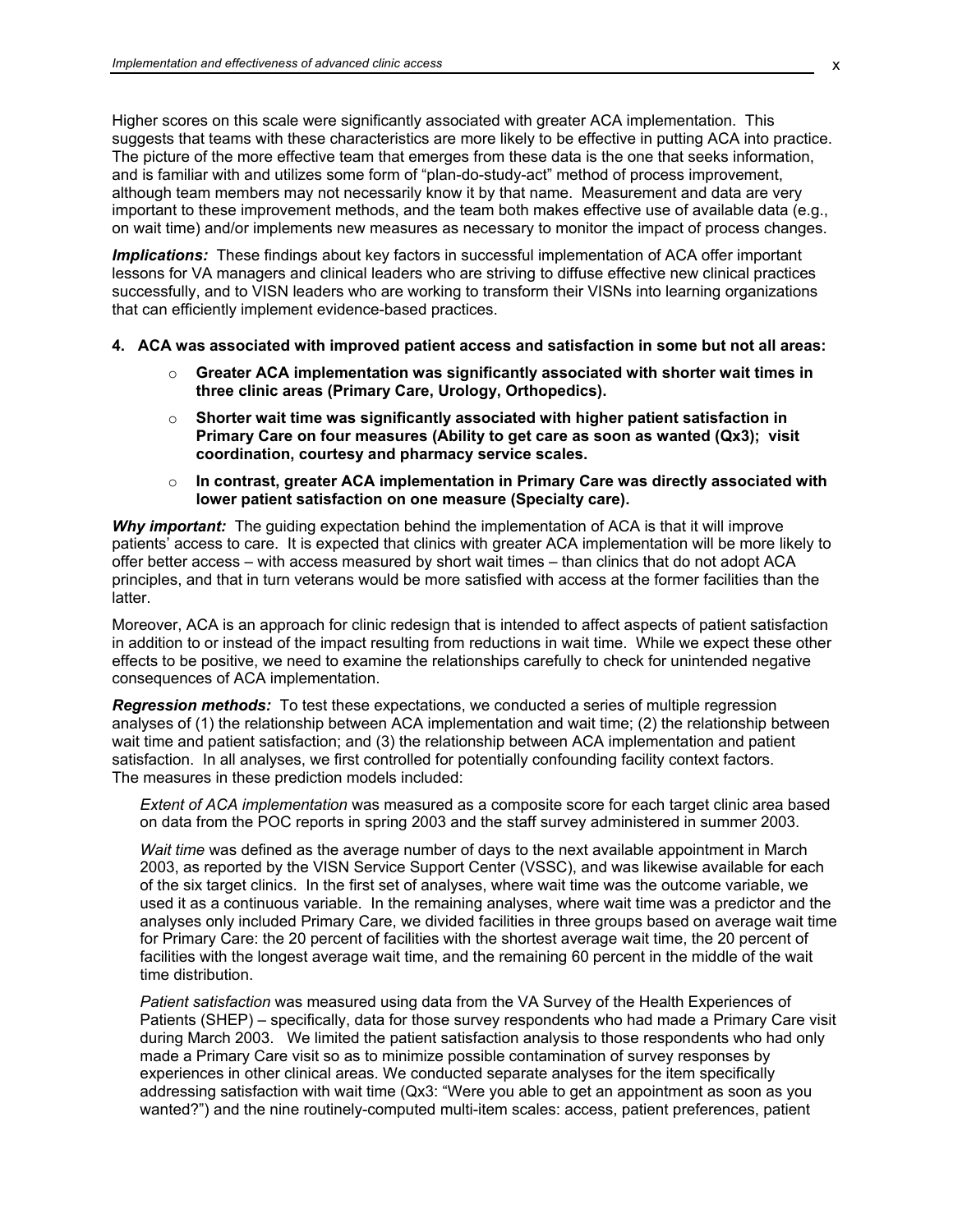education, emotional support, visit coordination, overall coordination, courtesy, pharmacy service, and specialty care.

*Facility context* was measured by six variables: four clinic logistics variables as reported by the POCs -- clinic area staff size, number of exam rooms per clinician, number of support staff per clinician, facility use of consulting physicians – and two demand variables drawn from VHA administrative databases – new patient inflow and number of patients on electronic wait lists. The particular context variables used in each regression model varied by the size of correlation between the variable and the dependent measure in that equation.

**Findings:** Our expectations that ACA would be associated with improved patient access and satisfaction were confirmed in some but not all areas. Looking at each set of associations in more detail:

• *ACA implementation and wait time*

The most direct effect expected of ACA, and the one most closely monitored by senior leaders in VA, was shorter wait time for a clinic appointment. After controlling for facility context variables, we found that greater implementation of ACA was significantly associated with shorter wait times in three clinic areas: Primary Care, where ACA accounted for 7% of the variation in wait time; Urology, where it accounted for 5% of the variation; and Orthopedics, where it accounted for 14% of the variation. Using social science standards for effect sizes -- where 2% of variance explained is considered small and 13% is considered medium -- the analyses for Primary Care and Urology indicate a modest effect of ACA, while those for Orthopedics indicate a stronger, moderate effect of ACA on wait time. Our analyses did not show a significant relationship yet between ACA and wait time in the other clinic areas.

The relationships between ACA and wait time for the three clinics with significant results are illustrated in Exhibit C. The graphs show for each clinic area the average wait time in five groups of facilities based on extent of ACA implementation. In each clinic area, those facilities with the least ACA implementation (shown in the far left bar) had higher average wait times than those facilities where ACA was more fully implemented (shown in the far right bar). In Urology, the relationship is gradual, or roughly linear. For Primary Care and Orthopedics, there appears to be an abrupt change, or a threshold, suggesting that ACA implementation needs to reach a point of critical mass before it has an effect on wait time. In Primary Care, the threshold was at the second quintile, where POCs on average rated full implementation of the 10 key changes at 78% or higher and staff rated implementation at 3 or higher (on a 5-point scale). In Orthopedics, the threshold was lower, at the third quintile, where POCs rated full implementation at 60% or higher and staff rated it at 2.5 or greater, suggesting that fewer elements of ACA had to be in place before it had an effect on wait time.



**Exhibit C Wait Time Stratified by Extent of ACA Implementation**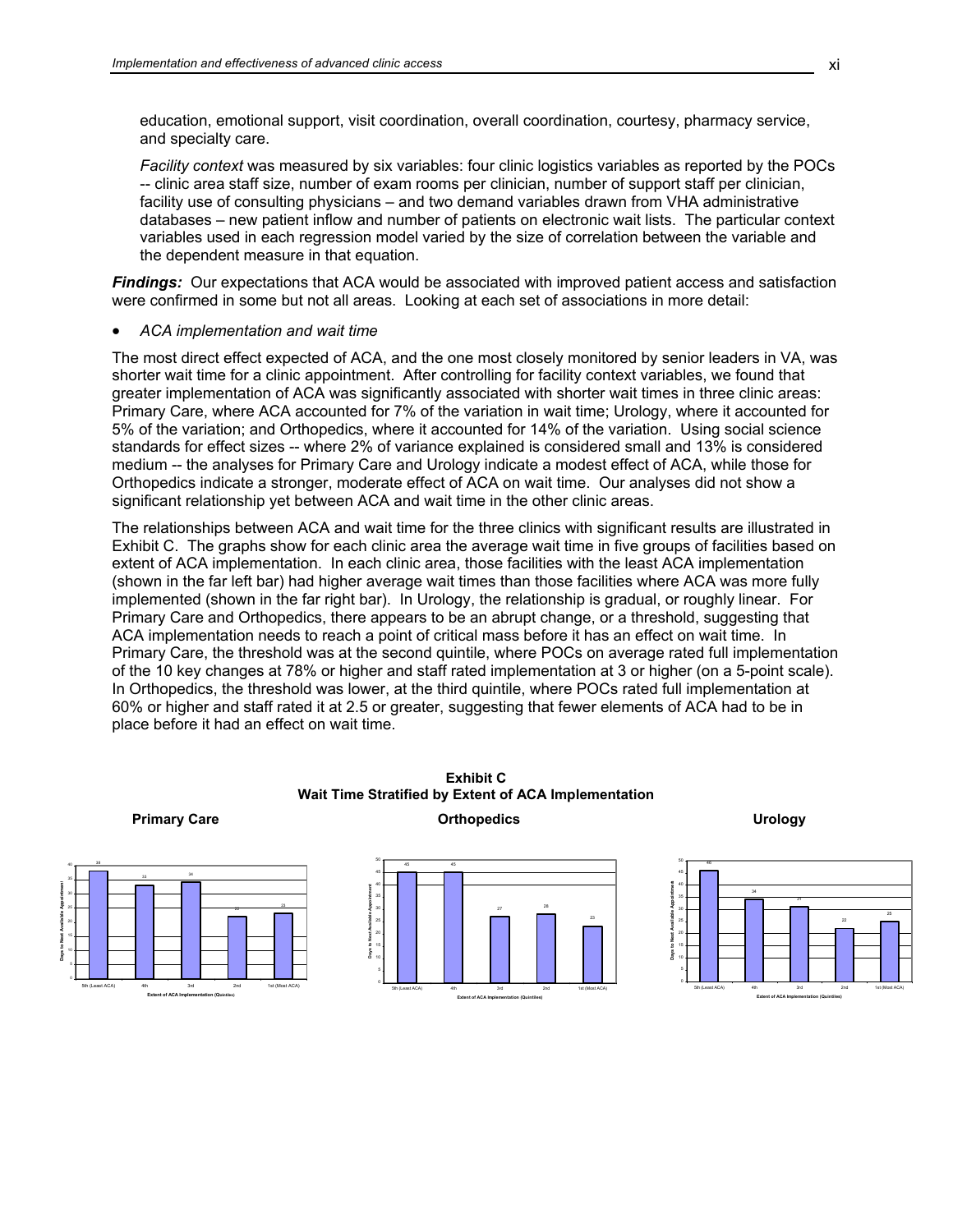#### • *Clinic wait time and patient satisfaction*

Ultimately, we expect shorter wait time to lead to higher patient satisfaction with access and, potentially, with other aspects of their care. In analyzing this relationship in Primary Care, again after controlling for facility context variables, we found wait time significantly related to satisfaction in regression models for four satisfaction measures: ability to get care as soon as wanted (Qx3), and the visit coordination, courtesy and pharmacy service scales. The percent of variance accounted for by the facility context variables in these four models ranged from 5% (courtesy) to 11% (Qx3). The percent of remaining variance in patient satisfaction accounted for by appointment wait time ranged from about 6% (Qx3) to 11% (pharmacy service).

The significant relationship between wait time and Qx3 is illustrated in Exhibit D. The graph divides facilities into groups (quintiles) based on their average appointment wait time and reports the percent of veterans in each group who answered "yes" in response to Qx3. In general, there were more "yes" responses at facilities with shorter appointment wait times than there were at facilities with longer appointment wait times. In the shortest wait time group, where the average appointment wait was 13.6 days or less, 84 percent of veterans said that they had received their appointment as soon as they had wanted it. This compares to only 74 percent "yes" among those at facilities with the longest wait times (38.1 days or more).





The relationship between wait time and Qx3 was not entirely linear, however. At facilities where the average appointment wait ranged between 29.1 and 38 days, 81 percent of veterans answered "yes" to Qx3 in comparison to only 72 percent in the middle wait group and 74 percent "yes" in the longest wait time group. No immediate reason for the relatively favorable attitude toward the relatively long wait times in this group of facilities was evident. We hypothesized that those facilities might have notably higher proportions of patients making return visits, where the longer time interval was desirable. However, that interpretation was not supported. Using data on patient self-reported reason for visit, our analyses showed that the number of people making return visits as opposed to acute care visits was roughly the same in each of the wait time groups.

The significant relationships between wait time and veterans' satisfaction with ability to get an appointment (Qx3), visit coordination, courtesy and pharmacy service are illustrated in Exhibit E. This graph reports the satisfaction profile of veterans at three groups of facilities: those with short average Primary Care wait time (13.6 days or less, as indicated by circles), those with moderately long wait time (between 13.7 and 38.0 days, as indicated by squares), and those with the longest wait times (38.1 days or more, as indicated by triangles). Using the middle wait time group as a reference point, one can see that the satisfaction levels for visit coordination, courtesy and pharmacy service are either higher in the short wait time group, lower in the long wait time group, or both.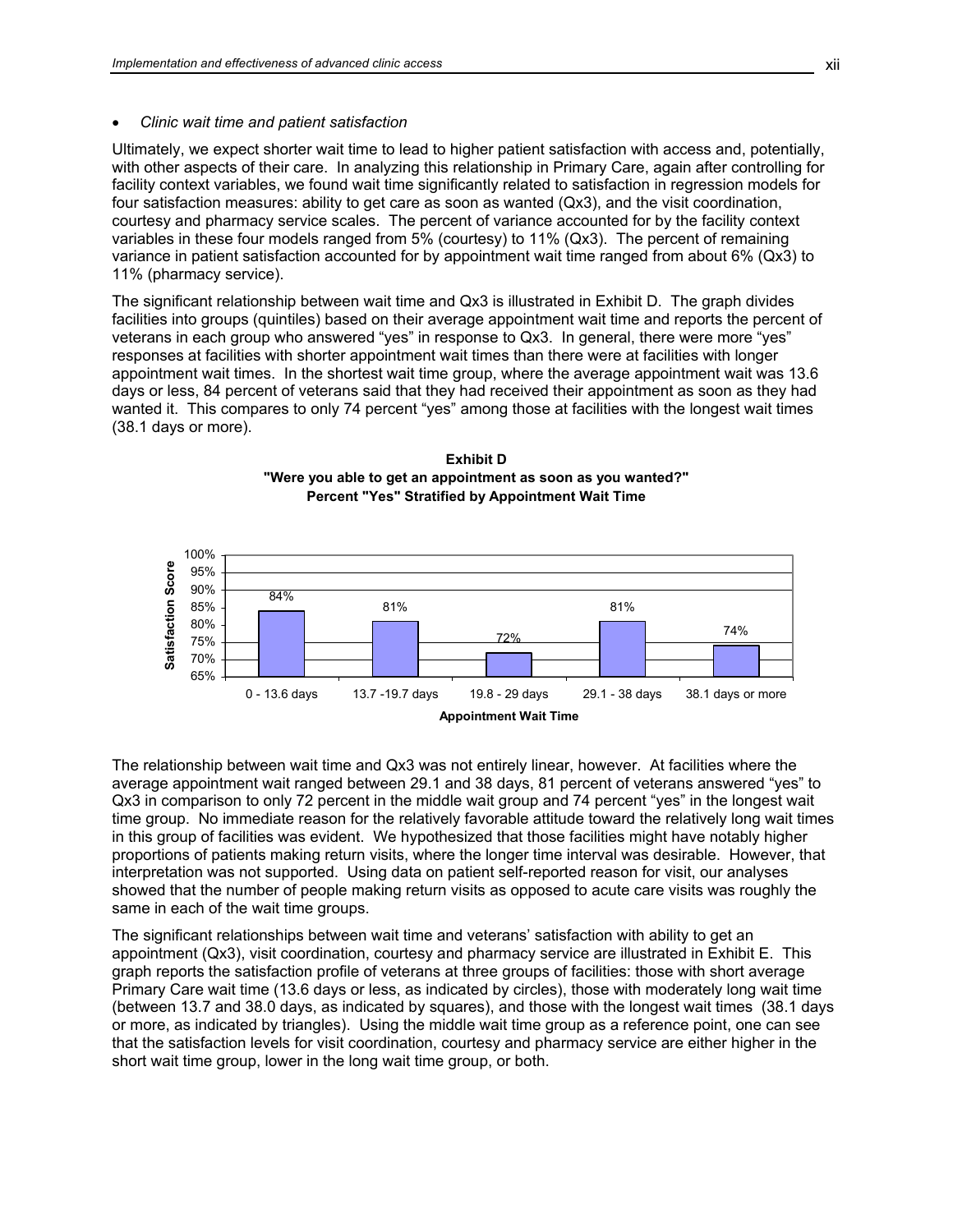

**Exhibit E Patient Satisfaction Scores Stratified by Appointment Wait Time**

• *ACA and patient satisfaction* 

To test the premise that ACA is an approach to clinic redesign that may affect aspects of patient satisfaction in addition to or instead of the impact resulting from reductions in wait time, we analyzed for each of the 10 patient satisfaction measures the percent of variance in satisfaction that was explained by ACA implementation in Primary Care after the effects of facility context *and* wait time were taken into account.

Only one regression model produced a significant result, that for specialty care. After controlling for facility context and wait time, ACA implementation added a significant 5.7% to the variance accounted for in specialty care satisfaction. However, the relationship was negative, indicating that greater ACA implementation was associated with lower satisfaction with specialty care. The specialty care satisfaction scale includes items on both access to specialty care and the quality of care.

One possible explanation for the negative relationship is the restricted sample used in this analysis. We limited the analysis to respondents who had only a Primary Care visit on the date referenced in the survey (as described on page vi). It may be that these respondents were healthier and less familiar with specialty care than other VA users. Another possible explanation is that veterans may believe that the use of referral guidelines, or service agreements, in ACA limits their access to specialists. Service agreements serve multiple ACA principles with regard to specialty care, including the reduction of demand and managing constraints through the appropriate use of scare resources. These agreements often attempt to define more precisely the circumstances that warrant specialty care referral and thereby encourage Primary Care physicians to assume responsibility for more of their patients' care. The reciprocal issue of graduating patients from specialty care back to Primary Care is also often explicitly addressed by the agreements. The introduction and/or more consistent application of such referral guidelines might be perceived by veterans as a limitation of access to specialty care, and this could manifest itself as lower satisfaction scores on the specialty care section of the SHEP survey.

**Implications:** Analyses of the relationships between ACA implementation, wait time and veterans' satisfaction as of March 2003 showed significant results in some areas but not others. The finding that greater implementation of ACA in Primary Care, Orthopedics and Urology is associated with shorter wait times confirms the expectation that use of ACA principles can contribute to the reduction of appointment wait time. Our analyses did not show significant relationships between ACA and wait time in the other clinic areas, perhaps because their work on ACA was still fairly new at the time analyzed. These relationships should continue to be tracked.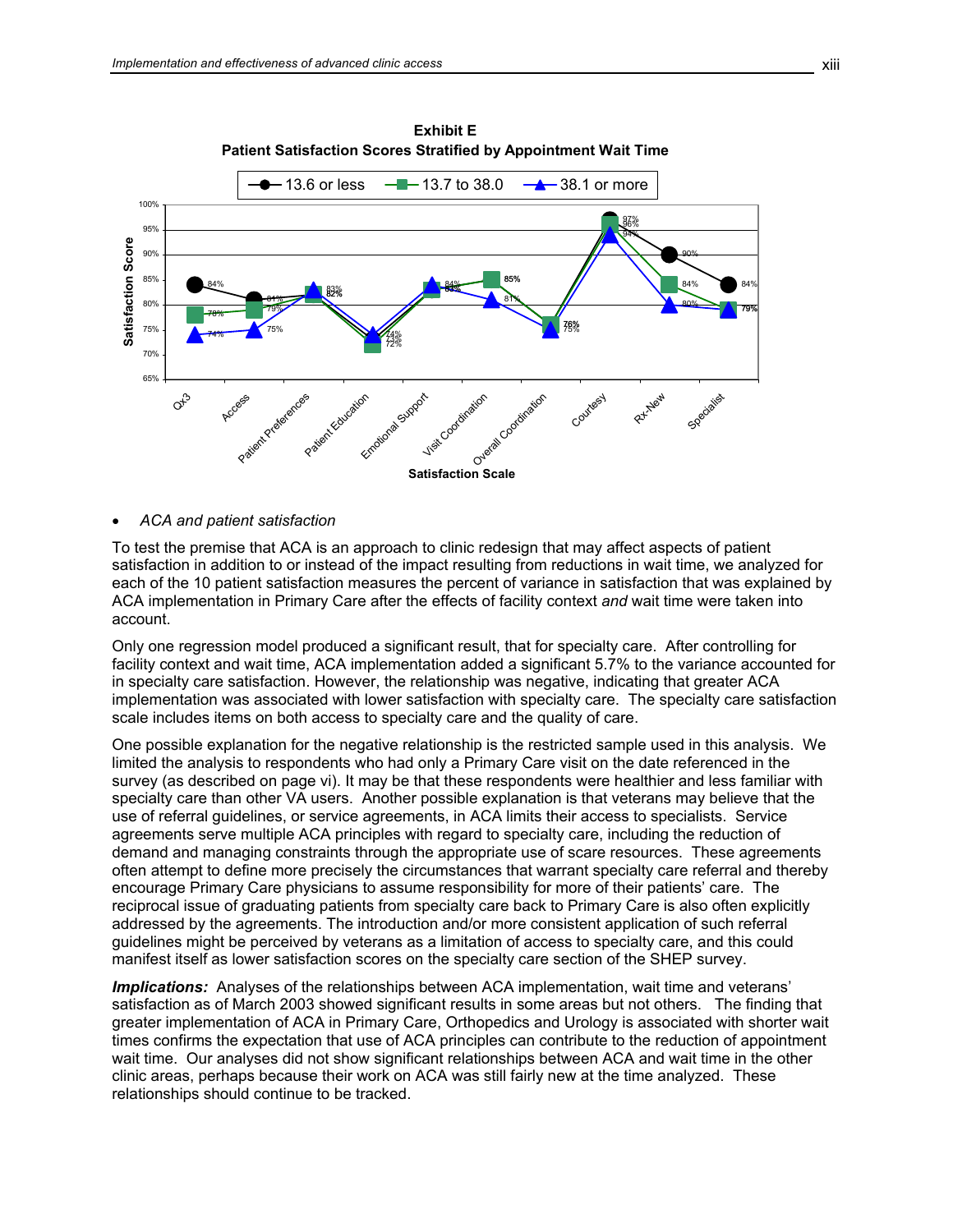In addition, the threshold in the relationship between implementation and wait time in Primary Care and Orthopedics indicates that, at least in some clinic areas, ACA implementation had to reach a critical mass before it affected wait times substantially. This suggests that it is not enough to introduce one or two key changes by themselves, but that the value of ACA comes from the clinic redesign associated with the implementation of a larger set of the 10 key changes.

As hypothesized, shorter wait times in Primary Care were significantly related to patients' higher satisfaction with their ability to get an appointment when wanted (Qx3). One unexpected finding that deserves further exploration was high satisfaction in facilities with average wait times in the middle of the range (between 29.1 and 38 days). The finding that shorter wait time was also significantly related to veterans' satisfaction with coordination of care, courtesy and pharmacy service provides preliminary evidence that ACA is having an impact on clinic redesign beyond reduction in wait time.

In exploring the possibility of a direct impact of ACA on aspects of care other than wait time, we found only one significant factor, satisfaction with specialty care. In this case the relationship was negative indicating that greater ACA implementation was associated with lower satisfaction with specialty care. The finding may simply reflect the unique characteristics of the subsample used in this analysis. Alternatively, it may signal an unintended consequence of service agreements: that the greater control over access to specialty care brought about through the use of service agreements may be experienced as a restriction by veterans and could lead to lower satisfaction with that aspect of their care. This interpretation is speculative, but the relationship warrants further investigation.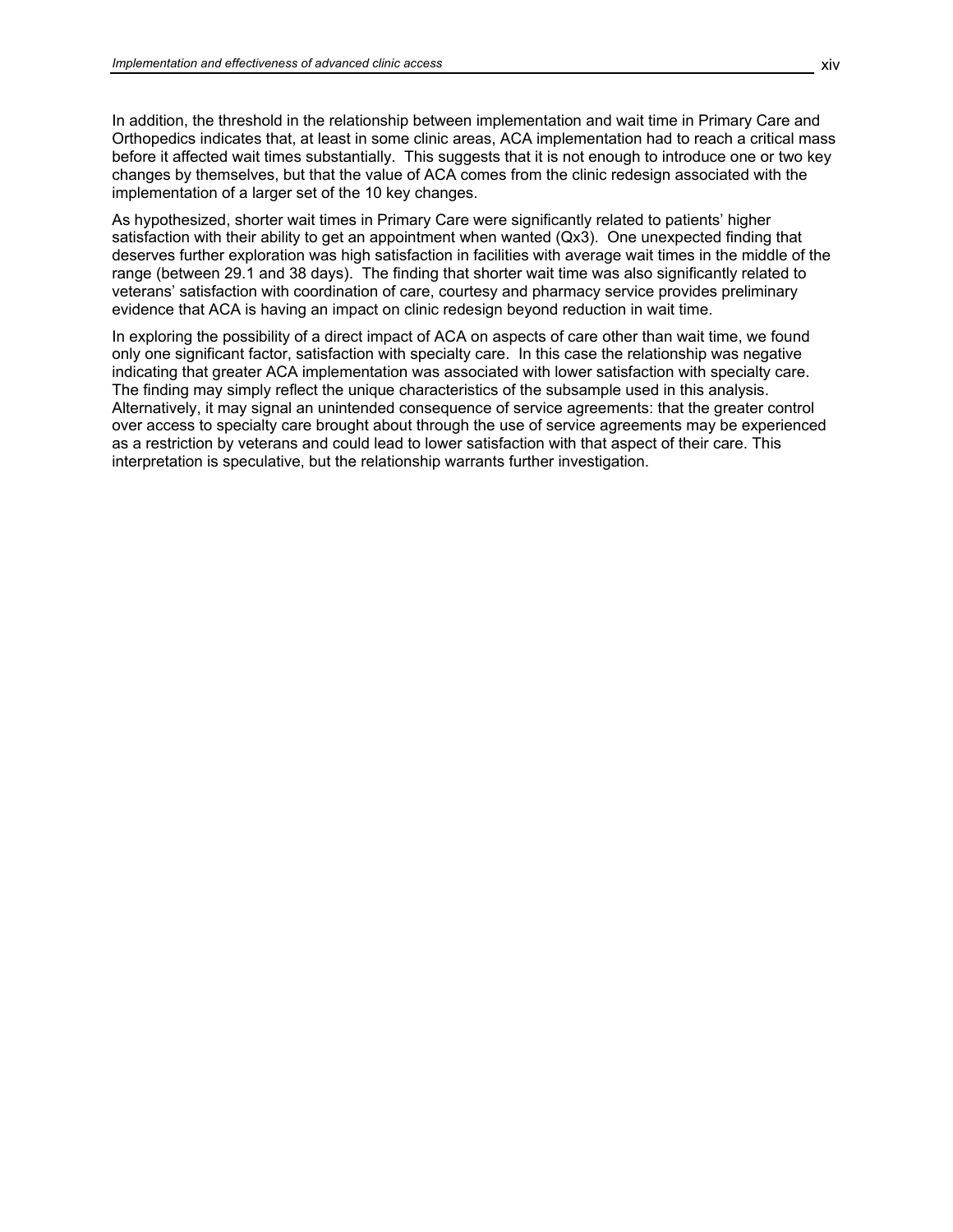# **THE IMPLEMENTATION AND EFFECTIVENESS OF ADVANCED CLINIC ACCESS**

# <span id="page-16-0"></span>**1. INTRODUCTION**

In January 2000, the Department of Veterans Affairs began an initiative to spread Advanced Clinic Access across its health care system in order to improve veterans' access to care. Advanced Clinic Access (ACA) is a set of principles for organizing clinics to maximize patient access to care. Some VA medical centers have been working to put ACA into practice for some time while others are just getting started or using other strategies.

An important component of this initiative is a comprehensive evaluation of Advanced Clinic Access (ACA) in VA. Committed to learning from new initiatives, the national ACA leaders contracted with the HSR&D Management Decision and Research Center (MDRC) to conduct a formal evaluation of the implementation and effectiveness of ACA. Building on the naturally occurring variation of clinic wait times at VA medical centers, the MDRC studied ACA in a sample of 78 medical centers selected to represent high, medium and low success in meeting wait time goals in six target performance clinic areas in July 2002. The six target performance clinic areas were Primary Care, Audiology, Cardiology, Eye Care, Orthopedics and Urology.

The evaluation addresses five questions:

- What approaches were used to promote and support the implementation of ACA (that is, the extent to which ACA was put into practice) in the six target performance clinic areas?
- What other factors may have affected the implementation of ACA?
- To what extent were the 10 key change principles of ACA implemented?
- What factors were associated with ACA implementation?
- To what extent was ACA implementation associated with short clinic wait times and higher patient satisfaction in the performance clinic areas?

# **1.1 Conceptual Model**

The conceptual model for the evaluation is presented in Exhibit 1 on page 2. Painting first with a broad brush, we expected that the organizational structure and activities used to introduce and spread, or implement, ACA will influence the extent to which ACA is implemented in a clinic area or across a medical center, as measured by the use of the 10 key change principles. However, these implementation structures and activities will not be the only determinants of ACA implementation. The facility context and the awareness and capabilities of individuals responsible for implementing ACA will also influence ACA implementation. The implementation of ACA in turn will affect veteran access to care, as reflected in shorter clinic wait time and patient satisfaction. The implementation of ACA will not be the only determinant of wait time and higher patient satisfaction. The facility context and other strategies to improve access will also affect these measures.

Looking in more detail at each domain and its relationships with the others:

• **Implementation structure and activities:** VA medical centers and the target performance clinics within them are using a variety of approaches to introduce, spread and support the implementation of ACA. These approaches include structures and activities that can be grouped under three headings: 1) strategies for rolling out ACA, (that is, the location, scope and timing of the introduction of ACA in different parts of the medical center); 2*)* the support the facility offers ACA (in terms of management support, efforts of local ACA points of contact (POCs) and ACA champions, and presence of resisters to ACA); and 3) the ACA spread activities initiated at the local, VISN and national levels (to train staff, provide resources and support information exchange and performance feedback). This study was an exploratory analysis of which approaches have the strongest relationships with a high level of ACA implementation.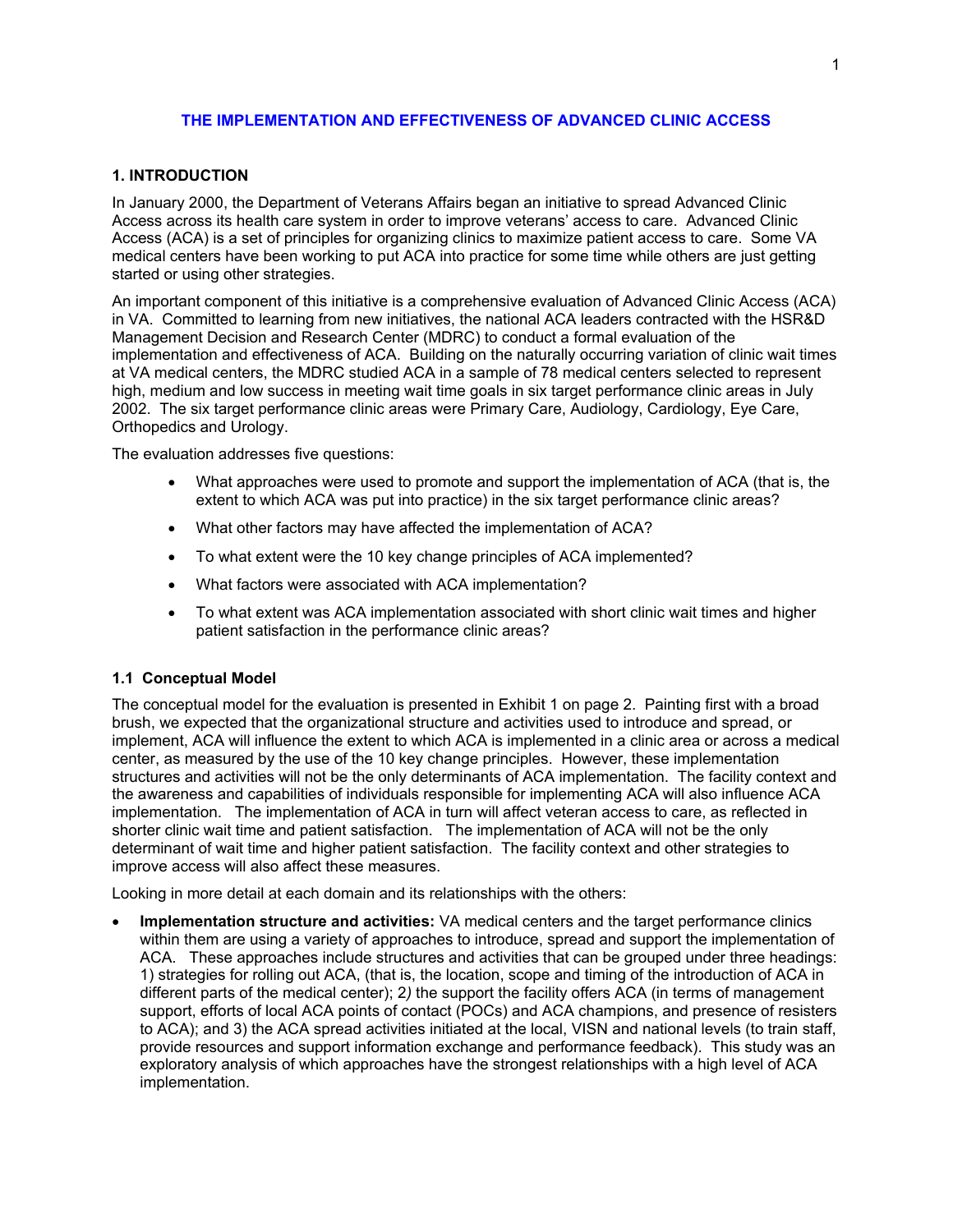

- **Staff awareness and capabilities:** The implementation of new clinical practices will also be affected by the clinicians and other staff responsible for implementing them. Consistent with literature on organizational change, we expected that staff awareness and conviction, as measured by recognition that clinic wait times are a problem and belief that ACA offers an effective solution, will facilitate ACA implementation. But awareness and conviction alone will not ensure success in adopting new clinical practices. We also expected that the capabilities a clinical team has, or the way it operates as measured by its knowledge and skills and its functioning, will affect ACA implementation.
- **Facility context:** The implementation of innovative practices does not occur in a vacuum, but is strongly influenced by the organizational context in which the innovation is introduced. We expected that the characteristics of the medical centers and their clinics (such as their size and complexity) will affect all aspects of ACA, from the implementation structure and strategies used to the extent of ACA implementation to the clinic wait times. Two dimensions of context variables are included in the evaluation: 1) clinic logistics, as measured by size of clinic, number of exam rooms per physician, number of support staff per physician and use of consulting physicians; and 2) demand for care, as measured by patients on wait lists and volume of new patients.
- **Extent of ACA implementation:** Determining whether clinics have implemented ACA (that is, whether they are actually using Advanced Clinic Access) is the key intermediate goal of this initiative because the clinical design and practices associated with ACA are expected to improve veterans' access to care. ACA implementation is defined for the evaluation in terms of the use of the 10 key change principles, as reported by local ACA POCs and as rated by staff in their clinic area.
- **Clinic wait time:** The guiding expectation for the implementation of ACA in VA is that it will improve veterans' access to care. We expected that clinics that more fully implement ACA will be more likely to offer good access than clinics that do not adopt ACA principles. Therefore, we examined the relationship between ACA implementation and access, as measured, first, by clinic wait time (defined as next available appointment) in the six target performance clinic areas.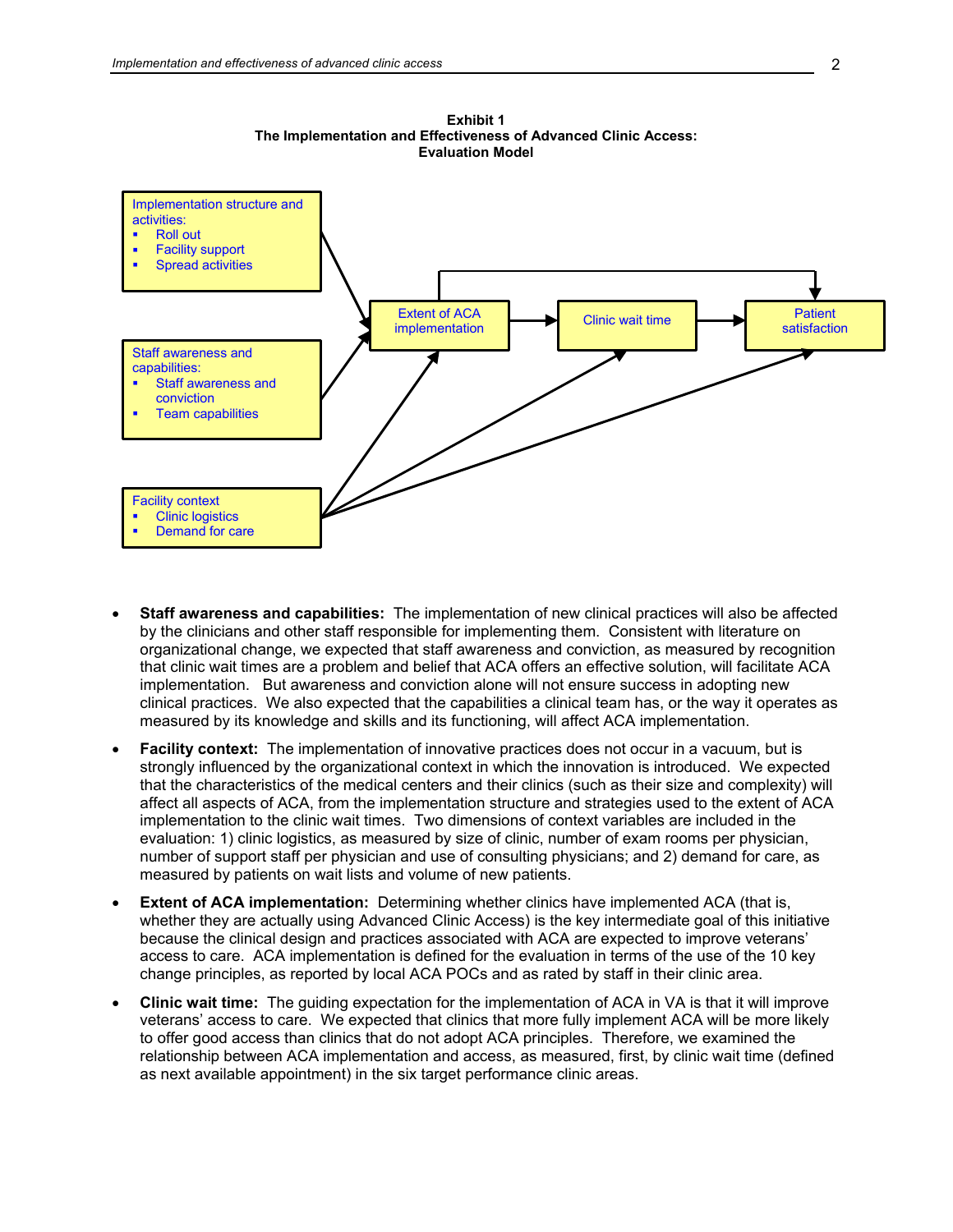<span id="page-18-0"></span>• **Patient satisfaction:** The second indicator of access is veterans' satisfaction with their care. We expected two relationships between ACA and veterans' satisfaction. The first is indirect: we expected that clinics with shorter wait times will be associated with higher satisfaction, especially on the access scales. The second is direct: because ACA is an approach for clinic redesign that reaches beyond wait times, we expected that clinics that have more fully implemented ACA will have more satisfied patients on scales in addition to access.

#### **1.2 Methods**

The evaluation was designed as an observational study of a sample of 78 VA medical centers selected to represent high, medium and low success in meeting wait time goals in the six target performance clinic areas in July 2002. The evaluation analyses are based on data from five sources:

- Structured telephone interviews with local ACA POCs in 76 of the 78 sample medical centers; the interviews were conducted between January and April 2003;
- Reports of the implementation of the ACA 10 key change principles provided by the local POCs for 74 of the sample medical centers; the reports were submitted between February and May 2003;
- A mailed survey of staff, completed by 3870 respondents (42% response rate) in the 78 study medical centers during July and August 2003;
- VA administrative databases through the VISN Support Service Center (VSSC) for clinic wait times, number of encounters, number of patients on wait lists, number of new patients;
- Outpatient patient satisfaction database from the Performance Analysis Center for Excellence (PACE).

Appendix A describes the evaluation methodology in more detail, Appendix B lists the study sites and Appendices C-E provides copies of the POC interview protocol, 10 key changes implementation report and the staff survey instrument.

# **1.3 Report Overview**

The remainder of the report is divided into seven sections:

Section 2 describes the ACA initiative to provide context for the evaluation analyses.

Sections 3 through 7 are organized around the five study questions and the evaluation's conceptual model:

- Section 3: What approaches were used to promote and support the implementation of ACA in the six target performance clinic areas?
- Section 4: What other factors—in terms of facility context and staff awareness and capabilities may have affected the implementation of ACA?
- Section 5: To what extent were the 10 key change principles of ACA implemented?
- Section 6: What factors were associated with ACA implementation?
- Section 7: To what extent was ACA implementation associated with short clinic wait times and higher patient satisfaction?

Section 8 draws conclusions from the study and summarizes lessons learned.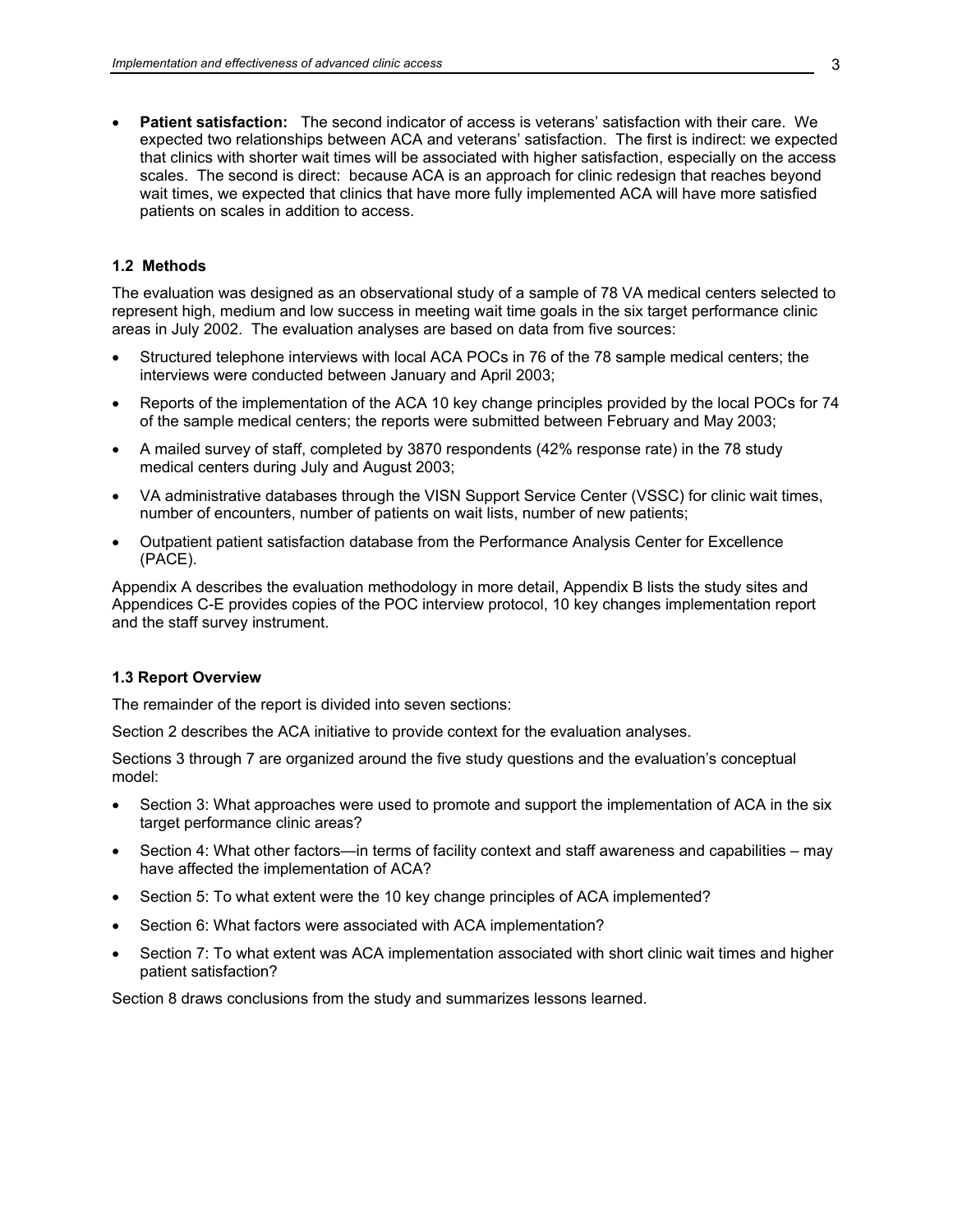# <span id="page-19-0"></span>**2. THE ACA INITIATIVE**

ACA is a set of principles for organizing and managing clinics so that veterans have access to the medical care they need, when and where they want it. ACA is defined in terms of 10 key change principles:

- 1. *Work down the backlog* (for example, by adding extra overbook slots to schedules, extending clinic hours, adding clinic sessions, reviewing wait list to see if medical needs could be met by phone call or other means)
- 2. *Reduce demand* (for example, by extending reappointment intervals, creating alternatives to face-to-face visits, and using referral guidelines)
- 3. *Understand supply and demand* (for example, by knowing how many appointment slots a clinic has, knowing what the provider panel size cap is, knowing how many patients come in, call in, or are scheduled each day for the clinic)
- 4. *Reduce appointment types* (for example, by reducing the number of separate clinic profiles, standardizing the length of appointments)
- 5. *Plan for contingencies* (for example, by anticipating and planning for situations like provider leaves and the annual flu vaccination season)
- 6. *Manage the constraint* (for example, by figuring out where the "logjams" occur in the patient care process and figuring out actions to deal with them)
- 7. *Optimize the care team* (for example, by using standard protocols, matching patient needs to skills of appropriate team members, not necessarily always a physician)
- 8. *Synchronize patient, provider and information* (for example, by starting clinic on time, checking charts for completeness, accuracy and presence at appointment)
- 9. *Predict and anticipate patient needs at the time of the appointment* (for example, by using regular clinic team "huddles" to communicate and deal with possible situations that may arise, using clinical reminders to get as much done in each visit as possible)
- 10. *Optimize rooms and equipment* (for example, by having the same supplies available in each exam room, making sure supplies are continuously stocked, using "open" rooming).

Six clinical areas were chosen nationally for the initial focus of ACA implementation: Audiology, Cardiology, Eye Care, Primary Care, Orthopedics and Urology. More recently, other specialty areas such as Mental Health and Gastroenterology have been working with ACA. The primary goals of ACA in VA were to reduce wait times and improve patient satisfaction.

VA's work on Advanced Clinic Access formally began in 1999 with a partnership with the Institute for Healthcare Improvement (IHI) for a VA Breakthrough Series Collaborative on Reducing Delays and Wait Times. One hundred forty four VA medical centers participated in the collaborative, each sending one or two teams. The collaborative was judged a success based on the number of teams meeting their goals. However, the waits and delays principles learned in the collaborative often were not sustained and generally did not diffuse beyond the participating teams. Recognizing these limitations, VA and IHI partnered in 2000 on a second initiative to spread the waits and delays principles, now called Advanced Clinic Access, to clinics across the VA health care system.

IHI designed and VA applied a strategy for the spread of advanced access principles. The spread model had four elements:

- Organizational infrastructure: leadership commitment and support, a staging plan or strategy to reach all new sites, technical support to ensure that providers have the knowledge and tools they need to make the change, a measurement system that monitors progress and provides feedback to providers about progress, and a knowledge management system to document information, progress, issues and questions as they arise;
- Information: information about ACA, making the case for ACA and transition materials;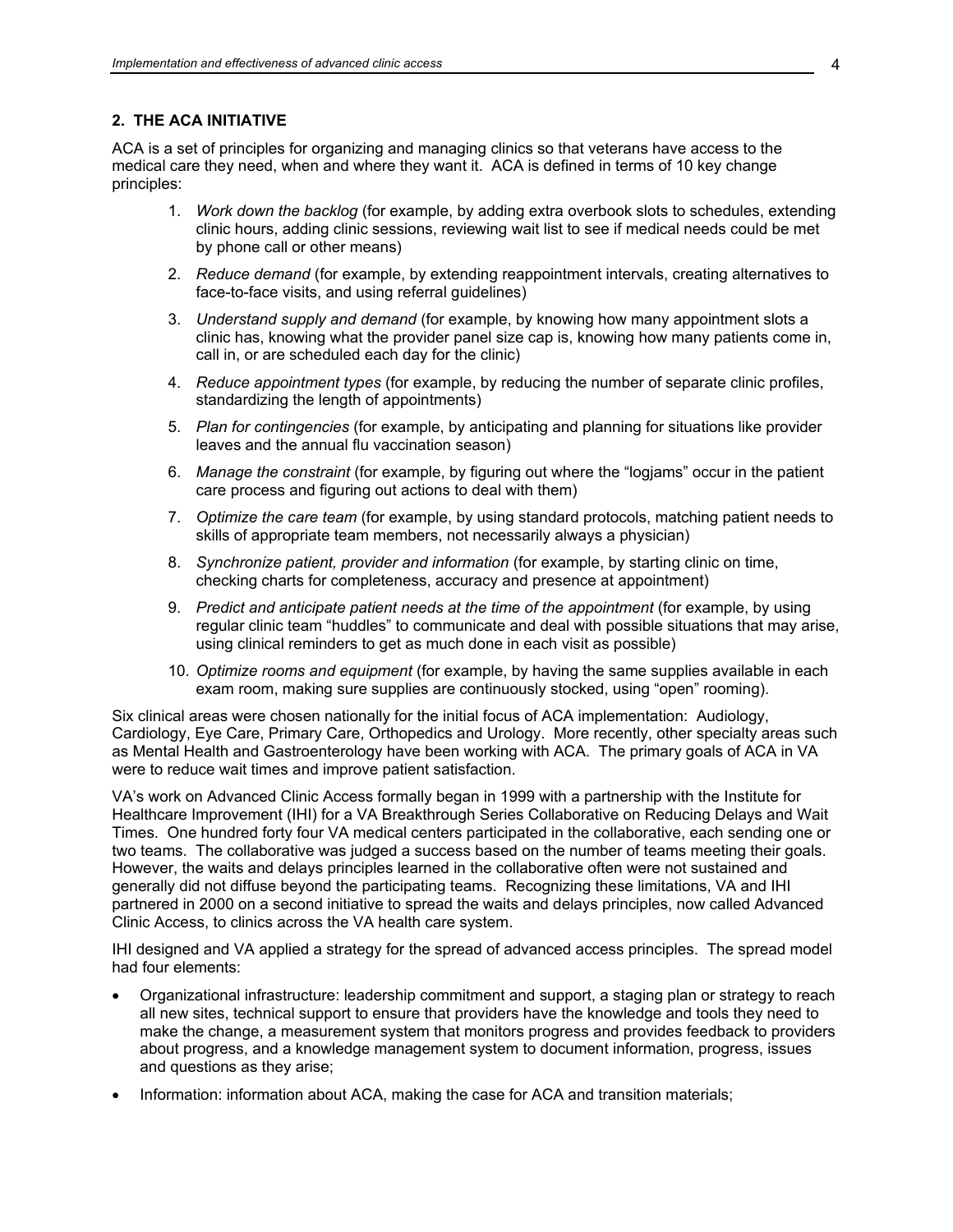- Communication: communication for spreading awareness, communication for spreading technical information, and identification of key messengers; and
- Social system**:** the unit of spread, i.e. those who are adopting the new system, communities of practice, listeners and connectors, and motivators and incentives.

VA worked with IHI for two years to implement the spread model. An important emphasis, as described above, was to build the organizational infrastructure that would provide the basis for continuing spread after the IHI contract ended. Key elements of the infrastructure as implemented included:

- A national leadership team including a full-time clinical director;
- A national steering committee, including senior managers and clinicians from VA Central Office, VISNs and medical centers;
- A person designated to lead ACA in every VISN and medical center (called points of contact or POCs), and
- A network of clinical access coaches in Primary Care and five specialties to provide peer networks of advocacy and support.

The infrastructure supported a wide range of communication, information, monitoring, training and collaboration to clinical staff in VA medical centers.

The ACA initiative was introduced in an environment of growing demand for VA care and, in many areas, long wait times for clinic appointments. Reducing wait times was a high and visible priority for VA. For many ACA offered a solution. During the time ACA was being spread across VA, the demand for VA care grew by 23% while staff resources grew by only 2.3%. However, the number of new enrollees waiting for their first appointment fell substantially from over 175,000 in July 2002 to just over 5,565 in March 2004.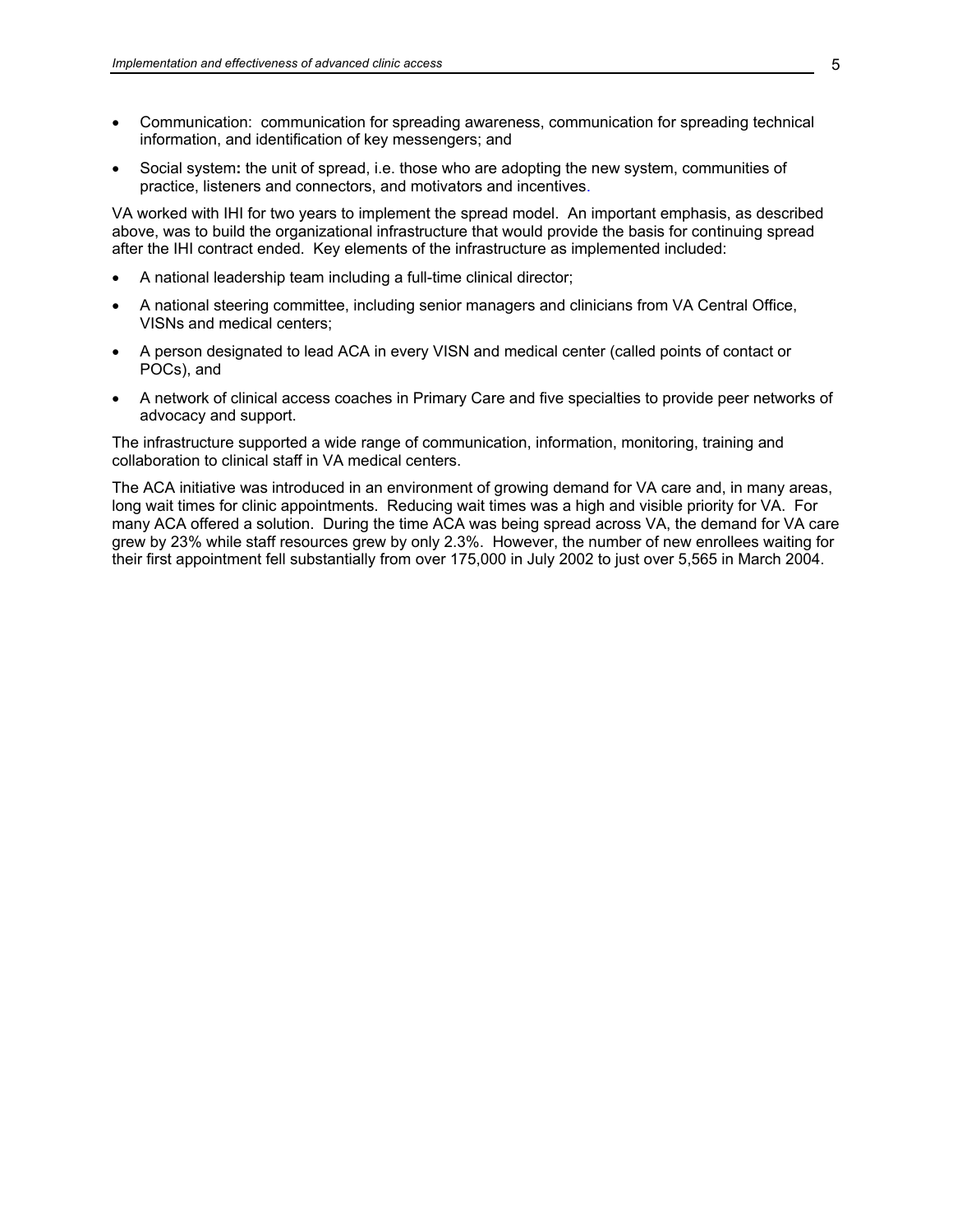<span id="page-21-0"></span>**3. WHAT APPROACHES WERE USED TO PROMOTE AND SUPPORT THE IMPLEMENTATION OF ACA?** 



Implementation strategies and activities are the means by which an innovation is actually introduced and put into place. VA medical centers and the target performance clinics within them used a variety of approaches to introduce, spread and support the implementation of ACA. In this section, we describe these approaches grouped under three headings: 1) strategies for rolling out ACA (that is, the location, scope and timing of the introduction of ACA in different parts of the medical center); 2) the support the facility offers ACA (in terms of management support, efforts of local ACA POCs and ACA champions, and presence of resisters to ACA); and 3) the ACA spread activities initiated at the local, VISN and national level (to train staff, provide resources and support information exchange and performance feedback). We expect that some approaches will be more successful than others in leading to a high level of ACA implementation. Where data are available, we examine approaches by performance clinic area because they were often organized within clinic areas rather than across the medical center.

#### **3.1 ACA Roll Out Activities**

The literature on organizational change offers competing hypotheses about the best strategies for introducing change to an organization. By some theories, incremental change is better because it starts small and provides experience, learning from first trials before moving on to the next. By other theories, revolutionary change – major change done quickly across the organization -- is desirable because it unfreezes the organization to allow for bigger changes than incremental change. It also minimizes the disruption of major change by getting it over quickly.

In this section, we look at how ACA was rolled out in VA -- the patterns, timing and scope of initial implementation of ACA. A majority of sites implemented ACA incrementally but with differences in the details of the roll out.

All results are based on interviews with the facility POCs. We look both at the facility level and at the clinic level to see if different specialties follow different patterns.

#### *3.1.1 Patterns of implementation*

Almost all sites implemented ACA at different times in different clinic areas, as shown in Exhibit 2. Only 7% of the sample facilities implemented ACA in all clinic areas at the same time. The patterns of staged implementation vary, however, with the most common being clustered implementation, meaning that clinic areas started over a period of time with several clinic areas starting together at a given time. Note that in 19% of the facilities, not all clinic areas had initiated ACA at the time of the interviews.

Most facilities report that ACA began in Primary Care, either in Primary Care only (51%) or in Primary Care and specialty clinics simultaneously (24%), as shown in Exhibit 2. This is not surprising since most of the teams that participated in the initial IHI VA collaborative on advanced access were from Primary Care clinics, and in the private sector, ACA has been used most often in Primary Care. In contrast with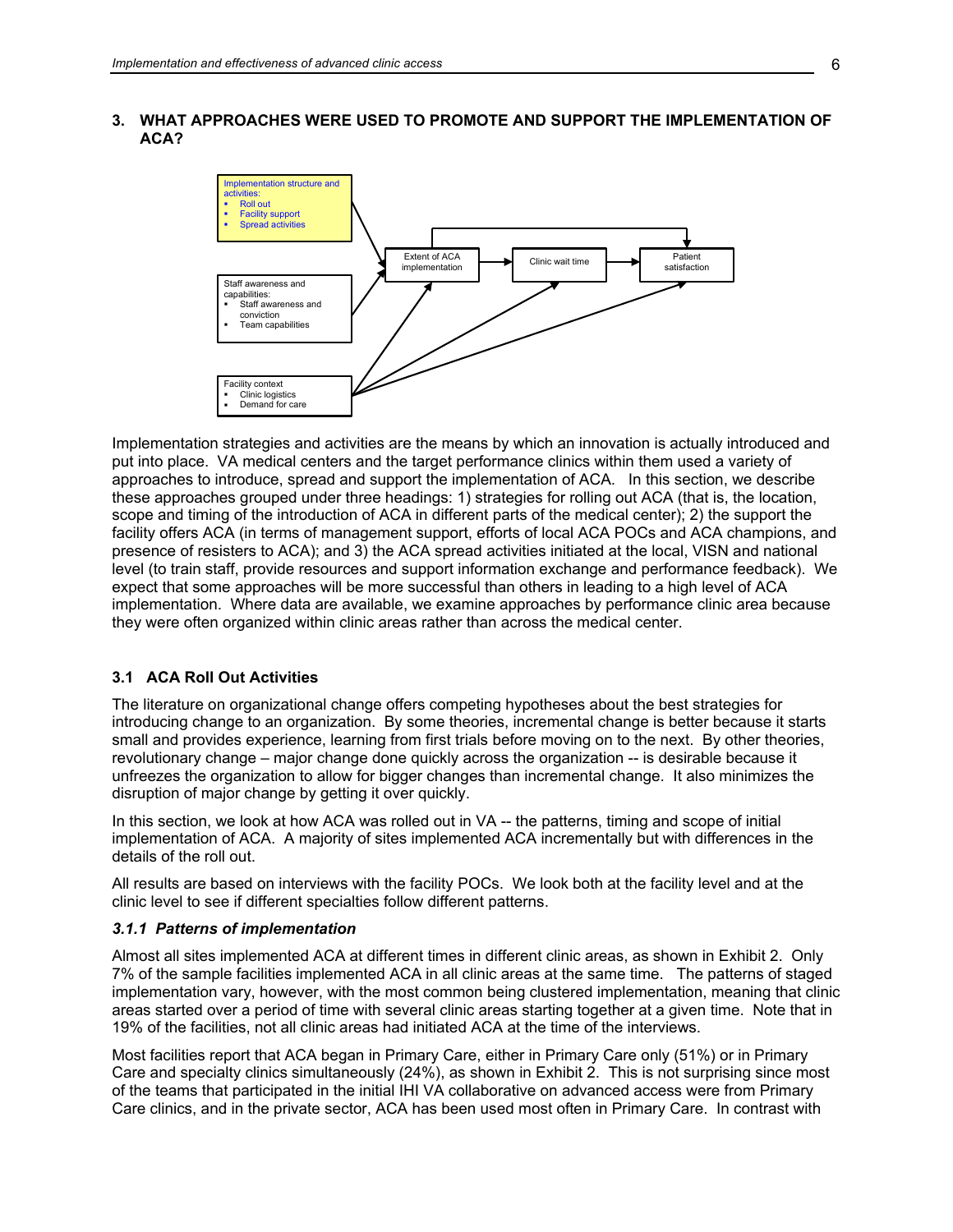this usual pattern, one-quarter (25%) of the facilities started ACA only in specialty clinics. Exhibit 3 provides the details of the proportion of each specialty clinic area that was first to start ACA in its facility.

| <b>Exhibit 2</b><br><b>ACA Roll Out: Patterns of Implementation (Percent of Facilities)</b><br><b>Source: POC Interviews</b>          |     |  |  |  |  |
|---------------------------------------------------------------------------------------------------------------------------------------|-----|--|--|--|--|
| <b>Spread patterns</b>                                                                                                                |     |  |  |  |  |
| All clinic areas start at once                                                                                                        | 7%  |  |  |  |  |
| Cluster implementation: Clinic areas start over a period<br>of time, with several clinic areas starting together at any<br>given time | 58% |  |  |  |  |
| Sequential implementation: Clinic areas start in<br>sequence, usually one at a time.                                                  | 15% |  |  |  |  |
| Unfinished implementation: ACA not yet introduced in<br>19%<br>some clinic areas.                                                     |     |  |  |  |  |
| <b>Where ACA implementation started</b>                                                                                               |     |  |  |  |  |
| 51%<br>Primary Care only                                                                                                              |     |  |  |  |  |
| 25%<br>Specialty Care only                                                                                                            |     |  |  |  |  |
| Both Primary and Specialty Care                                                                                                       | 24% |  |  |  |  |

| <b>Exhibit 3</b><br><b>ACA Roll Out: Patterns of Clinic Implementation (Percent of Facilities)</b><br>Source: POC Interviews |                                                                                                                         |     |     |     |     |     |  |
|------------------------------------------------------------------------------------------------------------------------------|-------------------------------------------------------------------------------------------------------------------------|-----|-----|-----|-----|-----|--|
|                                                                                                                              | <b>Primary Care</b><br><b>Eve Care</b><br><b>Orthopedics</b><br><b>Audiology</b><br><b>Cardiology</b><br><b>Urology</b> |     |     |     |     |     |  |
| ACA started in this clinic area first                                                                                        |                                                                                                                         |     |     |     |     |     |  |
| Yes                                                                                                                          | 75%                                                                                                                     | 19% | 17% | 20% | 20% | 13% |  |
| No.                                                                                                                          | 25%                                                                                                                     | 81% | 83% | 80% | 80% | 87% |  |

# *3.1.2 Timing of implementation*

Roughly half the facilities (54%) began implementing ACA in 1999, the year VA and IHI began working together on the Breakthrough Collaborative Series to reduce wait times, as shown in Exhibit 4. During the next two years, another 32% of facilities began to implement ACA. A smaller percentage of facilities (13%) reported starting implementation efforts recently, in 2002 or 2003.

Many facilities moved fairly quickly to begin to spread ACA to other clinic areas. As shown in Exhibit 4, approximately half of the facilities (51%) began implementing ACA in the next clinic area or areas within six months of the first clinic area(s) initial ACA efforts. In a few facilities (8%), more than two years went by before ACA was initiated in a second clinic area(s). Reaching all clinic areas clearly takes more time. Just under a quarter of facilities (23%) started ACA in all clinic areas within 6 months of the first, while over a third (38%) took more than two years (including those that have not yet begun ACA in all clinic areas), also as shown in Exhibit 4. Potentially, there is a trade off between going slowly while learning from the experience of early clinics and moving fairly quickly to maintain momentum for change.

Among clinic areas, Exhibit 5 shows that Primary Care was more likely than the specialty clinic areas to begin implementing ACA in 1999 or earlier (43% versus 8-18%), consistent with their predominance in the original IHI collaborative. In the specialty clinic areas, most facilities began implementing ACA between 2000 and 2002.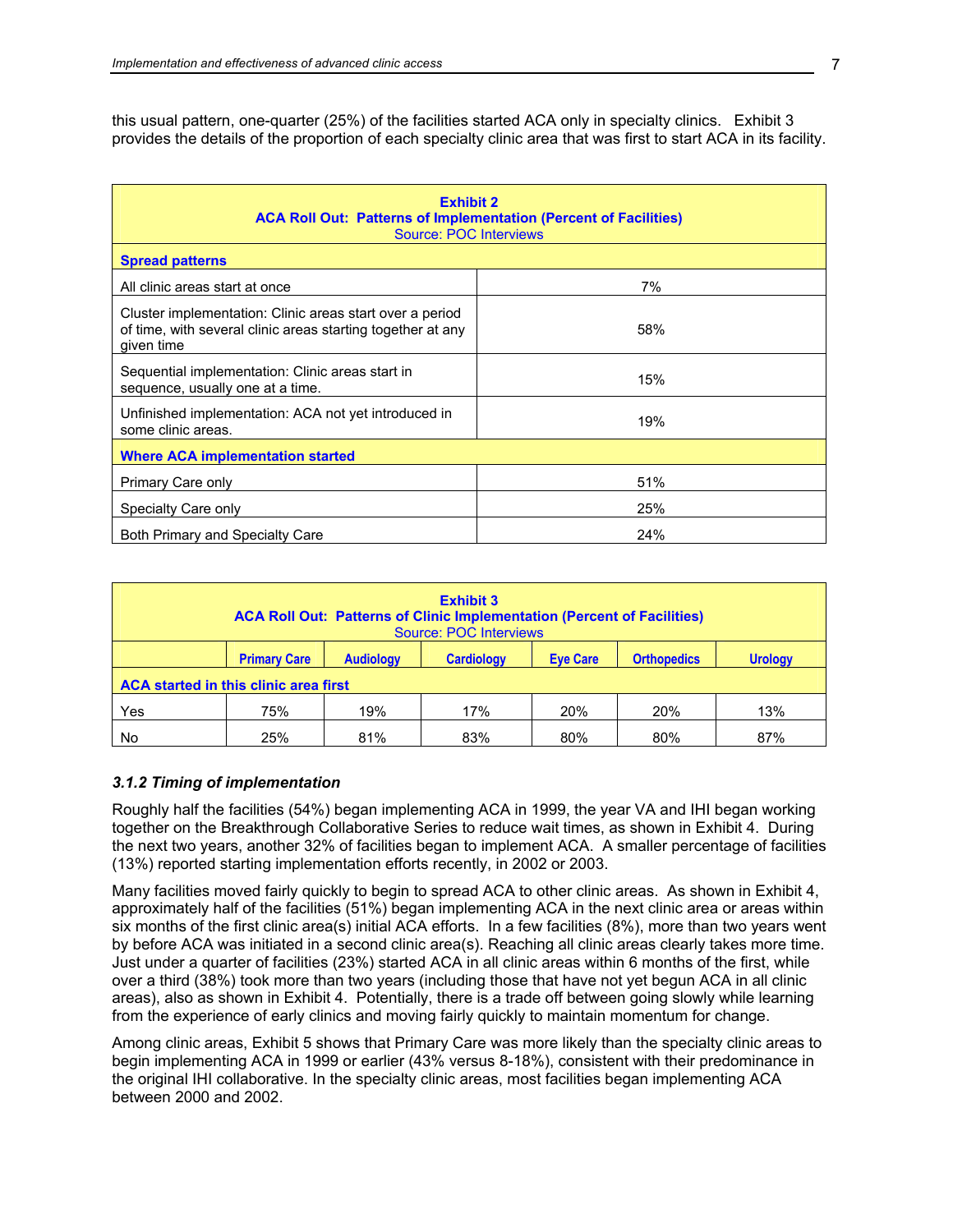Primary Care was also more likely than the specialty areas other than Urology to follow the first clinic fairly quickly in implementing ACA, as shown in Exhibit 5. In 35% of the facilities, ACA was initiated in Primary Care within 6 months of the first clinic area, when it was not itself the first clinic area; in another 25%, it was initiated in 7-12 months. Unlike Primary Care, Urology was the least likely clinic area to be the first to initiate ACA. However, it followed the first clinic area more quickly than the other specialty areas. ACA was initiated in Urology within 6 months of the initial clinic in almost a quarter of the facilities (24%) and in 7-12 months in almost a third (31%).

| <b>Exhibit 4</b><br><b>ACA Roll Out: Timing of Implementation (Percent of Facilities)</b><br><b>Source: POC Interviews</b> |     |  |  |  |
|----------------------------------------------------------------------------------------------------------------------------|-----|--|--|--|
| Year first clinic area started ACA                                                                                         |     |  |  |  |
| Before 1999                                                                                                                | 1%  |  |  |  |
| 1999                                                                                                                       | 54% |  |  |  |
| 2000                                                                                                                       | 12% |  |  |  |
| 2001                                                                                                                       | 20% |  |  |  |
| 2002                                                                                                                       | 9%  |  |  |  |
| 2003                                                                                                                       | 4%  |  |  |  |
| Time until next clinic area started ACA                                                                                    |     |  |  |  |
| $0 - 6$ months                                                                                                             | 51% |  |  |  |
| $7 - 12$ months                                                                                                            | 25% |  |  |  |
| $1 - 2$ years                                                                                                              | 16% |  |  |  |
| More than 2 years                                                                                                          | 8%  |  |  |  |
| Time until last clinic area started ACA                                                                                    |     |  |  |  |
| $0 - 6$ months                                                                                                             | 23% |  |  |  |
| $7 - 12$ months                                                                                                            | 18% |  |  |  |
| $1 - 2$ years                                                                                                              | 21% |  |  |  |
| More than 2 years                                                                                                          | 38% |  |  |  |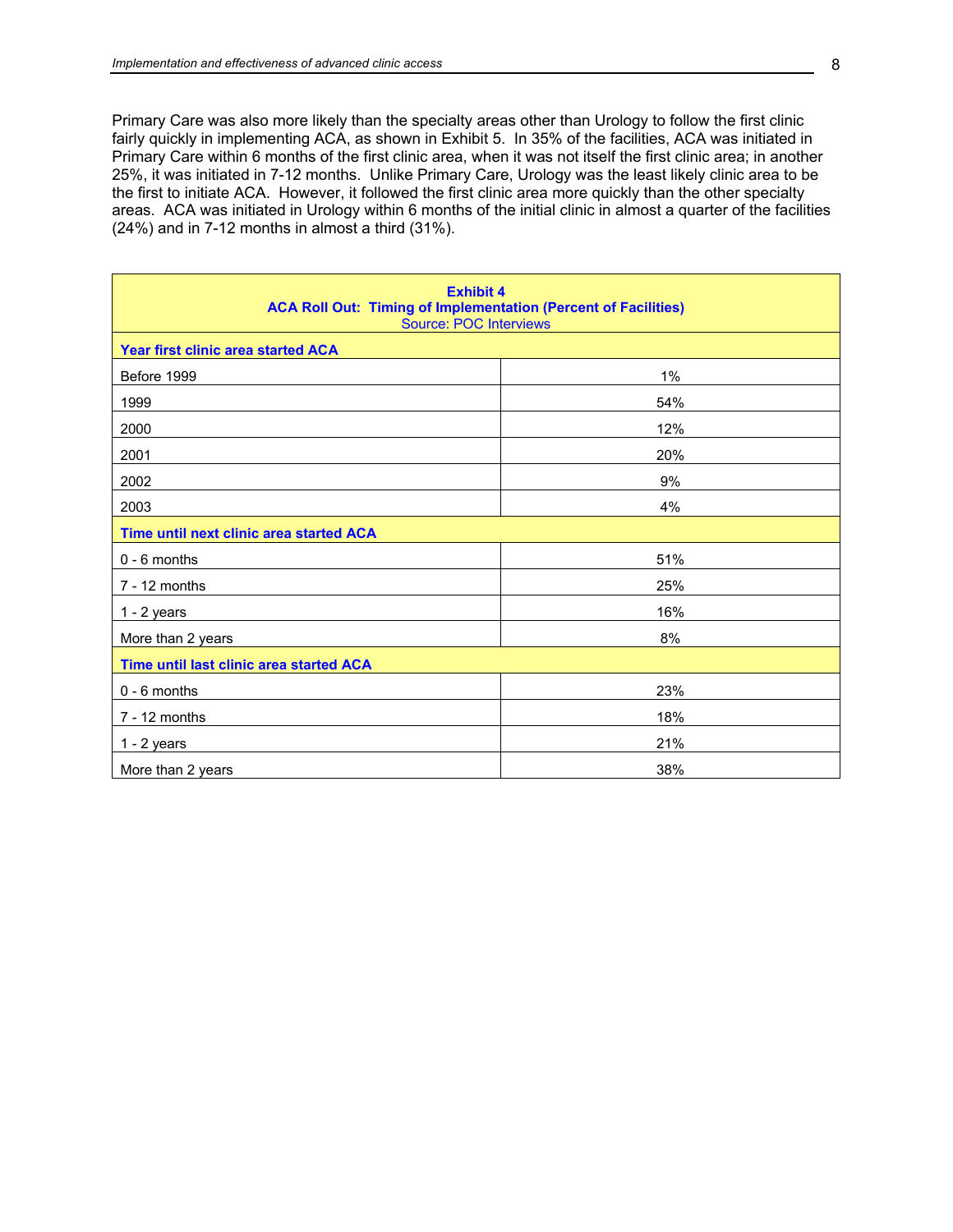| <b>Exhibit 5</b><br><b>ACA Roll Out: Timing of Clinic Implementation (Percent of Facilities)</b><br><b>Source: POC Interviews</b> |                     |                  |                   |                 |                    |                |
|-----------------------------------------------------------------------------------------------------------------------------------|---------------------|------------------|-------------------|-----------------|--------------------|----------------|
|                                                                                                                                   | <b>Primary Care</b> | <b>Audiology</b> | <b>Cardiology</b> | <b>Eye Care</b> | <b>Orthopedics</b> | <b>Urology</b> |
| <b>Year this clinic area started ACA</b>                                                                                          |                     |                  |                   |                 |                    |                |
| Before 1999                                                                                                                       | 1%                  | 0%               | $0\%$             | $0\%$           | $0\%$              | 0%             |
| 1999                                                                                                                              | 42%                 | 8%               | 10%               | 12%             | 18%                | 11%            |
| 2000                                                                                                                              | 18%                 | 20%              | 26%               | 29%             | 16%                | 20%            |
| 2001                                                                                                                              | 22%                 | 40%              | 28%               | 26%             | 26%                | 33%            |
| 2002                                                                                                                              | 14%                 | 28%              | 28%               | 30%             | 31%                | 28%            |
| 2003                                                                                                                              | 4%                  | 3%               | 9%                | 3%              | 9%                 | 8%             |
| If not first, time between start of first clinic area and start of this clinic area                                               |                     |                  |                   |                 |                    |                |
| $0 - 6$ months                                                                                                                    | 35%                 | 24%              | 22%               | 30%             | 28%                | 24%            |
| $7 - 12$ months                                                                                                                   | 25%                 | 25%              | 31%               | 30%             | 26%                | 31%            |
| $1 - 2$ years                                                                                                                     | 30%                 | 20%              | 25%               | 18%             | 21%                | 25%            |
| More than 2 years                                                                                                                 | 10%                 | 31%              | 22%               | 23%             | 26%                | 20%            |

#### *3.1.3 Scope of implementation*

Within clinic areas, implementation can begin cautiously with a few teams within clinic areas (e.g. red team, blue team, etc.) or it can begin aggressively with the whole area. Most facilities did not follow a single approach in beginning ACA across clinic areas, as shown in Exhibit 6. Just over half the facilities (58%) began with teams in some clinic areas and with the full clinic in others. However, in almost a third of the cases (32%), ACA efforts were initiated in the whole clinic area.

Primary Care was much more likely than the specialty clinics to begin ACA with a team rather than the full clinic area, as shown in Exhibit 7. Primary Care had the lowest rate (44%) of having the entire clinic area start ACA. In contrast, a high percentage of specialty areas began with the whole clinic area, ranging from 68% in Orthopedics to 75% in Cardiology. The differences most likely reflect differences in the size and organizational complexity of Primary Care and specialty clinics.

Looking at the same issue from a different perspective shows similar results. A smaller percentage of staff were involved in the initial ACA implementation in Primary Care than in specialty care. An average of 53% of Primary Care staff were involved, in contrast with 86-92% of staff in the specialty clinic areas, as shown in Exhibit 7.

| <b>Exhibit 6</b><br><b>ACA Roll Out: Scope of Initial Implementation (Percent of Facilities)</b><br>Source: POC Interviews |     |  |  |  |
|----------------------------------------------------------------------------------------------------------------------------|-----|--|--|--|
| ACA began with clinic areas or teams                                                                                       |     |  |  |  |
| All clinic areas start with entire clinic area<br>32%                                                                      |     |  |  |  |
| All clinic areas start with teams<br>10%                                                                                   |     |  |  |  |
| Mixture of starting with entire clinic areas and teams                                                                     | 58% |  |  |  |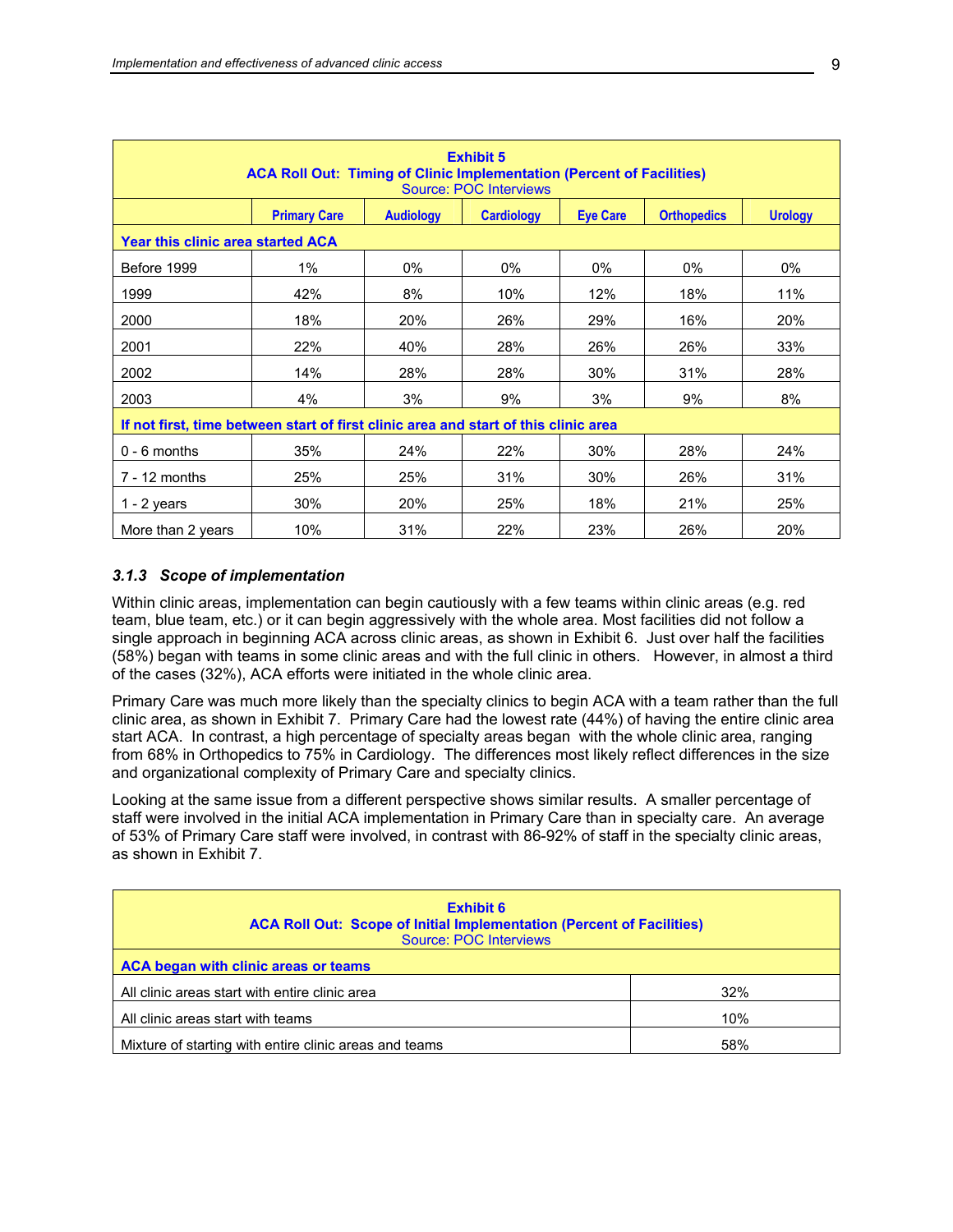<span id="page-25-0"></span>

| <b>Exhibit 7</b><br><b>ACA Roll Out: Scope of Clinic Implementation (Percent of Facilities)</b><br>Source: POC Interview |                     |                  |                   |                 |                    |                |  |
|--------------------------------------------------------------------------------------------------------------------------|---------------------|------------------|-------------------|-----------------|--------------------|----------------|--|
|                                                                                                                          | <b>Primary Care</b> | <b>Audiology</b> | <b>Cardiology</b> | <b>Eve Care</b> | <b>Orthopedics</b> | <b>Urology</b> |  |
| ACA started in entire clinic area or one team                                                                            |                     |                  |                   |                 |                    |                |  |
| Percent start entire<br>clinic area                                                                                      | 44%                 | 74%              | 75%               | 69%             | 68%                | 71%            |  |
| Percent start<br>specific team                                                                                           | 55%                 | 15%              | 15%               | 24%             | 23%                | 23%            |  |
| $1\%$<br>7%<br>9%<br>10%<br>10%<br>Percent not started                                                                   |                     | 6%               |                   |                 |                    |                |  |
| <b>Staff involved in ACA initial implementation</b>                                                                      |                     |                  |                   |                 |                    |                |  |
| Percent of staff                                                                                                         | 53%                 | 92%              | 92%               | 87%             | 86%                | 91%            |  |

# **3.2 Facility Support For ACA**

A second dimension of the implementation structure and activities domain is support for the innovation in the facility. Organizational change is generally not easy. Staff at all levels, anxious about the uncertainty that accompanies change, often resist it initially. But resistance can be minimized and change facilitated in a supportive organizational environment. In this section, we look at three factors that we expect to contribute to support for ACA. First, the presence of champions for this change, especially champions among senior managers and clinicians, is important in promoting the innovation. Conversely, the presence of strong and influential resisters to this change impedes innovation. Second, beyond advocacy by influential individuals, active management support for the innovation is important. Management structures and processes are needed to ensure that the innovation receives the resources it needs, is given priority attention by senior management and is held accountable for performance. Third, leadership support to clinical staff, both generally around quality improvement and around this innovation, is important in contributing to a supportive environment in which staff are informed, encouraged and rewarded for improvement.

In this section, we present our findings for these three factors. Virtually all facilities have champions for ACA, but almost half have resisters too. Most facilities provide at least some management support, but the types of support vary. Perceptions of management support to clinic staff vary by clinic area.

Findings on champions and resisters and on management support for ACA are based on the POC interviews and are reported at the facility level. Findings on leadership support to clinic staff are based on staff surveys and reported at the level of the clinic area. Leadership support to clinic staff is presented as a scale score created statistically from 8 separate survey items.

# *3.2.1 ACA champions and resisters*

Virtually all facilities (96%) reported that they had champions for ACA at their facility, as shown in Exhibit 8. Most facilities (61%) reported at least two different types of personnel as champions. Champions were most likely to be Service Chiefs (65%) followed by front-line physicians (46%), other front-line providers (39%) and the Chief of Staff (38%). Facility directors were less frequently listed as ACA champions (15%).

The most commonly-cited ways in which the champions demonstrated support were promoting ACA to other facility staff (92%), promoting ACA to senior leaders and middle managers (88%) and leading by example by implementing ACA themselves (86%).

There was more variation reported on the presence of resisters to ACA, as shown in Exhibit 9. Just under half the facilities (49%) reported having resisters to ACA. Of those facilities with strong resisters, a majority of facilities (81%) reported that the resisters were opinion leaders.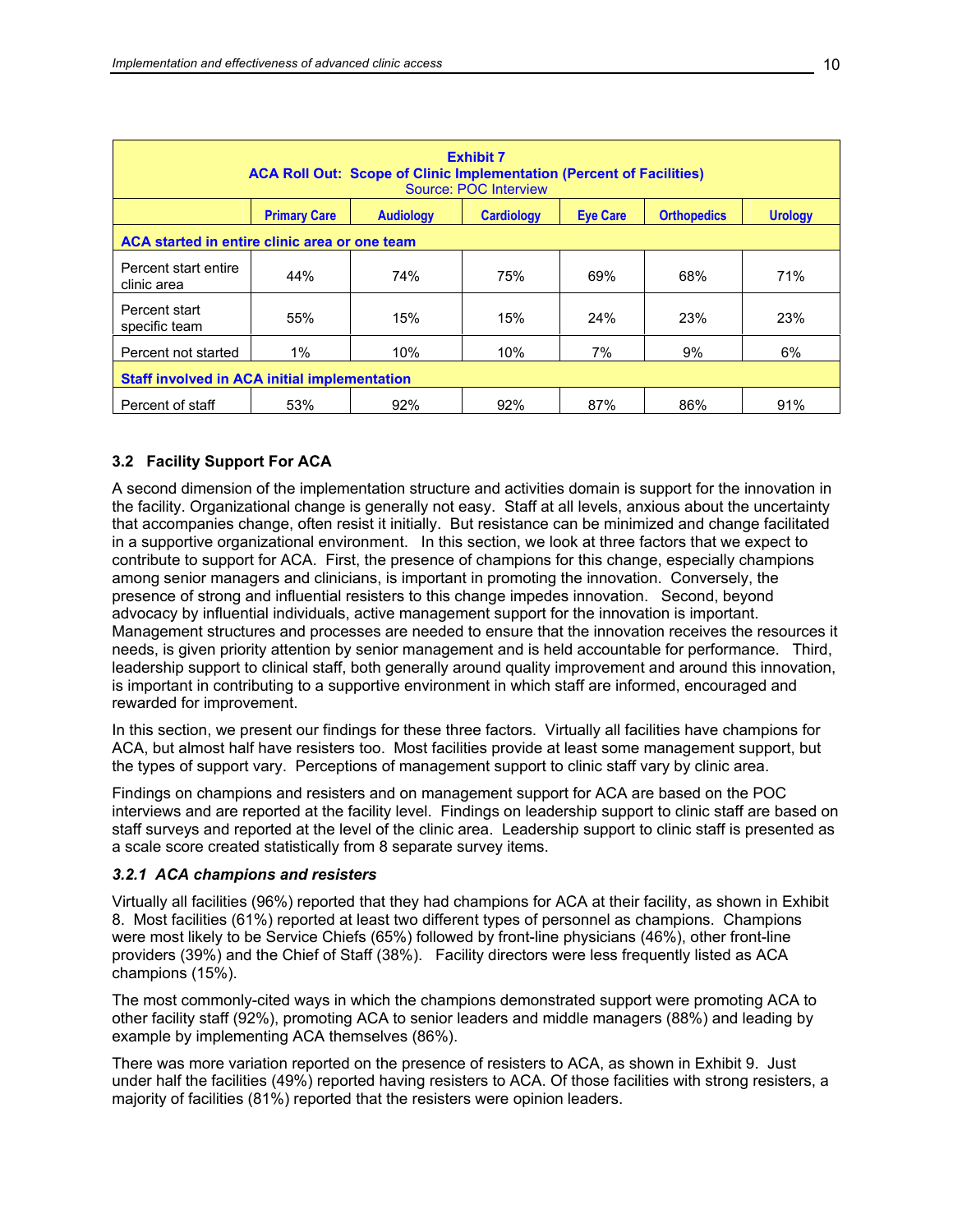| <b>Exhibit 8</b><br><b>Facility Support for ACA: Champions (Percent of Facilities)</b><br><b>Source: POC Interviews</b> |     |  |  |  |
|-------------------------------------------------------------------------------------------------------------------------|-----|--|--|--|
| <b>Presence of ACA champions</b>                                                                                        |     |  |  |  |
| Yes                                                                                                                     | 96% |  |  |  |
| No                                                                                                                      | 4%  |  |  |  |
| <b>Type of champion</b>                                                                                                 |     |  |  |  |
| Service or service line chief                                                                                           | 65% |  |  |  |
| Front-line physicians                                                                                                   | 46% |  |  |  |
| Administrative personnel                                                                                                | 42% |  |  |  |
| Other front-line providers                                                                                              | 39% |  |  |  |
| Chief of Staff                                                                                                          | 38% |  |  |  |
| <b>Facility POC</b>                                                                                                     | 29% |  |  |  |
| <b>Nurse Executive</b>                                                                                                  | 16% |  |  |  |
| <b>Facility Director</b>                                                                                                | 15% |  |  |  |
| <b>Ways of demonstrating support</b>                                                                                    |     |  |  |  |
| Promote ACA to other facility staff                                                                                     | 92% |  |  |  |
| Promote ACA to senior leadership and middle management                                                                  | 88% |  |  |  |
| 86%<br>Lead by example by implementing ACA themselves                                                                   |     |  |  |  |
| Provide training or expert consultation for other clinic areas in the facility<br>75%                                   |     |  |  |  |
| 66%<br>Participate in IHI access coach calls and meetings                                                               |     |  |  |  |

| <b>Exhibit 9</b><br><b>Facility Support for ACA: Resisters (Percent of Facilities)</b><br>Source: POC Interviews |     |  |  |  |
|------------------------------------------------------------------------------------------------------------------|-----|--|--|--|
| <b>Presence of ACA resisters</b>                                                                                 |     |  |  |  |
| Yes                                                                                                              | 49% |  |  |  |
| No.                                                                                                              | 51% |  |  |  |
| Of resisters, they are opinion leaders                                                                           |     |  |  |  |
| Yes                                                                                                              | 81% |  |  |  |
| No                                                                                                               | 19% |  |  |  |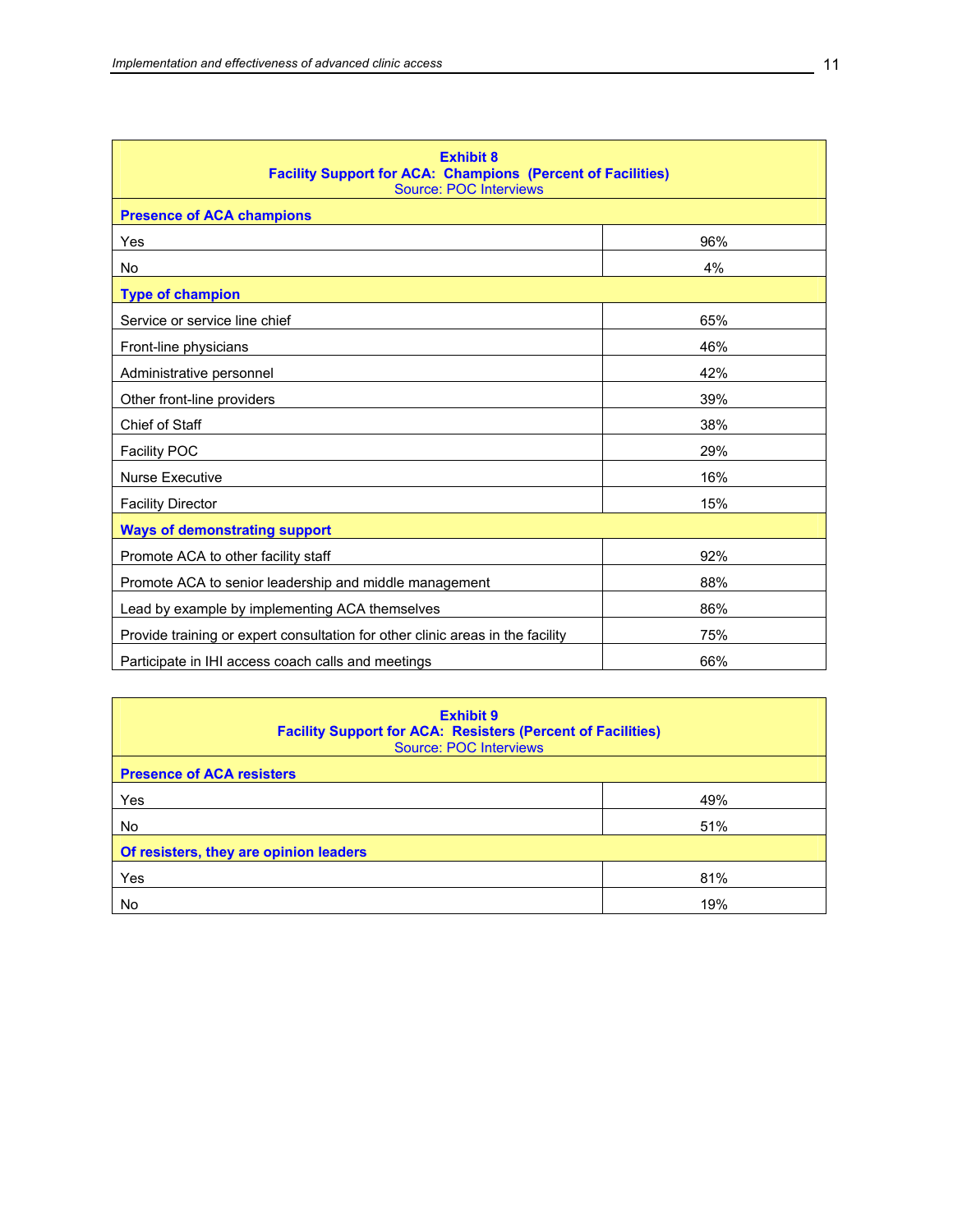#### *3.2.2 Management support for ACA*

The substantial majority of facilities had in place a range of management structures and activities to support ACA, as shown in Exhibit 10. Eighty-nine percent reported using at least half, and 45% reported using all, of the following structures or activities:

- Local POC designated to coordinate and champion ACA;
- ACA measures integrated into facility performance measures and strategic plans;
- Managers regularly review and held accountable for ACA performance measures;
- Facility operations and infrastructure improved to support ACA;
- Local ACA champions explicitly designated for clinic areas;
- Local financial resources used to support ACA directly;
- Facility has ACA oversight body.

The structures and activities most likely to be reported were local POCs designated to support ACA (97% of facilities) and ACA-specific measures integrated into the facility's performance measures and strategic plans (92%). The structures and activities least likely to be used were clinical staff making ACA presentations at managerial meetings (63%) and having an ACA oversight body (68%).

The time spent by local POCs on ACA represents another level of investment in ACA at the facility. All POCs work on their ACA liaison and advocacy activities as collateral responsibilities, but they vary in the number of hours spent on them each week. As shown in Exhibit 10, 46% spend 1-5 hours a week while 32% spend more than 10 hours.

| <b>Exhibit 10</b><br>Facility Support for ACA: Management Support and POC Effort (Percent of Facilities)<br><b>Source: POC Interviews</b> |     |  |  |  |
|-------------------------------------------------------------------------------------------------------------------------------------------|-----|--|--|--|
| <b>Management support</b>                                                                                                                 |     |  |  |  |
| Local POC designated to coordinate and champion ACA                                                                                       | 97% |  |  |  |
| ACA measures integrated into facility performance measures and strategic<br>plans                                                         | 92% |  |  |  |
| Managers regularly review and held accountable for ACA performance<br>measures                                                            | 89% |  |  |  |
| Facility operations and infrastructure improved to support ACA                                                                            | 87% |  |  |  |
| Local ACA champions explicitly designated for clinic areas                                                                                | 82% |  |  |  |
| Local financial resources used to support ACA directly                                                                                    | 82% |  |  |  |
| Facility has ACA oversight body                                                                                                           | 68% |  |  |  |
| Clinical staff make ACA presentations at managerial meetings                                                                              | 63% |  |  |  |
| Local POC time spent on ACA (per week)                                                                                                    |     |  |  |  |
| $1 - 5$ hours                                                                                                                             | 46% |  |  |  |
| 22%<br>$6 - 10$ hours                                                                                                                     |     |  |  |  |
| 32%<br>More than 10 hours                                                                                                                 |     |  |  |  |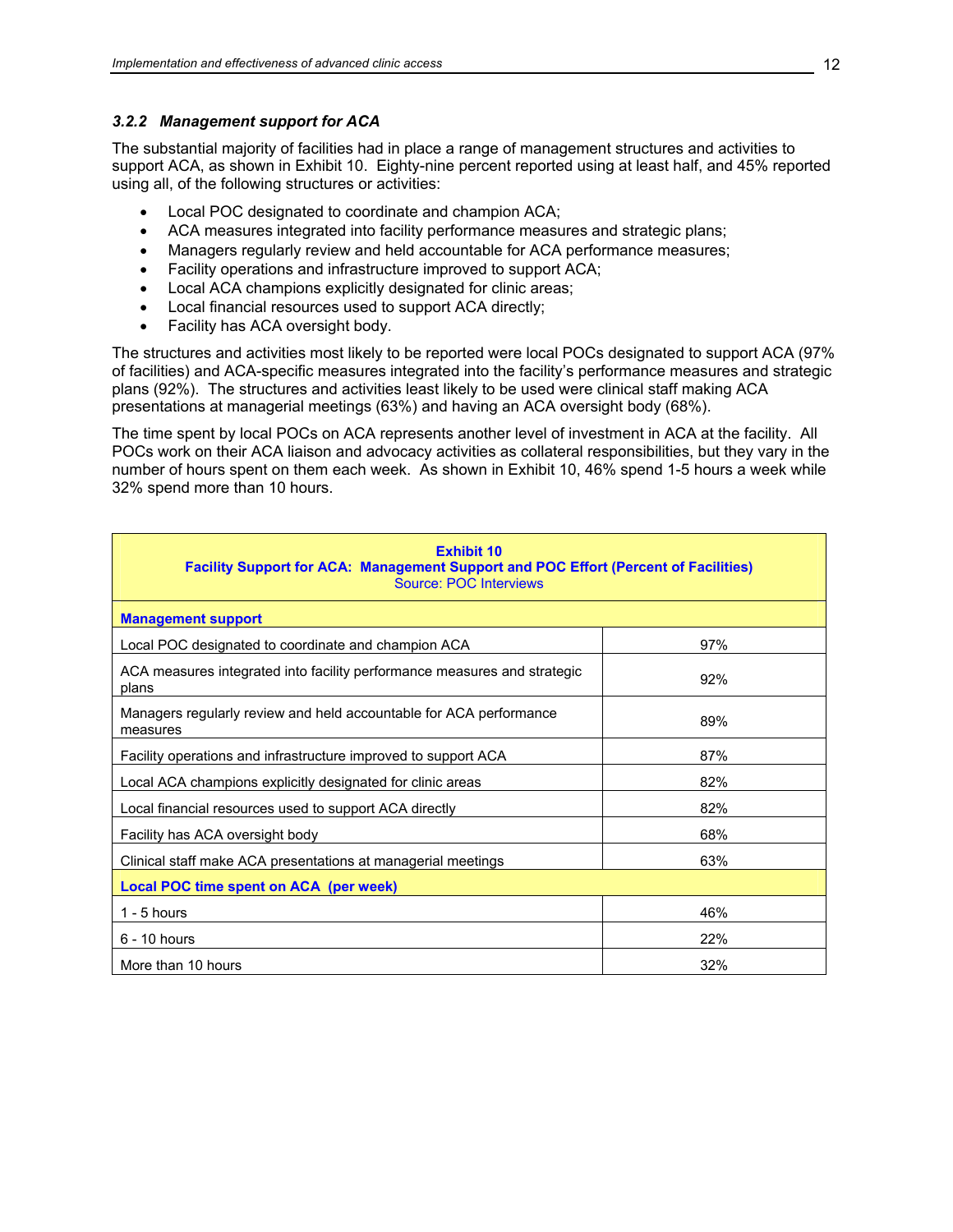# <span id="page-28-0"></span>*3.2.3 Leadership support for clinic staff*

Staff perceptions of leadership support to their efforts in implementing ACA, reducing wait times and making changes varied somewhat by the performance clinic area, as shown in Exhibit 11.<sup>1</sup> Audiology staff tended to see greater support, with almost two-thirds (64%) agreeing with positive statements about management support. In the other five performance clinic areas, less than 50% of staff agreed with positive statements about management support.



# **3.3 ACA Spread Activities**

The third dimension of the implementation structure and activities domain encompasses the activities undertaken to spread ACA across the system. To encourage and support the diffusion of the ACA principles, the ACA initiative built an extensive infrastructure under the leadership of a national steering committee and a full-time national clinical director. In the field, the infrastructure includes a network of people designated to lead ACA in every VISN and most medical centers (called points of contact or POCs) and a network of clinical access coaches to catalyze peer networks of advocacy and support. The infrastructure, based on a spread model emphasizing information, communication and social networks, supports a growing network of training, information exchange, coaching and collaboration among clinical staff in VA medical centers.

In this section we look at spread activities at the facility level from three perspectives: 1) local POC accounts of what spread activities were undertaken or offered; 2) staff accounts of the activities in which they participated – to give a sense of how broad staff involvement was for each activity; and 3) staff reports of which activities they found the most useful. The data show that there has been considerable activity to spread ACA, that clinic areas use different strategies and that local strategies are more likely than national and VISN activities to have been used and judged by staff to be helpful.

 $\overline{a}$  $1$  The eight-item scale to assess this construct included items relating to facility management (e.g. Senior management at this facility gives high priority to reducing appointment wait time) and clinic management (e.g. The leadership of my clinic area regularly reviews our progress in making change).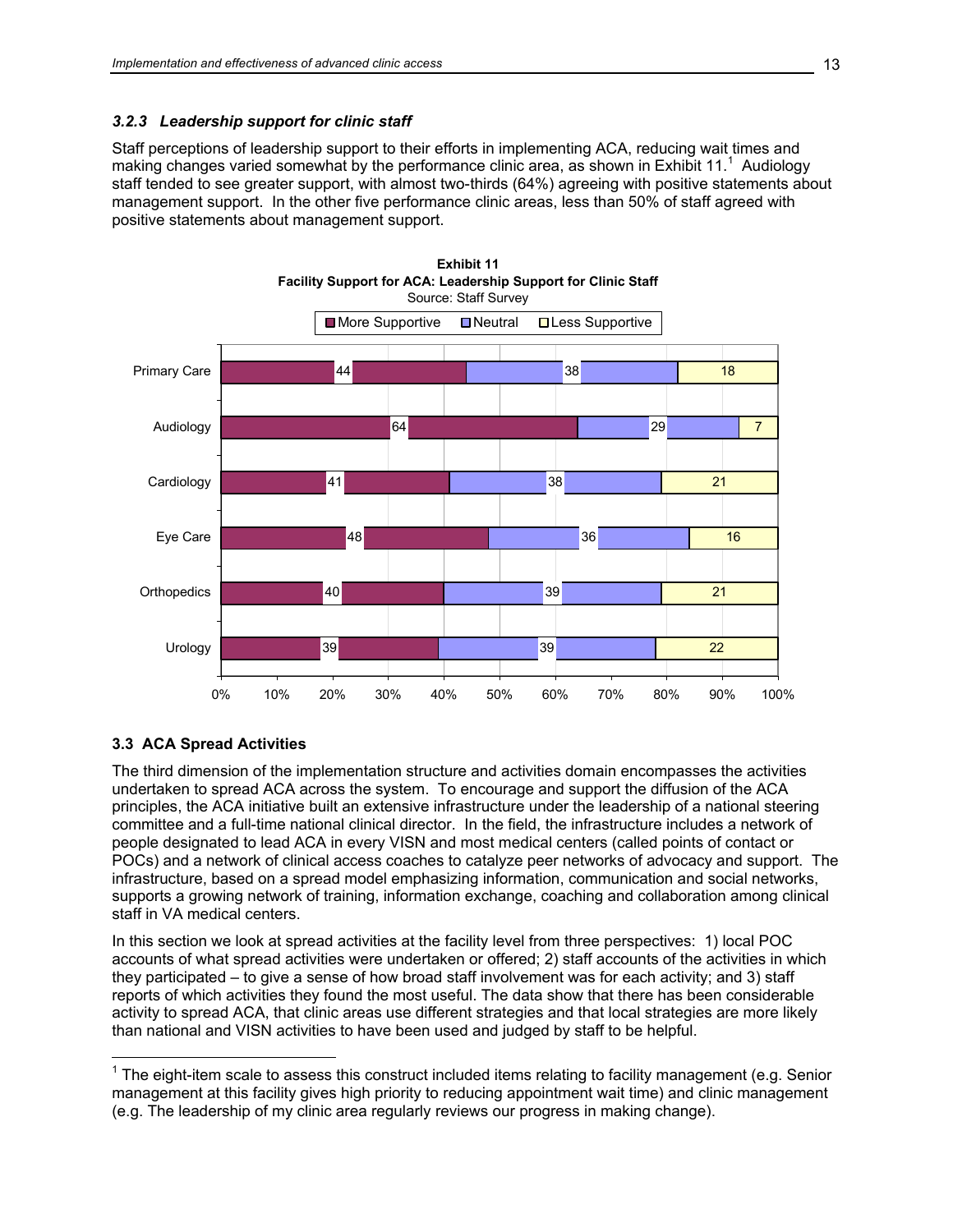Note that the lists of activities in the POC analysis and staff survey analyses are not identical. A few items were modified to reflect differences in the roles and perspectives of the POCs and front-line staff. Cells in the exhibits are highlighted to indicate more frequently-cited strategies, with the darker blue indicating the highest frequencies. The shading here does not reflect any statistical tests of significant differences. Statistical tests of the strategies most closely related to ACA implementation will be reported in section 6.

# *3.3.1 POC reports of spread activities used*

Spread activities were more likely to be targeted to specific clinic areas than conducted across all areas in a facility, as shown in Exhibit 12. The table presents the proportion of facilities reporting each activity in each clinic area, or, in the last column, targeted to all of the clinic areas across the facility. The lower proportions in the last column indicate that activities were more often targeted to selected clinic areas. Primary Care clinics were somewhat more likely than specialty clinics to participate in all but one of the activities. The exception is training of scheduling clerks, where only 67% of facilities reported it in Primary Care in contrast with 82% to 87% of the facilities in the specialty clinic areas.

Looking at other strategies and activities in the six clinic areas, the most frequently used were:

- Regularly assess progress and success of ACA strategies (96%-76%);
- Participate in ACA peer exchanges with other facilities in the VISN (95%-71%);
- Regularly discuss ACA in clinic meetings (95%-68%);
- National ACA website available (93%-88%);
- Reports on wait time and access presented regularly to clinic staff (93%-85%);
- Local access coaches work with clinic staff trying to implement ACA (91%-72%).

These frequently-used strategies and activities tend to be locally focused. Only two are direct VISN (peer exchanges) or national (website) activities. However, the national and VISN ACA infrastructure supports and facilitates the local activities.

The least-frequently reported activities were:

- Offer incentives and rewards for reducing wait times (36%-25%);
- Send our expert coaches to other facilities (30%-15%);
- Participate in original IHI collaborative (excluding primary care, 27%-17%).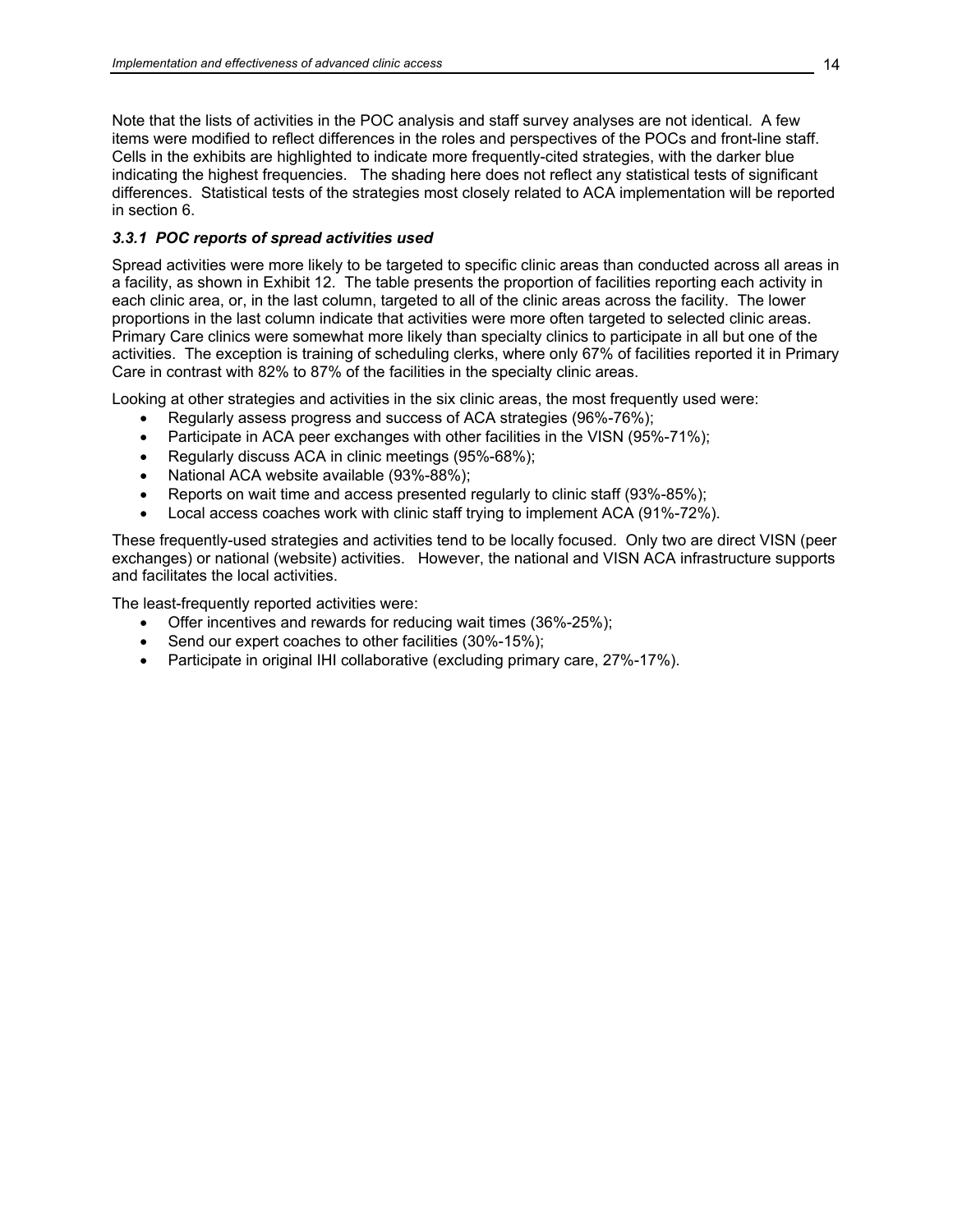| <b>Exhibit 12</b><br><b>Spread Activities (Percent of Facilities Reporting Usage of Spread Activity)</b><br><b>Source: POC Interviews</b> |                     |                  |                   |                 |                    |                |                                       |  |  |
|-------------------------------------------------------------------------------------------------------------------------------------------|---------------------|------------------|-------------------|-----------------|--------------------|----------------|---------------------------------------|--|--|
|                                                                                                                                           | <b>Primary Care</b> | <b>Audiology</b> | <b>Cardiology</b> | <b>Eye Care</b> | <b>Orthopedics</b> | <b>Urology</b> | <b>Across all</b><br>clinic<br>areas* |  |  |
| Local training, feedback, information exchange and resources                                                                              |                     |                  |                   |                 |                    |                |                                       |  |  |
| Assess progress regularly                                                                                                                 | 96%                 | 85%              | 88%               | 76%             | 83%                | 85%            | 68%                                   |  |  |
| Reports presented to staff                                                                                                                | 93%                 | 86%              | 88%               | 86%             | 85%                | 85%            | 66%                                   |  |  |
| Training of scheduling clerks                                                                                                             | 67%                 | 82%              | 87%               | 86%             | 83%                | 84%            | 66%                                   |  |  |
| Use Hot Spot reports                                                                                                                      | 83%                 | 72%              | 77%               | 78%             | 78%                | 74%            | 64%                                   |  |  |
| Share success stories across clinics                                                                                                      | 84%                 | 77%              | 80%               | 81%             | 75%                | 79%            | 62%                                   |  |  |
| Local access coaches work with staff                                                                                                      | 91%                 | 72%              | 82%               | 76%             | 78%                | 78%            | 60%                                   |  |  |
| Clinic meeting discussions                                                                                                                | 95%                 | 77%              | 77%               | 75%             | 68%                | 68%            | 57%                                   |  |  |
| Staff freed from regular duties for ACA                                                                                                   | 84%                 | 68%              | 72%               | 72%             | 67%                | 69%            | 53%                                   |  |  |
| Communities of practice formed                                                                                                            | 78%                 | 66%              | 65%               | 61%             | 65%                | 63%            | 49%                                   |  |  |
| ACA information widely communicated                                                                                                       | 82%                 | 68%              | 67%               | 54%             | 60%                | 60%            | 49%                                   |  |  |
| Written implementation plan                                                                                                               | 62%                 | 45%              | 47%               | 44%             | 40%                | 40%            | 31%                                   |  |  |
| Incentives and rewards offered                                                                                                            | 36%                 | 31%              | 27%               | 29%             | 27%                | 25%            | 21%                                   |  |  |
| <b>National training</b>                                                                                                                  |                     |                  |                   |                 |                    |                |                                       |  |  |
| National ACA website                                                                                                                      | 93%                 | 88%              | 93%               | 92%             | 90%                | 91%            | 75%                                   |  |  |
| National clinical program guidance                                                                                                        | 89%                 | 72%              | 72%               | 72%             | 67%                | 71%            | 53%                                   |  |  |
| VHA training programs                                                                                                                     | 87%                 | 60%              | 58%               | 60%             | 60%                | 54%            | 43%                                   |  |  |
| VA access expert meetings                                                                                                                 | 79%                 | 54%              | 50%               | 53%             | 50%                | 47%            | 39%                                   |  |  |
| IHI Video Time Has Come                                                                                                                   | 55%                 | 35%              | 32%               | 36%             | 28%                | 29%            | 23%                                   |  |  |
| IHI Mark Murray Technical Video                                                                                                           | 43%                 | 26%              | 25%               | 26%             | 27%                | 25%            | 19%                                   |  |  |
| Participate in original IHI collaborative                                                                                                 | 76%                 | 17%              | 22%               | 22%             | 27%                | 18%            | 13%                                   |  |  |
| <b>VISN training</b>                                                                                                                      |                     |                  |                   |                 |                    |                |                                       |  |  |
| Peer exchanges with other facilities                                                                                                      | 95%                 | 78%              | 82%               | 78%             | 72%                | 71%            | 58%                                   |  |  |
| VISN ACA website available                                                                                                                | 74%                 | 66%              | 67%               | 72%             | 67%                | 71%            | 56%                                   |  |  |
| ACA collaboratives within our VISN                                                                                                        | 49%                 | 66%              | 58%               | 65%             | 60%                | 60%            | 48%                                   |  |  |
| External access coaches work with<br>staff                                                                                                | 50%                 | 37%              | 33%               | 36%             | 35%                | 34%            | 31%                                   |  |  |
| Send our coaches to other facilities                                                                                                      | 30%                 | 20%              | 17%               | 21%             | 17%                | 15%            | 13%                                   |  |  |

Percent of facilities using the spread activity across all six clinic areas.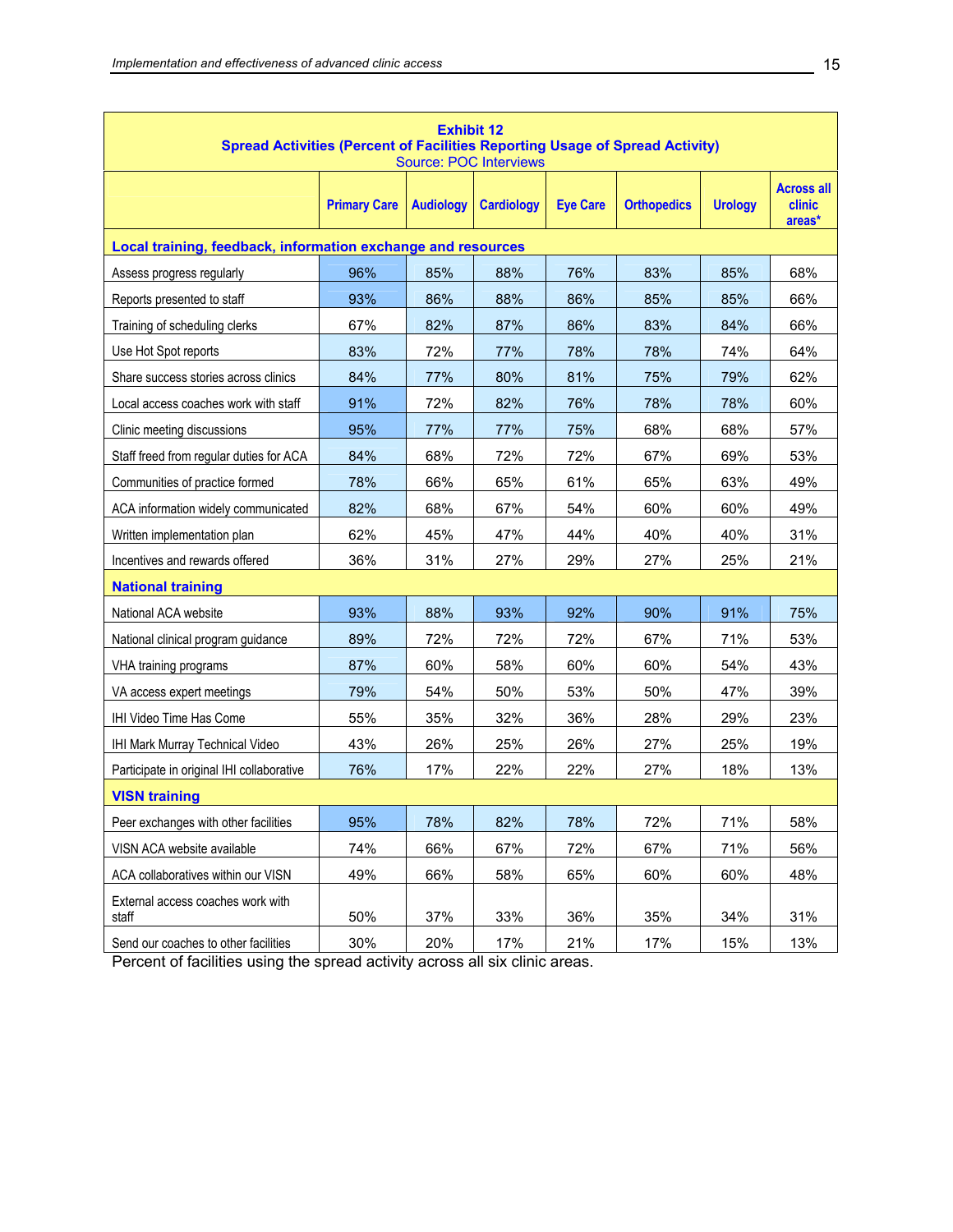# *3.3.2 Employee participation in spread activities*

Staff participated in a wide range of spread activities, as shown in Exhibit 13. Not surprisingly, however, the proportions reporting participation in specific spread activities was lower than the proportion of facilities using those activities as reported by the POCs: not all clinic staff would be expected to participate in every activity. The activities in which the most staff participated, averaged across clinic areas (labeled Overall) were:

- Discussions of ACA at staff meetings (67% overall, with Audiology reporting 79% participation);
- Reviewing performance data relevant to ACA (55% overall, with Audiology reporting 65% participation).

No other activities were reported by the majority of staff across sites. However, five other activities showed average participation above 40%. Two of these were related to national training and information exchange:

- E-mail discussions (44% overall);
- Using resource materials and handbooks (42% overall).

The other three were related to local spread through social networks:

- Internal collaboratives (involving learning sessions, action periods and reporting) (42% overall);
- Consultation from a key messenger, opinion leader or champion (41% overall);
- Local colleagues serving as access experts or coaches (41% overall).

# *3.3.3 Helpfulness of ACA spread activities by employees*

When asked to rate the helpfulness of the spread activities in which they participated personally, staff more often rated local activities as being very or extremely helpful (on a five-point response scale) than activities relating to national or VISN-level training, as shown in Exhibit 14. Staff only rated the helpfulness of activities in which they had participated. No single spread activity was dominant. All activities had at least a quarter of staff rating them as very or extremely helpful overall, but none had more than half of staff rating them that high.

The activities rated most helpful across clinic areas, were:

- Local colleagues serving as access experts or coaches (48% overall);
- Having special meetings about wait time reduction (47% overall);
- Reviewing performance data relevant to ACA (46% overall);
- Discussions of ACA at staff meetings (45% overall);
- Consultation from a key messenger, opinion leader or champion (45% overall);
- Internal collaboratives (involving learning sessions, action periods and reporting) (44% overall);
- Collecting specific data related to ACA (41% overall).

Audiology staff members tended to rate the local activities as being more helpful than the other performance clinic areas, with 8 out of 18 activities rated as very or extremely helpful by 50% or more of the staff.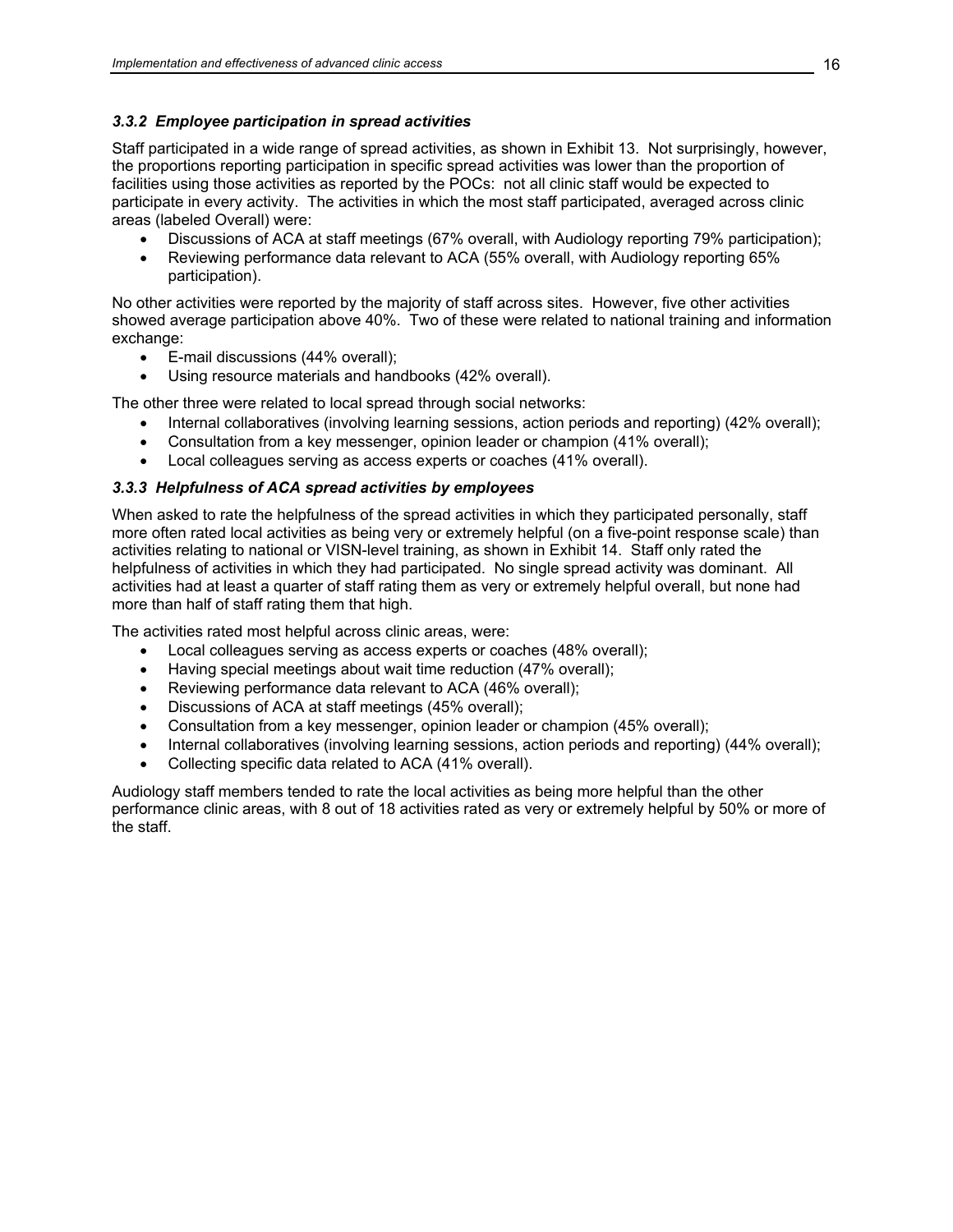| <b>Exhibit 13</b><br><b>Spread Activities (Percent Staff Reporting Involvement in ACA Spread Activities)</b><br><b>Source: Staff Survey</b> |                     |                  |                   |                 |                    |                |          |
|---------------------------------------------------------------------------------------------------------------------------------------------|---------------------|------------------|-------------------|-----------------|--------------------|----------------|----------|
|                                                                                                                                             | <b>Primary Care</b> | <b>Audiology</b> | <b>Cardiology</b> | <b>Eye Care</b> | <b>Orthopedics</b> | <b>Urology</b> | Overall* |
| Local training, feedback, information exchange and resources                                                                                |                     |                  |                   |                 |                    |                |          |
| Discussion of clinic access at staff<br>meetings                                                                                            | 71%                 | 79%              | 51%               | 56%             | 62%                | 55%            | 67%      |
| Review of performance data                                                                                                                  | 57%                 | 65%              | 44%               | 48%             | 48%                | 51%            | 55%      |
| Internal collaboratives (involving<br>learning sessions, action periods<br>and reporting)                                                   | 43%                 | 42%              | 33%               | 40%             | 43%                | 41%            | 42%      |
| Consultation or other support from a<br>key messenger / opinion leader /<br>champion                                                        | 44%                 | 43%              | 31%               | 40%             | 39%                | 36%            | 41%      |
| Local colleagues serving as access<br>experts / coaches                                                                                     | 43%                 | 41%              | 32%               | 36%             | 40%                | 36%            | 41%      |
| Special meeting or retreat regarding<br>appointment wait time reduction                                                                     | 40%                 | 42%              | 28%               | 38%             | 31%                | 34%            | 38%      |
| Collecting specific data related to<br><b>ACA</b>                                                                                           | 31%                 | 42%              | 28%               | 39%             | 30%                | 32%            | 33%      |
| Visits to or from other clinic areas in<br>my facility that are working on ACA                                                              | 20%                 | 19%              | 20%               | 18%             | 25%                | 21%            | 20%      |
| <b>National training</b>                                                                                                                    |                     |                  |                   |                 |                    |                |          |
| E-mail discussions                                                                                                                          | 44%                 | 59%              | 37%               | 45%             | 44%                | 38%            | 44%      |
| Resource materials and handbooks                                                                                                            | 45%                 | 38%              | 30%               | 38%             | 41%                | 36%            | 42%      |
| Videos about reducing wait times                                                                                                            | 29%                 | 21%              | 20%               | 23%             | 22%                | 21%            | 26%      |
| Conference calls and/or other support<br>from an access expert / coach                                                                      | 23%                 | 39%              | 27%               | 29%             | 25%                | 27%            | 26%      |
| VA conference calls                                                                                                                         | 23%                 | 39%              | 21%               | 22%             | 22%                | 21%            | 23%      |
| VA Advanced Clinic Access website                                                                                                           | 18%                 | 17%              | 17%               | 20%             | 20%                | 17%            | 18%      |
| Visits or phone calls involving<br>consultants from IHI or other<br>organizations outside of VA                                             | 17%                 | 16%              | 19%               | 21%             | 17%                | 19%            | 18%      |
| <b>VISN training</b>                                                                                                                        |                     |                  |                   |                 |                    |                |          |
| Our VISN Advanced Clinic Access<br>website                                                                                                  | 19%                 | 25%              | 19%               | 22%             | 21%                | 18%            | 20%      |
| Local colleagues participation in an<br>"access road show" or other<br>consultation activity                                                | 18%                 | 14%              | 16%               | 17%             | 21%                | 20%            | 18%      |
| Visits to or from other facilities that<br>are working on ACA                                                                               | 17%                 | 15%              | 16%               | 13%             | 17%                | 16%            | 16%      |

\* Average involvement across the six clinical areas.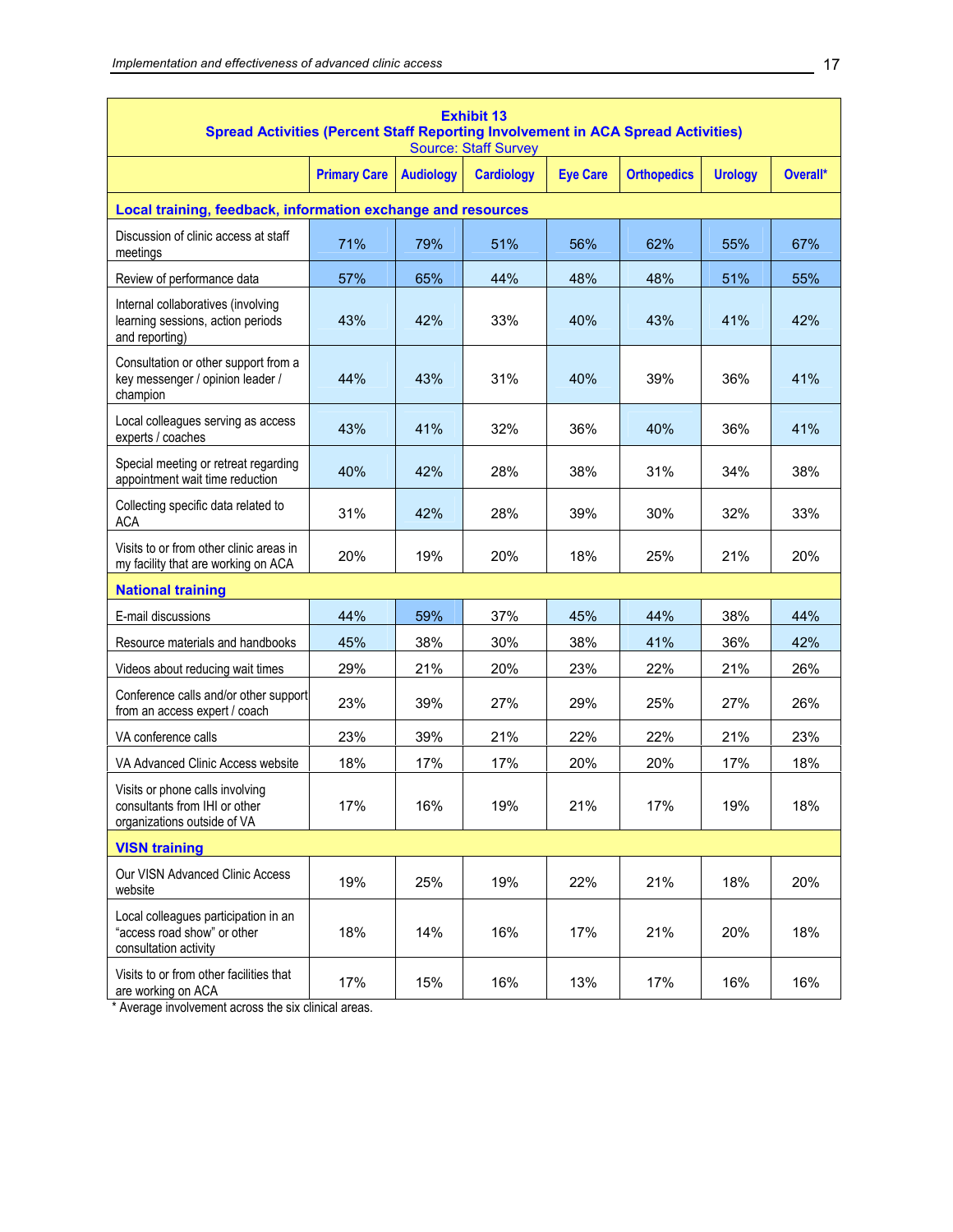| <b>Exhibit 14</b><br><b>Spread Activities: Helpfulness of ACA Spread Activities</b><br>Percent "Very" and "Extremely" Helpful (Combined)<br><b>Source: Staff Survey</b> |                     |                  |                   |                 |                    |                |          |  |  |
|-------------------------------------------------------------------------------------------------------------------------------------------------------------------------|---------------------|------------------|-------------------|-----------------|--------------------|----------------|----------|--|--|
|                                                                                                                                                                         | <b>Primary Care</b> | <b>Audiology</b> | <b>Cardiology</b> | <b>Eye Care</b> | <b>Orthopedics</b> | <b>Urology</b> | Overall* |  |  |
| Local training, feedback, information exchange and resources                                                                                                            |                     |                  |                   |                 |                    |                |          |  |  |
| Local colleagues serving as access<br>experts / coaches                                                                                                                 | 46%                 | 55%              | 45%               | 56%             | 56%                | 44%            | 48%      |  |  |
| Special meeting or retreat regarding<br>appointment wait time reduction                                                                                                 | 46%                 | 56%              | 40%               | 55%             | 46%                | 33%            | 47%      |  |  |
| Review of performance data                                                                                                                                              | 45%                 | 53%              | 44%               | 48%             | 48%                | 49%            | 46%      |  |  |
| Discussion of clinic access at staff<br>meetings                                                                                                                        | 44%                 | 52%              | 42%               | 48%             | 42%                | 45%            | 45%      |  |  |
| Consultation or other support from a<br>key messenger / opinion leader /<br>champion                                                                                    | 45%                 | 52%              | 36%               | 47%             | 53%                | 41%            | 45%      |  |  |
| Internal collaboratives (involving<br>learning sessions, action periods<br>and reporting)                                                                               | 45%                 | 50%              | 41%               | 40%             | 40%                | 43%            | 44%      |  |  |
| Collecting specific data related to<br>ACA                                                                                                                              | 40%                 | 50%              | 34%               | 43%             | 42%                | 45%            | 41%      |  |  |
| Visits to or from other clinic areas in<br>my facility that are working on ACA                                                                                          | 39%                 | 44%              | 30%               | 29%             | 35%                | 27%            | 37%      |  |  |
| <b>National training</b>                                                                                                                                                |                     |                  |                   |                 |                    |                |          |  |  |
| Resource materials and handbooks                                                                                                                                        | 40%                 | 39%              | 30%               | 29%             | 46%                | 40%            | 39%      |  |  |
| Conference calls and/or other<br>support from an access expert /<br>coach                                                                                               | 38%                 | 49%              | 30%               | 33%             | 33%                | 27%            | 37%      |  |  |
| Visits or phone calls involving<br>consultants from IHI or other<br>organizations outside of VA                                                                         | 34%                 | 49%              | 35%               | 30%             | 26%                | 31%            | 34%      |  |  |
| E-mail discussions                                                                                                                                                      | 34%                 | 33%              | 25%               | 34%             | 32%                | 31%            | 33%      |  |  |
| VA Advanced Clinic Access website                                                                                                                                       | 33%                 | 36%              | 13%               | 19%             | 24%                | 28%            | 29%      |  |  |
| Videos about reducing wait times                                                                                                                                        | 31%                 | 30%              | 24%               | 23%             | 36%                | 12%            | 29%      |  |  |
| VA conference calls                                                                                                                                                     | 28%                 | 40%              | 13%               | 22%             | 20%                | 27%            | 27%      |  |  |
| <b>VISN training</b>                                                                                                                                                    |                     |                  |                   |                 |                    |                |          |  |  |
| Visits to or from other facilities that<br>are working on ACA                                                                                                           | 41%                 | 56%              | 36%               | 40%             | 36%                | 10%            | 39%      |  |  |
| Local colleagues participation in an<br>"access road show" or other<br>consultation activity                                                                            | 36%                 | 33%              | 13%               | 36%             | 43%                | 27%            | 34%      |  |  |
| Our VISN Advanced Clinic Access<br>website                                                                                                                              | 31%                 | 27%              | 15%               | 15%             | 23%                | 22%            | 26%      |  |  |

\* Average percent of "very" and "extremely" helpful (combined) ratings across all six clinical areas.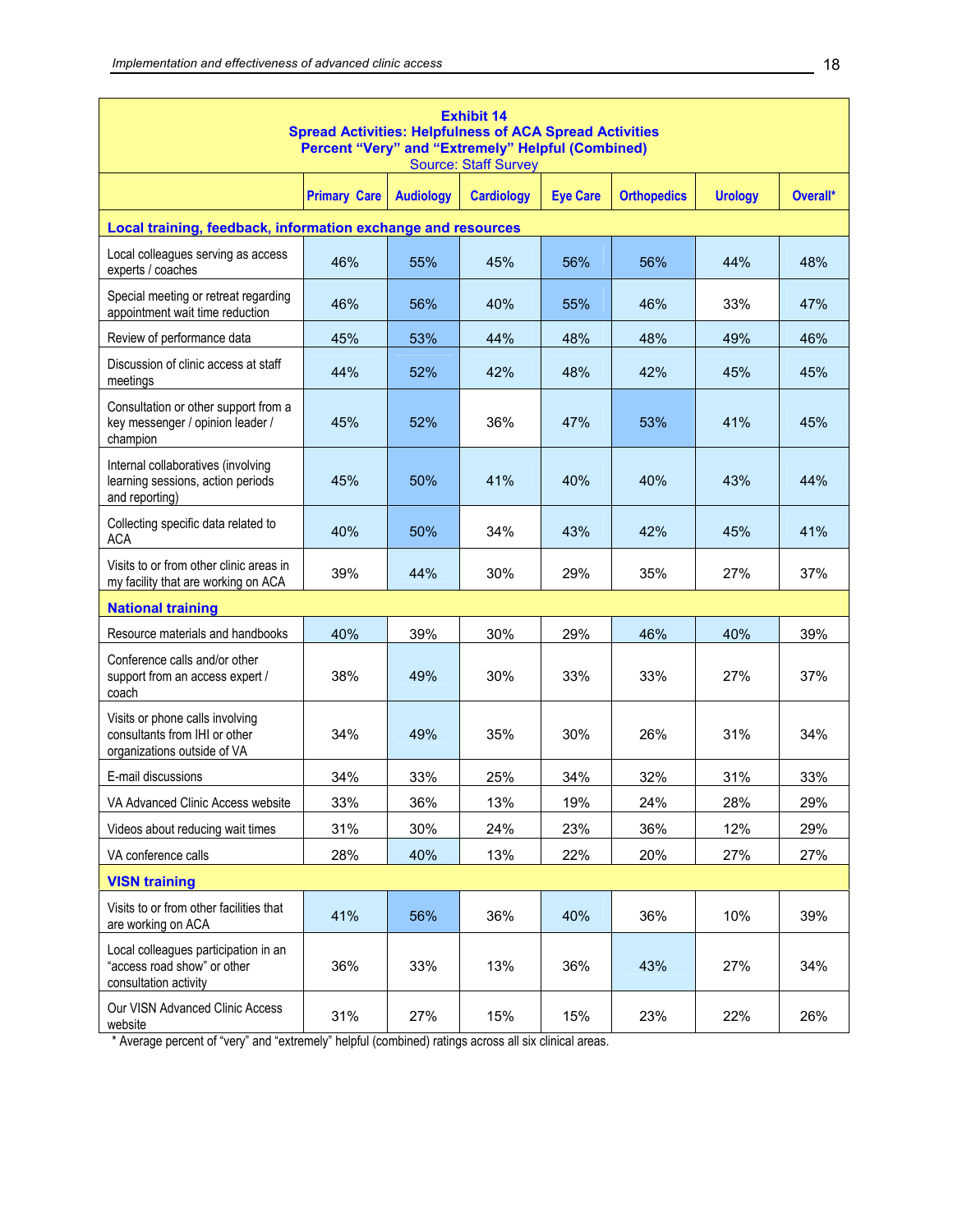# <span id="page-34-0"></span>**4. WHAT OTHER FACTORS MAY HAVE AFFECTED ACA IMPLEMENTATION?**



The structures and activities used to introduce and support an innovative clinical practice are not the only factors that will influence the extent to which the innovation is actually put into practice. Implementation will also be affected by the awareness and capabilities of the clinical staff responsible for working with the innovation and by the organizational context in which they work.

This section introduces these concepts and the variables used to measure them in studying ACA. In contrast with the previous section in which we presented the structures and activities in detail in order to describe the approaches used to introduce and support ACA, our primary intent in this section is to introduce these other factors that were used in the statistical analyses presented in Section 6 to identify the strongest predictors of ACA implementation.

# **4.1 Staff Awareness and Capabilities**

The opinions, knowledge and capabilities of the clinicians and other staff responsible for implementing a new clinical practice influence that implementation in many ways. The clinic staff are a filter through which the implementation structures and activities are passed. They are the people who actually put the innovation into practice. We expect two staff dimensions to be especially important. The first is staff awareness and conviction. Organizational change is more likely to be successful if staff hold two views: they must recognize that there is a problem – that there is a need and an urgency to change the way they work -- and they must believe that the proposed approach to solving it will be effective – that it will have the expected benefits and that it will work in this organization. The second dimension is the capabilities of the clinical team. Awareness and conviction alone will not ensure success. The team must also have the knowledge and skills needed to make changes and implement the new clinical practices, and is more likely to be effective if it functions inclusively and with authority as a team.

In this sub-section we look at these two dimensions of staff awareness and capabilities. Most staff recognized that long clinic wait times were a problem that VA was working to address. Approximately half agreed that ACA offered a solution, though many staff did not recognize the term ACA. Roughly half the staff were positive about the knowledge and skills and functioning of their clinic teams.

All findings are based on responses to the staff survey.

# *4.1.1 Staff awareness and conviction*

There was wide recognition among clinic staff that reducing wait times was an important goal and that an effort was underway to reduce the number of days to wait to get an appointment. Combining these two survey items into a scale of problem recognition, over three-quarters of staff overall agreed there was a problem, as shown in Exhibit 15. Staff in Audiology reported the highest level of agreement (93%), with the other clinic areas ranging from 77%-82%. No more than 4% of staff in any one clinic area disagreed that there was a wait time problem that was being addressed.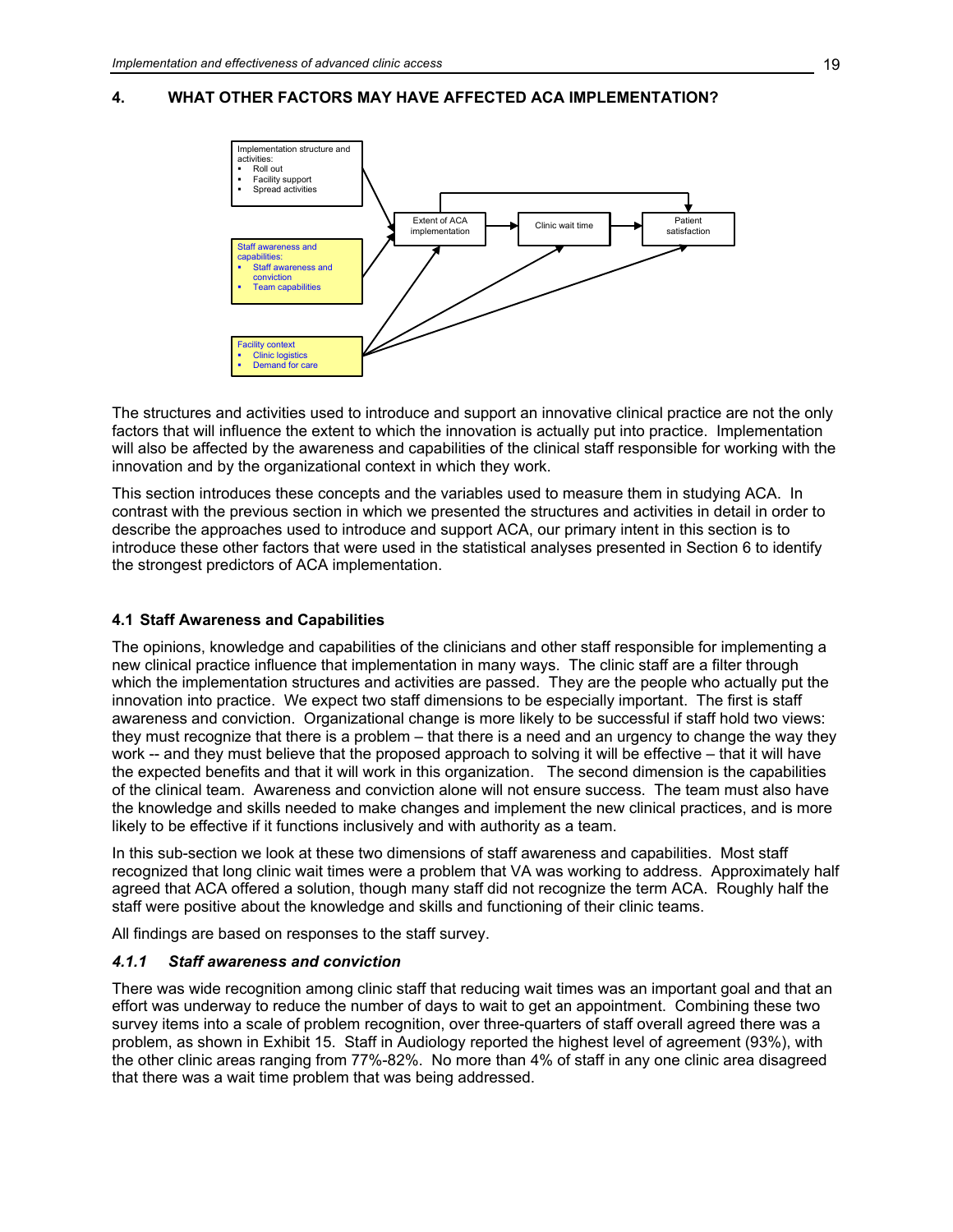Just over half the staff overall (53%) had been aware of the national wait time reduction efforts for more than a year, as shown in Exhibit 16. However, in two performance clinic areas, Cardiology and Orthopedics, one-third of the staff had first become aware of efforts to shorten wait times only in the previous six months, with 17% and 13% respectively only becoming aware when they read the survey.

Roughly half the staff (53%) also agreed that ACA was an effective way to reduce appointment wait time for their clinic area, as shown in Exhibit 17. Within performance clinic areas, agreement ranged from 44% in Urology to 59% in Orthopedics. Many of the rest of the staff were neutral with only 10-19% of staff expressing disagreement that ACA is effective.

Similarly, awareness of ACA was lower than the more general awareness that VA was making an effort to shorten wait times. More than one-third of staff overall (37%) first heard the term Advanced Clinic Access when they read the survey, as shown in Exhibit 18. The areas with the highest proportions of hearing the ACA term at time of survey were Cardiology (55%), Orthopedics (48%) and Urology (47%). This may indicate the process is being called different names in different clinic areas or not formally addressed in clinic practice.



**Exhibit 15 Staff Awareness and Conviction: Problem Recognition** Source: Staff Survey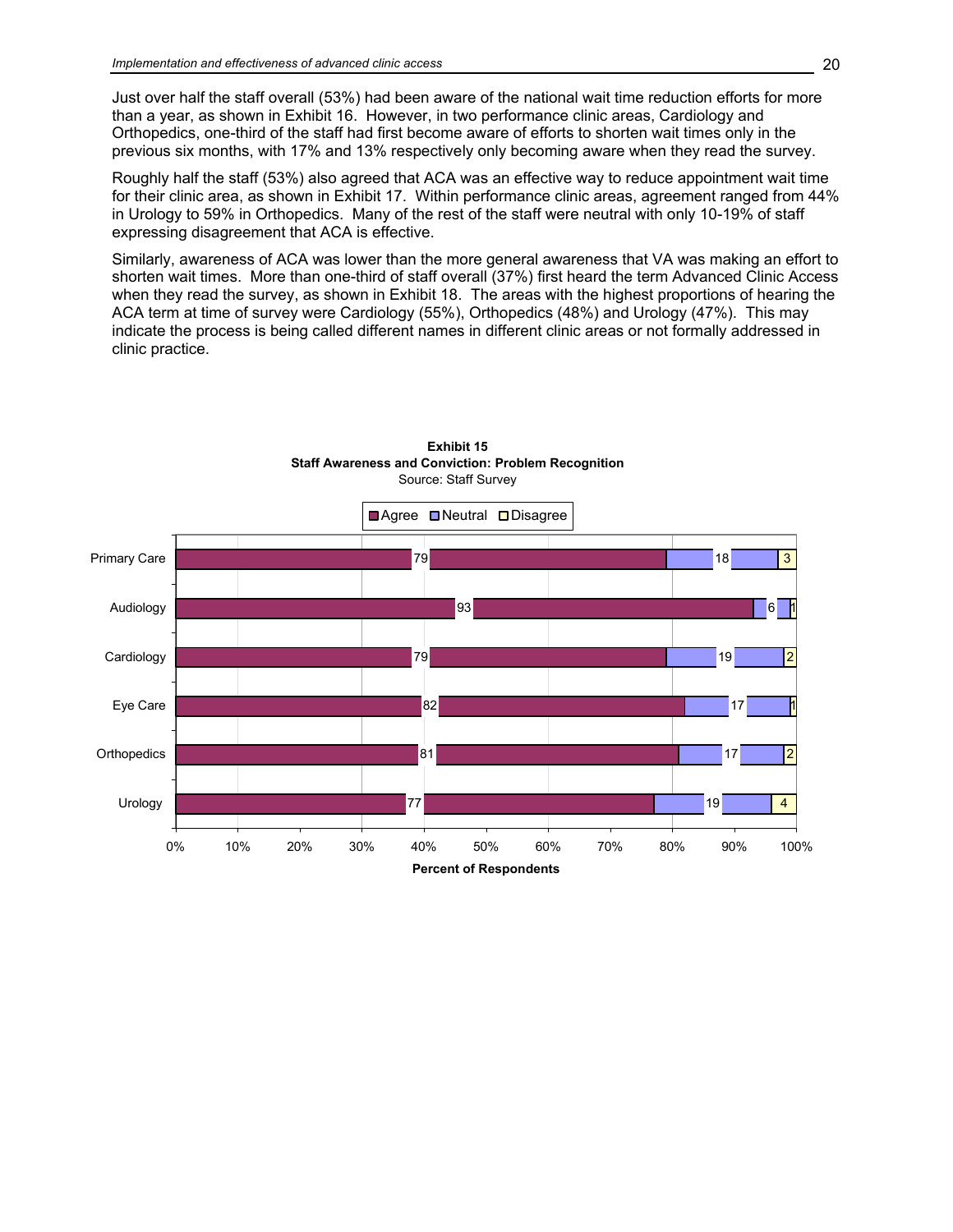| <b>Exhibit 16</b><br><b>Staff Awareness and Conviction: When First Aware of Wait Time Efforts</b><br><b>Source: Staff Survey</b>                   |            |     |            |     |     |            |            |  |  |  |
|----------------------------------------------------------------------------------------------------------------------------------------------------|------------|-----|------------|-----|-----|------------|------------|--|--|--|
| When were you first made aware that VA was making a special effort to shorten the amount of time that<br>veterans have to wait for an appointment? |            |     |            |     |     |            |            |  |  |  |
| <b>Primary</b><br><b>Audiology</b><br><b>Cardiology</b><br><b>Eye Care</b><br><b>Orthopedics</b><br><b>Urology</b><br>Overall*<br><b>Care</b>      |            |     |            |     |     |            |            |  |  |  |
| When I read this<br>questionnaire                                                                                                                  | 6%         | 4%  | 17%        | 7%  | 13% | 9%         | 8%         |  |  |  |
| Within the past 6 months                                                                                                                           | 21%        | 14% | 18%        | 18% | 23% | <b>20%</b> | <b>20%</b> |  |  |  |
| $7 - 12$ months                                                                                                                                    | <b>20%</b> | 21% | <b>20%</b> | 22% | 16% | 14%        | <b>20%</b> |  |  |  |
| 26%<br>17%<br>18%<br>21%<br>24%<br>27%<br>$13 - 24$ months                                                                                         |            |     |            |     |     |            |            |  |  |  |
| More than two years ago                                                                                                                            | 29%        | 35% | 29%        | 34% | 28% | 30%        | 30%        |  |  |  |

\*Percent of facilities across the six clinic areas.



**Exhibit 17 Staff Awareness and Conviction: Belief That ACA is Effective** Source: Staff Survey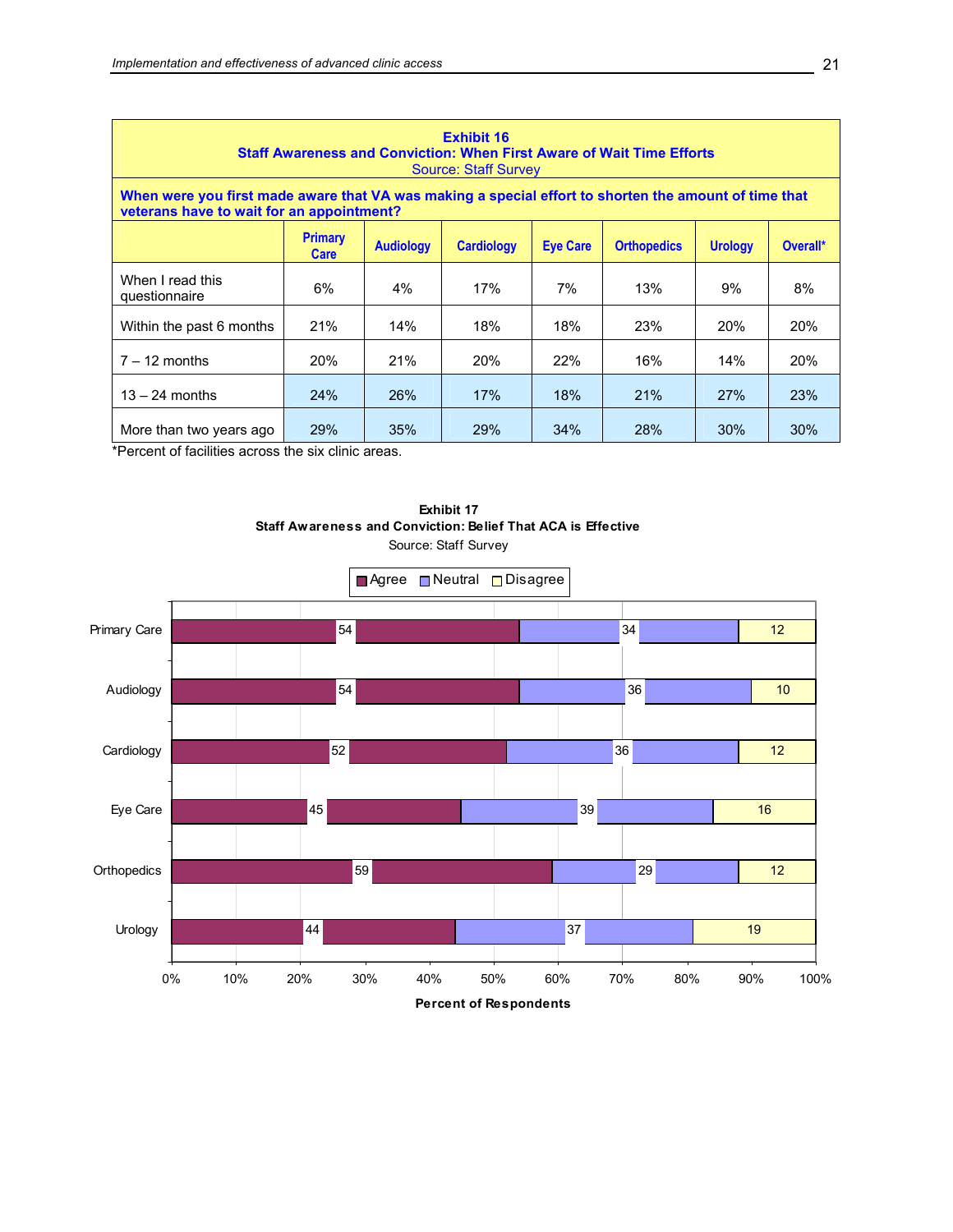| <b>Exhibit 18</b><br><b>Staff Awareness and Conviction: When First Aware of ACA</b><br><b>Source: Staff Survey</b>                  |     |            |     |     |     |     |     |  |  |  |
|-------------------------------------------------------------------------------------------------------------------------------------|-----|------------|-----|-----|-----|-----|-----|--|--|--|
| When did you first hear the term Advanced Clinic Access?                                                                            |     |            |     |     |     |     |     |  |  |  |
| <b>Primary Care</b><br><b>Audiology</b><br><b>Cardiology</b><br><b>Eve Care</b><br><b>Orthopedics</b><br><b>Urology</b><br>Overall* |     |            |     |     |     |     |     |  |  |  |
| When I read this<br>questionnaire                                                                                                   | 34% | 23%        | 55% | 39% | 48% | 47% | 37% |  |  |  |
| Within the past 6<br>months                                                                                                         | 24% | 23%        | 20% | 22% | 21% | 23% | 23% |  |  |  |
| $7 - 12$ months                                                                                                                     | 16% | 23%        | 11% | 18% | 12% | 16% | 16% |  |  |  |
| $13 - 24$ months                                                                                                                    | 15% | <b>20%</b> | 8%  | 12% | 10% | 8%  | 14% |  |  |  |
| More than two years<br>ago                                                                                                          | 10% | 10%        | 5%  | 10% | 9%  | 7%  | 9%  |  |  |  |

\* Percent of facilities across the six clinic areas.

#### *4.1.2 Team Capabilities*

Approximately half the staff overall were positive about both their team knowledge and skills and their team functioning, as measured by scales that clustered multiple survey items through factor analysis. Just under half of staff (49%) overall agreed that their clinic team had the knowledge and skills to effectively do their work and make changes to improve wait times. Agreement with the items in the knowledge and skills scale indicated that, in the staff view, the team used performance data, tested and learned from changes, and could adapt ACA to match the needs of their clinical area. Staff in Audiology reported the highest level of agreement on this scale (65%), with the other clinic areas ranging from 47% to 53%, as shown in Exhibit 19.

Overall, 50% of staff agreed that their clinic team functioned inclusively and with authority. Agreement with items in the team functioning scale indicated that the team had room for initiative and judgment; the team had authority to manage work as members want; members had substantial influence in managing care and influencing others to improve care; and all members participate and listen to each other. Again, staff in Audiology reported the highest level of agreement on this scale (64%), with the other clinic areas ranging from 46% to 58%, as shown in Exhibit 20.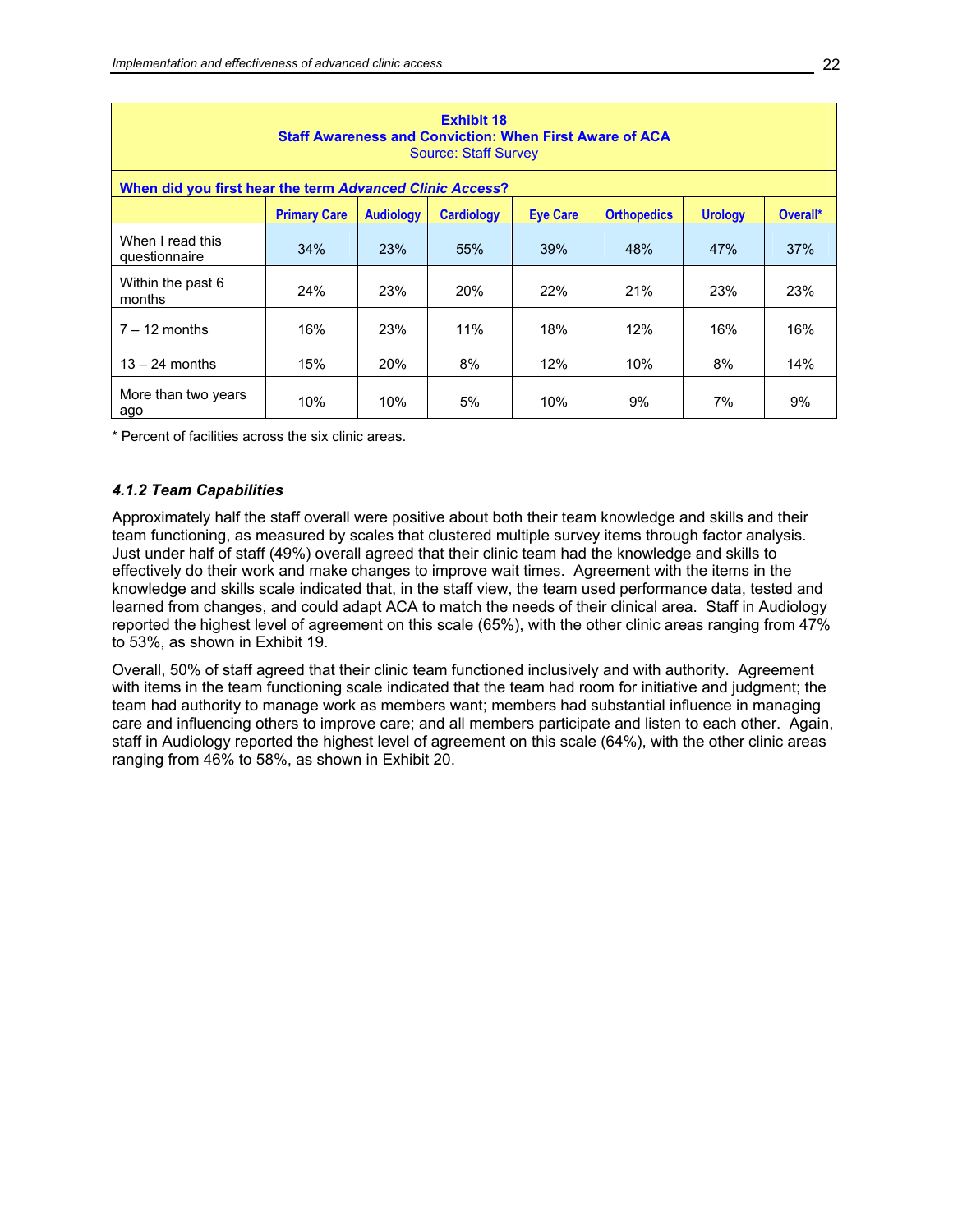

**Exhibit 19 Team Capabilities: Team Knowledge and Skill**

**Exhibit 20 Team Capabilities: Team Functioning** Source: Staff Survey

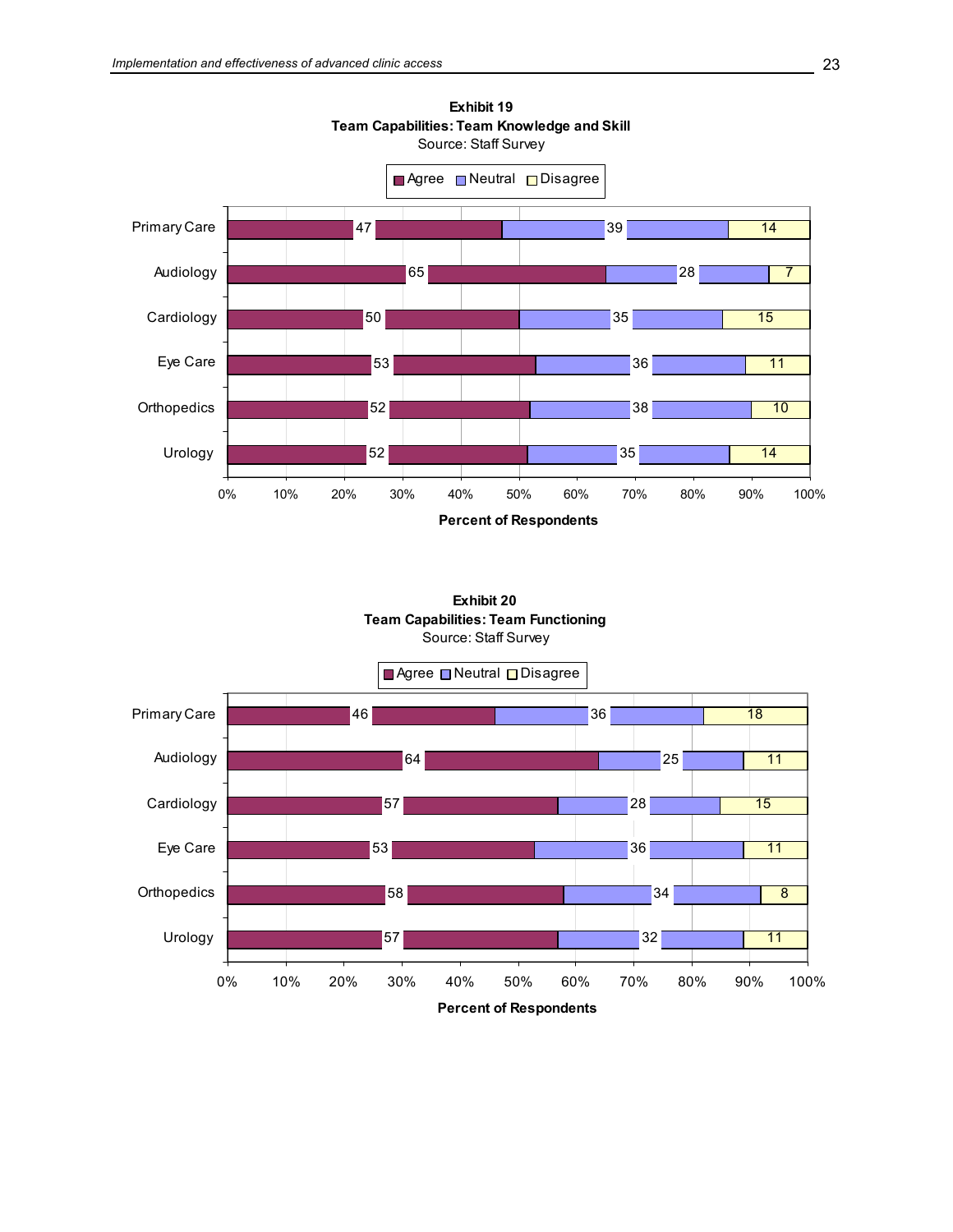## **4.2 Facility Context**

The context of the facility and the clinic area in which a new clinical practice is introduced will also affect its implementation. We expect two context dimensions to be particularly important in implementing ACA: clinic logistics and demand for care. Clinic logistics include physical and staff factors that may facilitate or hinder the implementation of new clinical practices. For example, an inadequate supply of exam rooms or support staff may hinder the implementation of new clinical practices. And more clinic staff and greater use of consulting physicians may facilitate new clinical practices because there are more resources to work with – or they may hinder innovation because the clinic area is more organizationally complex. Demand for care, as measured by patients on wait lists and volume of new patients, is an indicator of the size of the problems the clinics are facing in attempting to reduce their clinic wait times. Longer waiting lists and greater inflow of new patients may add urgency that facilitates the implementation of ACA as a solution to those problems.

Data on clinic logistics were obtained through the local POC interviews. (We compared these data with data collected through the Primary Care productivity survey and found them comparable; we used ours because we had them for all clinic areas.) Data on patient demand were obtained from VA administrative databases: the number of patients on the electronic wait list as a proportion of the total number of encounters for the specific month of July 2003 and the number of new patients that each clinic area at a facility was receiving for a given month. This value was based on the proportion of total new patient encounters scheduled as next available appointment over the total number of encounters during the month.

## *4.2.1 Clinic logistics*

As would be expected, Primary Care clinics in the sample facilities were larger than the specialty clinics, as shown in Exhibit 21. Just under half of Primary Care clinic areas (48%) have 26-50 staff members and 30% have more than 50. None of the specialty clinic areas have this many staff.

In five of the clinic areas, more than half the facilities have between more than one exam room per clinician (with the sixth having 49%), as shown in Exhibit 21. Seventy percent of Primary Care clinics reported the having more than one exam room per provider.

Primary Care reported a higher percentage of having multiple support staff per provider (74%). In contrast, Audiology was most likely to have one or fewer support staff per provider (89%).

Two-thirds of the facilities used consulting physicians some or a great deal, as shown in Exhibit 22. This rating was made by POCs for the whole facility, not for individual clinic areas.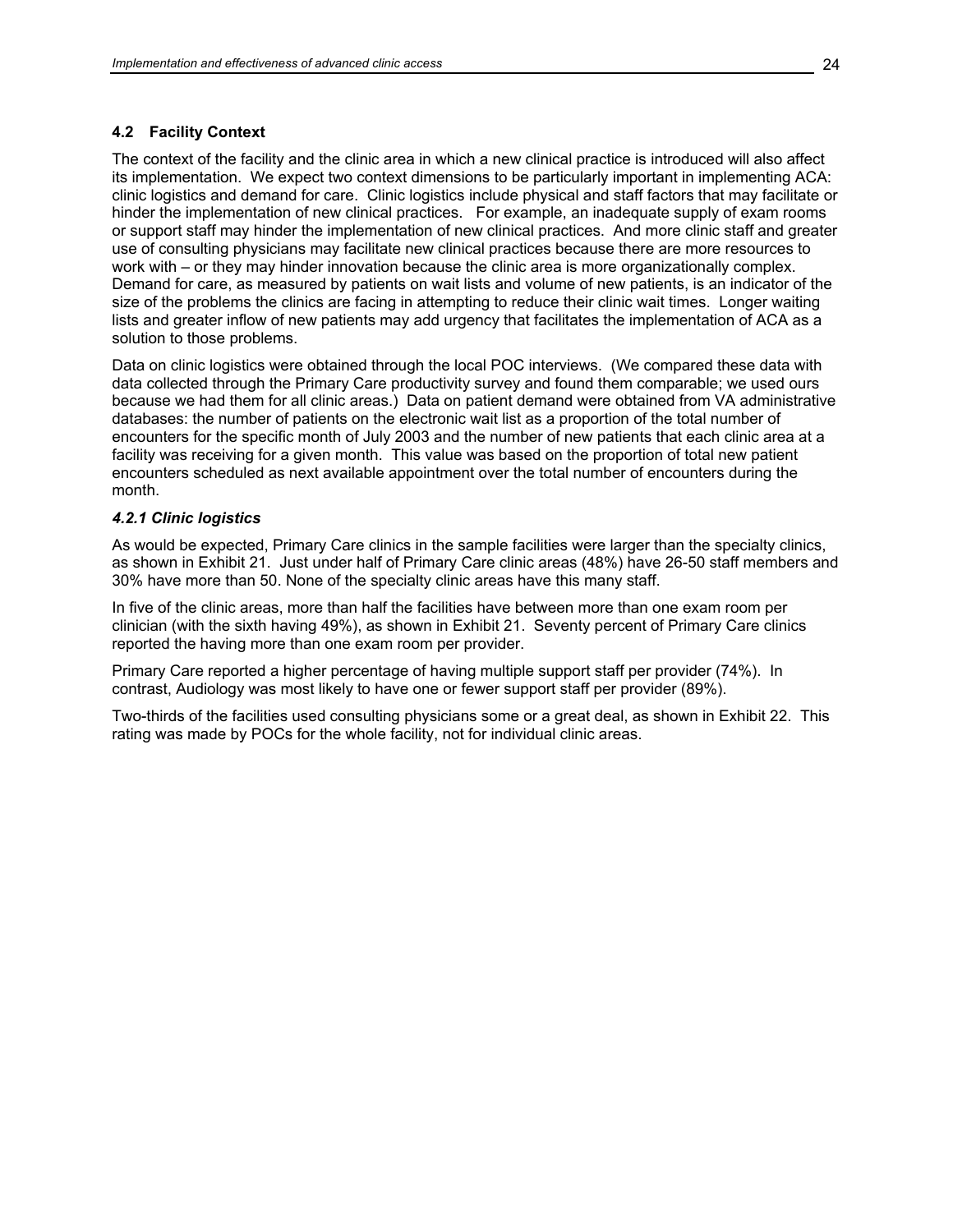| <b>Exhibit 21</b><br><b>Facility Context: Clinic Capacity (Percent of Facilities)</b><br><b>Source: POC Interviews</b> |                     |                  |                   |                 |                    |                |  |  |  |  |
|------------------------------------------------------------------------------------------------------------------------|---------------------|------------------|-------------------|-----------------|--------------------|----------------|--|--|--|--|
|                                                                                                                        | <b>Primary Care</b> | <b>Audiology</b> | <b>Cardiology</b> | <b>Eye Care</b> | <b>Orthopedics</b> | <b>Urology</b> |  |  |  |  |
| Number of staff in clinic area                                                                                         |                     |                  |                   |                 |                    |                |  |  |  |  |
| $1 - 5$                                                                                                                | 0%                  | 39%              | 36%               | 32%             | 42%                | 46%            |  |  |  |  |
| $6 - 10$                                                                                                               | 0%                  | 55%              | 46%               | 51%             | 47%                | 47%            |  |  |  |  |
| $11 - 25$                                                                                                              | 22%                 | 6%               | 18%               | 17%             | 11%                | 7%             |  |  |  |  |
| $26 - 50$                                                                                                              | 48%                 | 0%               | 0%                | $0\%$           | $0\%$              | 0%             |  |  |  |  |
| More than 50                                                                                                           | 30%                 | 0%               | 0%                | 0%              | $0\%$              | $0\%$          |  |  |  |  |
| Number of exam rooms per clinician                                                                                     |                     |                  |                   |                 |                    |                |  |  |  |  |
| 1 or less                                                                                                              | 30%                 | 51%              | 41%               | 34%             | 35%                | 32%            |  |  |  |  |
| $1.01 - 2$                                                                                                             | 67%                 | 49%              | 56%               | 59%             | 59%                | 61%            |  |  |  |  |
| More than 2                                                                                                            | 3%                  | 0%               | 3%                | 7%              | 6%                 | 7%             |  |  |  |  |
| Number of support staff per clinician                                                                                  |                     |                  |                   |                 |                    |                |  |  |  |  |
| 1 or less                                                                                                              | 26%                 | 89%              | 44%               | 42%             | 32%                | 42%            |  |  |  |  |
| $1.01 - 2$                                                                                                             | 54%                 | 8%               | 48%               | 46%             | 60%                | 48%            |  |  |  |  |
| More than 2                                                                                                            | 20%                 | 3%               | 8%                | 12%             | 8%                 | 10%            |  |  |  |  |

| <b>Exhibit 22</b><br><b>Facility Context: Consulting Physicians (Percent of Facilities)</b><br>Source: POC Interviews |     |  |  |  |  |  |  |
|-----------------------------------------------------------------------------------------------------------------------|-----|--|--|--|--|--|--|
| Use of consulting physicians                                                                                          |     |  |  |  |  |  |  |
| Not at all                                                                                                            | 12% |  |  |  |  |  |  |
| A little                                                                                                              | 21% |  |  |  |  |  |  |
| Some                                                                                                                  | 43% |  |  |  |  |  |  |
| A great deal                                                                                                          | 24% |  |  |  |  |  |  |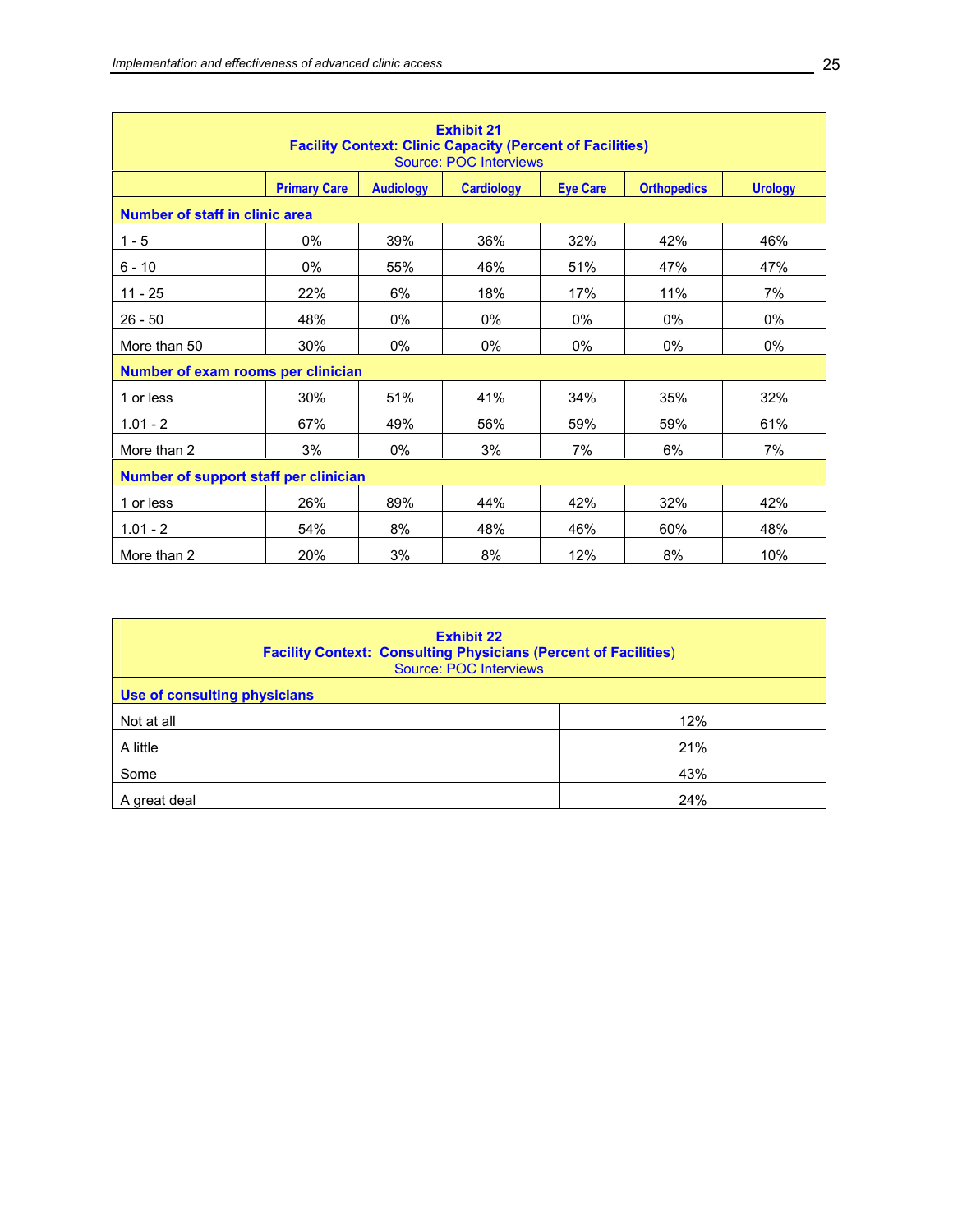## *4.2.2 Demand for care*

While larger in volume, Primary Care had the lowest proportion of new patients seen in relation to total patients seen per month. Twenty-one percent of encounters were new patient visits. The specialty clinic areas reported a much higher rate of new patients seen per month, ranging from 40% to 56%. The number of patients on an electronic waiting list accounted for 12% of total patients in Primary Care. Orthopedics, Audiology and Eye Care clinics also had patients on waiting lists from between 3-9% of the total number seen. Cardiology and Urology had minimal numbers of patients on an electronic wait list. The results are summarized in Exhibit 23.

| <b>Exhibit 23</b><br><b>Demand for Care</b><br><b>Source: VA Administrative Databases</b>                               |                                             |     |     |     |     |       |  |  |  |
|-------------------------------------------------------------------------------------------------------------------------|---------------------------------------------|-----|-----|-----|-----|-------|--|--|--|
| <b>Orthopedics</b><br><b>Primary Care</b><br><b>Audiology</b><br><b>Cardiology</b><br><b>Eve Care</b><br><b>Urology</b> |                                             |     |     |     |     |       |  |  |  |
| <b>New patient inflow</b>                                                                                               |                                             |     |     |     |     |       |  |  |  |
| New patient encounters<br>compared to total<br>patient encounters                                                       | 21%                                         | 56% | 53% | 33% | 54% | 40%   |  |  |  |
|                                                                                                                         | <b>Patients on electronic waiting lists</b> |     |     |     |     |       |  |  |  |
| Patients on waiting list<br>compared to total<br>number of encounters                                                   | 12%                                         | 8%  | 0%  | 9%  | 3%  | $0\%$ |  |  |  |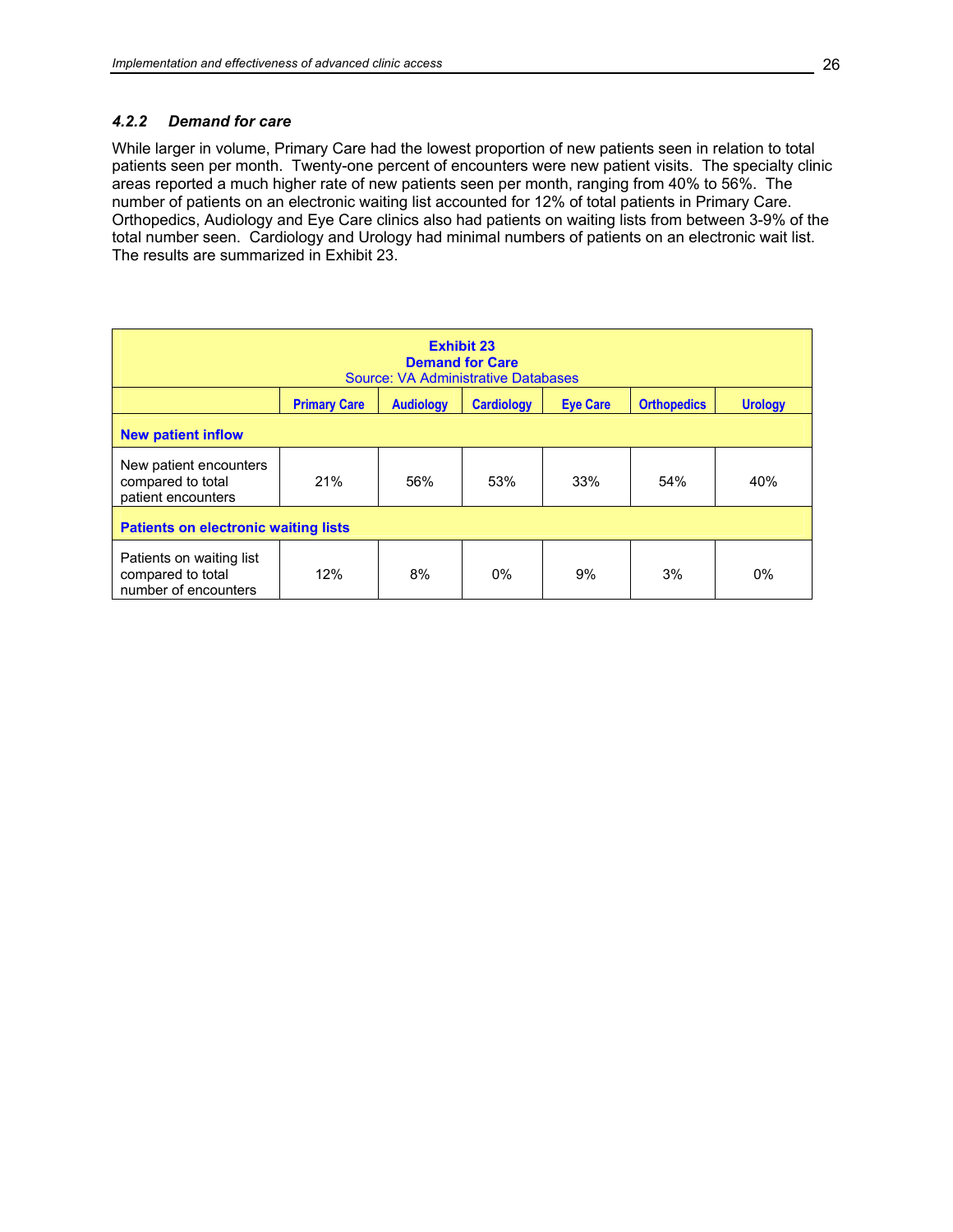## **5. TO WHAT EXTENT WERE THE ACA 10 KEY CHANGE PRINCIPLES IMPLEMENTED?**



Determining whether an innovative clinical practice is actually put into practice is a key step in analyzing the effectiveness of the innovation. Many innovative clinical practices have disappointing results, often not because innovation design failed but because the innovation was never implemented. In this analysis of ACA, we use the presence of the 10 key change principles as the measure of the extent to which ACA was implemented. (The 10 key change principles were described in section 2.)

In this section, we describe the implementation of ACA from two perspectives, the facility POCs and clinic staff. Perhaps not surprisingly given their different roles in the innovation, their perspectives and therefore their ratings differed. We expected the POCs to be more informed about ACA and, often with input from clinical leaders in the target clinic areas, to have an organizational overview of ACA and its progress – and possibly an inclination to see more progress than front line staff. We expected clinic staff to have first-hand experience with the changes being introduced but perhaps not the full conceptual understanding of the innovation to put the changes into the context of the 10 key change principles.

Facility POCs completed a matrix to summarize the extent of implementation for each of the 10 key changes for each clinic area in the spring of 2003. POCs were asked to report whether each change had been fully implemented or partially implemented in each clinic area. We created an implementation score for each clinic area by averaging the proportion of facilities reporting full implementation of each key change.

From the staff survey administered in the summer of 2003, there are two measures of implementation. First, staff were asked to indicate in which of the 10 key changes they had personally participated. We created a participation score for each clinic area by counting the number of key changes reported by each respondent and averaging the count across respondents. Second, staff rated their clinic area's overall implementation of the 10 key changes on a scale from "not at all" (1) to a "great extent" (5).

#### **5.1 POC Ratings of Implementation**

Looking across clinic areas, the key changes most likely to be fully implemented in the spring of 2003 were: optimizing rooms and equipment (74%), understanding supply and demand (71%), and synchronizing patient, provider and information (70%), as shown in Exhibit 24. The least likely to be fully implemented was reducing demand (51%).

Average full implementation of the ten key changes of ACA ranged from 59% to 66%, as shown in the bottom row of Exhibit 24. The distribution of responses underlying these means, as shown in Exhibit 25, reveals similar patterns across clinic areas: a substantial proportion of facilities in each clinic area (32% to 42%) reported that ACA was fully implemented in 90%-100% of their clinics; the other facilities were fairly evenly distributed in reporting from 0% to 90% of their clinics fully implementing ACA in each clinic area.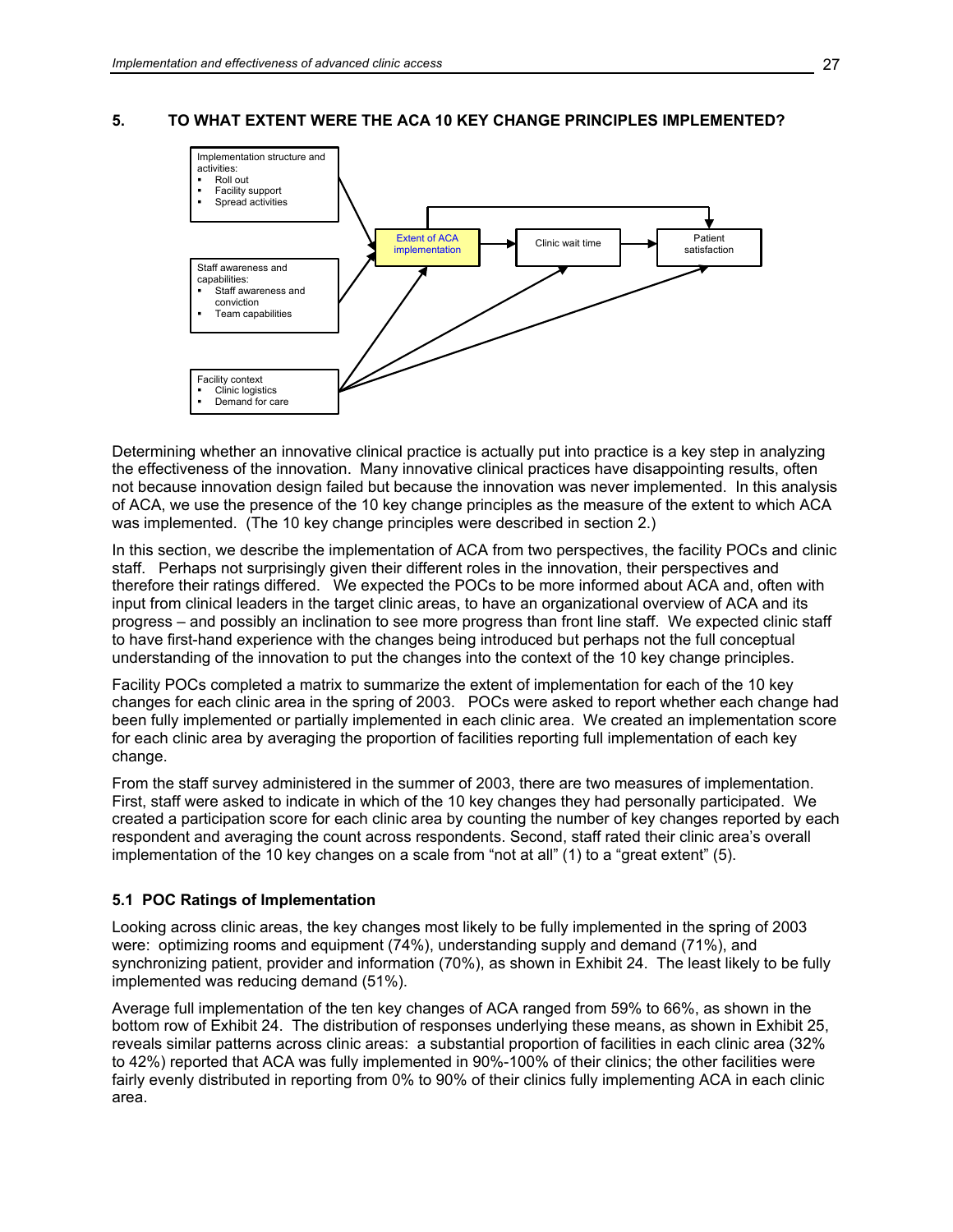|                                                   | <b>Exhibit 24</b><br><b>Implementation of ACA Principles (Percent of Facilities)</b><br><b>Source: POC Interviews</b> |                               |                  |                   |                           |                    |                |                                    |  |  |
|---------------------------------------------------|-----------------------------------------------------------------------------------------------------------------------|-------------------------------|------------------|-------------------|---------------------------|--------------------|----------------|------------------------------------|--|--|
| <b>10 Key Change</b><br><b>Principles</b>         | <b>Implementation</b><br>Level                                                                                        | <b>Primary</b><br><b>Care</b> | <b>Audiology</b> | <b>Cardiology</b> | <b>Eye</b><br><b>Care</b> | <b>Orthopedics</b> | <b>Urology</b> | <b>Mean across</b><br>clinic areas |  |  |
| Work down the                                     | Full                                                                                                                  | 51%                           | 60%              | 67%               | 57%                       | 55%                | 59%            | 58%                                |  |  |
| backlog                                           | Partial                                                                                                               | 41%                           | 38%              | 28%               | 38%                       | 41%                | 36%            | 38%                                |  |  |
| Reduce demand                                     | Full                                                                                                                  | 48%                           | 47%              | 54%               | 49%                       | 49%                | 54%            | 51%                                |  |  |
|                                                   | Partial                                                                                                               | 43%                           | 40%              | 39%               | 38%                       | 44%                | 38%            | 41%                                |  |  |
| Understand supply                                 | Full                                                                                                                  | 77%                           | 79%              | 72%               | 69%                       | 63%                | 70%            | 71%                                |  |  |
| and demand                                        | Partial                                                                                                               | 19%                           | 19%              | 22%               | 26%                       | 30%                | 28%            | 24%                                |  |  |
| Reduce appointment                                | Full                                                                                                                  | 72%                           | 65%              | 75%               | 65%                       | 63%                | 67%            | 69%                                |  |  |
| types                                             | Partial                                                                                                               | 21%                           | 27%              | 17%               | 25%                       | 26%                | 21%            | 23%                                |  |  |
| Plan for                                          | Full                                                                                                                  | 68%                           | 66%              | 60%               | 62%                       | 57%                | 70%            | 63%                                |  |  |
| contingencies                                     | Partial                                                                                                               | 28%                           | 31%              | 36%               | 33%                       | 35%                | 26%            | 31%                                |  |  |
| Manage the                                        | Full                                                                                                                  | 52%                           | 55%              | 55%               | 53%                       | 50%                | 56%            | 54%                                |  |  |
| constraint                                        | Partial                                                                                                               | 41%                           | 39%              | 36%               | 41%                       | 38%                | 36%            | 38%                                |  |  |
| Optimize the care                                 | Full                                                                                                                  | 61%                           | 66%              | 62%               | 65%                       | 56%                | 64%            | 63%                                |  |  |
| team                                              | Partial                                                                                                               | 35%                           | 31%              | 33%               | 33%                       | 39%                | 31%            | 33%                                |  |  |
| Synchronize patient<br>and provider               | Full                                                                                                                  | 67%                           | 77%              | 73%               | 65%                       | 66%                | 66%            | 70%                                |  |  |
| information                                       | Partial                                                                                                               | 29%                           | 18%              | 25%               | 32%                       | 31%                | 30%            | 27%                                |  |  |
| Predict patient needs                             | Full                                                                                                                  | 64%                           | 70%              | 63%               | 66%                       | 65%                | 62%            | 65%                                |  |  |
|                                                   | Partial                                                                                                               | 32%                           | 28%              | 33%               | 28%                       | 31%                | 33%            | 31%                                |  |  |
| Optimize rooms and                                | Full                                                                                                                  | 73%                           | 73%              | 75%               | 69%                       | 70%                | 82%            | 74%                                |  |  |
| equipment                                         | Partial                                                                                                               | 21%                           | 25%              | 22%               | 29%                       | 23%                | 15%            | 22%                                |  |  |
| Mean full implementation across 10 key<br>changes |                                                                                                                       | 63%                           | 66%              | 66%               | 62%                       | 59%                | 65%            | 64%                                |  |  |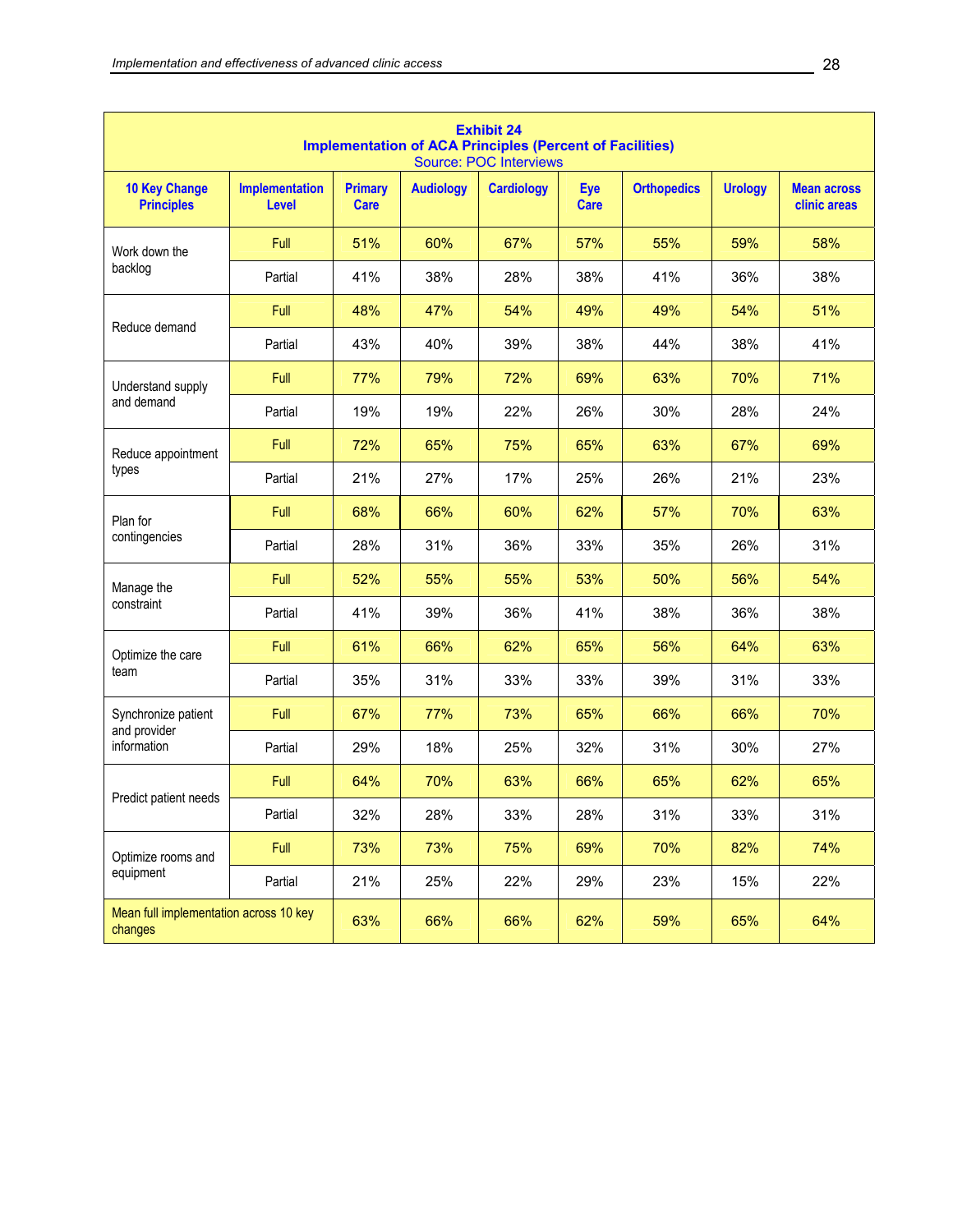

**Exhibit 25 POC Ratings of Implementation of ACA Principles** Source: POC Interview s

**Extent of Implementation**

## **5.2 Staff Ratings of Implementation**

Staff reports of participation in the 10 key changes, as of summer 2003, are generally consistent with POC reports of full implementation with some exceptions. Three of the key changes with the highest staff participation across clinic areas were also reported highest by the POCs: optimizing rooms and equipment (52%), understanding supply and demand (53%), and synchronizing patient, provider and information (54%) as shown in Exhibit 26. However, two additional key changes in the top group for staff participation were not rated high by POCs: reducing demand (52%) and working down the backlog (60%). ACA leadership speculate that the difference, especially in working down the backlog, may reflect staff reporting more general work on reducing wait times that was not connected with ACA, for example, removing patients from wait lists. The key change with least staff participation across clinic areas was reducing appointment types (31%), which is an important dimension of ACA and was reported higher by POCs.

The participation scores, which reflect the average number of key changes in which each staff member participated, indicate that Audiology staff tended to participate in the most key changes (6.20) while Cardiology staff participated in the fewest (3.90), as shown at the bottom of Exhibit 26.

In response to the overall implementation question, staff on average reported moderate implementation, with clinic areas ranging from 2.81 to 3.36, as shown in Exhibit 27. Staff in Audiology reported more extensive implementation than other clinic areas, which is consistent with their higher reports of key change participation. Looking at the distribution of responses in Exhibit 28, 39% of the Audiology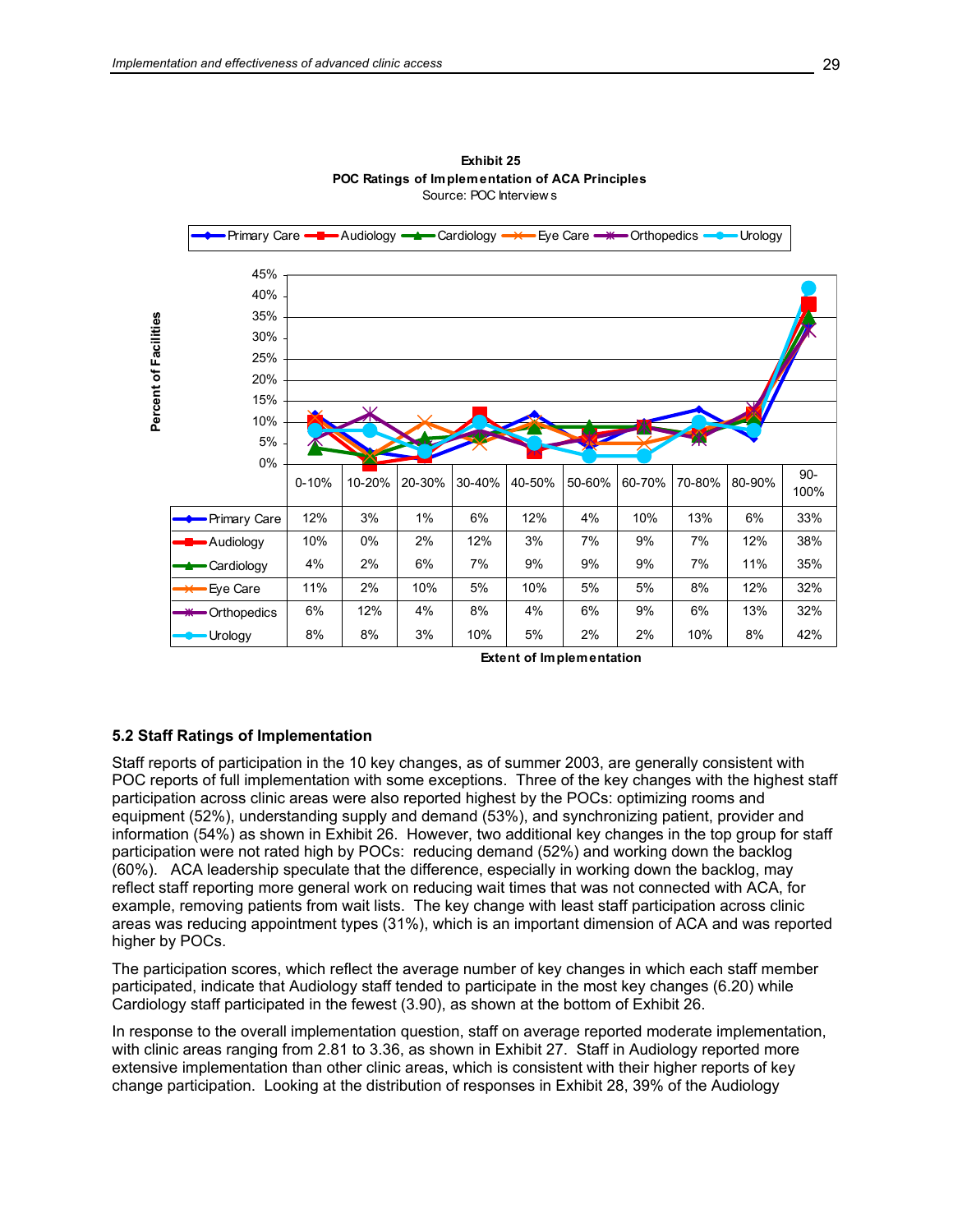respondents rated implementation between 4 and 5, with 5 being "to a great extent." In contrast, staff in Orthopedics reported the lowest implementation score, consistent with lowest rate of full implementation by the POCs (Exhibit 27). The distribution of responses shows that 39% of Orthopedics staff rated implementation below 2.5, with 3 being "moderate" (Exhibit 28). Also of note, Cardiology, while not having the lowest average rating, had the most staff (46%) rating implementation below 2.5.

| <b>Exhibit 26</b><br><b>ACA Implementation: Staff Involvement in 10 Key Changes</b><br>(Percent Staff Reporting Involvement)<br><b>Source: Staff Survey</b> |                     |                  |                   |                 |                    |                |                |  |  |
|-------------------------------------------------------------------------------------------------------------------------------------------------------------|---------------------|------------------|-------------------|-----------------|--------------------|----------------|----------------|--|--|
|                                                                                                                                                             | <b>Primary Care</b> | <b>Audiology</b> | <b>Cardiology</b> | <b>Eve Care</b> | <b>Orthopedics</b> | <b>Urology</b> | <b>Overall</b> |  |  |
| Work down the backlog                                                                                                                                       | 53%                 | 88%              | 61%               | 69%             | 69%                | 73%            | 60%            |  |  |
| Reduce demand                                                                                                                                               | 51%                 | 65%              | 49%               | 49%             | 52%                | 54%            | 52%            |  |  |
| Understand supply and<br>demand                                                                                                                             | 52%                 | 63%              | 43%               | 53%             | 61%                | 61%            | 53%            |  |  |
| Reduce appointment<br>types                                                                                                                                 | 27%                 | 55%              | 21%               | 40%             | 41%                | 35%            | 31%            |  |  |
| Plan for contingencies                                                                                                                                      | 41%                 | 50%              | 33%               | 45%             | 47%                | 51%            | 42%            |  |  |
| Manage the constraint                                                                                                                                       | 30%                 | 56%              | 33%               | 44%             | 43%                | 45%            | 35%            |  |  |
| Optimize the care team                                                                                                                                      | 46%                 | 53%              | 38%               | 47%             | 48%                | 56%            | 47%            |  |  |
| Synchronize patient,<br>provider and information                                                                                                            | 51%                 | 62%              | 45%               | 60%             | 63%                | 66%            | 54%            |  |  |
| Predict and anticipate<br>patient needs at time of<br>appointment                                                                                           | 47%                 | 54%              | 33%               | 41%             | 47%                | 50%            | 46%            |  |  |
| Optimize rooms and<br>equipment                                                                                                                             | 48%                 | 74%              | 35%               | 66%             | 61%                | 60%            | 52%            |  |  |
| Average number of 10<br>key changes<br>participation per<br>employee                                                                                        | 4.46                | 6.20             | 3.90              | 5.14            | 5.29               | 5.50           | 4.73           |  |  |

|                                                             |                     |                  | <b>Exhibit 27</b><br>ACA Implementation: Rating of Extent of Implementation*<br><b>Source: Staff Survey</b><br><b>Overall</b><br><b>Urology</b><br><b>Cardiology</b><br><b>Eve Care</b><br><b>Orthopedics</b><br>2.89<br>2.81<br>2.90<br>2.97<br>3.08 |  |  |  |  |
|-------------------------------------------------------------|---------------------|------------------|-------------------------------------------------------------------------------------------------------------------------------------------------------------------------------------------------------------------------------------------------------|--|--|--|--|
|                                                             | <b>Primary Care</b> | <b>Audiology</b> |                                                                                                                                                                                                                                                       |  |  |  |  |
| Extent 10 key change<br>principles have been<br>implemented | 2.87                | 3.36             |                                                                                                                                                                                                                                                       |  |  |  |  |

\*Single survey item asking with a five-point response scale ranging from 1="not at all" to 5="to a great extent."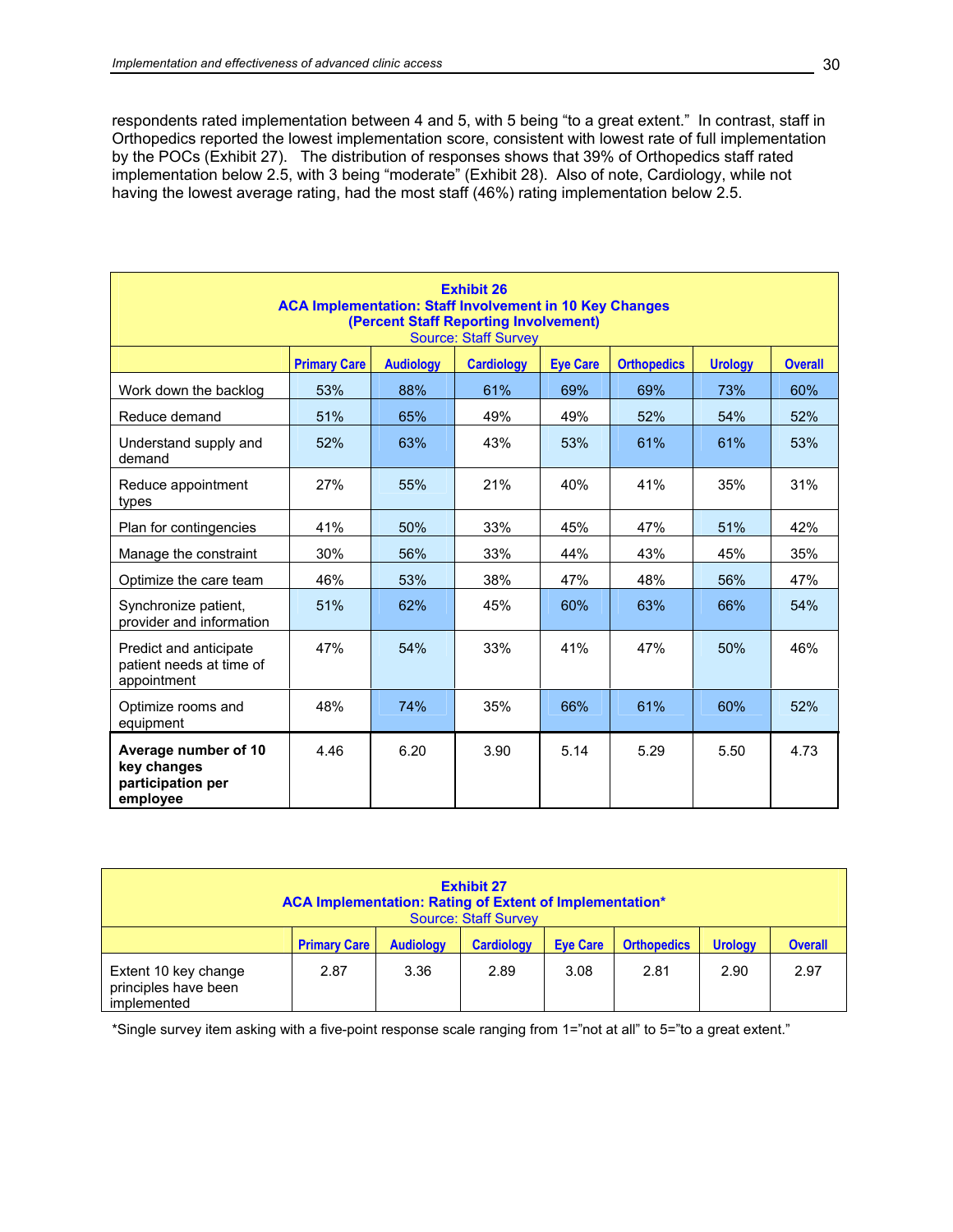

**Exhibit 28 Staff Ratings of Extent of ACA Implementation** Source: Staff Survey

**Extent of Implementation**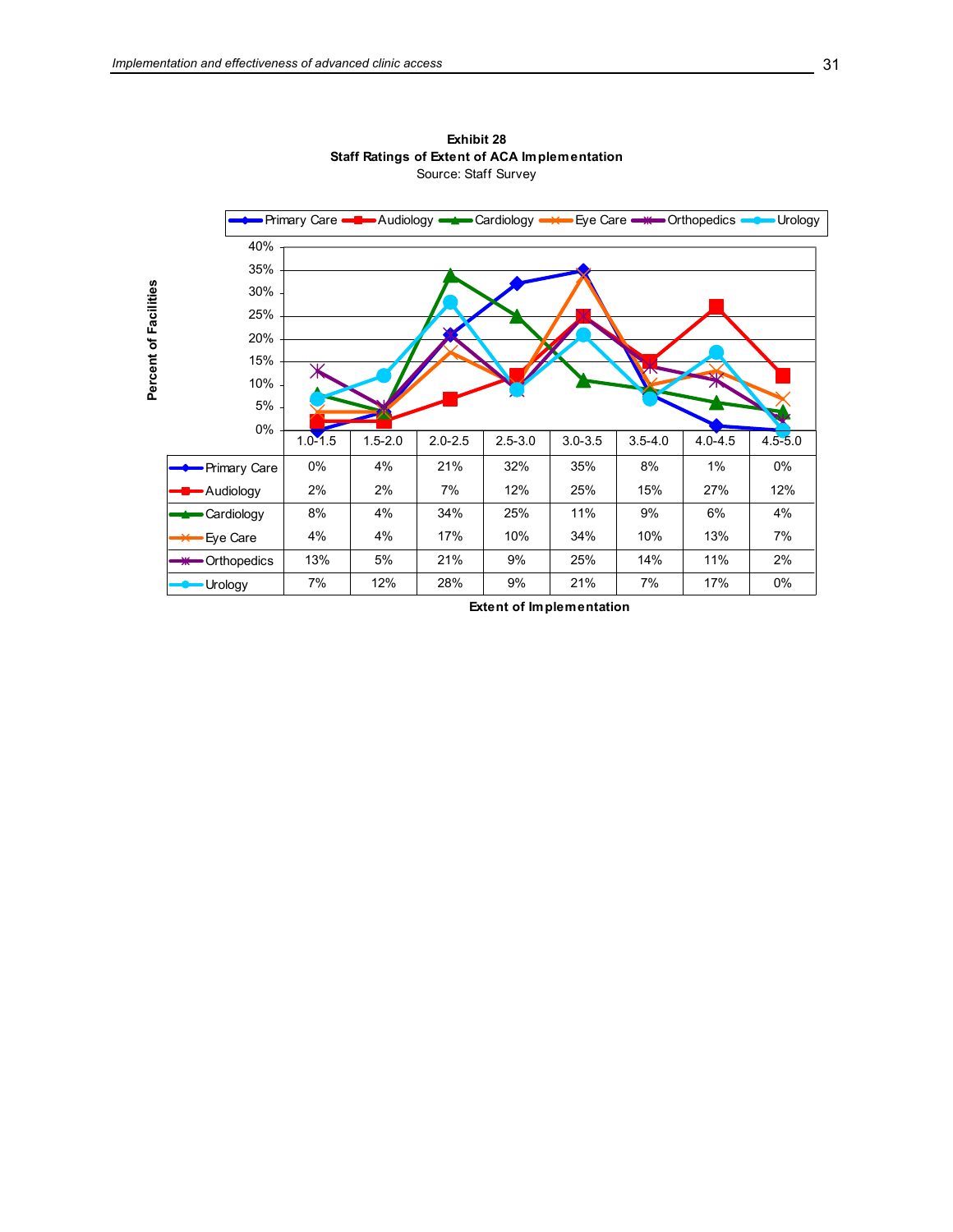

## **6. WHAT FACTORS WERE ASSOCIATED WITH ACA IMPLEMENTATION?**

Understanding the factors that contribute to successful implementation provides useful lessons to managers and clinicians attempting to spread innovative clinical practices. To this point in the report, we have introduced and defined three broad categories of factors that we expected, based on organization change theory and our discussions with ACA steering committee members and VISN points of contact, to affect the extent of ACA implementation: (1) implementation structure and activities, (2) staff awareness and capabilities and (3) facility context. In this section, we address the question of whether and to what extent these efforts actually affected the implementation of ACA.

#### **6.1 Methods**

To address this question we used a systematic series of multivariate linear regression analyses to identify those factors that were predictors of the extent of ACA implementation at the 78 facilities that participated in the evaluation study. In this section, we describe the measures included and the key aspects of the regression analyses.

#### *6.1.1 Measures*

*Predictor measures.* The potential predictors of ACA implementation examined in this phase of the study included all the implementation structures and activities, staff awareness and capabilities factors, and facility context variables described in Section 3 and Section 4 of this report. By way of review, these predictors are listed in Exhibit 27. Detailed definitions can be found in the previous sections.

*Outcome measure***:** *extent of ACA implementation.* As discussed in Section 5, the present study included two independent sources of information regarding the extent to which ACA had been implemented at each facility: (a) the implementation matrix completed by the facility POC (see Section 5, Exhibit 24); and (b) the staff survey (see Section 5, Exhibit 26). Both of these measures provided information specific to each of the six performance clinics. Interestingly, the correlations between the POC and staff-based measures at the facility level were relatively weak, ranging from .05 (p=.70) in Orthopedics to .24 (p=.05) in Primary Care. This suggests that the two perspectives are different and may provide non-redundant information regarding the implementation of ACA. Furthermore, both perspectives have face validity, and we had no theoretical basis for assuming that one would be more accurate than the other. Finally, it is possible that each measure was subject to bias from different sources. Facility POCs, on one hand, may have tended to overestimate the extent of ACA implementation in order to present themselves as more effective. The survey-based measure, on the other hand, may have systematically underestimated the extent of ACA implementation as a consequence of staff failure to recognize the official 10 key change principles listed in the questionnaire despite efforts to include examples of activities related to each principle in lay language. Considering all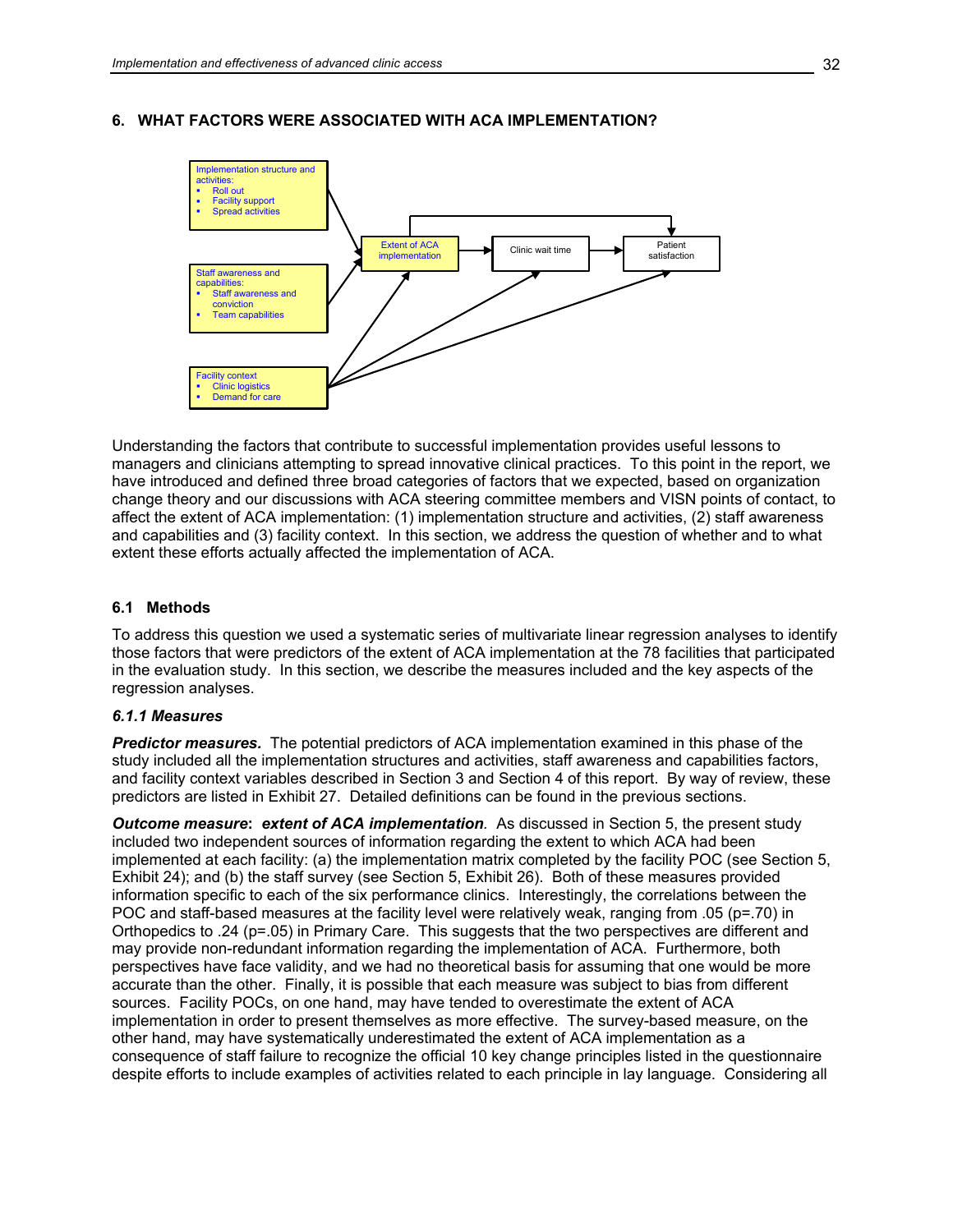| <b>Exhibit 29</b><br><b>Predictors of Extent of ACA Implementation</b> |                                   |                                                                                                                                                                                                                      |  |  |  |  |  |  |
|------------------------------------------------------------------------|-----------------------------------|----------------------------------------------------------------------------------------------------------------------------------------------------------------------------------------------------------------------|--|--|--|--|--|--|
| Domain                                                                 | <b>Dimension</b>                  | Variable                                                                                                                                                                                                             |  |  |  |  |  |  |
|                                                                        | Roll out                          | Time spent doing ACA<br>$\bullet$<br>If not first, time between start of first clinic<br>$\bullet$<br>area and start of this clinic area<br>Percent of staff involved in ACA<br>$\bullet$<br>implementation          |  |  |  |  |  |  |
| Implementation structures and<br>activities                            | Facility support                  | Management support for ACA<br>$\bullet$<br>Leadership support for clinic staff                                                                                                                                       |  |  |  |  |  |  |
|                                                                        | Spread activities                 | Local information exchange and<br>$\bullet$<br>performance feedback (7 specific activities)<br>Local training and resources (5)<br>$\bullet$<br>National training (7)<br>$\bullet$<br>VISN training (5)<br>$\bullet$ |  |  |  |  |  |  |
| Staff awareness and capabilities                                       | Staff awareness and<br>conviction | Awareness of wait time reduction efforts in<br>$\bullet$<br>general<br>Awareness of ACA in particular<br>Problem recognition<br>$\bullet$<br>Belief in ACA as an effective solution<br>$\bullet$                     |  |  |  |  |  |  |
|                                                                        | Team capabilities                 | Team knowledge and skills<br>٠<br>Team functioning<br>$\bullet$                                                                                                                                                      |  |  |  |  |  |  |
| <b>Facility context</b>                                                | <b>Clinical logistics</b>         | Total number of staff<br>$\bullet$<br>Support staff per clinician<br>٠<br>Exam rooms per clinician<br>$\bullet$<br>Extent of use of consultants<br>$\bullet$                                                         |  |  |  |  |  |  |
|                                                                        | Demand for care                   | Patient inflow<br>Wait list volume                                                                                                                                                                                   |  |  |  |  |  |  |

of these issues, we decided that a composite measure of ACA implementation would allow us to counterbalance the potential biases present in the individual measures while at the same time making use of all the information available, producing a more stable measure overall.

Because the POC-based and survey-based measures of ACA implementation involved entirely different metrics, we first standardized each measure by computing t-scores based on the mean and standard deviation of the facility-level scores. We then averaged the t-scores to create the composite ACA implementation measure. Basic descriptive statistics for this measure are reported in Exhibit 30.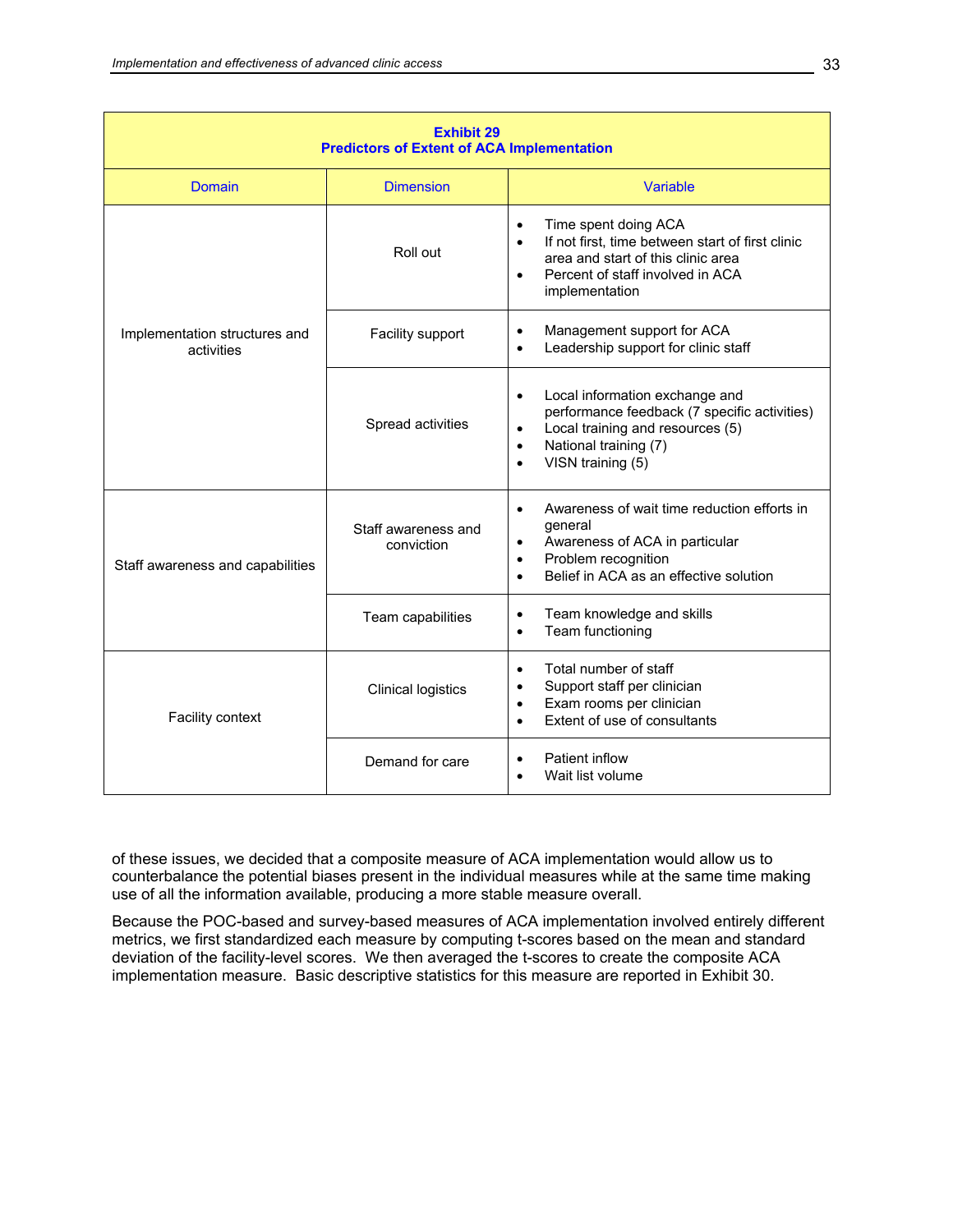| <b>Exhibit 30</b><br><b>Standardized Implementation Scores</b> |                     |           |            |          |                    |                |  |  |
|----------------------------------------------------------------|---------------------|-----------|------------|----------|--------------------|----------------|--|--|
|                                                                | <b>Primary Care</b> | Audiology | Cardiology | Eye Care | <b>Orthopedics</b> | <b>Urology</b> |  |  |
| N                                                              | 78                  | 65        | 61         | 70       | 58                 | 64             |  |  |
| Min                                                            | 35.62               | 38.45     | 36.71      | 32.36    | 38.82              | 37.75          |  |  |
| Max                                                            | 61.38               | 64.05     | 69.44      | 62.81    | 64.61              | 63.66          |  |  |
| Mean                                                           | 49.62               | 52.55     | 50.25      | 50.6     | 49.54              | 50.38          |  |  |
| Std Dev                                                        | 6.07                | 6.67      | 6.76       | 6.36     | 6.51               | 6.54           |  |  |

## *6.1.2 Data analysis*

Throughout these analyses it was necessary to balance several considerations. First, we had to exercise caution regarding the number of variables selected for inclusion in the prediction equation so as not to exceed recommended limits on the ratio of predictors to cases in multiple regression analysis. Although there is some variation in guidelines on this issue, most statistical texts recommend 10 to 40 cases per variable depending on the specific method of being used to build the prediction model, with an absolute minimum of four to five times more cases than variables.<sup>2</sup> Given a maximum of 78 facilities providing Primary Care in our evaluation study sample, and fewer cases in the clinical specialty areas, our regression models would need to contain no more than about 15 variables in order to conform to this minimum requirement. This precluded using the simple strategy of putting all 42 variables from the three domains into a single regression model to determine which were the strongest predictors of ACA implementation.

Another consideration was the complicated nature of the intervention itself. As described in Section 2, ACA consists of 10 key change principles. These principles involve inter-related concepts such as supply and demand, and their implementation requires multiple, linked strategies including, for example, a reduction in the number of different types of appointments, a shift from time slot management to panel management in Primary Care, using standard care protocols, the potential reassignment of tasks among the various types of clinicians, and the negotiation of service agreements between Primary Care and specialty providers. Under such circumstances it may be that some implementation activities, staff characteristics and/or facility features will be relevant to ACA implementation at many if not most sites. This uniformity -- i.e., lack of variation – could in a regression model result in a non-significant finding for the variable in question and be misinterpreted as indicative of a lack of importance.

Third, the evaluation study was not a randomized control trial in which facilities were assigned to test certain specified elements of the 10 key change principles. Indeed, one could argue that such an approach would have been antithetical to the comprehensive nature of the ACA philosophy. Rather, the MDRC evaluation was an observational study designed to take advantage of the inevitable variation in process and outcomes present in a large, national-scale, non-mandated change effort. In such a complicated real-world setting, co-variation among factors is common – a situation referred to as multicolinearity -- and consequently it can be difficult to sort out causal relationships and identify the specific contribution of any given predictor based on a single statistical test (e.g., its beta weight in a regression equation).

Given these circumstances we judged it appropriate not to strictly subscribe to a *p*<.05 criterion of statistical significance as the sole method for identifying meaningful results. Instead, while keeping the *p* value associated with a finding in mind, we also relied on effect size as measured by the proportion of variance in ACA implementation accounted for by the predictor in question, and the performance of the predictor across clinical areas, as a guide to noteworthy and potentially robust findings.

 2 Tabachnick, B.G. & Fidel, L.S. *Using multivariate statistics.* New York: Harper and Row, 1983.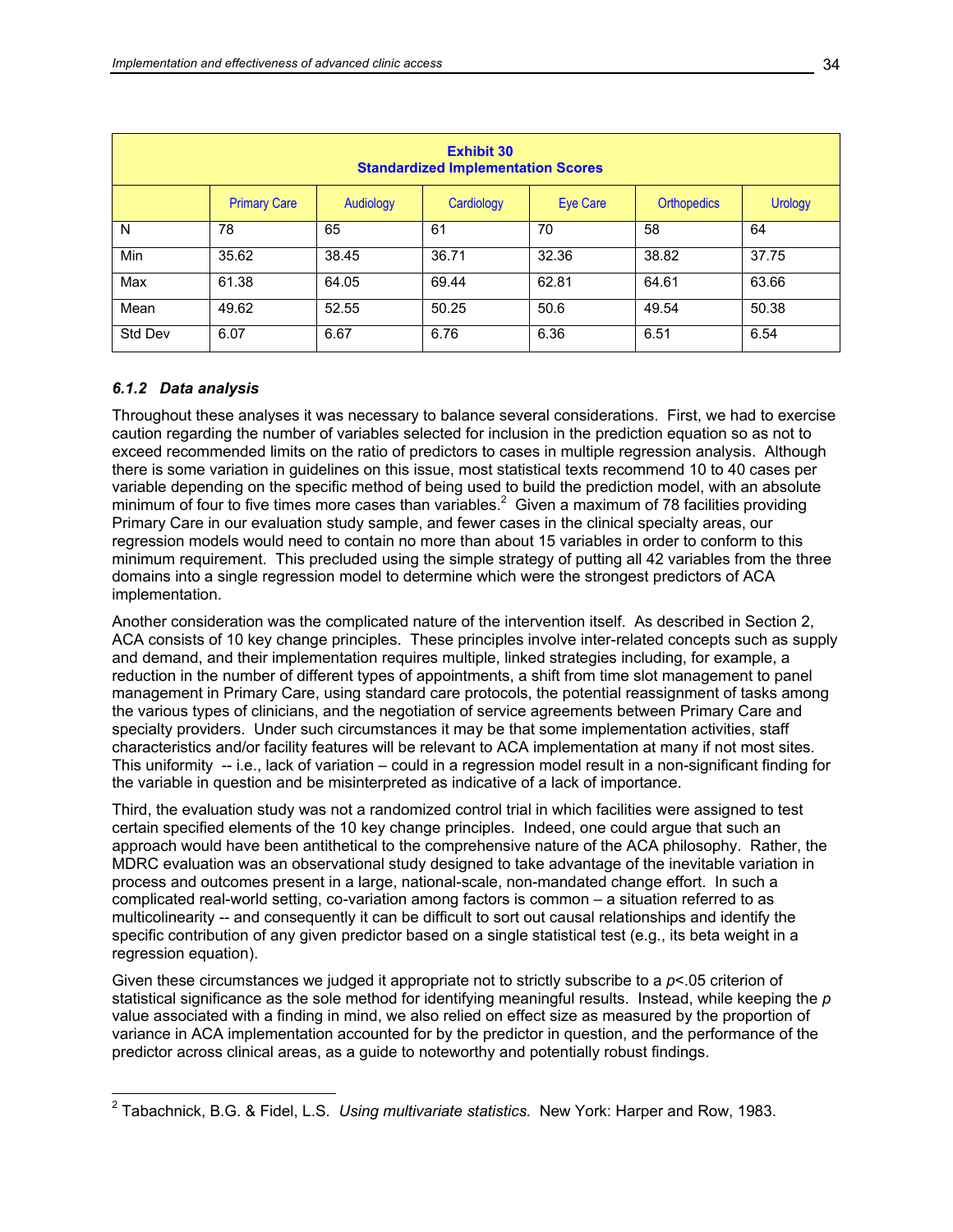To address all these issues, we used an iterative process that allowed us to limit the number of predictors in our regression models at any given step. First, we developed regression models separately for each of the three major domains: (a) implementation structure and activities, (b) staff awareness and capabilities, and (c) facility context. This was done independently for each of the six performance clinic areas. Simultaneous variable entry was used to build the models in all cases; those variables with significant (at p<.10) beta weights were identified.

We then consolidated the significant predictors from the three domains into a single model predicting extent of ACA implementation in a given clinic area. In this second, consolidated model we also included any variables that were significant predictors of ACA implementation in at least two of the other clinic areas if that variable wasn't already in the equation for the particular clinic area being modeled.

# **6.2 Findings**

The two-step analysis process identified nine predictors that met the criteria for inclusion in the final prediction model. Organized by domain in our conceptual model, they include:

## **Implementation structure and activities**

- 1. Local colleagues' participation in an "access road show"
- 2. Review of performance data
- 3. Resource materials and handbooks
- 4. Time spent working on ACA
- 5. Management support for ACA

## **Staff awareness and capabilities**

6. Team knowledge and skills

## **Facility context**

- 7. Patients on wait list
- 8. Number of exam rooms per clinician
- 9. Extent of use of external consulting physicians

The results of the simultaneous multiple regression analysis using these nine variables to predict the extent of ACA implementation in each of the six performance clinic areas is summarized in Exhibit 31. The beta weights for the statistically significant predictors in each clinical area appear in bold.

As conservatively estimated by the adjusted  $R^2$  values, the percent of variance in extent of ACA implementation that could be accounted for by these variables ranged from 22% in Cardiology to 42% in Orthopedics. By social science standards, this level of outcome variance accounted for would generally be regarded as indicative of moderate to strong prediction models. $3$  More specifically for each clinical area:

**Primary Care.** A total of four predictors were significantly associated with ACA implementation in Primary Care. The strongest significant predictor was management support  $(8 = .36)$ . Two facility context variables were significant in the model: number of patients on the waiting list ( $\beta$  = .22) and number of exam rooms per clinician  $(6 = .28)$ . Team knowledge and skills was also found significant in the model  $(8 = .20)$ . Although not statistically significant, the use of resource materials  $(8 = .21)$  also had a relatively strong beta weight in the Primary Care model and thus may also be making a meaningful contribution to successful ACA implementation. The total amount of variation explained by all predictors in the model was 35%.

**Audiology.** Two variables were significant predictors of the extent of ACA implementation in Audiology: reviewing performance data  $(8 = .29)$ , and using consulting physicians  $(8 = .27)$ .

 3 Cohen, J. *Statistical power analysis for the behavioral sciences: revised edition.* Orlando: Academic Press, 1977.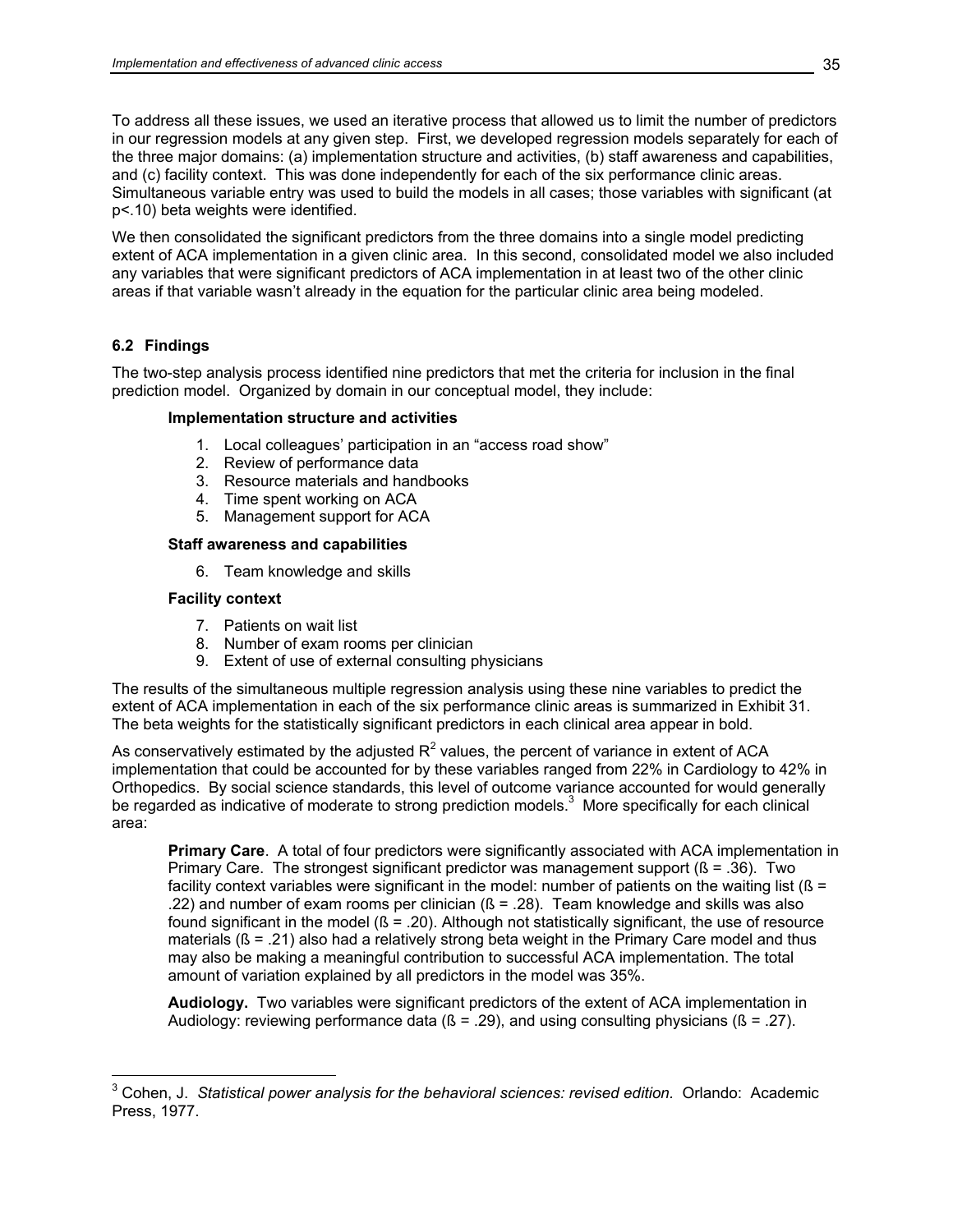| <b>Exhibit 31</b><br><b>Regression Models Predicting Extent of ACA Implementation</b><br>(Significant ßs are in red) |                     |                  |                   |                 |                    |                |  |  |  |
|----------------------------------------------------------------------------------------------------------------------|---------------------|------------------|-------------------|-----------------|--------------------|----------------|--|--|--|
|                                                                                                                      | <b>Primary Care</b> | <b>Audiology</b> | <b>Cardiology</b> | <b>Eye Care</b> | <b>Orthopedics</b> | <b>Urology</b> |  |  |  |
| Implementation structure & activities                                                                                |                     |                  |                   |                 |                    |                |  |  |  |
| Time doing ACA<br>$\bullet$                                                                                          | 0.13                | 0.14             | 0.13              | 0.40            | 0.32               | 0.45           |  |  |  |
| Management support for ACA<br>$\bullet$                                                                              | 0.36                | 0.19             | 0.25              | 0.06            | 0.31               | 0.09           |  |  |  |
| Review of performance data<br>$\bullet$                                                                              | 0.00                | 0.29             | 0.23              | 0.32            | $-0.05$            | 0.22           |  |  |  |
| Local colleagues participate in<br>$\bullet$<br>access road show, consultations                                      | $-0.18$             | 0.15             | $-0.27$           | 0.03            | 0.24               | 0.04           |  |  |  |
| Availability of ACA resource<br>$\bullet$<br>materials                                                               | 0.21                | $-0.10$          | 0.27              | $-0.11$         | 0.20               | 0.28           |  |  |  |
| Staff awareness and capabilities                                                                                     |                     |                  |                   |                 |                    |                |  |  |  |
| Team has needed knowledge and<br>$\bullet$<br>skills                                                                 | 0.20                | 0.10             | 0.18              | 0.21            | 0.38               | 0.10           |  |  |  |
| <b>Facility context</b>                                                                                              |                     |                  |                   |                 |                    |                |  |  |  |
| Patients on wait list<br>$\bullet$                                                                                   | 0.22                | 0.03             | 0.07              | $-0.01$         | 0.38               | $-0.04$        |  |  |  |
| Exam rooms per clinician<br>$\bullet$                                                                                | 0.28                | $-0.20$          | $-0.12$           | $-0.07$         | $-0.04$            | 0.26           |  |  |  |
| Use of consulting physicians<br>$\bullet$                                                                            | 0.13                | 0.27             | $-0.02$           | 0.13            | 0.28               | $-0.05$        |  |  |  |
| Adjusted $R^2$                                                                                                       | 35%                 | 34%              | $22\%$ *          | 21%             | 42%                | 39%            |  |  |  |

Management support  $(6 = .19)$  appears to also be an important, but not statistically significant, variable in the model. The total amount of variation explained was 34%.

**Cardiology.** Two variables from the implementation structure and activities domain were significant for Cardiology. Team knowledge and skills  $(8 = .18)$  and POC management support (ß = .25) were positively associated with ACA implementation from the said domain. However, participation in an ACA access road show  $($  =  $-27$ ) was negatively associated with ACA implementation. That is, this activity tended to be present where ACA implementation was less extensive. Additionally, reviewing performance data  $(6 = .23)$  and using ACA resource materials (ß =.27) demonstrated moderately strong positive associations with ACA implementation. Although not technically significant, the magnitude of the beta weight suggests that these were also important factors contributing to implementation. The total amount of variation explained was 22%.

**Eye Care.** Reviewing performance data (ß=. 32) and the amount of time the clinic spent working on ACA (ß = .40) were two variables from the implementation structures and activities domain with significant associations. Team knowledge and skills  $(ß = .21)$  also showed a significant positive association with ACA implementation. Use of external consulting physicians (ß = .13) showed a positive but non-significant association as well. The total amount of variation explained was 21%.

**Orthopedics.** A total of six predictors were significantly associated with ACA implementation in Orthopedics, the most in any of the six performance clinic areas. Three of these were from the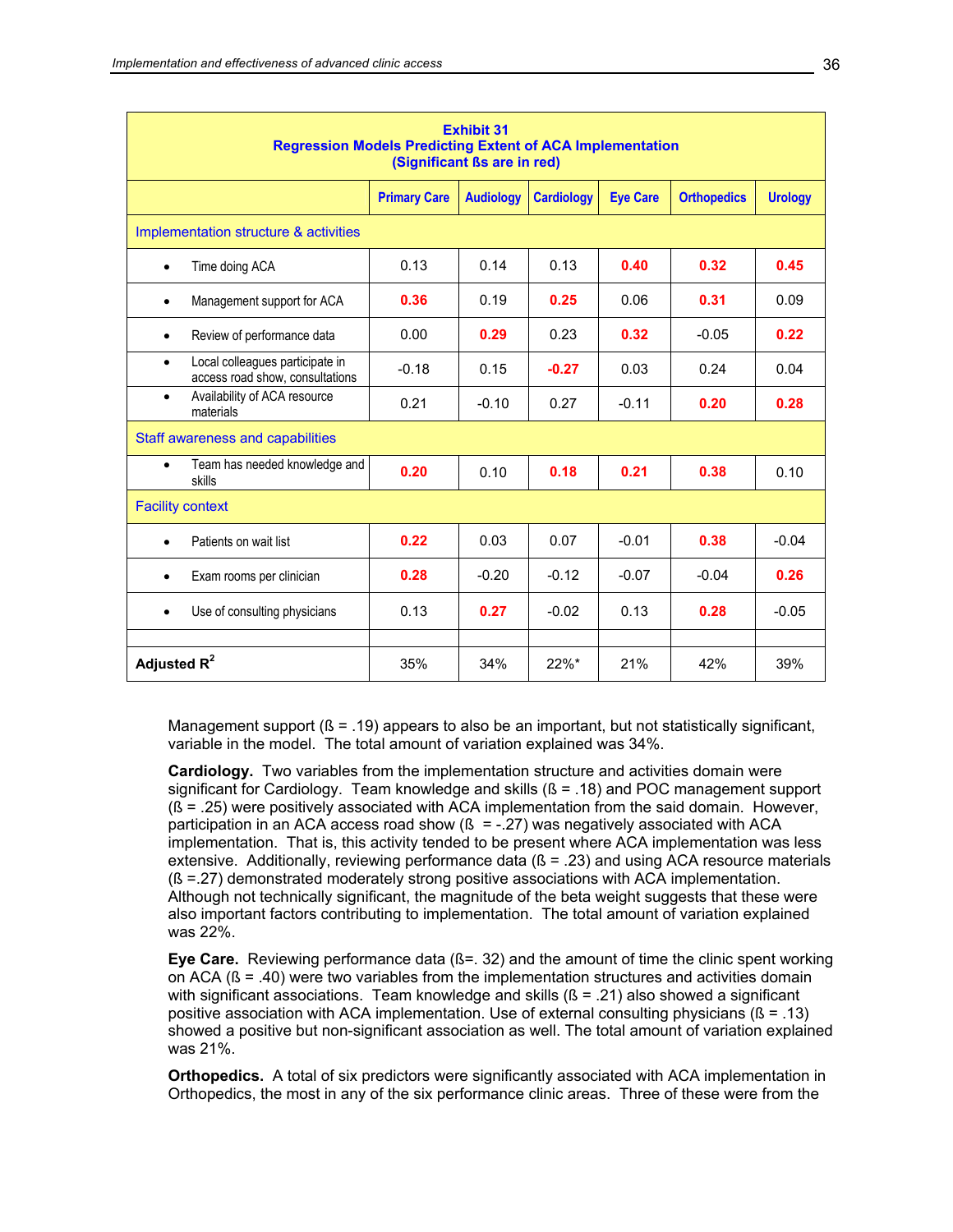implementation structure and activities domain: resource materials  $(8 = .20)$ , time spent doing ACA ( $\beta$  = .32), and management support ( $\beta$  = .31). Participation in an ACA "road show" ( $\beta$  = .24) was positively and relatively strongly associated with implementation, but not statistically significant. Additionally, two facility context variables were significant: proportion of patients on the waiting list ( $\beta$  = .38) and extent of use of consulting physicians ( $\beta$  = .28). Additionally, team knowledge and skills (ß = .38) evidenced a significant positive association. The total amount of variation explained was 42%, the most among all clinic models.

**Urology.** Three implementation structure and activities factors were significantly associated with implementation in Urology: reviewing performance data ( $\beta$  = .22), using resource materials ( $\beta$  = .28), and time the clinic has spent doing ACA  $(B = .45)$ . The number of exam rooms per clinician was also significant  $(6 = .26)$ . The total amount of variation explained in the model was 39%, the second highest value.

#### **6.3 Interpretation and Discussion**

We created a schematic summary to simplify the detailed findings regarding the factors that predicted ACA implementation in the six performance clinics. In Exhibit 32, the non-significant findings have been dropped, and the beta weights for the significant variables have been replaced by upward or downward arrowheads indicating positive and negative relationships to extent of ACA implementation, respectively.

| <b>Exhibit 32</b><br><b>Factors Significantly Associated with Extent of ACA Implementation</b><br>▲ Positive association / ▼ Negative association |                     |                  |                      |                 |                    |                |  |  |  |
|---------------------------------------------------------------------------------------------------------------------------------------------------|---------------------|------------------|----------------------|-----------------|--------------------|----------------|--|--|--|
|                                                                                                                                                   | <b>Primary Care</b> | <b>Audiology</b> | <b>Cardiology</b>    | <b>Eye Care</b> | <b>Orthopedics</b> | <b>Urology</b> |  |  |  |
| Implementation structure & activities                                                                                                             |                     |                  |                      |                 |                    |                |  |  |  |
| Time doing ACA<br>$\bullet$                                                                                                                       |                     |                  |                      | ▲               |                    |                |  |  |  |
| Management support for ACA                                                                                                                        |                     |                  | ▲                    |                 |                    |                |  |  |  |
| Review of performance data<br>$\bullet$                                                                                                           |                     |                  |                      | ▲               |                    | ▲              |  |  |  |
| Local colleagues participate in<br>$\bullet$<br>access road show, consultations                                                                   |                     |                  | $\blacktriangledown$ |                 |                    |                |  |  |  |
| Availability of ACA resource materials<br>$\bullet$                                                                                               |                     |                  |                      |                 | ▲                  | ▲              |  |  |  |
| Staff awareness and capabilities                                                                                                                  |                     |                  |                      |                 |                    |                |  |  |  |
| Team has needed knowledge and<br>$\bullet$<br>skills                                                                                              | ▲                   |                  | $\blacktriangle$     | ▲               |                    |                |  |  |  |
| <b>Facility context</b>                                                                                                                           |                     |                  |                      |                 |                    |                |  |  |  |
| Patients on wait list                                                                                                                             | $\blacktriangle$    |                  |                      |                 | $\blacktriangle$   |                |  |  |  |
| Exam rooms per clinician                                                                                                                          |                     |                  |                      |                 |                    |                |  |  |  |
| Use of consulting physicians                                                                                                                      |                     |                  |                      |                 |                    |                |  |  |  |
| Adjusted R <sup>2</sup>                                                                                                                           | 35%                 | 34%              | 22%*                 | 21%             | 42%                | 39%            |  |  |  |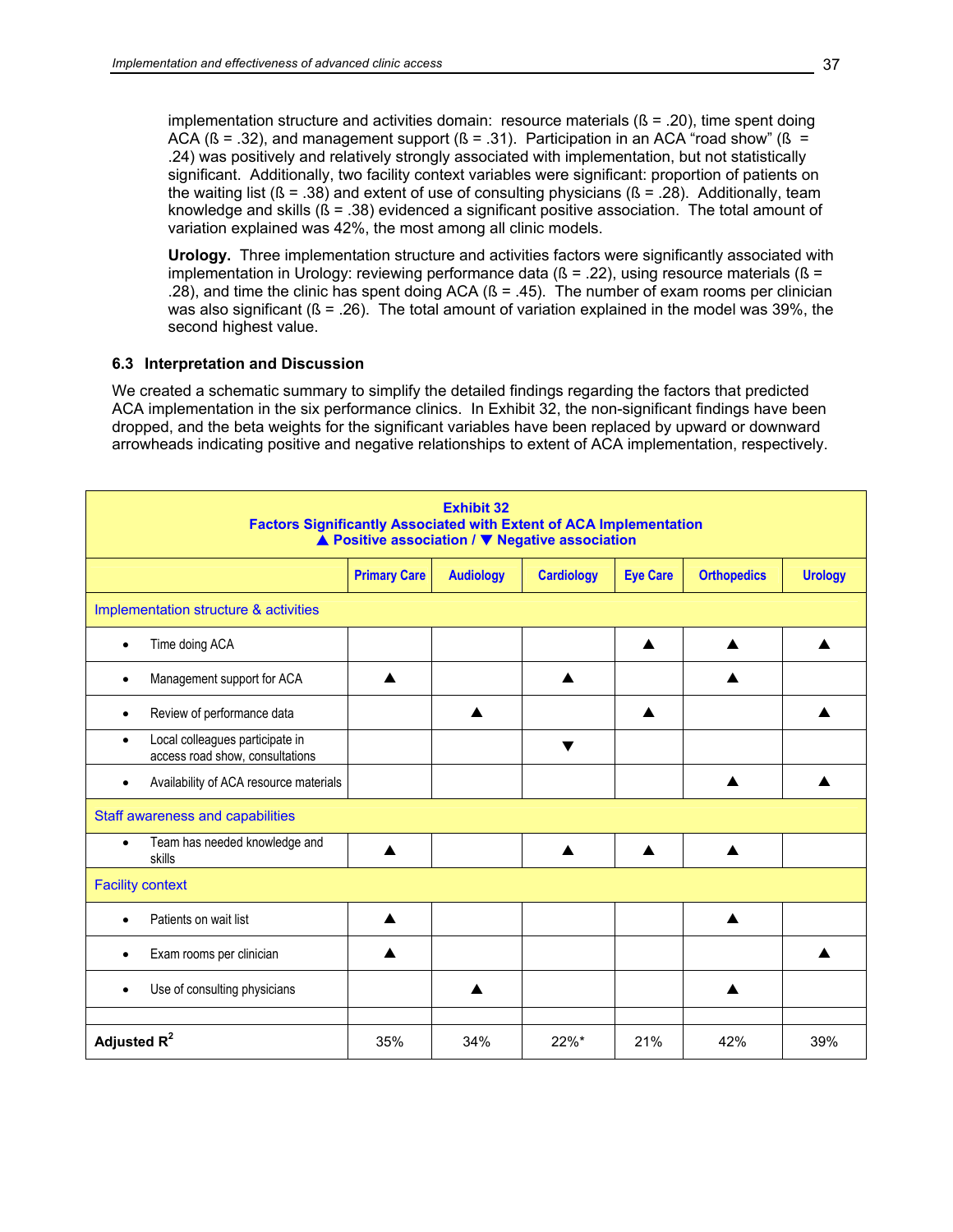Examining these data we come to three major conclusions. First, these prediction models are quite robust, predicting as they do 21% to 42% of the variance in extent of ACA implementation – moderate to large effects for the social sciences. This suggests the factors identified as significant predictors in each clinic area with the evaluation study sample of 78 facilities are indeed important, and that this finding would likely generalize to the facilities outside the study sample.

Second, no single set of variables emerged as uniformly significant predictors across all six clinic areas. The lesson we take from this finding is that the implementation of a program of change as multi-faceted as ACA requires a variety of implementation strategies and the flexibility to customize the strategies employed so as to fit the history and processes typical of each clinic area.

Third, while just having noted the need for flexibility in implementation strategy, we also note that four variables were significant predictors in three or more clinic areas and are thus likely to be important considerations wherever an effort is made to implement this change: length of time doing ACA, management support for ACA, clinic staff review of ACA performance data, and clinic team knowledge and skills. All four variables were positively associated with ACA implementation; that is, the higher the dosage of the variable, the greater the extent of ACA implementation. The four key implementation factors include:

## • *Greater length of time doing ACA*

The significant positive relationship between length of time doing ACA – measured in months since ACA was initiated in a clinic area in a facility -- and the extent of implementation in three specialty clinics reinforces the expectation that change takes time, especially in a complicated intervention such as ACA. At the same time, the lack of significance in Primary Care suggests that the relationship may only hold for a limited period, or at least that it is strongest in the early phases of implementation. ACA generally was introduced earlier in Primary Care than in specialty clinics. Within Primary Care, ACA began in 1999 or earlier in 43% of the facilities, whereas in other clinic areas this was true in only 8%-18% of the facilities. This suggests, then, that at a more mature stage of an intervention, such as achieved in Primary Care, additional time and experience in themselves do not contribute to substantially higher levels of implementation.

## • *Greater management support for ACA*

Leadership support for an innovation is generally seen as an important ingredient in its success. In our analyses, we looked beyond the personal commitment and advocacy of leaders to examine the management structures and processes that were put into place to support ACA. To analyze management support, we created a summary score from POC responses to an interview question about which of the following management structures and activities had been used to encourage ACA at their facility:

- o Local POC designated to coordinate and champion ACA;
- $\circ$  ACA measures integrated into facility performance measures and strategic plans;
- $\circ$  Managers regularly review and are held accountable for ACA performance measures;
- o Facility operations and infrastructure improved to support ACA;
- o Local ACA champions explicitly designated for clinic areas;
- o Local financial resources used to support ACA directly;
- o Facility has ACA oversight body.

Higher scores – indicating that more aspects of management support were present – were significantly associated with greater ACA implementation. The picture of effective management support for ACA that emerges from these data involves elevating the visibility of ACA, incorporating ACA in facility priorities, holding managers accountable for improvement-related performance, and targeting resources to remove obstacles to ACA implementation that are beyond the reach of the local departments.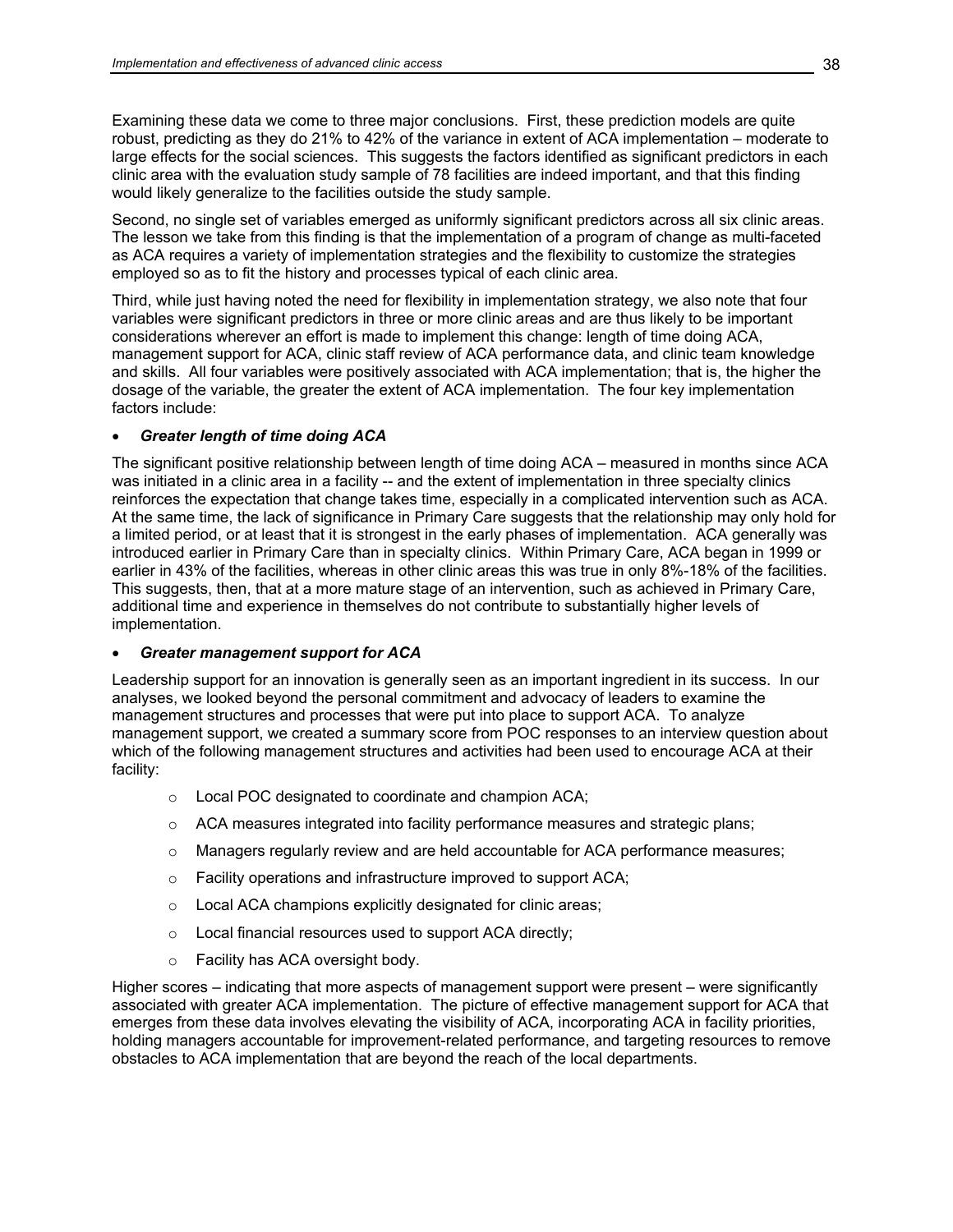#### • *Clinic staff review ACA performance data*

The significant relationship between review of performance data and ACA implementation is consistent with the literature showing use of data and performance feedback to be effective strategies for changing clinical practice, especially among physicians. In the staff survey, we asked respondents to rate the helpfulness of a wide array of ACA educational and implementation strategies, including review of performance data, on a 5-point scale ranging from "not at all helpful" to "extremely helpful." In the regression analysis, review of performance data was the strategy that had the strongest association with ACA implementation across performance clinic areas. This finding illustrates the quality improvement principle that in order to change a process or outcome, one must be able to measure it. In this instance, having trustworthy and timely wait time data – and providing the data to clinic teams providing care - made it possible to assess the current level of the problem and to monitor the impact of improvement efforts.

## • *Clinic teams have the knowledge and skill needed to do their work well and make changes successfully*

While staff opinions about an innovation will influence its implementation, as we argued earlier, awareness and conviction alone will not ensure success. The clinic team must also have the knowledge and skill needed to make changes and implement the new clinical practices. In our analyses, team knowledge and skill was a multi-item scale based on responses to eight items in the staff survey regarding the experience of clinic staff as they worked together to implement ACA. These items, which used a 5-point response scale ranging from "strongly disagree" to "strongly agree," covered a variety of issues related to team learning and use of information:

- o Our team learns from the efforts of others to implement ACA in our facility;
- o Our team was able to easily adapt ACA ideas to match the needs of our clinic area;
- o Our team effectively applies knowledge and skill to get our work done well;
- o Our team has used performance data effectively to design and test changes;
- o Our team gets all the information we need to do our work;
- o Our team has identified measures that are tracked on a regular basis to assess our progress;
- o After we have implemented a change, team members think about and learn from the results;
- o This organization makes sure people have the skills and knowledge to work as a team.

Higher scores on this scale were significantly associated with greater ACA implementation. This suggests that teams with these characteristics are more likely to be effective in putting ACA into practice. The picture of the more effective team that emerges from these data is the one that seeks information, and is familiar with and utilizes some form of the "plan-do-study-act" method of process improvement, although team members may not necessarily know it by that name. Measurement and data are very important to these improvement methods, and the team both makes effective use of available data (e.g., on wait time) and/or implements new measures as necessary to monitor the impact of process changes.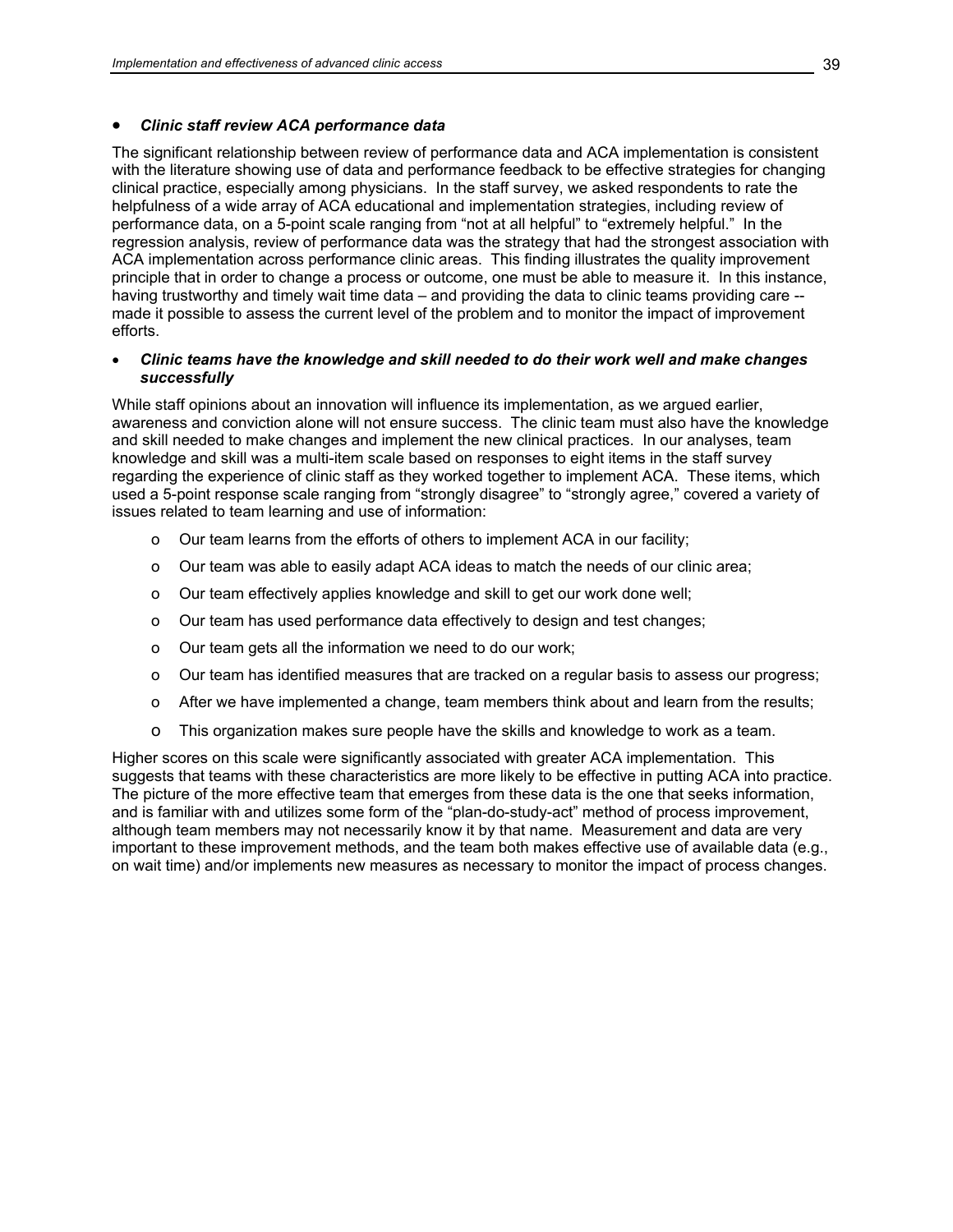## **7. TO WHAT EXTENT WAS ACA IMPLEMENTATION ASSOCIATED WITH SHORT CLINIC WAIT TIMES AND HIGHER PATIENT SATISFACTION?**



A fundamental goal of ACA is to make care more accessible to veterans. The primary measure of accessibility used in the VA (and other systems) has been the length of time the patient must wait to get an appointment. From this focus, an important aim of ACA is to provide care whenever the patient wants it -- on the same day that it is requested if the patient desires. We expected that implementation of the ACA 10 key change principles would lead to shorter appointment wait time, and shorter wait time in turn would result in higher levels of patient satisfaction with wait time.

In addition to strategies that are directly related to improving the availability of appointments, ACA involves the redesign of many aspects of clinic operations that could improve the overall efficiency and effectiveness of the ambulatory care and service provided to veterans. Therefore, we expected that ACA might affect veterans' satisfaction with aspects of their ambulatory care beyond wait time.

In this section we examine the relationships between extent of ACA implementation, wait time, and patient satisfaction. The facility context variables were included in these analyses to control for their potential impact on wait time and patient satisfaction. More specifically, we addressed three questions:

- *Was greater ACA implementation related to shorter wait time?*
- *Was shorter wait time associated with higher levels of patient satisfaction with wait time?*
- *Were there any effects of ACA implementation on patient satisfaction with aspects of their ambulatory care other than wait time?*

Before turning to an examination of each of these questions, we provide an overview of the methods used.

## **7.1 Methods**

#### *7.1.1 Measures*

Five sets of measures were used in these analyses:

*Facility context*. As described in detail in Section 4.2, six facility context variables were measured for this study: total number of staff in the clinic area, number of exam rooms per clinician, number of support staff per clinician, extent of use of consulting physicians, volume of new patients, and number of patients on the wait list. With the exception of the consulting physicians measure, which was based on POCs' judgments regarding their facility overall, these measures were computed separately for each of the six performance clinics. All facility context variables were evaluated as potential confounders and included in the regression models where appropriate based on the process and criteria described below.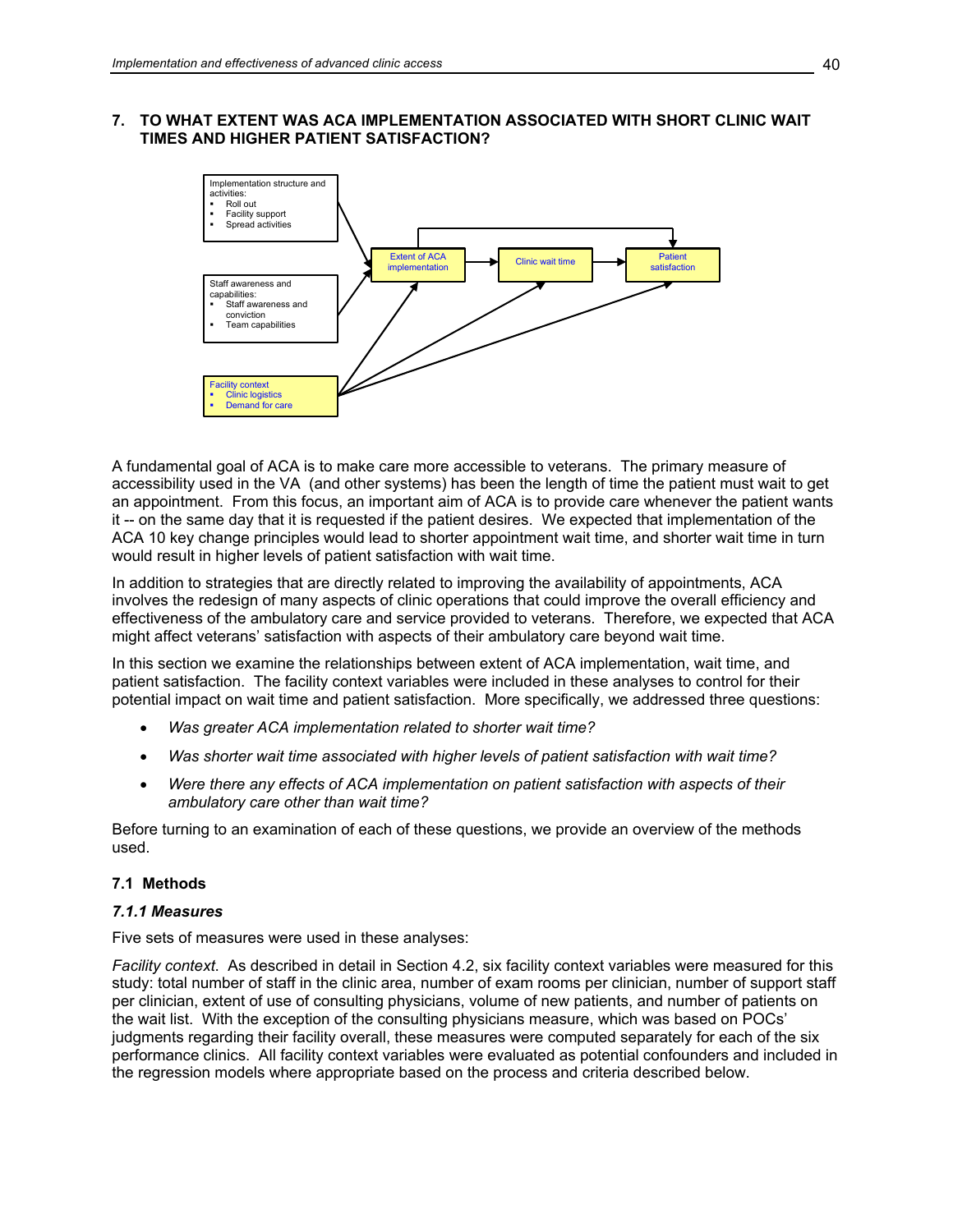*Extent of ACA implementation*. Extent of ACA implementation was measured using the composite measure described in Section 6.1.1. Briefly, this composite measure involved the combination of data from both the ACA implementation matrix completed by facility POCs and a rating of the extent of ACA implementation from the staff survey. Extent of ACA implementation was measured separately in this manner for each of the six performance clinic areas.

*Wait time*. Wait time was defined as the average number of days to the next available appointment in March 2003, as reported by the VSSC, and was likewise available for each of the six performance clinics. Where wait time was used as an outcome measure, as in the analyses related to question 1, it was entered as a continuous variable using average wait time. Where wait time was a predictor measure, as in the analyses related to questions 2 and 3, we created three groups of facilities based on average wait time: the 20 percent of facilities with the shortest average wait time, the 20 percent of facilities with the longest average wait time, and the remaining 60 percent in the middle of the wait time distribution. These groups were then represented in the regression equation by two dummy variables, with the middle wait time group serving as the holdout group. When serving as a predictor, this dummy variable approach could yield more interpretable results as compared to using wait time as a continuous variable. A significant finding using a continuous variable only allows one to make a general statement about the magnitude and direction (positive or negative) of the relationship. In addition to indications of magnitude and direction, however, a significant finding using dummy variables would also provide additional information regarding the location of meaningful threshold(s) along the distribution of the predictor.

*Satisfaction with wait time*. Patient satisfaction with wait time was measured using question three (Qx3) from the ambulatory care version of the VA Survey of the Health Experiences of Patients (SHEP) conducted by the Performance Analysis Center for Excellence (PACE), a division of the Office of Quality and Performance (OQP). To correspond with the wait time and other measures, we used the SHEP data for those survey respondents who had made outpatient visits during March 2003. The SHEP response rate for the period in question was excellent (72%). Of the 4972 respondents for March 2003 at the 78 facilities participating in the ACA evaluation study, an analysis of stop codes for the day of the target visit (i.e., the visit which qualified the veteran for inclusion in the SHEP sample) indicated that 1895 (38%) made only a Primary Care visit, defined as a visit to Primary Care/Medicine (stop code 322), Women's Clinic (323) or Geriatric Primary Care (350). In order to minimize the potential influence of patients' recollections of non-Primary Care visits on their evaluations, the patient satisfaction data used in these analyses was limited to that provided by this subset of "Primary Care only" respondents.

As noted, the specific SHEP variable used for the present purpose was question three, "Were you able to get an appointment as soon as you wanted?" Question three (Qx3) is typically included in the overall access satisfaction scale computed and reported by PACE. However, it was analyzed separately in the present study because Qx3 was regarded as the satisfaction measure that should be most closely related to wait time. At the facility level, the proportion of "yes" answers to Qx3 ranged from 48% to 100% with a mean of 78% (SD=12%)

*Patient satisfaction with other aspects of ambulatory care*. As for satisfaction with wait time, patient satisfaction with other aspects of their ambulatory care was based on the SHEP data from 1895 veterans who made Primary Care visits at the 78 evaluation study facilities in March 2003. Specifically, we used the nine standard multi-item Veteran Healthcare Service Standards (VHSS) scales routinely computed by PACE: access, patient preferences, patient education and information, emotional support, visit coordination, overall coordination, courtesy, pharmacy service, and specialty care.

Question three (Qx3) regarding satisfaction with wait time is one of the items typically included in the access scale. However, because of its special relevance as an outcome measure related to ACA, Qx3 was analyzed separately as described above. In order to eliminate redundancy in the analyses, we therefore computed a revised access scale score that did not include Qx3. Thus the revised access scale represented patients' evaluation of access-related experiences other than wait time.

#### *7.1.2 Data analysis*

The primary analytic method used to examine the three research questions was multiple linear regression with a hierarchical (ordered) entry of predictors into the equation.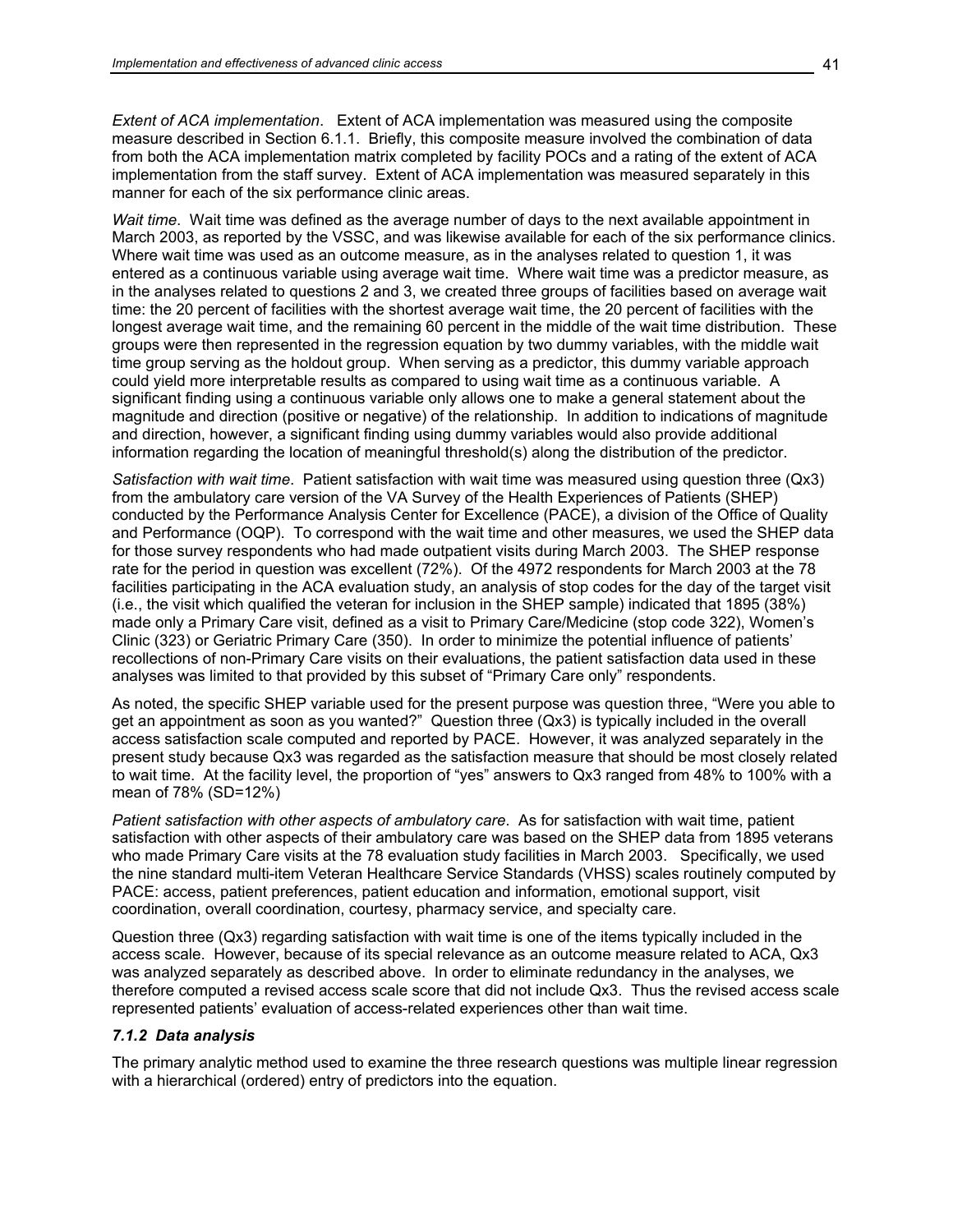In all cases, we wanted, first, to control for the effect of facility characteristics that might influence wait time and thereby confound our interpretation of the impact of ACA. Looking at the relationship between ACA implementation and wait time, for example, imagine two facilities where the same subset of the ACA 10 key changes had been successfully implemented. At Facility A the wait time for the next available appointment was 28 days, whereas at Facility B patients seeking the next available appointment could get one within 48 hours. On the basis of this variance in wait time across facilities with the same amount of ACA implementation, one might conclude that ACA had no impact on wait time. For a given dose of ACA, wait time may be short or it may be long. At Facility A, however, there was only one exam room available per clinician, 0.8 support staff per clinician, and a large number of patients on the wait list ready to jump into any available appointment slot that might open. At Facility B, on the other hand, there were 2.3 exam rooms per clinician, 1.5 support staff per clinician, and a short wait list. Without statistically controlling for the impact of these facility context variables, the impact of ACA could be masked. One could also imagine a scenario in which ACA was more easily and completely implemented at smaller facilities where wait times were already relatively low. A subsequent analysis of the impact of ACA implementation on wait time might incorrectly attribute success to ACA when in fact the shorter wait times at facilities with relatively high degrees of ACA implementation were due to the size and other characteristics of the facility.

To identify such potential confounders, we examined in each clinic area the correlations between the outcome measure in each analysis and all six of the facility context variables. Any context variable correlated with wait time at >=.10 (absolute magnitude) was included in the regression model predicting wait time in that clinic area. Correlations of this order of absolute magnitude would generally be considered indicative of a relatively weak relationship inasmuch as they signify about 1% overlap (shared variance) between the variables involved. However, we elected to err on the side of caution and included these variables in the prediction equation so as to take their influence on the outcome, although small, into account.

In all cases the unit of analysis was the VA facility at the STA5A level of differentiation (i.e., campuses within integrated facilities were treated as separate units).

## **7.2 Was greater ACA implementation related to shorter wait time?**

The hypothesis tested in this phase of the analysis was that, other things being equal, a higher degree of ACA implementation would be associated with shorter wait times. This hypothesis was examined in all six performance clinic areas.

# *7.2.1 Analysis and findings*

We looked first at the correlations between wait time and the six facility context variables to identify factors that might confound the relationship between ACA implementation and wait time. Basic descriptive statistics for all context variables and their correlations with wait time are reported in Exhibit 33. In Primary Care, no statistically significant relationships were observed. The two strongest correlations were observed between wait time and (a) the total number of Primary Care staff  $(r = 0.14)$ , and (b) the extent of use of consulting physicians at that facility  $(r = -0.17)$ .

## **Analysis Synopsis**

**Outcome**  Wait time (continuous variable)

**Predictors**  (1) Selected facility context variables (2) Extent of ACA implementation

**Clinic Areas**  Separate analyses for all six clinic areas

Inasmuch as these exceeded our strength of relationship criterion (.10), both variables were included in the prediction equation in Primary Care. A similar selection process was applied to the facility context variables in the other five clinic areas.

After controlling for the relevant facility context variables, extent of ACA implementation predicted a statistically significant amount of the remaining variance in wait time in three clinic areas: Primary Care, Orthopedics, and Urology. The regression analysis results are summarized in Exhibit 34.

In Primary Care, two facility context variables -- number of Primary Care staff and extent of use of consultants -- were entered into the prediction equation first and, as indicated by the change in  $R^2$  for that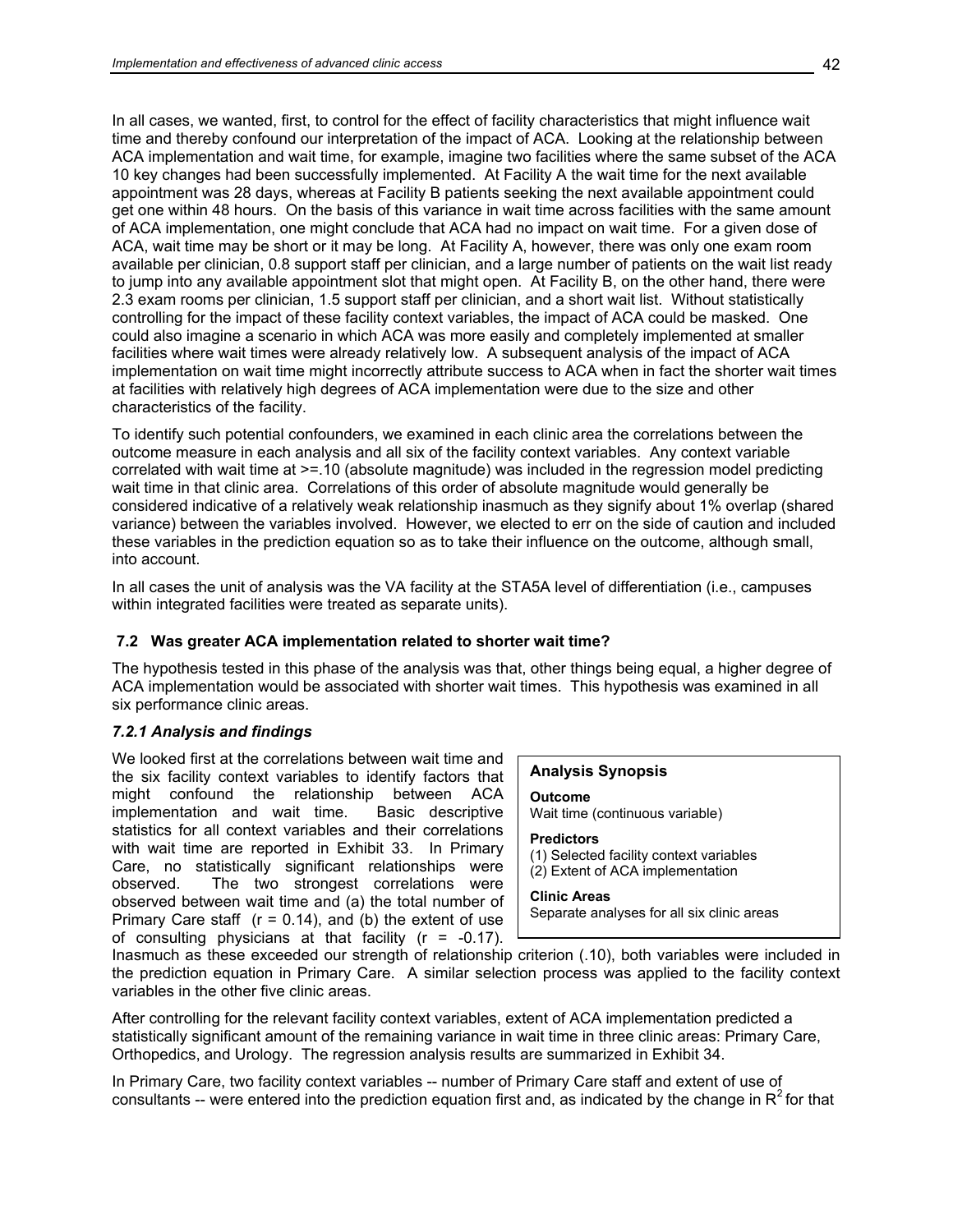step, accounted for 4% (p=.27) of wait time variance. Adding the ACA implementation measure to the prediction equation then increased the percent of variance in wait time accounted for by a significant 7% (p=.03), resulting in a significant regression model overall, F (3,71) = 2.71, *p*=.05. Further, the relationship between ACA implementation and wait time was in the predicted direction: greater ACA implementation was associated with shorter wait time.

In Orthopedics, extent of ACA implementation predicted an additional 14% (p=.005) of the variance in wait time over and above the 2% (p=.32) accounted for by the number of exam rooms per clinician.

In Urology, three facility context variables were entered into the prediction equation first: number of support staff per clinician, extent of use of consultants, and wait list volume. Together these three variables accounted for 34% (p<.0001) of the variance in Urology wait time. After taking the influence of these variables into account, extent of ACA implementation accounted for an additional 5% (p=.04) of the remaining wait time variance.

The wait time prediction models for Audiology, Cardiology and Eye Care were not statistically significant.

#### *7.2.2 Interpretation and discussion*

Extent of ACA implementation was a modest to moderately strong predictor of shorter wait time in Primary Care, Orthopedics, and Urology.

In Urology and Primary Care, extent of ACA implementation accounted for 5% and 7% of the variance in wait time, respectively, after controlling for the influence of relevant facility characteristics on wait time. This amount of variance accounted for would generally be regarded as indicative of a modest effect size in the social sciences – that is, somewhere between small (2%) and medium (13%). In Orthopedics, extent of ACA implementation predicted 14% of the variance in wait time over and above that which could be predicted by facility characteristics. An effect of this size would generally be regarded as being of medium magnitude in the social sciences – a solid and robust finding.

In Primary Care and Orthopedics, the facility context variables accounted for only 2-4% of the variance in wait time. In Urology, however, the three facility context variables included in the prediction model -number of support staff per clinician, extent of use of consultants, and wait list volume – together accounted for 34% of wait time variance. This represents a substantial effect size in an absolute sense, and was by far the strongest relationship between facility context variables and wait time among the six performance clinics, suggesting that facility context as defined here plays a greater role in determining wait time in Urology than it does in Primary Care or the other specialties that were studied. One implication of this finding is that Urology staff may need to give these factors a higher priority when deciding how to implement ACA. Thus, for example, it may be that early implementation of certain 10 key changes such as working down the backlog, optimizing the care team, and optimizing rooms/equipment that are often related to context factors such as use of consultants, wait list volume, and the support staff to clinician ratio will be more important to the success of ACA in Urology than in other clinic areas.

The particular direction of the relationship between the facility context factors and wait time in Urology was also interesting. As indicated by the negative sign of the beta weight (Exhibit 34), greater use of consulting physicians was associated with lower wait time in Urology  $(\beta = -0.24)$ . One interpretation of this finding would be that the use of consulting physicians to increase the supply of care available in Urology was effective in reducing the amount of time that veterans had to wait to get an appointment. Any interpretation of the impact of consulting physicians in a *particular* clinic area needs to be made with caution, however, because this variable is based on the facility POC's judgment about the extent of consultant use at their medical center *overall*.

On the other hand, the other two facility context variables included in the Urology wait time prediction model both had a positive relationship with wait time. The positive relationship between wait list volume and wait time ( $B = .47$ ) indicates that those facilities with more veterans on the Urology wait list tended to be the facilities where wait times were longer.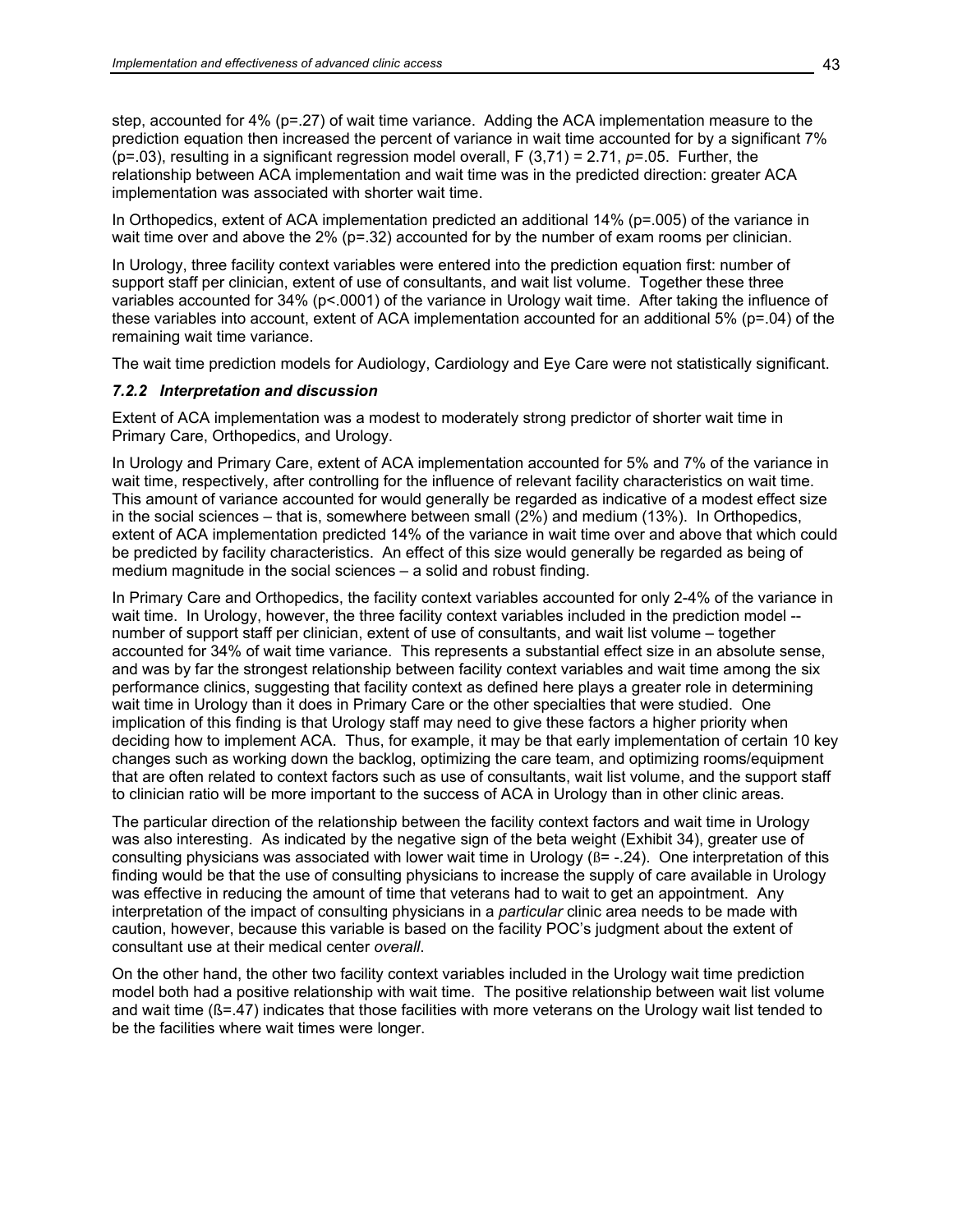| <b>Exhibit 33</b><br>Facility Context Variables: Basic Descriptive Statistics and Correlation with Wait Time by Clinic Area |                               |                  |                   |                 |                    |                |  |  |  |  |
|-----------------------------------------------------------------------------------------------------------------------------|-------------------------------|------------------|-------------------|-----------------|--------------------|----------------|--|--|--|--|
|                                                                                                                             | <b>Primary</b><br><b>Care</b> | <b>Audiology</b> | <b>Cardiology</b> | <b>Eye Care</b> | <b>Orthopedics</b> | <b>Urology</b> |  |  |  |  |
| <b>Staff size</b>                                                                                                           |                               |                  |                   |                 |                    |                |  |  |  |  |
| Minimum                                                                                                                     | 10                            | 1.25             | 1.20              | .06             | .30                | .02            |  |  |  |  |
| Max                                                                                                                         | 119                           | 21.00            | 24.00             | 19.00           | 16                 | 19.00          |  |  |  |  |
| Mean                                                                                                                        | 45.11                         | 5.51             | 7.19              | 7.47            | 5.58               | 5.33           |  |  |  |  |
| <b>SD</b>                                                                                                                   | 24.62                         | 3.00             | 4.64              | 3.87            | 3.28               | 3.36           |  |  |  |  |
| Correlation                                                                                                                 | .14                           | $-.11$           | $-.01$            | .05             | $-0.08$            | .03            |  |  |  |  |
| <b>Exam rooms</b>                                                                                                           |                               |                  |                   |                 |                    |                |  |  |  |  |
| Minimum                                                                                                                     | .50                           | .50              | .50               | .50             | .50                | .50            |  |  |  |  |
| Max                                                                                                                         | 4.00                          | 2.00             | 3.00              | 3.50            | 4.00               | 4.00           |  |  |  |  |
| Mean                                                                                                                        | 1.67                          | 1.28             | 1.48              | 1.57            | 1.60               | 1.70           |  |  |  |  |
| <b>SD</b>                                                                                                                   | .57                           | .43              | .50               | .58             | .68                | .69            |  |  |  |  |
| Correlation                                                                                                                 | $-.07$                        | .06              | .05               | .04             | $-14$              | $-.06$         |  |  |  |  |
| <b>Support staff</b>                                                                                                        |                               |                  |                   |                 |                    |                |  |  |  |  |
| Minimum                                                                                                                     | .28                           | .20              | .20               | .21             | .25                | .10            |  |  |  |  |
| Max                                                                                                                         | 5.00                          | 3.00             | 4.50              | 7.00            | 5.00               | 5.40           |  |  |  |  |
| Mean                                                                                                                        | 1.67                          | .77              | 1.25              | 1.42            | 1.32               | 1.38           |  |  |  |  |
| <b>SD</b>                                                                                                                   | .93                           | .44              | .84               | 1.04            | .78                | .92            |  |  |  |  |
| Correlation                                                                                                                 | .00                           | .03              | .08               | .05             | .04                | .16            |  |  |  |  |
| <b>Use of consultants</b>                                                                                                   |                               |                  |                   |                 |                    |                |  |  |  |  |
| Minimum                                                                                                                     | 1.00<br>1.00                  |                  | 1.00              | 1.00            | 1.00               | 1.00           |  |  |  |  |
| Max                                                                                                                         | 4.00                          | 4.00             | 4.00              | 4.00            | 4.00               | 4.00           |  |  |  |  |
| Mean                                                                                                                        | 2.78                          | 2.78             | 2.82              | 2.79            | 2.74               | 2.78           |  |  |  |  |
| <b>SD</b>                                                                                                                   | .95                           | .93              | .93               | .98             | .92                | .93            |  |  |  |  |
| Correlation                                                                                                                 | $-.17$                        | .00              | $-.03$            | $-13$           | $-0.08$            | $-.20$         |  |  |  |  |
| <b>Wait list</b>                                                                                                            |                               |                  |                   |                 |                    |                |  |  |  |  |
| Minimum                                                                                                                     | 0%                            | 0%               | 0%                | 0%              | $0\%$              | 0%             |  |  |  |  |
| Max                                                                                                                         | .008%                         | 2.13%            | $1\%$             | 3.26%           | 1.31%              | $8\%$          |  |  |  |  |
| Mean                                                                                                                        | .0001                         | 8%               | $0\%$             | .09%            | .30%               | 0%             |  |  |  |  |
| <b>SD</b>                                                                                                                   | .0009                         | .33%             | $0\%$             | .45%            | .19%               | $1\%$          |  |  |  |  |
| Correlation                                                                                                                 | $-0.08$                       | .09              | $-.03$            | .04             | .01                | $.48***$       |  |  |  |  |
| <b>Inflow</b>                                                                                                               |                               |                  |                   |                 |                    |                |  |  |  |  |
| Minimum                                                                                                                     | 9%                            | 17%              | 10%               | 13%             | 19%                | 9%             |  |  |  |  |
| Max                                                                                                                         | 31%                           | 135%             | 310%              | 80%             | 202%               | 118%           |  |  |  |  |
| Mean                                                                                                                        | 45%                           | 56%              | 54%               | 43%             | 54%                | 40%            |  |  |  |  |
| SD                                                                                                                          | 35%                           | 21%              | 41%               | 15%             | 28%                | 16%            |  |  |  |  |
| Correlation                                                                                                                 | $-0.04$                       | $-.30**$         | $-0.08$           | .11             | $-.09$             |                |  |  |  |  |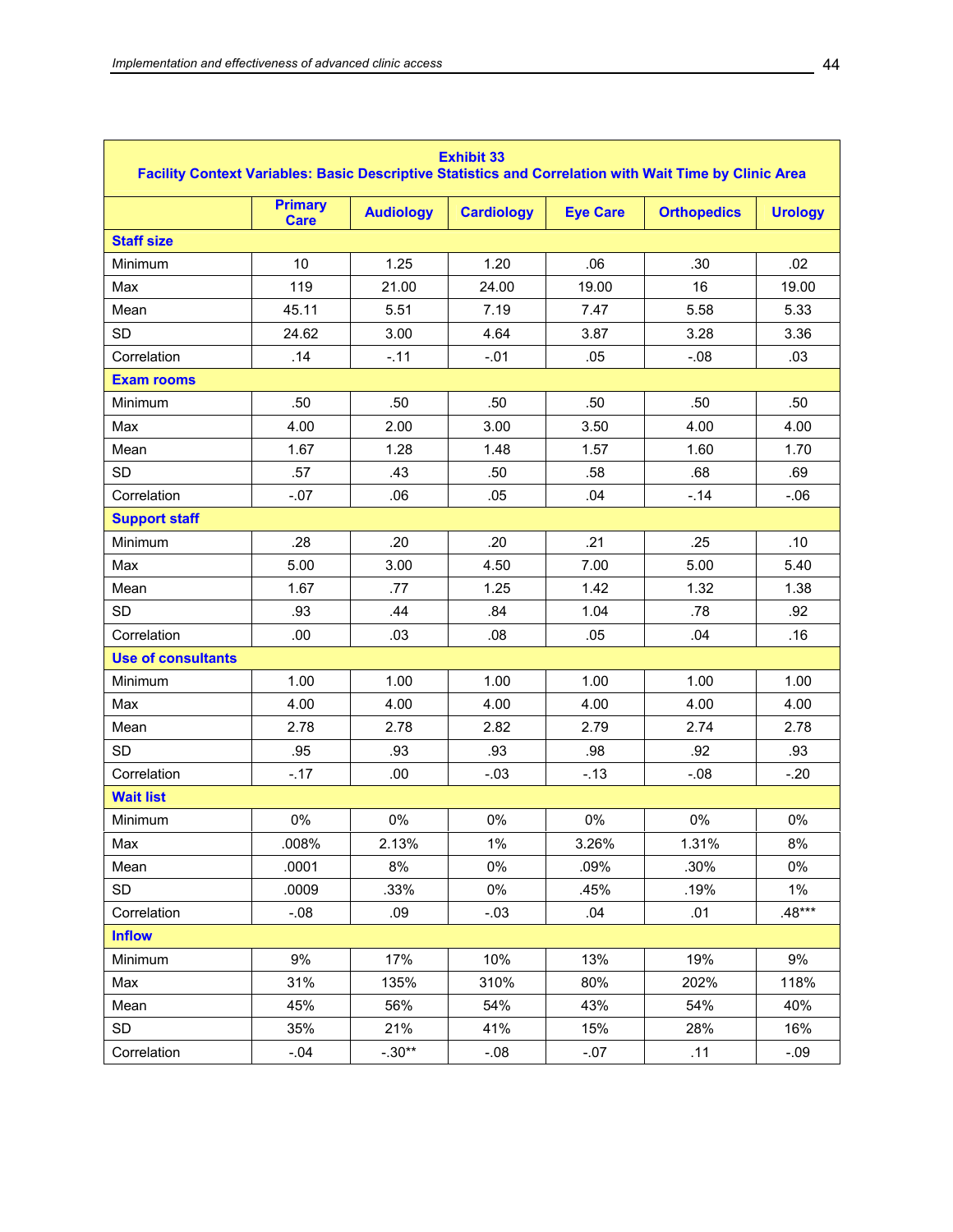| <b>Exhibit 34</b><br><b>Effect of ACA Implementation on Wait Time: Hierarchical Regression Results</b> |                           |                              |                        |                             |                              |                            |  |  |  |  |
|--------------------------------------------------------------------------------------------------------|---------------------------|------------------------------|------------------------|-----------------------------|------------------------------|----------------------------|--|--|--|--|
| Predictor                                                                                              | Primary<br>Care<br>$N=73$ | <b>Audiology</b><br>$N = 60$ | Cardiology<br>$N = 59$ | <b>Eye Care</b><br>$N = 64$ | <b>Orthopedics</b><br>$N=51$ | <b>Urology</b><br>$N = 56$ |  |  |  |  |
| <b>Step 1: Enter Control Variables</b>                                                                 |                           |                              |                        |                             |                              |                            |  |  |  |  |
| Total number of staff                                                                                  | .11                       | $-.16$                       |                        |                             |                              |                            |  |  |  |  |
| Number of support staff per clinician                                                                  |                           |                              |                        |                             |                              | .18                        |  |  |  |  |
| Number of exam rooms per clinician                                                                     |                           |                              |                        |                             | $-.07$                       |                            |  |  |  |  |
| Use of consulting physicians                                                                           | $-.12$                    |                              |                        | $-.10$                      |                              | $-.24*$                    |  |  |  |  |
| New patient volume                                                                                     |                           | $-.33**$                     |                        |                             | .06                          |                            |  |  |  |  |
| Wait list volume                                                                                       |                           |                              |                        |                             |                              | $.47**$                    |  |  |  |  |
| Change in $R^2$                                                                                        | .04                       | .12                          |                        | .02                         | .03                          | $.34*$                     |  |  |  |  |
| E                                                                                                      | 1.39                      | 3.76                         |                        | 1.12                        | .76                          | $9.03**$                   |  |  |  |  |
| <b>Step 2: Enter Primary Predictor</b>                                                                 |                           |                              |                        |                             |                              |                            |  |  |  |  |
| Extent of ACA implementation                                                                           | $-.26*$                   | $-.07$                       | $-.11$                 | $-13$                       | $-.38*$                      | $-.25*$                    |  |  |  |  |
| Change in $R^2$                                                                                        | $.07*$                    | .00                          | .01                    | .02                         | $.14*$                       | $.05*$                     |  |  |  |  |
| F                                                                                                      | $5.19*$                   | .29                          | .70                    | 1.07                        | $7.77***$                    | $4.37*$                    |  |  |  |  |
|                                                                                                        |                           |                              |                        |                             |                              |                            |  |  |  |  |
| <b>Model Overall</b>                                                                                   |                           |                              |                        |                             |                              |                            |  |  |  |  |
| Overall $R^2$                                                                                          | $.10*$                    | .12                          | .01                    | .04                         | .17                          | .39                        |  |  |  |  |
| Adjusted $R^2$                                                                                         | $.06*$                    | .07                          | $-.01$                 | .00                         | .12                          | .35                        |  |  |  |  |
| F                                                                                                      | $2.71*$                   | 2.57                         | .70                    | 1.10                        | $3.17*$                      | $8.30**$                   |  |  |  |  |

Note. Table entries are standardized regression coefficients (betas) unless otherwise noted.

 $*p<=.05$  \*\*p<=.01

The positive relationship between number of support staff per clinician and wait time ( $\beta$  = .18) in Urology is more difficult to understand. The positive direction of the relationship means that as the number of support staff per clinician increased, so did wait time. Intuitively one would expect that a higher ratio of support staff to clinicians would be indicative of greater capacity, and that this in turn would be associated with *shorter* rather than longer wait time. Such a relationship should hold true within a certain range of supply and demand. If however the volume of patients is particularly high, then the number of support staff available per clinician may have little additive impact on efficiency if the basic number of clinicians is simply not adequate. In such situations a high support staff to clinician ratio could serve as a proxy for "large facility," and it may be in this capacity that the observed positive relationship should be interpreted. It should also be noted that, of the three facility context variables included in the Urology prediction model, support staff per clinician was the only one that was not statistically significant in and of itself. Thus caution should be taken not to over-interpret this finding.

As of the March 2003 data collection period used in this study, we did not observe any substantial impact of ACA on wait time in Audiology, Cardiology or Eye Care.

#### **7.3 Was shorter wait time associated with higher levels of patient satisfaction with wait time?**

A key goal of ACA was to improve veterans' satisfaction with wait time in VA. The assumption was that veterans would notice and respond favorably to the shorter wait times brought about through the implementation of the ACA 10 key changes. In this section we describe the analyses conducted to test this hypothesis. More specifically, we examined whether, after taking potential confounding facility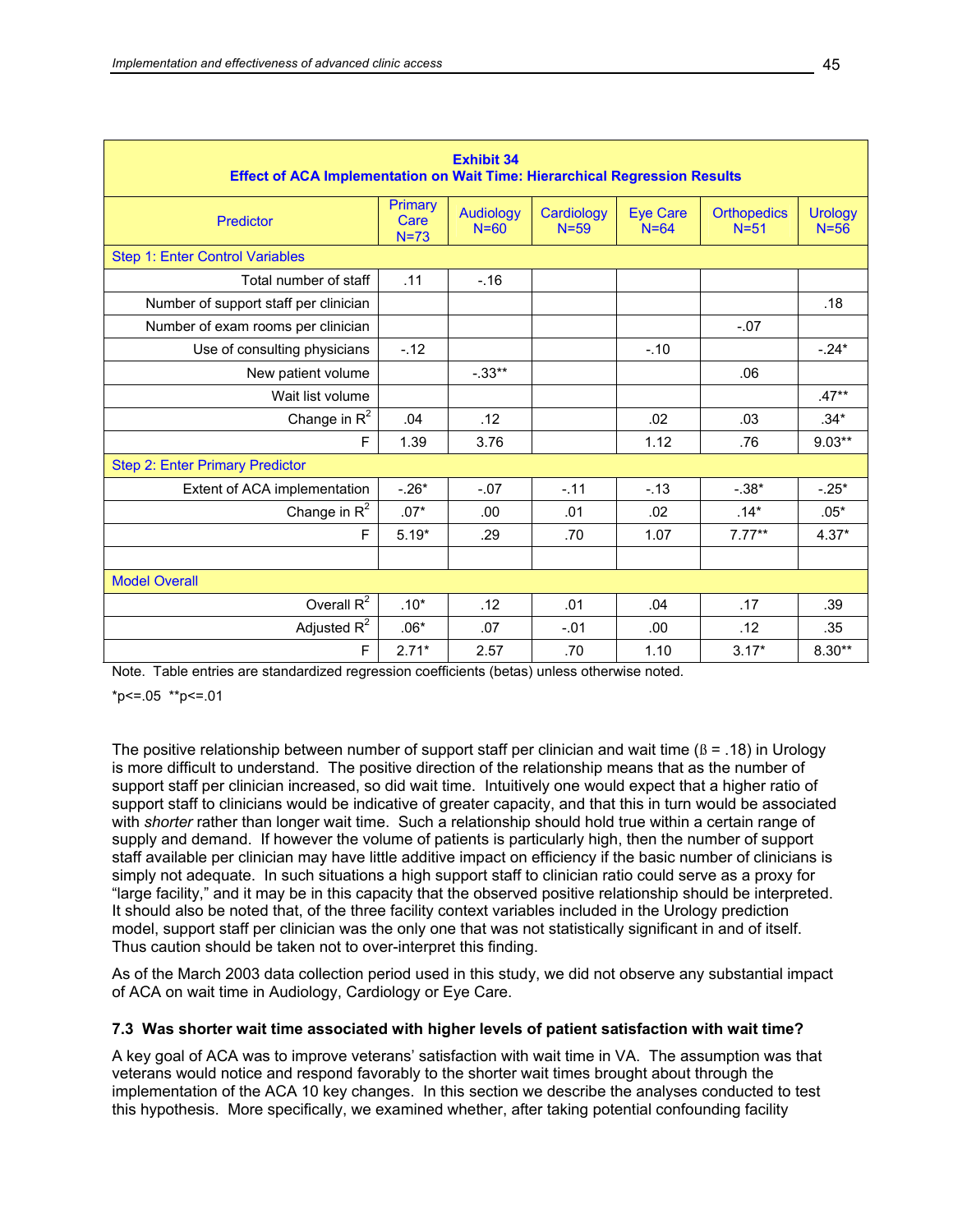context variables into account, Primary Care patients at facilities with shorter wait times were more satisfied with that aspect of their health care than were Primary Care patients at facilities with longer wait times. This hypothesis was examined in Primary Care only because that was the clinic area for which patient satisfaction data were available from the SHEP survey.

## *7.3.1 Data analysis and findings*

Looking first for potential confounders, we examined the correlations between Qx3 and the facility context variables measured for this study; see Exhibit 38. Four of the six correlations exceeded the .10 threshold for inclusion in the prediction model: total number of staff (r= -.25), exam rooms per clinician (r=.13), support staff per clinician (r=.18), and extent of use of consulting physicians (r=.18).

#### **Analysis Synopsis**

**Outcome**  Qx3 (Satisfaction with wait time)

#### **Predictors**

(1) Selected facility context variables (2) Wait time (groups)

## **Clinic Areas**

Primary Care

The regression analysis was performed in a hierarchical manner, with the facility context variables entered first.

After controlling in this way for the influence of these potential confounding factors, the wait time group dummy variables representing facilities with the shortest and the longest wait times were entered to determine whether wait time accounted for a significant amount of the remaining variance in patient satisfaction.

The overall regression model was statistically significant, F(6,68)=2.26, p=.05. The four context variables together accounted for 11% (p=.09) of the variance in veterans' satisfaction (Qx3). Wait time itself then accounted for an additional 6% (p=.09) of variance in veterans' satisfaction. Detailed regression results are reported for the Qx3 prediction model in Exhibit 39.

## *7.3.2 Interpretation and discussion*

Shorter wait time was modestly related to higher satisfaction with wait time among veterans visiting Primary Care. Exhibit 35 depicts this finding by dividing the facilities into five groups (quintiles) based on their average wait time and reporting the percent of veterans in each group who answered "yes" in response to Qx3, "Were you able to get an appointment as soon as you wanted?" In general, there were more "yes" responses at facilities with shorter wait times than there were at facilities with longer wait times. In the shortest wait time group, where the average appointment wait was 13.6 days or less, 84 percent of veterans said that they had received their appointment as soon as they had wanted it. This compares to only 74 percent "yes" among those at facilities with the longest wait times (38.1 days or more).

The relationship between wait time and Qx3 was not entirely linear, however. At facilities where the average appointment wait ranged between 29.1 and 38 days, 81 percent of veterans answered "yes" to Qx3 in comparison to only 72 percent and 74 percent "yes" in the next shortest and next longest wait time groups, respectively. No immediate reason for the spike in satisfaction among veterans at this group of facilities with relatively long wait times was evident.

The other point that should be made about these findings is that the overall regression model predicting response to Qx3 was significant (p<.05). However, neither the amount of variance in Qx3 predicted by the four facility context variables that were included in the prediction equation (11 percent; p=.09), nor the incremental variance accounted for by wait time (6 percent; p=.09), were significant in and of themselves using the conventional .05 criterion. Nonetheless, we believe there are several reasons why the observed relationship is interpretable as representing a real trend in the data. First, the amounts of variance accounted for (6 and 11 percent respectively for wait time and the facility context factors) would be regarded as representing modest to moderate effects for the social sciences.<sup>4</sup> Secondly, according to Mallows' C(P) statistic – a measure of total squared error that can be compared to a criterion value (n of variables in the prediction equation at that step, plus one) to determine whether the regression model in

 $\overline{a}$ 

<sup>4</sup> Cohen, 1977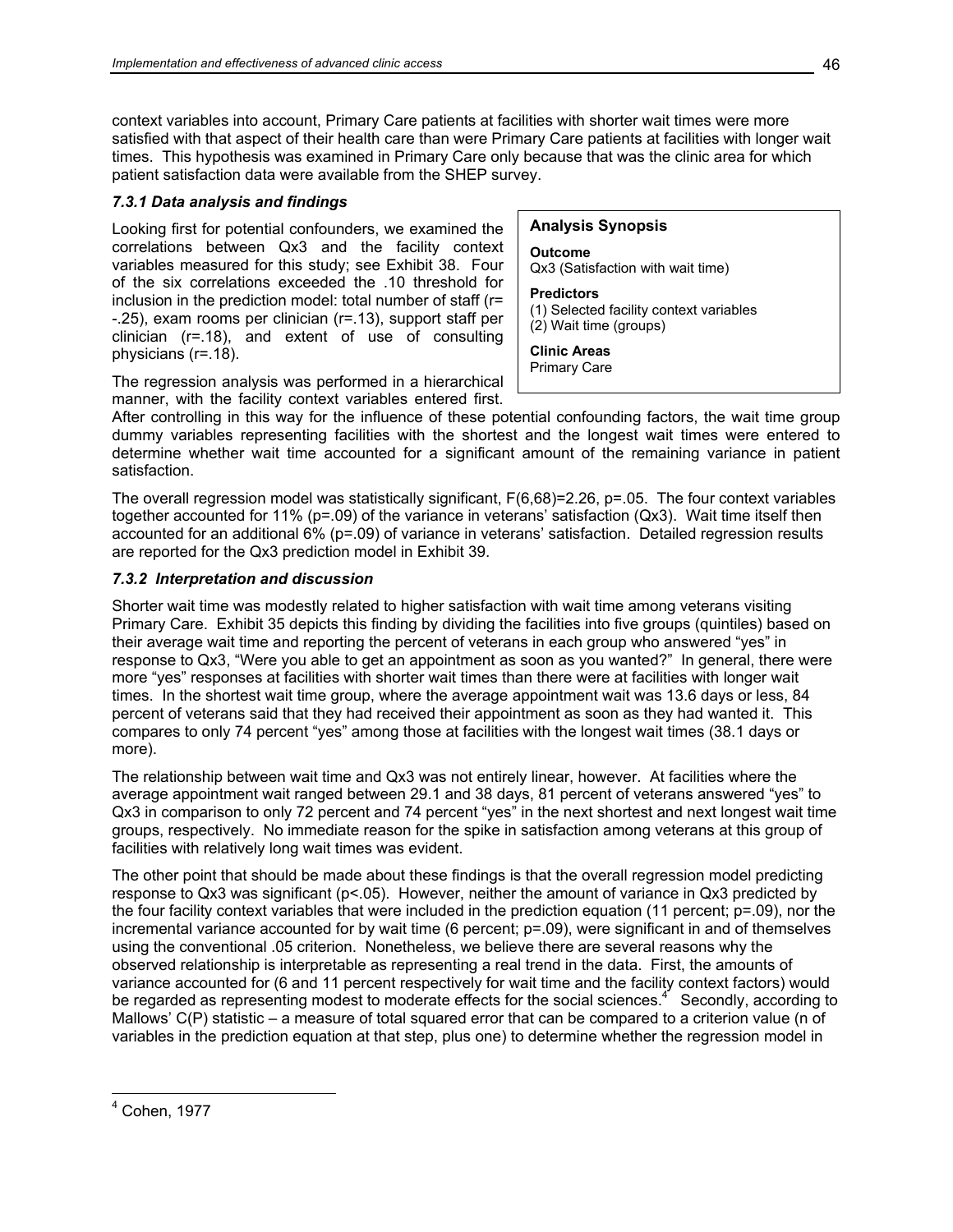

question is over or under-specified – the seven variable model including the two wait time group dummy variables was a better model than the model containing only the four facility context factors. Finally, aretrospective power analysis based on the actual effect sizes indicates that this regression analysis had power to confirm a statistically significant effect of wait time on patient satisfaction of the observed magnitude of about .58. This compares to the .80 commonly regarded as the criterion for adequate statistical power, and suggests that it is reasonable to interpret the results based on the size of the effects (in this case, modest to moderate in magnitude) even though they did not strictly achieve conventional criteria for statistical significance.

#### **7.4 Were there any effects of ACA implementation on patients' satisfaction with aspects of their ambulatory care** *other than* **wait time?**

ACA involves multiple, inter-related changes that could impact efficiency and effectiveness at many points in the care delivery process. Some of the 10 key change principles such as "work down the backlog" and "reduce appointment types" are focused on quickly improving the availability of appointment slots. ACA also involves strategies such as "optimize the care team" and "reduce demand" that have longer implementation and impact time horizons and that require more fundamental changes in what tasks are done by which staff members and at what frequency. Theoretically, these changes will also ultimately move the system closer to the ideal of on-demand access. The effect of such changes on patients' experience and satisfaction are potentially complex and not easy to predict, however. It is not clear, for example, what the impact of some demand-reduction and care-team optimization strategies such as group or telephone or electronic encounters involving providers other than the Primary Care physician will be on patients' perceptions of the coordination and continuity of their care. It is conceivable that these changes may succeed in connecting patients with providers more quickly, but in a way that engenders profound concerns among patients about the overall quality of that more readily accessible care.

It is also possible that ACA may have some degree of direct impact on patient satisfaction rather than or in addition to an impact mediated by shorter wait time.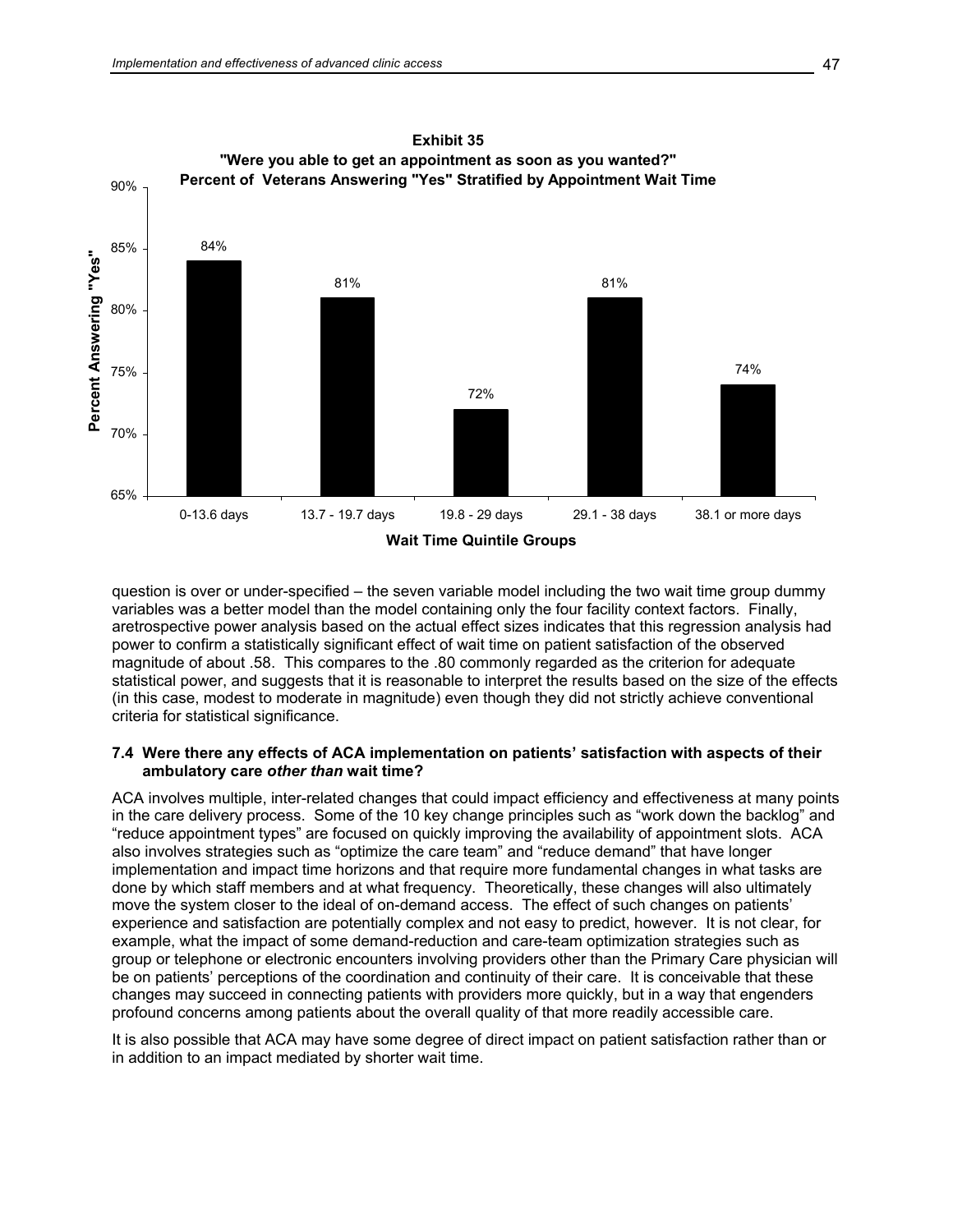Finally, it is simply good evaluation science to check for both positive and negative unintended consequences on a broad array of outcomes relevant to any intervention.<sup>5</sup>

For these reasons we examined both (a) the relationship between *wait time* and veterans' satisfaction with a wide range of dimensions of their ambulatory care beyond wait time, and (b) the relationship of *ACA implementation itself* with veterans' satisfaction.

The unit of analysis was again the VA facility at the STA5A level of differentiation (i.e., campuses within integrated facilities were treated as separate units). Because adequate patient satisfaction data was only available for primary care, this analysis was restricted to that clinic area.

## *7.4.1 Data analysis*

Our goal in this phase of the analysis was to explore the possibility that ACA might affect veterans' satisfaction with aspects of their care other than wait time. Further, we were interested in testing for both a mediated and a direct relationship between ACA implementation and veterans' satisfaction. The mediated relationship refers to the path in the conceptual model in which ACA implementation leads to short wait time, which in turn leads to higher satisfaction. The direct relationship refers to the possibility of a direct connection between ACA implementation and satisfaction, in addition to any impact related to wait time reduction.

## **Analysis Synopsis: Mediated Impact of ACA**

#### **Outcome**

SHEP VHSS Scales (separate analysis for each of the nine satisfaction dimensions)

#### **Predictors**

(1) Selected facility context variables (2) Wait time (groups)

## **Clinic Areas**

Primary Care

Multiple regression was used to model the relationship between wait time and satisfaction, representing

the mediated impact of ACA. Separate regression models were computed for each of the nine satisfaction measures. The content of the SHEP VHSS scales is summarized in Exhibit 36; basic descriptive statistics are reported in Exhibit 37.

As before, in these analyses we also wanted to control for the influence of facility characteristics that might co-vary with wait time and also influence the outcome measure (patient satisfaction). To identify such potential confounders, we examined the correlations between the nine satisfaction measures and the six facility context variables measured for

**Analysis Synopsis: Direct Impact of ACA**

#### **Outcome**

SHEP VHSS Scales (separate analysis for each of the nine satisfaction dimensions)

## **Predictors**

(1) Selected facility context variables (2) Wait time (groups) (3) Extent of ACA implementation

# **Clinic Areas**

Primary Care

this study. Exhibit 38 reports the correlation between these variables and the patient satisfaction measures, including the previously analyzed Qx3 (see section 7.3). Those context variables with correlation coefficients of .10 or greater in absolute magnitude with any given SHEP satisfaction measure were included in the regression model for that satisfaction measure. In each case the regression analysis was performed in a hierarchical manner, with the facility context variables entered first. After controlling in this way for the influence of these potential confounding factors, the wait time group dummy variables representing facilities with the shortest and the longest wait times were entered to determine whether wait time accounted for a significant amount of the remaining variance in patient satisfaction.

We also examined the possibility that ACA may have a direct impact on patient satisfaction rather than or in addition to an impact that was mediated by shorter wait time. To test this hypothesis we repeated the regression analyses described above, but added the extent of ACA implementation measure to the equations predicting the nine SHEP satisfaction measures in a final step. Thus these analyses examined the percent of variance in patient satisfaction that could be accounted for by ACA implementation after taking the impact of facility context and wait time into account.

 $\frac{1}{5}$  Weiss, J. *Evaluation Research: Methods for Assessing Program Effectiveness.* Englewood Cliffs: Prentice-Hall, Inc., 1972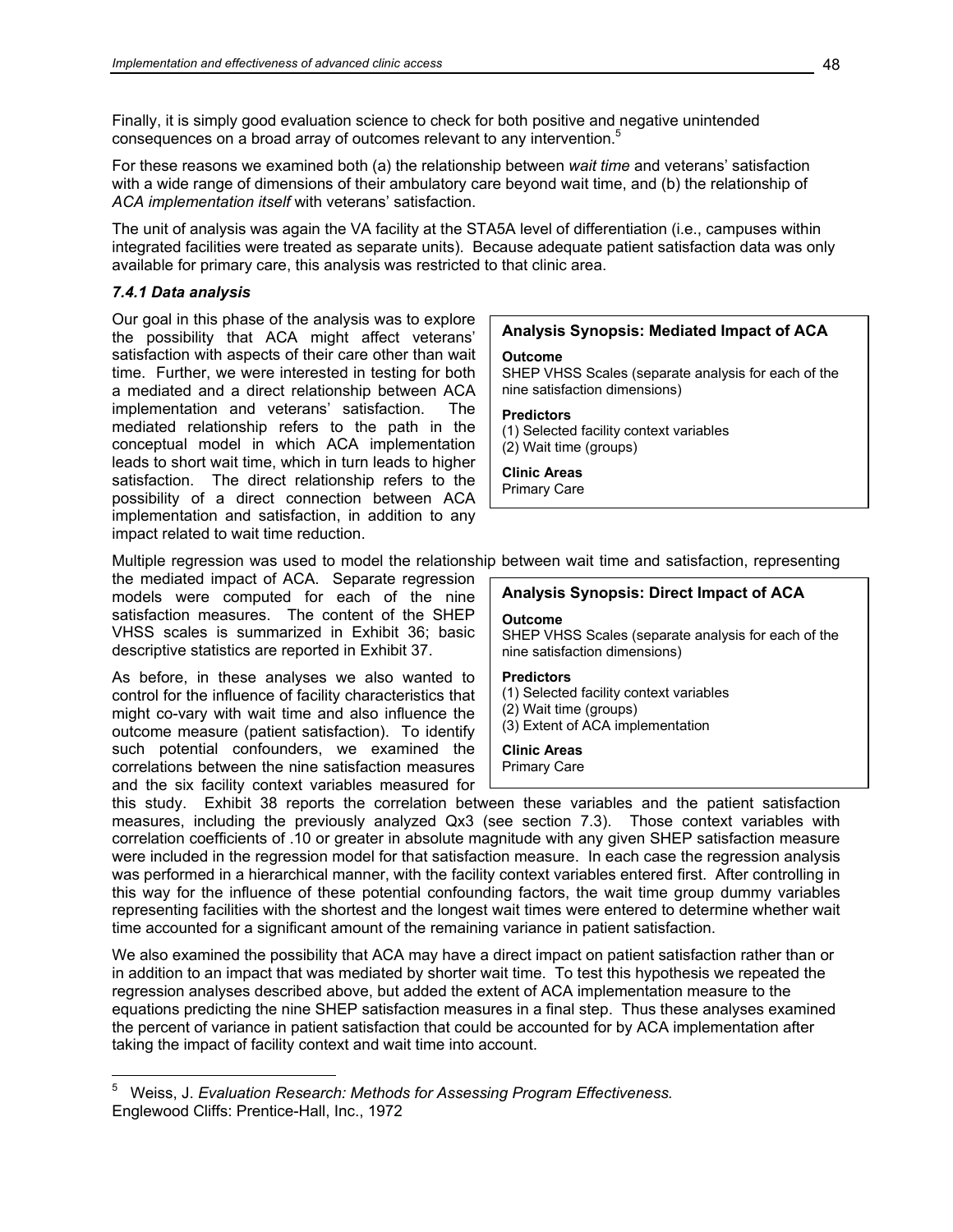| <b>Exhibit 36</b><br><b>Measures of Veterans' Satisfaction with Care: The SHEP VHSS Scales</b> |                   |                      |                                                                                                       |  |  |  |  |  |
|------------------------------------------------------------------------------------------------|-------------------|----------------------|-------------------------------------------------------------------------------------------------------|--|--|--|--|--|
| <b>Scale Name</b>                                                                              | Abbre-<br>viation | N of<br><b>Items</b> | <b>Sample Item</b>                                                                                    |  |  |  |  |  |
| Access                                                                                         | AXCS              | 6                    | How long after the time when your appointment was<br>scheduled did you wait to be seen?               |  |  |  |  |  |
| <b>Patient Preferences</b>                                                                     | <b>PREF</b>       | 5                    | Were you involved in decisions about your care as<br>much as you wanted?                              |  |  |  |  |  |
| <b>Patient Education</b>                                                                       | <b>INFO</b>       | 7                    | When you asked questions, did you get answers you<br>could understand?                                |  |  |  |  |  |
| <b>Emotional Support</b>                                                                       | <b>EMOT</b>       | 3                    | Did you have confidence and trust in the provider you<br>saw?                                         |  |  |  |  |  |
| <b>Visit Coordination</b>                                                                      | <b>VCORD</b>      | 5                    | Did you know who to call if you needed help or had<br>more questions after you left your appointment? |  |  |  |  |  |
| <b>Overall Coordination</b>                                                                    | <b>OCORD</b>      | 6                    | How well organized was the clinic you visited?                                                        |  |  |  |  |  |
| Courtesy                                                                                       | <b>CTSY</b>       | $\overline{2}$       | Overall, how would you rate the courtesy of your<br>provider?                                         |  |  |  |  |  |
| Pharmacy                                                                                       | RX.               | 2                    | Overall, how would you rate VA pharmacy services<br>during the past two months?                       |  |  |  |  |  |
| <b>Specialist Care</b>                                                                         | <b>SPEC</b>       | 4                    | Were you given enough information about why you<br>were to see your VA specialist?                    |  |  |  |  |  |

| <b>Exhibit 37</b><br><b>Measures of Veterans' Satisfaction: Facility-Level Basic Descriptive Statistics</b> |                                                                      |    |     |    |                |  |  |  |  |
|-------------------------------------------------------------------------------------------------------------|----------------------------------------------------------------------|----|-----|----|----------------|--|--|--|--|
| <b>Scale Name</b>                                                                                           | Abbreviation<br><b>Min</b><br><b>Max</b><br><b>SD</b><br><b>Mean</b> |    |     |    |                |  |  |  |  |
| Access                                                                                                      | <b>AXCS</b>                                                          | 59 | 100 | 79 | 9              |  |  |  |  |
| <b>Patient Preferences</b>                                                                                  | <b>PREF</b>                                                          | 68 | 95  | 82 | 5              |  |  |  |  |
| <b>Patient Education</b>                                                                                    | 55<br>73<br><b>INFO</b><br>94                                        |    |     |    |                |  |  |  |  |
| <b>Emotional Support</b>                                                                                    | <b>EMOT</b>                                                          | 65 | 96  | 83 | 7              |  |  |  |  |
| <b>Visit Coordination</b>                                                                                   | <b>VCORD</b>                                                         | 68 | 98  | 84 | $\overline{7}$ |  |  |  |  |
| <b>Overall Coordination</b>                                                                                 | <b>OCORD</b>                                                         | 56 | 95  | 76 | 8              |  |  |  |  |
| Courtesy                                                                                                    | <b>CTSY</b>                                                          | 84 | 100 | 96 | 4              |  |  |  |  |
| Pharmacy                                                                                                    | <b>RX</b>                                                            | 66 | 100 | 85 | 9              |  |  |  |  |
| <b>Specialist Care</b>                                                                                      | <b>SPEC</b>                                                          | 58 | 100 | 80 | 9              |  |  |  |  |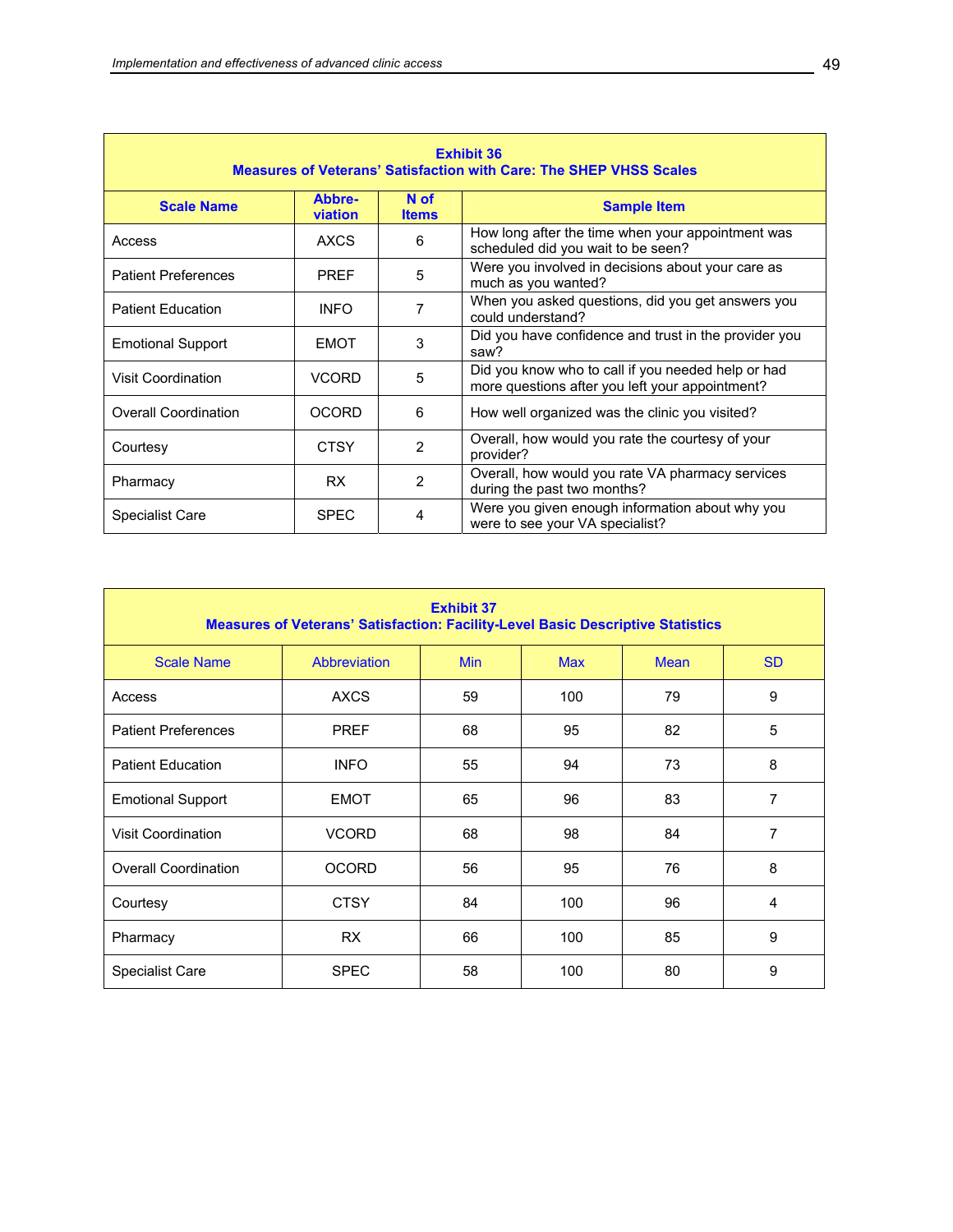| <b>Exhibit 38</b><br><b>Correlations between Patient Satisfaction and Facility Context Variables</b> |              |               |                                         |                                    |                  |                          |  |  |  |
|------------------------------------------------------------------------------------------------------|--------------|---------------|-----------------------------------------|------------------------------------|------------------|--------------------------|--|--|--|
|                                                                                                      | <b>Staff</b> | Exam<br>rooms | <b>Support</b><br>staff per<br>provider | Use of<br>consulting<br>physicians | <b>Wait list</b> | <b>Patient</b><br>volume |  |  |  |
| Appointment (Qx3)                                                                                    | $-.25***$    | .13           | .18                                     | .18                                | $-.01$           | .06                      |  |  |  |
| Access                                                                                               | $-.31***$    | .07           | .08                                     | .00                                | $-.05$           | .04                      |  |  |  |
| <b>Patient Preferences</b>                                                                           | $-.02$       | $-.09$        | .08                                     | $-.03$                             | $-.03$           | $-0.08$                  |  |  |  |
| Information                                                                                          | $-.10$       | $-.07$        | .09                                     | .06                                | $-0.08$          | .00                      |  |  |  |
| <b>Emotional Support</b>                                                                             | .06          | $-.17$        | .04                                     | $-.07$                             | $-06$            | $-.10$                   |  |  |  |
| <b>Visit Coordination</b>                                                                            | $-.03$       | .06           | .15                                     | .14                                | $-16$            | .01                      |  |  |  |
| <b>Overall Coordination</b>                                                                          | $-.13$       | $-.04$        | .14                                     | .18                                | $-.04$           | .03                      |  |  |  |
| Courtesy                                                                                             | $-.03$       | $-0.08$       | .18                                     | .10                                | .03              | .12                      |  |  |  |
| Pharmacy                                                                                             | $-.17$       | .07           | $.21*$                                  | .07                                | $-06$            | $-.04$                   |  |  |  |
| Specialist                                                                                           | $-.13$       | $-.18$        | .07                                     | $-.02$                             | $-.10$           | $-.04$                   |  |  |  |

Number of facilities varied from 75 to 78.

 $* = p < .10$  \*\* = p < .05

## *7.4.2 Findings*

In terms of the mediated impact of ACA, wait time was found to be a statistically significant predictor of three satisfaction measures: visit coordination, courtesy and pharmacy service scales. The percent of variance accounted for by the facility context variables in all three of models was in the 6-7% range. The percent of remaining variance in patient satisfaction accounted for by wait time ranged was 7% in the case of visit coordination and courtesy, and 11% in the case of pharmacy service. In the case of patient preferences (PREF) and patient education and information (INFO), it should be noted that none of the facility context variables qualified for inclusion in the prediction model. Detailed results from these multiple regression analyses are reported in Exhibit 39, which also includes the previously-discussed results for Qx3 (see Section 7.3).

With regard to a direct relationship between ACA and veterans' satisfaction, only the model predicting satisfaction with specialty care was statistically significant. Furthermore, the valence of the relationship between ACA and specialty care satisfaction was negative. Because just one of the models was significant from this series of analyses, a complete table of results for all nine satisfaction dimensions is not presented here. The relevant statistics for the significant specialty care prediction model are quoted in section 7.4.3.

#### *7.4.3 Interpretation and discussion*

Shorter wait times were associated with higher satisfaction in three non-access domains of ambulatory care: courtesy, visit coordination, and pharmacy service. These results suggest that where wait times are short, it is also the case that staff tend to be more courteous, the visit itself is better coordinated, and pharmacy service is more efficient. Although it cannot be determined definitively from these observational data, one possible causal mechanism that is consistent with these findings is that the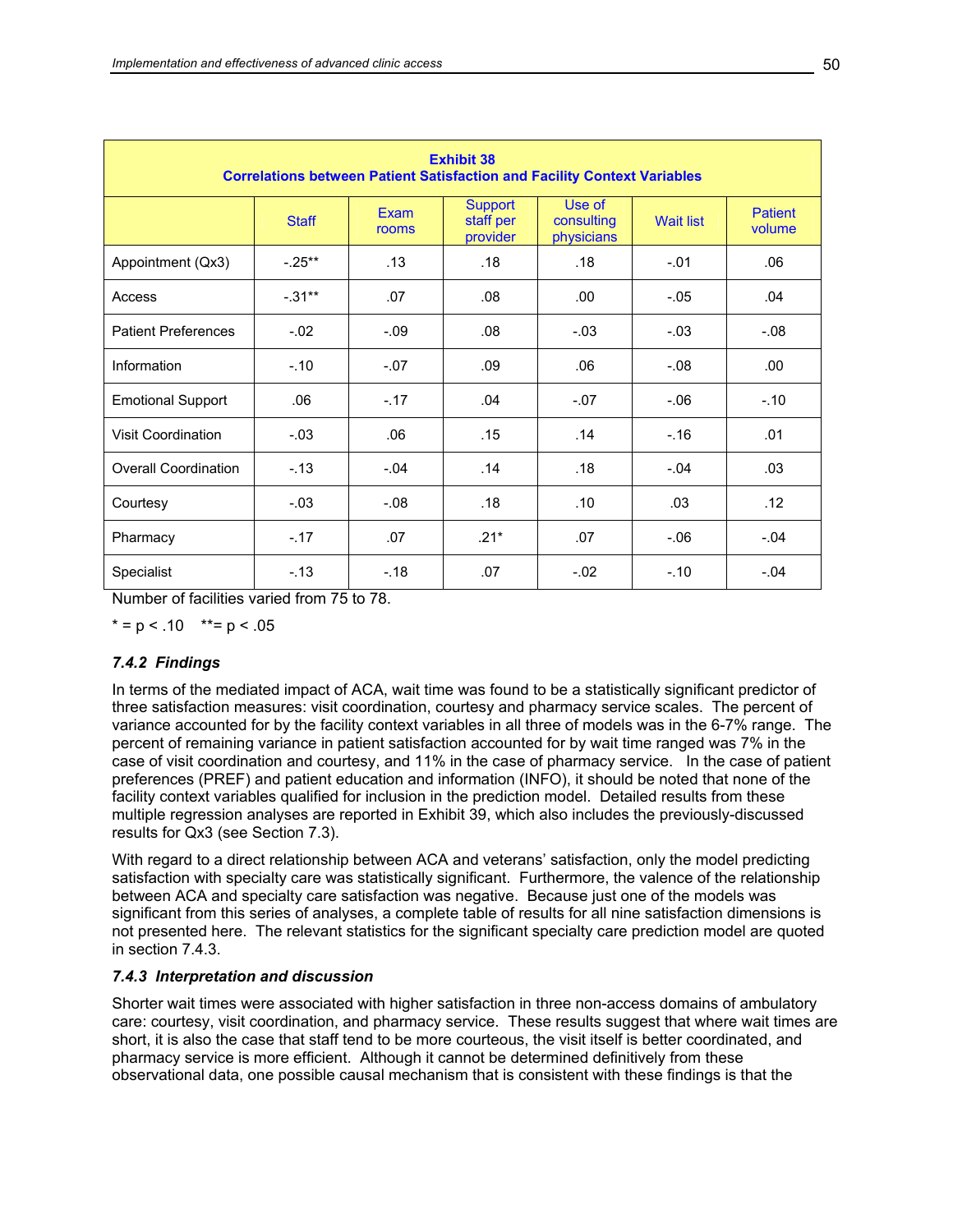| <b>Exhibit 39</b><br>Relationship between Wait Time and Patient Satisfaction in Primary Care: Hierarchical Regression Results |        |             |           |           |        |               |         |             |           |             |
|-------------------------------------------------------------------------------------------------------------------------------|--------|-------------|-----------|-----------|--------|---------------|---------|-------------|-----------|-------------|
| Predictor                                                                                                                     | Qx3    | <b>Axcs</b> | Pref      | Info      | Emot   | <b>V</b> cord | Ocord   | <b>Ctsy</b> | <b>Rx</b> | <b>Spec</b> |
| Step 1: Enter Control Variable(s)                                                                                             |        |             |           |           |        |               |         |             |           |             |
| Total number of staff                                                                                                         | $-.16$ | $-.30*$     |           |           |        |               | $-.07$  |             | $-.12$    | $-11$       |
| Exam rooms per clinician                                                                                                      | .08    |             |           |           | $-.17$ |               |         |             |           | $-19$       |
| Support staff per clinician                                                                                                   | .16    |             |           |           |        | .14           | .14     | .20         | $.21*$    |             |
| Extent of use of consultants                                                                                                  | .11    |             |           |           |        | .14           | .15     |             |           |             |
| Patient inflow                                                                                                                |        |             |           |           |        |               |         | .12         |           |             |
| Wait list volume                                                                                                              |        |             |           |           |        | $-.18$        |         |             |           |             |
| Change in $R^2$                                                                                                               | .11    | .10         | <b>NA</b> | <b>NA</b> | .03    | .06           | .05     | .05         | .07       | .06         |
| F                                                                                                                             | 2.07   | $7.82**$    | <b>NA</b> | <b>NA</b> | 2.16   | 1.63          | 1.33    | 1.82        | 2.84      | 2.18        |
| Step 2: Enter Wait Time                                                                                                       |        |             |           |           |        |               |         |             |           |             |
| <b>Shortest Wait Group</b>                                                                                                    | .16    |             | $-02$     | .03       | $-03$  |               |         |             | $.24*$    | .19         |
| Longest Wait Group                                                                                                            | $-15$  | $-.16$      | .04       | .06       |        | $-27*$        | $-0.09$ | $-27*$      | $-19$     |             |
| Change in $R^2$                                                                                                               | .06    | .03         | .00       | .00       | .03    | .07           | .01     | .07         | .11       | .03         |
| F                                                                                                                             | 2.26   | 2.22        | .08       | .14       | .04    | $5.77*$       | .59     | $5.46*$     | 2.96      | 2.70        |
|                                                                                                                               |        |             |           |           |        |               |         |             |           |             |
| <b>Model Overall: All Predictors</b>                                                                                          |        |             |           |           |        |               |         |             |           |             |
| Overall $R^2$                                                                                                                 | .17    | .12         | .00       | .00       | .03    | .14           | .06     | .12         | .18       | .09         |
| Adjusted $R^2$                                                                                                                | .09    | .10         | $-.02$    | $-.02$    | .00    | .09           | .01     | .08         | .14       | .05         |
| F                                                                                                                             | 2.26   | $5.08**$    | .08       | .14       | 1.09   | $2.75*$       | 1.14    | $3.11*$     | $3.97**$  | 2.39        |

Note. Table entries are standardized regression coefficients (betas) unless otherwise noted.

NA = Not applicable; none of the facility context variables met the criteria for inclusion in the prediction model for this dimension of patient satisfaction.

implementation of ACA is responsible at least in part for this particular constellation of enhanced performance. For example, one hypothesis regarding the link between shorter Primary Care wait times and higher pharmacy service satisfaction is that the shorter wait times mean that veterans who need to be seen by a VA Primary Care provider before being able to change or fill their prescriptions at a VA pharmacy, are encountering fewer delays in seeing that provider. This greater efficiency is in turn making the entire process involved in getting a prescription filled a more positive one.

A similar mechanism may also underlie the trend toward higher satisfaction with specialty care we observed among veterans at facilities with shorter Primary Care wait times, although as reported in Exhibit 39, the overall regression model predicting satisfaction with specialty care approached but did not achieve statistical significance (F=2.39,  $p=.07$ ).<sup>6</sup>

 $\overline{a}$ 

 $^6$  The SHEP survey includes a section in which respondents are asked to evaluate any specialist care they may have had over the past two months. The scale consists of four items regarding: (1) the wait time to get an appointment with a specialist; (2) the respondent's understanding of the purpose of the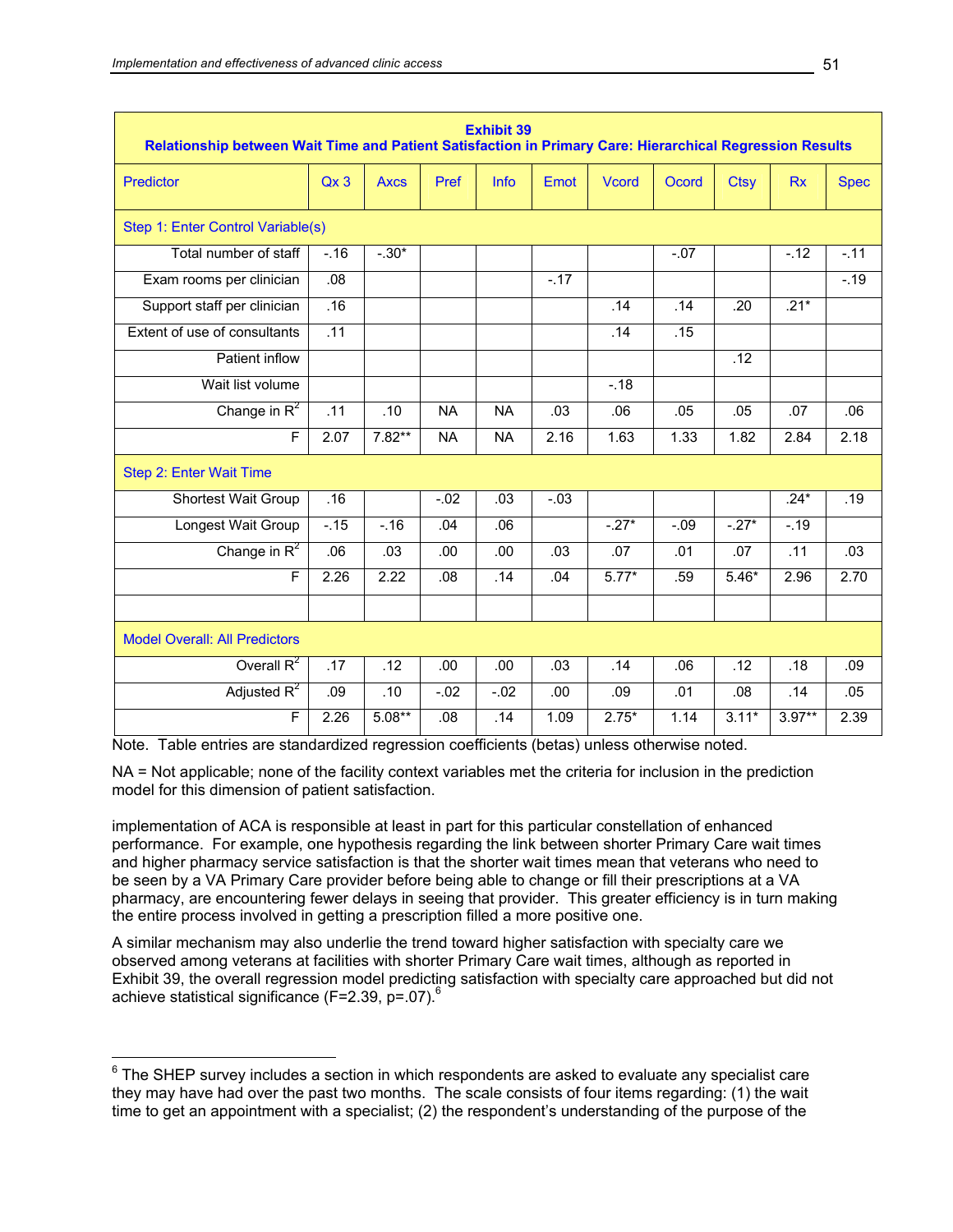In addition to these analyses of the relationship between wait time and veterans' satisfaction, we also constructed a parallel series of prediction models in which extent of ACA implementation was used to predict satisfaction directly, after controlling for both confounding facility characteristics and wait time. Only one of these regression models produced a significant result. In the model predicting satisfaction with specialty care, facility context variables and wait time accounted for 9 percent of the variance in the SHEP specialty care scale (p=.14). Adding the ACA implementation scale into the equation increased the variance predicted by 5.7 percent ( $p=03$ ), bringing the total to almost 15 percent ( $p=04$ ).

However, the sign of the beta weight for ACA implementation in this regression equation was negative, indicating that *greater* ACA implementation was associated with *lower* specialty care satisfaction. One possible explanation for this negative relationship may be related to the use of referral guidelines, or service agreements. One technique that serves multiple ACA principles with regard to specialty care, including both the reduction of demand and managing constraints, is the use of service agreements. These agreements often attempt to define more precisely the circumstances that warrant specialty care referral and thereby typically encourage Primary Care physicians to assume responsibility for more of their patients' care prior to seeking a referral. The reciprocal issue of "graduating" patients from specialty care back to their Primary Care provider is also often explicitly addressed by these agreements as part of an overall strategy to get the right care to the patient at the right time and thereby make more efficient use of more scarce resources such as specialists. However, the introduction and/or more consistent application of such service agreements might be perceived by veterans as a limitation of access to specialty care and manifest itself as lower satisfaction scores on the specialty care section of the SHEP survey.

specialty referral; (3) whether the specialist had all the necessary information at the time of the visit; and (4) the overall quality of the visit with the specialist.

 $\overline{a}$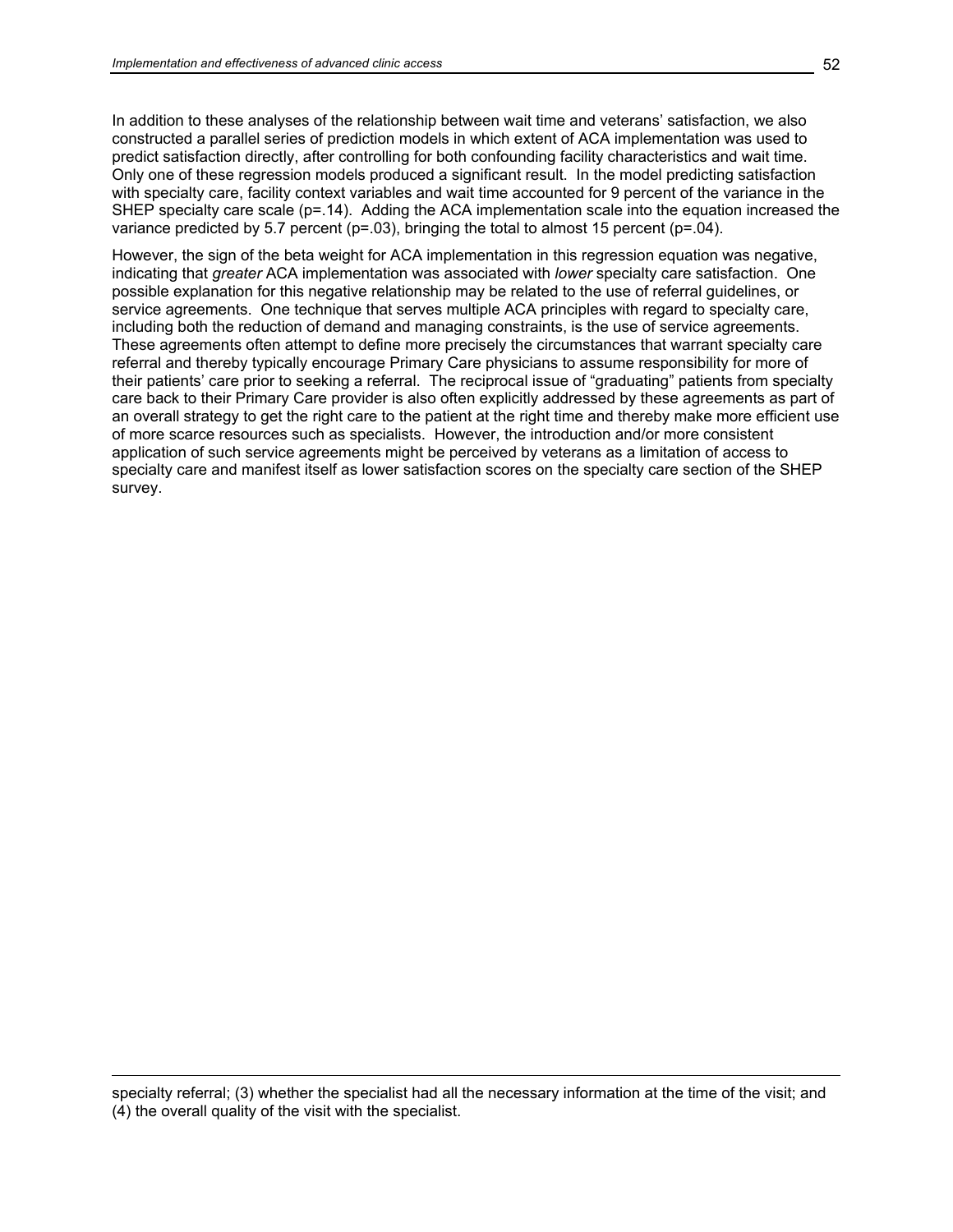## **8. SUMMARY AND CONCLUSIONS**



Advanced Clinic Access has received considerable attention in VA since the Department began the initiative to diffuse ACA principles across the system in January 2000. Since that time, reduction of wait times has been a high priority in VA as the number of veterans seeking VA care has expanded dramatically. ACA has been seen as a promising strategy not only for reducing wait times but also for more broadly redesigning clinics to be both patient-focused and efficient. The ACA initiative developed an extensive infrastructure to support the diffusion of ACA with points of contact designated to lead ACA in every VISN and most medical centers and a growing network of clinical access coaches to catalyze peer networks of advocacy and support, all under the leadership of a national clinical director and steering committee.

#### *Progress through summer 2003*

In this context of high attention to wait times and the extensive network of activities to promote and support ACA, the MDRC evaluation found that efforts to spread ACA had resulted in strong progress in many areas by the summer of 2003, though the story was still mixed. This variation is to be expected given the scope and complexity of change attempted, particularly when attempted without a national mandate.

*Awareness.* By the summer of 2003, as indicated by the ACA staff survey results, most staff in the six ACA target clinic areas were aware that wait times for clinic appointments were a high priority problem in VA. This is a positive finding because organizational change is more likely to be successful if staff recognize that there is a need and an urgency to change the way they work.

Fewer staff were familiar with ACA – at least under that label – or believed it was an effective strategy for reducing wait time. Another factor in the success of organizational change is that staff believe that the proposed approach to solving the problem or reaching a new goal will be effective – that it will have the expected benefits and that it will work in their organization. The opinions, knowledge and capabilities of the clinicians and other staff responsible for implementing a new clinical practice influence that implementation in many ways. As the people who actually put the innovation into practice, the clinic staff are the filter through which the implementation structures and activities pass. While awareness of ACA and its expected benefits may have increased since last summer, there is likely to be a need for continuing efforts to educate staff, including clinicians, about ACA.

*ACA Implementation.* By the summer of 2003, implementation of ACA was underway but varied across facilities and target clinic areas. We defined implementation in terms of the use of the ACA 10 key change principles. Rather than simply looking at success in reducing wait time, we thought it necessary to determine the extent to which clinics were actually using the 10 key changes. Determining whether an innovative clinical practice is actually put into practice is a key step in understanding its effectiveness. Many innovative clinical practices have disappointing results, often not because innovation design failed but because the innovation was never implemented.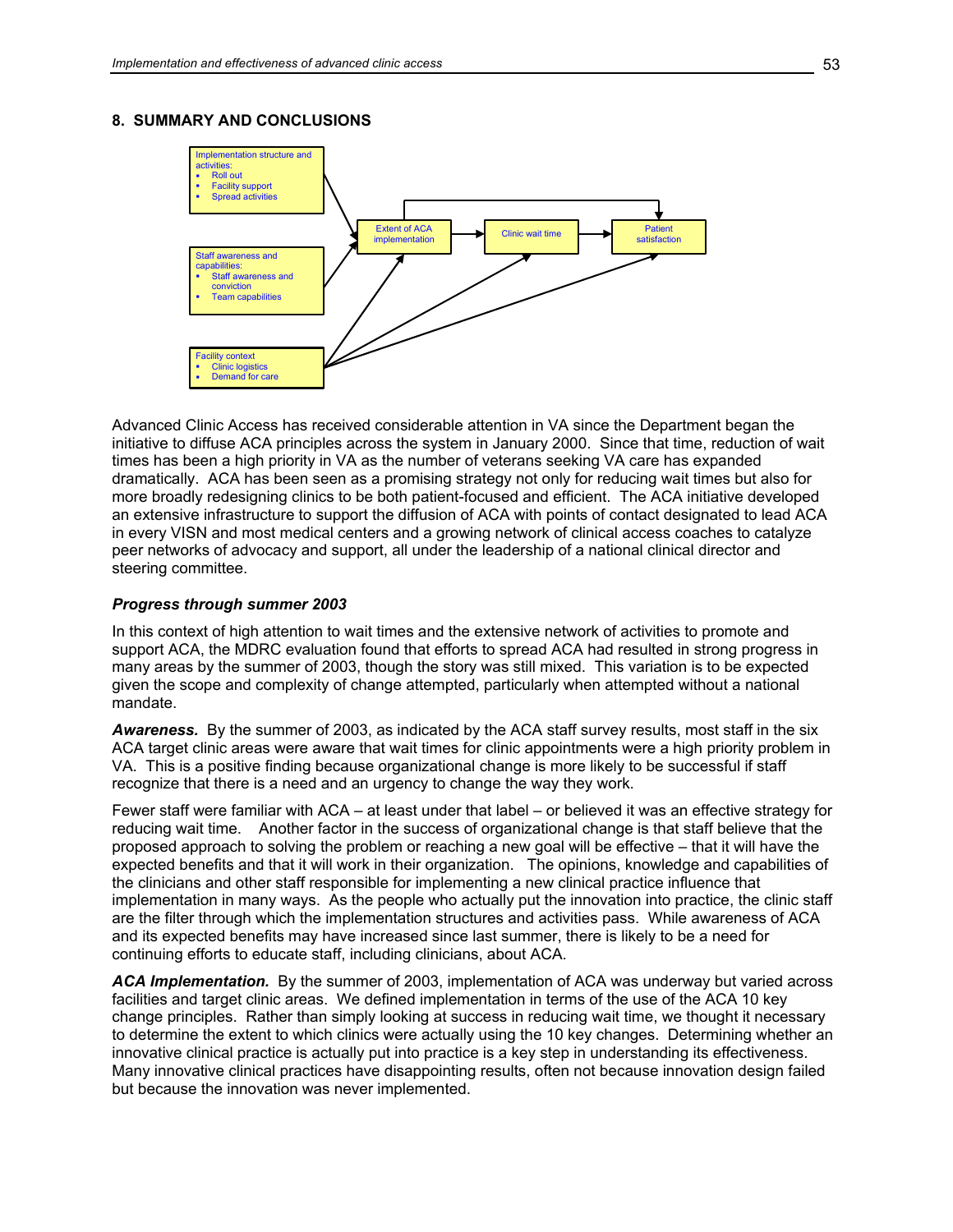According to POC reports in the spring of 2003, a substantial proportion of facilities in each clinic area (ranging from 32% to 42%) reported that ACA was fully implemented in 90%-100% of their clinics. Implementation in the other facilities ranged widely in all target clinic areas from 0-90%. According to the staff survey in the summer of 2003, staff generally reported moderate ACA implementation but with substantial variation among clinic areas. Staff in Audiology reported higher implementation than other clinic areas, with 39% of respondents rating implementation between 4 and 5 on a five-point scale with 5 being "to a great extent." Staff in Orthopedics and Cardiology reported the lowest implementation with 39% and 46%, respectively, rating implementation below 2.5, with 3 being "moderate."

According to both the POCs and staff and looking across clinic areas, the key change principles most likely to be fully implemented were optimizing rooms and equipment, understanding supply and demand, and synchronizing patient, provider and information. The least likely to be fully implemented was reducing demand.

While we expect the levels of ACA implementation have risen since last summer given the expanding levels of ACA diffusion, we would not expect full implementation in all clinics in all clinic areas across VA. Periodic monitoring of the implementation of the 10 key changes, not only in the original six target clinics but in the additional clinics receiving attention in FY2004, would provide important information for targeting education and technical assistance to areas where implementation is lagging.

## *Factors affecting ACA implementation*

Identifying factors associated with successful implementation provides useful lessons for future diffusion of ACA and potentially for the diffusion of other innovative clinical practices. The diffusion of ACA has been a complex undertaking. We identified and measured many variables in three domains -- (1) implementation structure and activities, (2) staff awareness and capabilities, and (3) facility context -- that we expected to affect ACA implementation. To identify from this large group of variables the factors most strongly affecting ACA implementation, we conducted a series of multiple regression analyses. The analyses indicate, first, that the models do well in predicting variation in ACA implementation, meaning that we have a fairly good understanding of the factors that make a difference in implementing ACA. Second, there is not a single formula for successful implementation of innovative clinical practices. The variables that predict implementation differ for each clinic area. Third, despite these differences, there is a limited set of robust factors that have a high likelihood of contributing to successful implementation of clinical innovations across clinical areas. These are:

- Greater length of time implementing the innovation;
- Greater management support for the innovation;
- Clinic staff reviewing performance data;
- Clinic teams having the knowledge and skill needed to do their work well and make changes successfully.

These findings offer important lessons for VA managers and clinical leaders who are striving to diffuse effective new clinical practices successfully, and to VISN leaders who are working to transform their VISNs into learning organizations that can efficiently implement evidence-based practices. Unlike the findings about the progress of ACA diffusion, these lessons are not limited to a single point in time, but are expected to hold as ACA and other clinical innovations move forward.

## *Relationships between ACA, wait time and patient satisfaction*

The guiding expectation behind the implementation of ACA in VA is that it will improve veterans' access to care. It is expected that clinics with greater ACA implementation will be more likely to offer good access – with access measured by short wait times – than clinics that do not adopt ACA principles, and that in turn veterans would be more satisfied with access at the former facilities than the latter. To test these expectations, we conducted a series of multiple regression analyses of (1) the relationship between ACA implementation and wait time; (2) the relationship between wait time and patient satisfaction; and (3) the relationship between ACA implementation and patient satisfaction. In all analyses, we first controlled for potentially confounding facility context factors.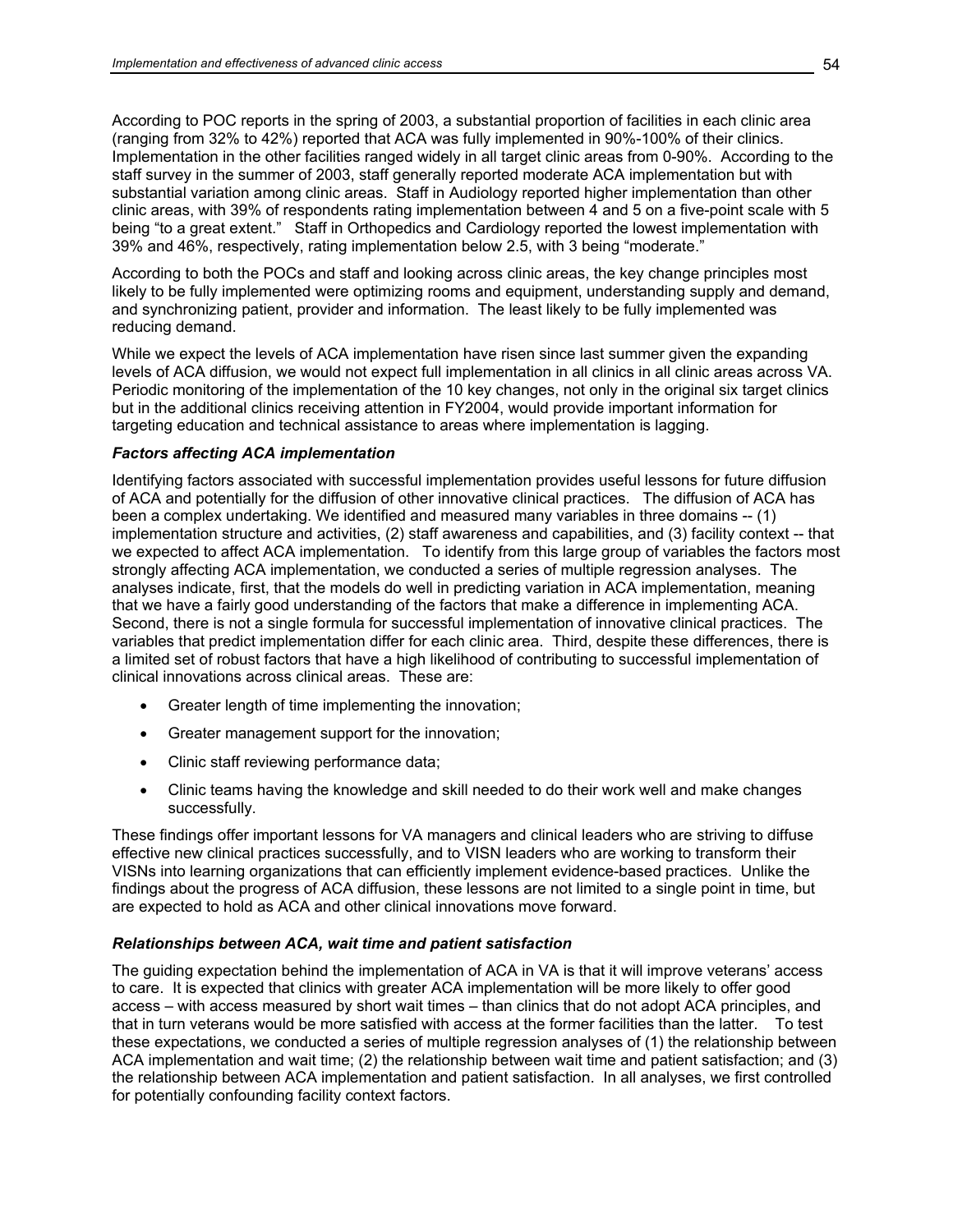Our expectations that ACA would be associated with improved patient access and satisfaction were confirmed in some but not all areas. Analyses of the relationships between ACA implementation and wait time as of March 2003 showed that greater implementation of ACA in Primary Care, Orthopedics and Urology was associated with shorter wait times. This confirms the expectation that use of ACA principles can contribute to the reduction of appointment wait time. Our analyses did not show significant relationships between ACA and wait time in the other clinic areas, perhaps because their work on ACA was still fairly new at the time analyzed. These relationships should continue to be tracked.

In addition, the threshold pattern in Primary Care and Orthopedics indicates that, at least in some clinic areas, ACA implementation had to reach a critical mass before it affected wait times substantially. This suggests that it is not enough to introduce one or two key changes by themselves, but that the value of ACA comes from the clinic redesign associated with the implementation of a larger set of the 10 key changes.

As hypothesized, shorter wait times in Primary Care were significantly related to higher patient satisfaction with their ability to get an appointment when wanted (Qx3). One unexpected finding that deserves further exploration was high satisfaction in facilities with average wait times in the middle of the range (between 29.1 and 38 days). The finding that shorter wait time was also significantly related to veterans' satisfaction with coordination of care, courtesy and pharmacy service provides preliminary evidence that ACA is having an impact on clinic redesign beyond reduction in wait time.

In exploring the possibility of a direct impact of ACA on aspects of care other than wait time, we found only one significant factor, satisfaction with specialty care. In this case the relationship was negative, indicating that greater ACA implementation was associated with lower satisfaction with specialty care. The finding may simply reflect the unique characteristics of the subsample used in this analysis. Alternatively, it may signal an unintended consequence of service agreements: that the greater control over access to specialty care brought about through the use of service agreements may be experienced as a restriction by veterans and could lead to lower satisfaction with that aspect of their care. This interpretation is speculative, but the relationship warrants further investigation.

#### *Worklife and quality of care*

An added note not discussed previously, we also asked staff in the survey about their impressions of the effects of changes made to shorten appointment wait time in two areas: perceived effects on their worklife and perceived effects on the quality of care and service to veterans.

While we were developing the survey, we heard anecdotes about the effects of the changes being made to shorten wait time, particularly through the adoption of ACA, running the gamut from concerns that using the model would make their work more difficult to enthusiastic commitment that, having adopted ACA, they would never return to the old way of doing business. To obtain a systematic perspective, we asked staff to rate their agreement with a statement that the changes made their worklife easier. As of summer 2003, opinions were in fact split with roughly one-quarter to one-half of staff by clinic areas agreeing that the changes to shorten wait time had made their worklife easier and somewhat higher proportions disagreeing (37% to 48%), as shown in Exhibit 40. The disagreement that worklife is easier may stem from incomplete ACA implementation, for example, from the difficulties of not having supply and demand in balance or from managers who do not understand ACA principles and therefore keep adding new patients when they see open spaces in a schedule. Moreover, the large proportions of staff giving neutral opinions suggests that many staff had not formed firm opinions at the time of the survey. More recent experiences, as the innovation and its dissemination have matured, may have moved those opinions in one direction or the other. It would be worth assessing their opinions again.

As we have discussed in earlier sections, the premise of diffusing ACA principles was to improve veterans' access to care. We thought it important to determine in our study that the high priority given to reducing wait times was not having negative unintended consequences on quality of care. Recognizing that clinic staff have the closest experience of care to veterans, we asked in the survey about their agreement with a statement that changes to shorten wait time were improving the quality of care and service to veterans. As of summer 2003, the majority of staff agreed that service quality had improved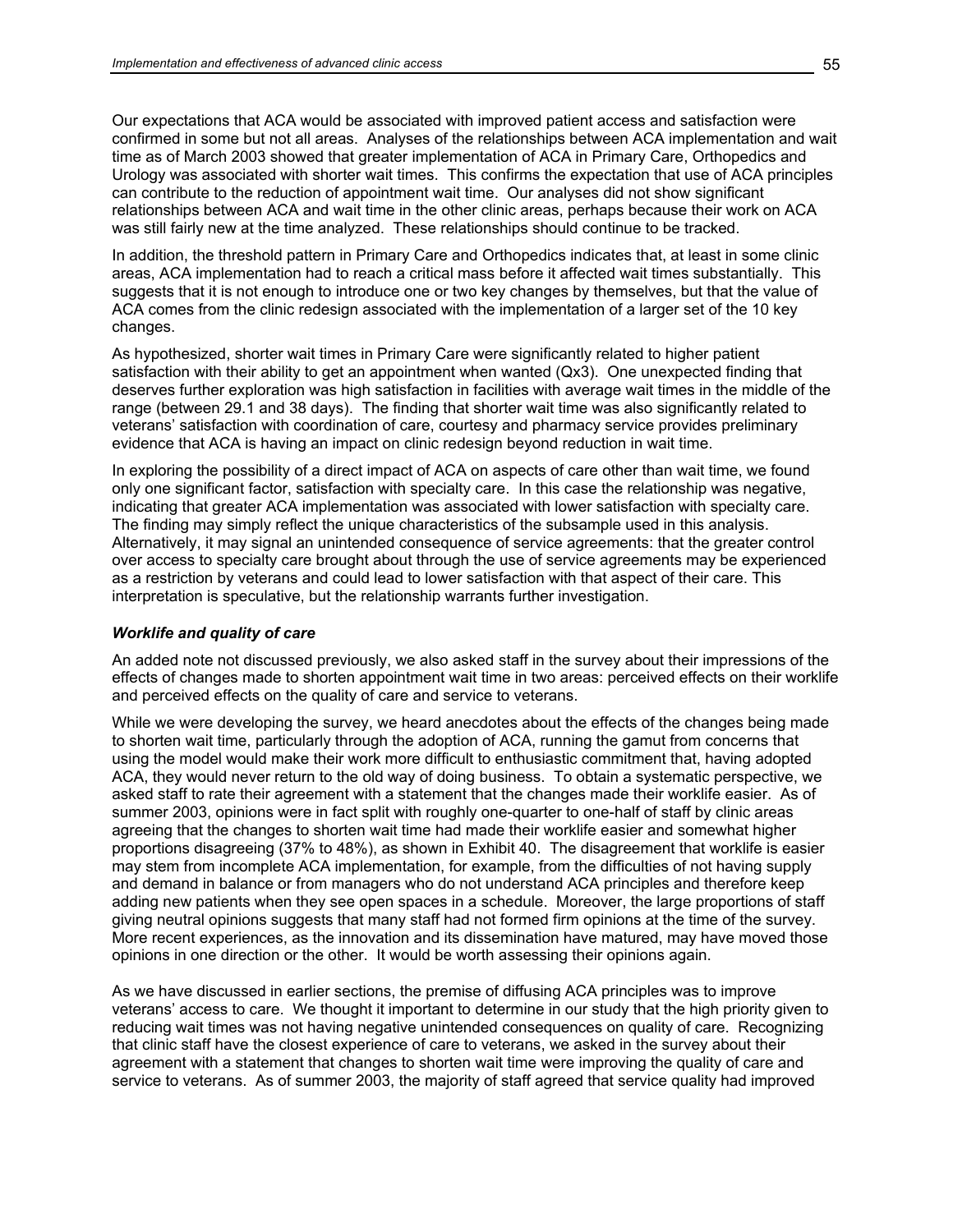(54% to 65% by clinic area), as shown in Exhibit 41. This is encouraging but not perfect and should be monitored in the future.



**Exhibit 40**



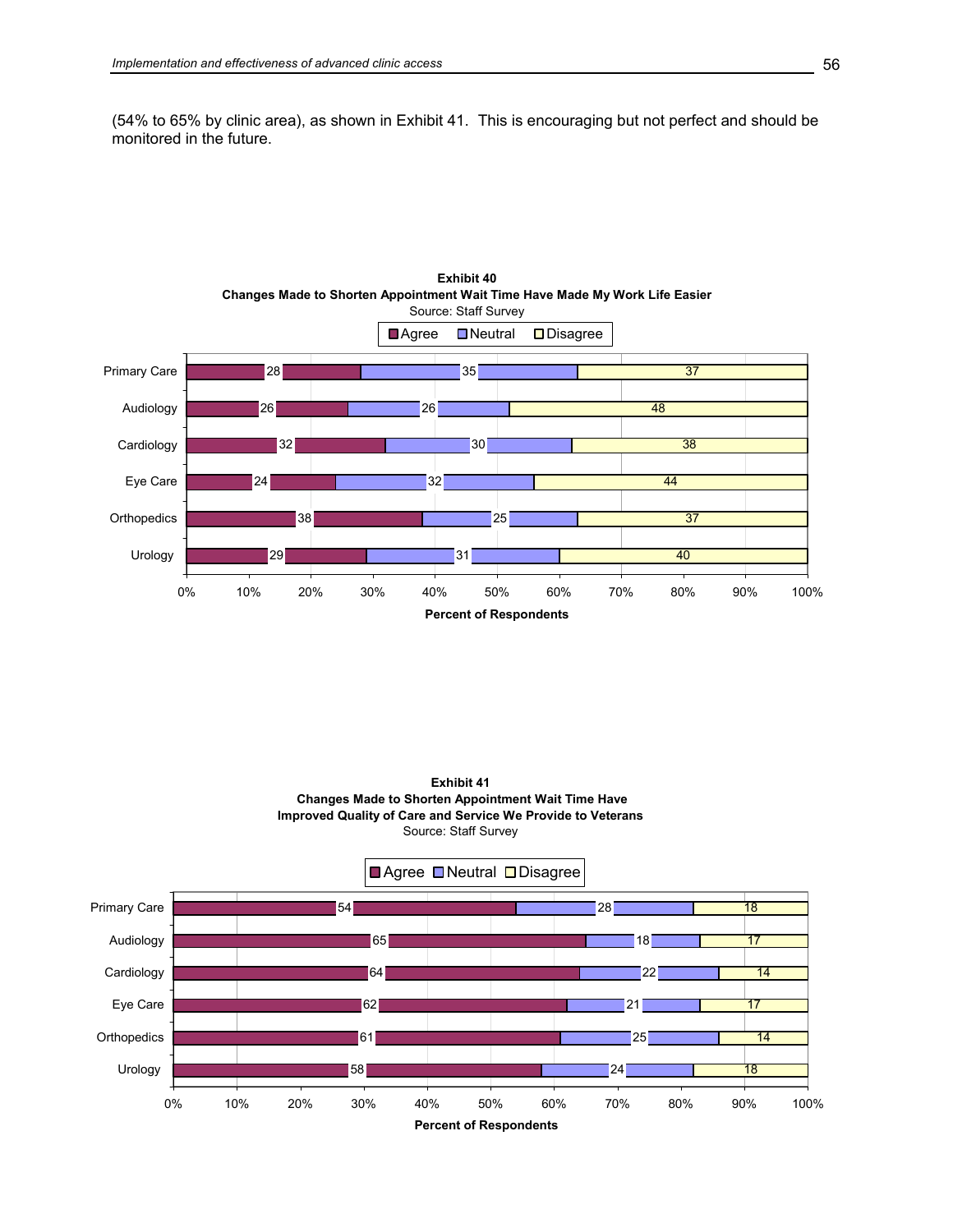**Appendix A: Methodology**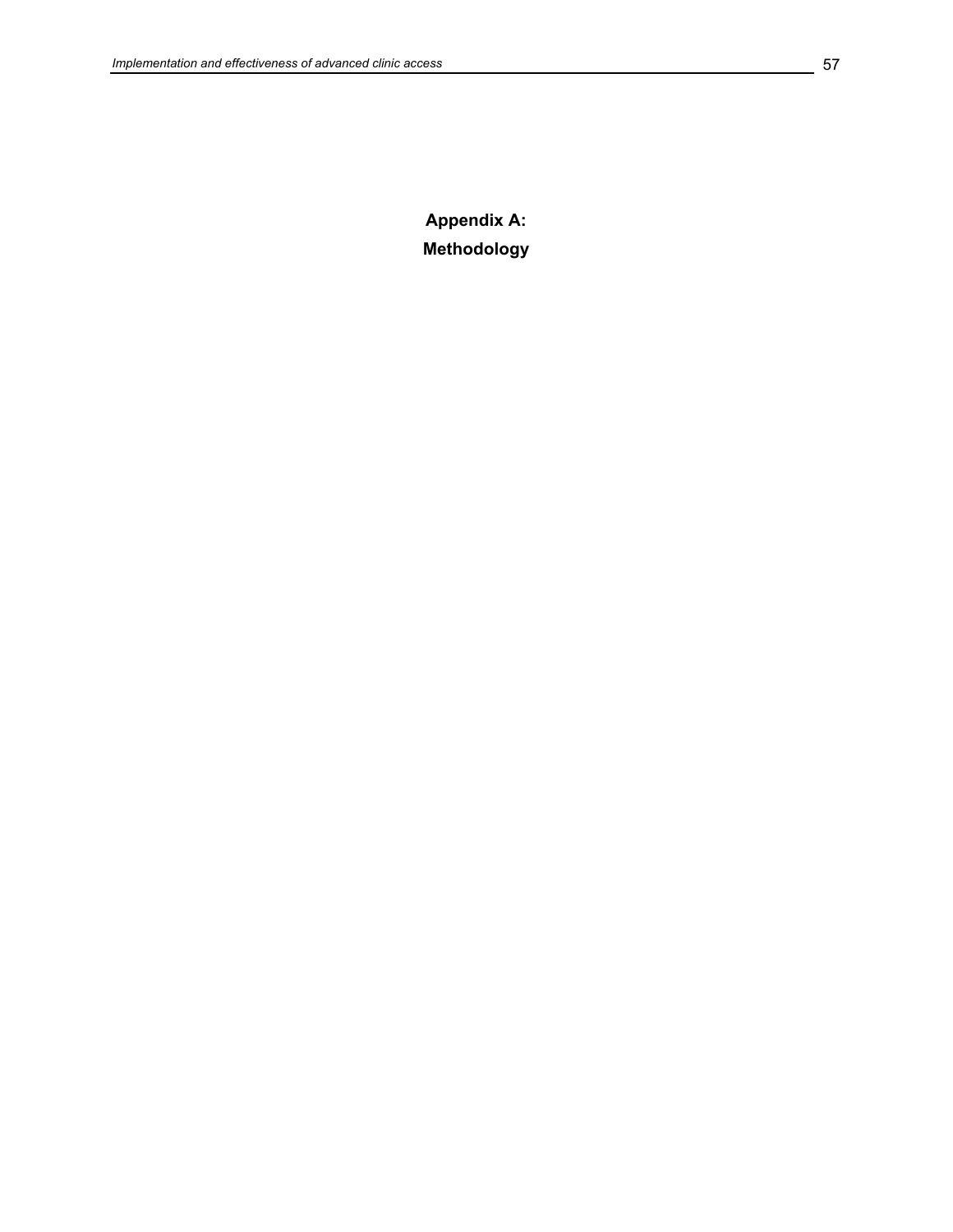### **APPENDIX A: Methodology**

This appendix describes the data sources and analytic methods used in the MDRC evaluation of Advanced Clinic Access (ACA).

### **A.1 Data Collection**

### **A.1.1 Facility Selection**

The goal of the site selection process was to identify three groups of 25 facilities each: those demonstrating short average wait time, those with moderate average wait time, and those with longer average wait time. The basic analytic strategy was to then compare these groups on various measures, including extent of ACA implementation, to identify the factors associated with short clinic wait times.

More specifically, the site selection process involved three considerations:

- **Clinic wait time***.* Facilities were rank ordered on the basis of the percentage of performance clinics that had achieved an average wait time of 30 days or less in July 2002. The performance clinics were Primary Care, Audiology, Cardiology, Eye Care, Orthopedics and Urology. Nationwide these percentages ranged from 0 to 100. Twenty-five facilities were then selected at the top of the distribution, and another 25 facilities were selected from the bottom. In the middle of the distribution there was a cluster of 27 facilities where 50% of the performance clinics had achieved average wait times of 30 days or less. Given that this number of facilities was so close to the quota of 25, this entire cluster was selected as the moderate wait time group.
- **Capacity and wait list usage.** Each facility in the short average wait time group was then checked with regard to capacity usage and the use of waiting lists in order to screen out facilities where short wait times might be attributable to excess capacity or the use of off-line wait lists. One such facility was identified and a substitute facility was selected.
- **Facility size and location***.* Finally, the resulting sample of facilities was reviewed to ensure that the sites were dispersed geographically and varied in size. Consideration was given to limiting the study to those facilities with wait time data for at least five of the six performance clinics. However, this criterion would have eliminated smaller facilities and thereby limited the diversity of study sites. Consequently it was not used.

The 78 facilities selected using this process are listed in Appendix B.

#### **A.1.2 POC Interviews**

Structured interviews were conducted with the ACA point of contact (POC) at 76 of the 78 (97%) sample facilities. The interview process began in January 2003 and was completed in April 2003. Three MDRC researchers conducted the interviews. A training and feedback session was held after the first two interviews to review the process and ensure that the interviews were being conducted in a similar manner.

Participants were sent a copy of the questions in advance of the interview. The interview required 30-45 minutes on average and focused on four areas: (1) the timing and sequence of ACA roll out at the facility; (2) the extent and type of support for and opposition to ACA; (3) the methods used to spread ACA; and (4) various facility context characteristics, such as the number of support staff in each clinic area. The interview protocol was pilot tested at four facilities in the sample before being administered to the remaining facilities in the study. Some minor changes were made to the protocol following group review of these initial interview results, but these changes did not affect the comparability of the data collected before and after the pilot phase. A copy of the interview protocol is included as Appendix C.

#### **A.1.3 Implementation of Ten Key Change Principles Matrix**

Along with the interview questions, the facility points of contact also received a grid form, or matrix, on which they were asked to report for each performance clinic: (1) the total number of patient care clinics in that area, and (2) the number of those clinics that had (a) fully implemented and (b) partially implemented each of the ACA 10 key changes. To help standardize these data, facility POCs were also given a list of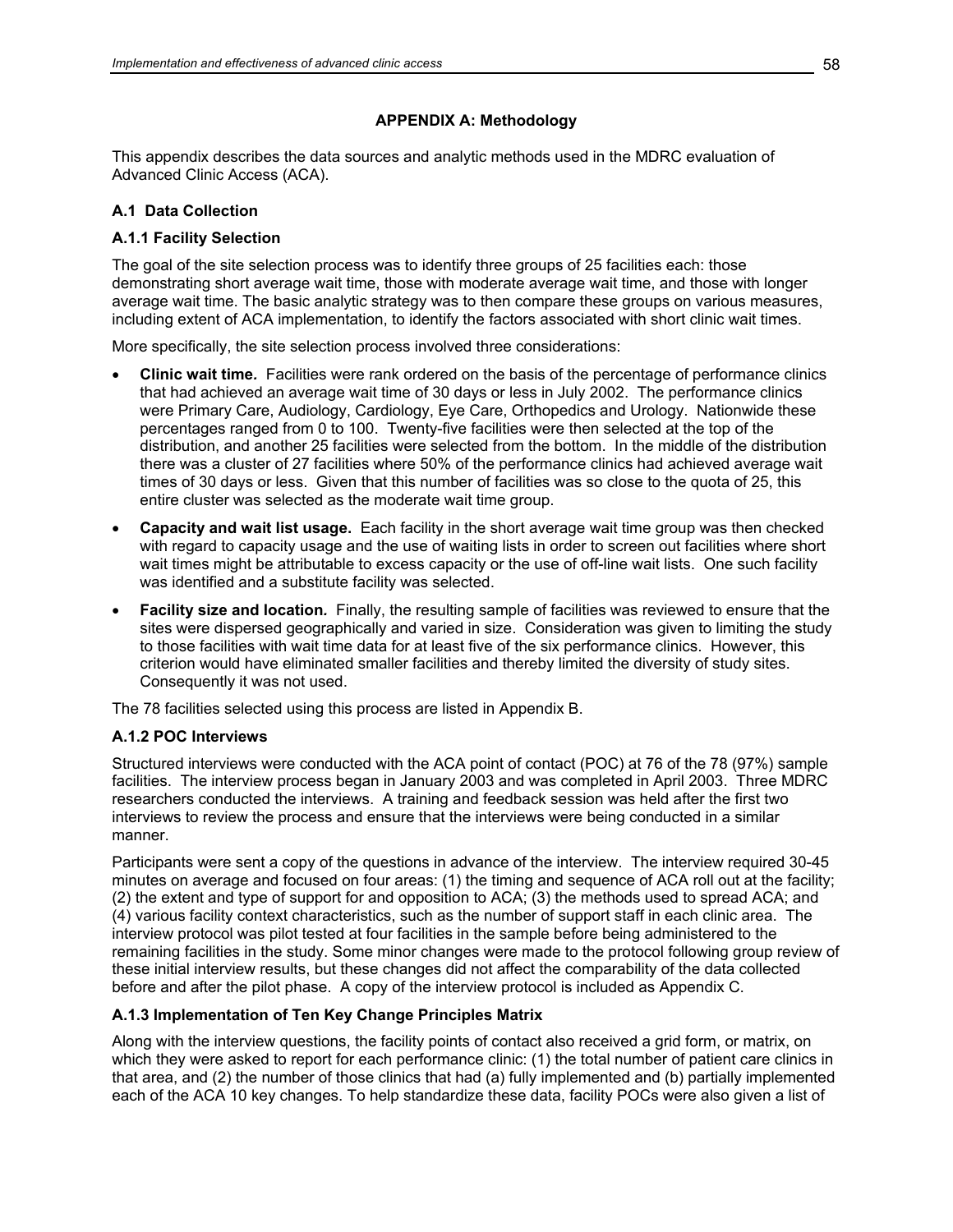key change definitions that had been reviewed by the evaluation study field advisory committee. Of the 76 facilities where contact was established with the POC, completed ACA implementation grids were obtained from 74 (97%). In some cases, the facility point of contact did not have sufficiently detailed knowledge of the extent of ACA implementation in some of the specialty clinic areas, and a representative from that area was identified and completed the form. A copy of the key change implementation matrix is located in Appendix D.

#### **A.1.4 Staff Survey**

The staff survey consisted of four sections. In the first section, "General Background," employees were asked to indicate the clinical area(s) in which they worked, the amount of time spent in each area, their supervisory status, professional role, job/organizational tenure, and to also indicate their level of awareness of VA efforts to improve appointment wait time in general and regarding the ACA initiative in particular. In the second section, "Changes to Improve Clinic Access", staff were asked to indicate their involvement in activities related to each of the ACA ten key changes, and to report on their participation in various ACA spread activities, and to evaluate the effectiveness of those spread activities. The section concluded with an overall evaluation on the extent of ACA implementation, and question about support and barriers to ACA implementation. The third section of the questionnaire, "Working as a Team," consisted of items adapted from an instrument used in prior health care evaluation efforts<sup>7</sup> and focused on issues such as team knowledge and skills, team functioning, problem recognition, and leadership support for clinic staff. In the final section, "Summing Up," employees were asked for their perceptions of the impact of ACA on their own work life, on the quality of patient care, and on patients' satisfaction with care and service. A copy of the employee survey instrument is included as Appendix E to this report.

The facility POCs in each sample facility, or their designees, served as liaisons to distribute the surveys to the field. In preparation for the survey administration, each POC reported the number of total staff for each performance clinic area in his/her facility. The evaluation team mailed surveys for the total number of staff reported plus 10% to the POC for distribution in the six performance clinic areas. The surveys were distributed in sealed envelopes containing the survey instrument and a postage-paid business return envelope addressed to an external data entry vendor. A cover letter signed by Laura Miller, Deputy Under Secretary for Health for Operations and Management, explaining the purpose of the survey, providing general instructions, and urging completion of the questionnaire was also enclosed. Because of union concerns about confidentiality, no names or individual identification numbers were included on either the envelopes or surveys. Survey tracking numbers included only the facility number. POCs reported their receipt of the survey packages and the number of surveys actually distributed to the evaluation team by fax. To follow up on non-respondents, the evaluation team sent a second package of surveys approximately two weeks after the first mailing. Since there was no record of which staff had completed the surveys in response to the first mailing, all staff received the second mailing.

A total of 3,870 completed surveys were returned for a response rate of 42%. A total of 326 respondents did not identify one of the six performance clinic areas as the place where they spent the majority of their time. Data from these surveys could not be included in any analysis relating to ACA implementation in a specific performance clinic area. Exhibit A.1 displays the number of surveys sent and received, and the response rate, for the six performance clinics.

<sup>————————————————————&</sup>lt;br><sup>7</sup> G. Ross Baker, Department of Health Administration, University of Toronto, Toronto, Ontario, Canada, 2000.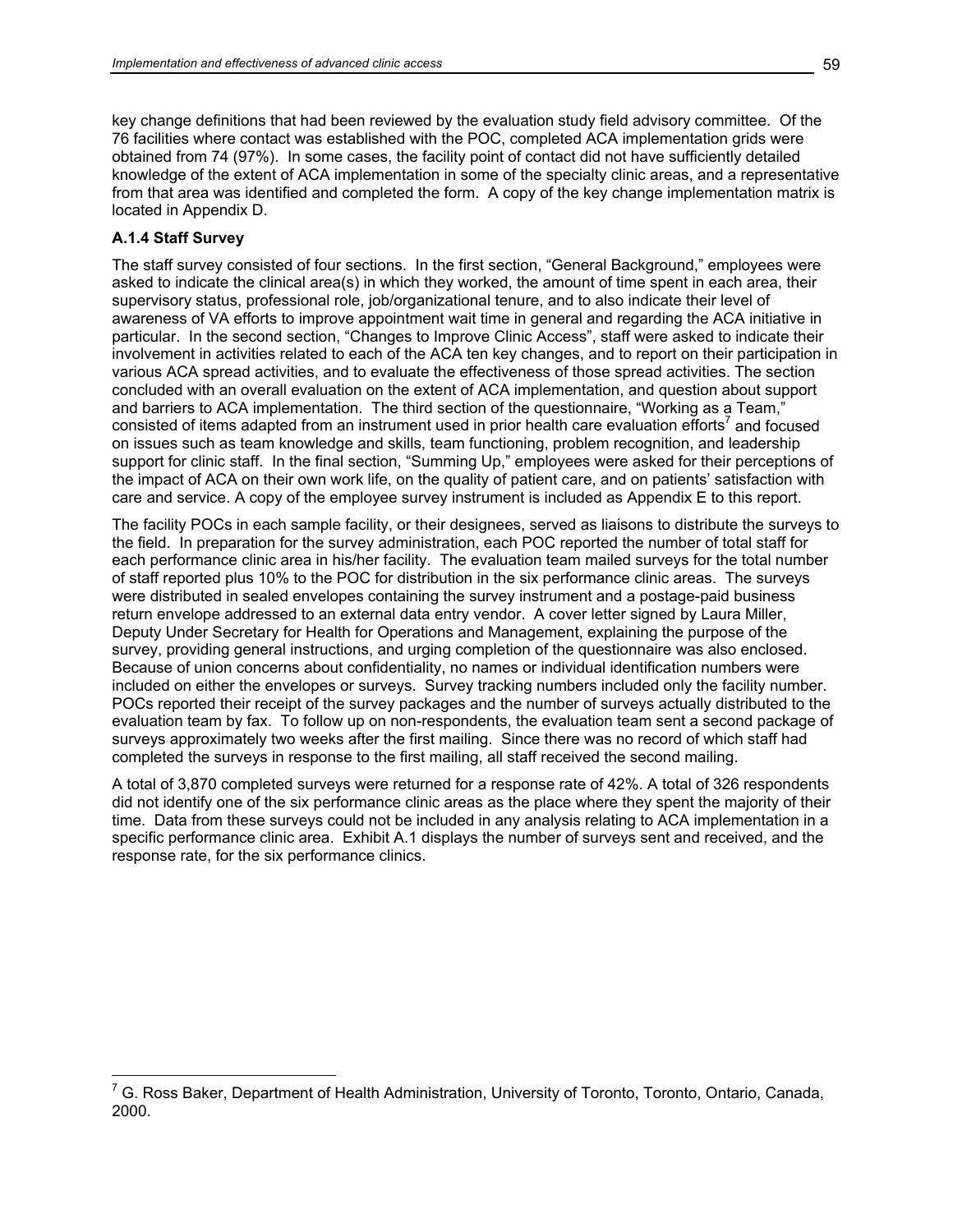| <b>Exhibit A.1</b><br>Response Rate Information for Performance Clinics in the ACA Evaluation<br>Source: Staff Survey |                                               |           |            |             |             |         |                    |  |  |  |
|-----------------------------------------------------------------------------------------------------------------------|-----------------------------------------------|-----------|------------|-------------|-------------|---------|--------------------|--|--|--|
|                                                                                                                       | Primary<br>Care                               | Audiology | Cardiology | Eye<br>Care | Orthopedics | Urology | <b>All Clinics</b> |  |  |  |
| <b>Surveys Sent</b>                                                                                                   | 5545                                          | 613       | 875        | 902         | 524         | 594     | 9053               |  |  |  |
| <b>Surveys Received</b>                                                                                               | 2214                                          | 263       | 286        | 340         | 200         | 241     | 3544               |  |  |  |
| Response Rate                                                                                                         | 38%<br>39%<br>40%<br>43%<br>33%<br>38%<br>41% |           |            |             |             |         |                    |  |  |  |

### **A.1.5 Appointment Wait Time, Number of Patient Encounters, and Number of Veterans on Wait Lists**

Three variables were downloaded from databases created and maintained by the VISN Support Service Center (VSSC):

- The average next available appointment wait time;
- The number of patient encounters, used in computing patient volume and in the calculation of the proportion of patients who had been placed on the appointment wait list;
- The number of veterans on the electronic wait list (EWL); a veteran was placed on the EWL if he/she was unable to get an appointment within 90 days of the date an appointment was requested.

These data were obtained for March 2003 for each performance clinic at each facility in the evaluation study sample at the STA5A level (i.e., the level at which campuses within consolidated facilities are distinguished).

#### **A.1.6 Patient Satisfaction**

Outpatient satisfaction data for the month of March 2003 was obtained from the Survey of the Health Experiences of Patients (SHEP). The SHEP instrument is administered nationally by the Performance Analysis Center for Excellence (PACE), a division of the Office of Quality and Performance (OQP). Response rates are routinely above 60 percent. The primary component of the SHEP instrument is a modified version of the Picker Institute ambulatory care patient satisfaction survey and includes questions about a comprehensive array of patient experiences including access to care, coordination of care, continuity of care, patient education, patient preferences, emotional support, specialist care and pharmacy service., Also included are overall judgments regarding the quality of care received. Scale scores representing veterans' evaluations of these aspects of care were computed using the standard algorithms employed by OQP/PACE to create the Veteran Healthcare Service Standards (VHSS) measures.

A limitation of the SHEP instrument when used with veterans, who often make visits to multiple clinicians during a given visit to the health center, is the potential for ambiguity as to which clinic area the respondent has in mind when answering the survey questions. To minimize the potential for such confounding, the patient satisfaction data used in the present study was based on the subset of respondents who had only been to Primary Care during the medical center visit that qualified them for the SHEP survey. For this purpose a Primary Care visit was defined by three DSS stop codes: 322 (Women's Clinic), 323 (Primary Care), and 350 (Geriatric Primary Care). The March 2003 SHEP database contained responses from a total of 5,523 veterans who had received care at one of the 78 medical centers participating in the ACA evaluation study. Of this sample, 39% (2,156) fulfilled the "Primary Care visit only" criterion for use in the present study.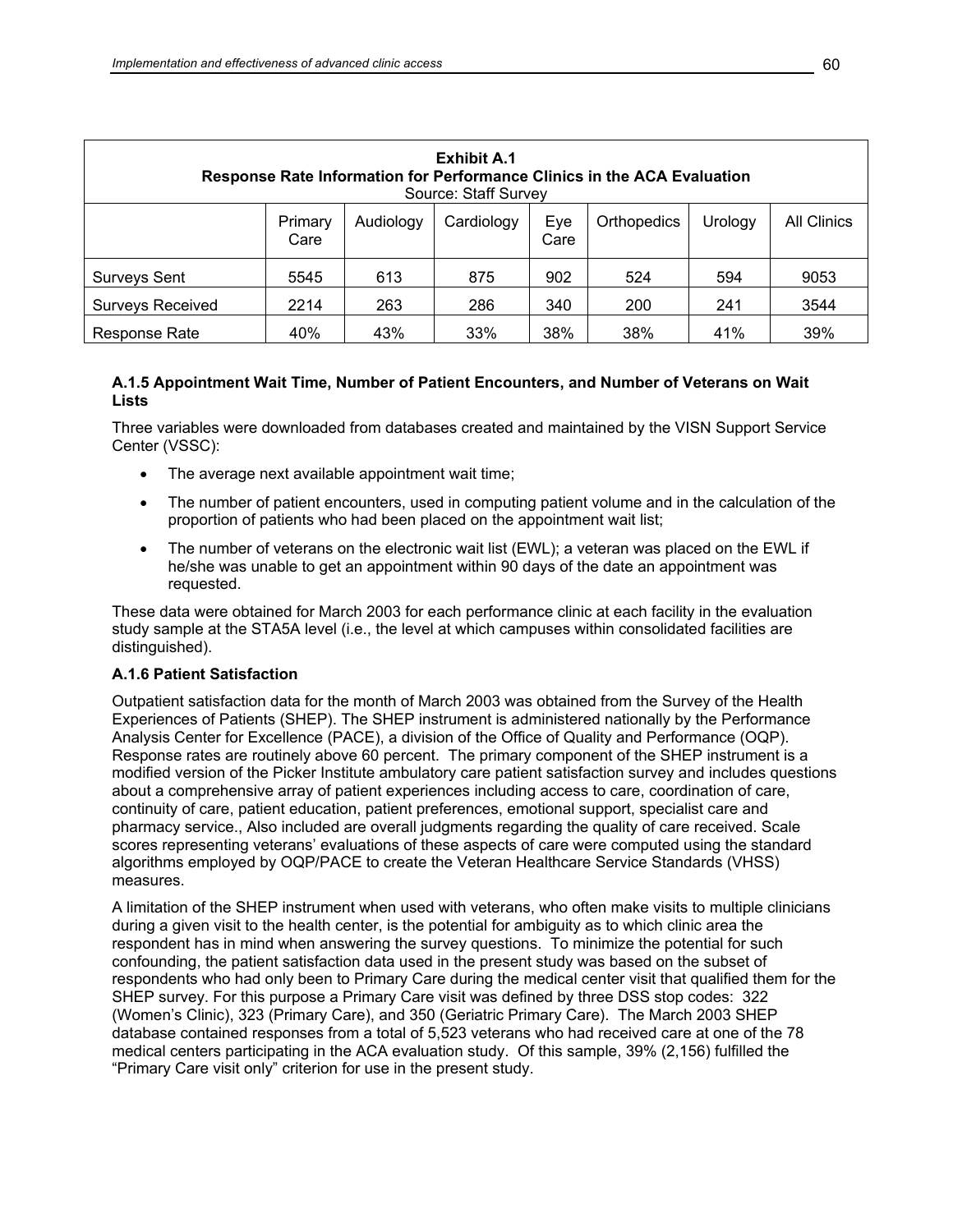## **A.2 Analyses**

#### **A.2.1 Creation of Scales and Variables**

- **Management Support for ACA**: Facility POCs identified specific management structures and activities that had been employed to facilitate the implementation of ACA. A scale indicative of the degree of management support for ACA was created by summing the total number of "yes" responses to a checklist of eight activities. Thus possible values for the scale ranged from 0 to 8.
- **Extent of ACA Implementation:** A scale representing extent of ACA implementation was constructed by combining staff members' perception of the extent of ACA implementation at their clinic, reported in the staff survey, with the judgments of the facility POCs regarding the extent of 10 key change implementation in each clinic area at their facilities. Staff survey responses were aggregated at the performance clinic level for each facility before being combined with the facility POC ratings. The values for both components were reported on a different metric; staff ratings of the overall extent of ACA implementation in their clinic area ranged from 1 to 5 whereas the POCs had used a 1 to 10 scale. Therefore, scores were standardized to a mean of 50 and a standard deviation of 10 before being averaged together.
- **Team Survey Scales**: Four team survey scales were created based on items from the "Working as a Team" section of the ACA staff survey. We conducted a principal components factor analysis with varimax rotation on the 28 items. Four components were identified as having eigenvalues greater than one. Scales were created by averaging the responses to those questions with loadings of .40 or higher on each of the four factors. Exhibit A.2 reports the number of items, internal consistency reliability (Cronbach alpha coefficient), and a sample item for each of these four scales.

| <b>Exhibit A.2</b><br><b>Staff Survey Scale Properties</b><br>Source: Staff Survey |                           |                                |                                                                                                                                  |  |  |  |  |  |  |
|------------------------------------------------------------------------------------|---------------------------|--------------------------------|----------------------------------------------------------------------------------------------------------------------------------|--|--|--|--|--|--|
| <b>Scale</b>                                                                       | <b>Number</b><br>of items | <b>Internal</b><br>consistency | <b>Example item</b>                                                                                                              |  |  |  |  |  |  |
| Team knowledge and<br>skills                                                       | 10                        | .92                            | Our team effectively applies knowledge and skill<br>to get our work done well.                                                   |  |  |  |  |  |  |
| Team function                                                                      | 8                         | .92                            | Our team listens to and considers the ideas of<br>every team member.                                                             |  |  |  |  |  |  |
| Leadership support to<br>clinic staff                                              |                           | .89                            | The leadership of my clinic area regularly<br>reviews our progress in making change.                                             |  |  |  |  |  |  |
| Problem recognition                                                                | 2                         | .71                            | Our team members agree that reducing the<br>number of days that veterans wait to get an<br>appointment is a very important goal. |  |  |  |  |  |  |

#### **A.2.2 Analyses**

Basic statistics – frequency distributions, means and percentages – were used in Sections 3 through 5 to describe the sample and to summarize the results for key evaluation study variables.

Both descriptive and inferential statistics were used in Sections 6 and 7. Descriptive statistics (means, standard deviations and ranges) were reported for the various multi-item scales created for the study. Inferential analyses consisted of evaluating the significance of the variables described in Sections 3 through 5 as predictors of the extent of ACA implementation, appointment wait times, and patient satisfaction. Multivariate linear regression with hierarchical entry of variables was the principal statistical technique used. Each section of the report describes in further detail the independent and dependent variables involved in each regression model, and the results obtained.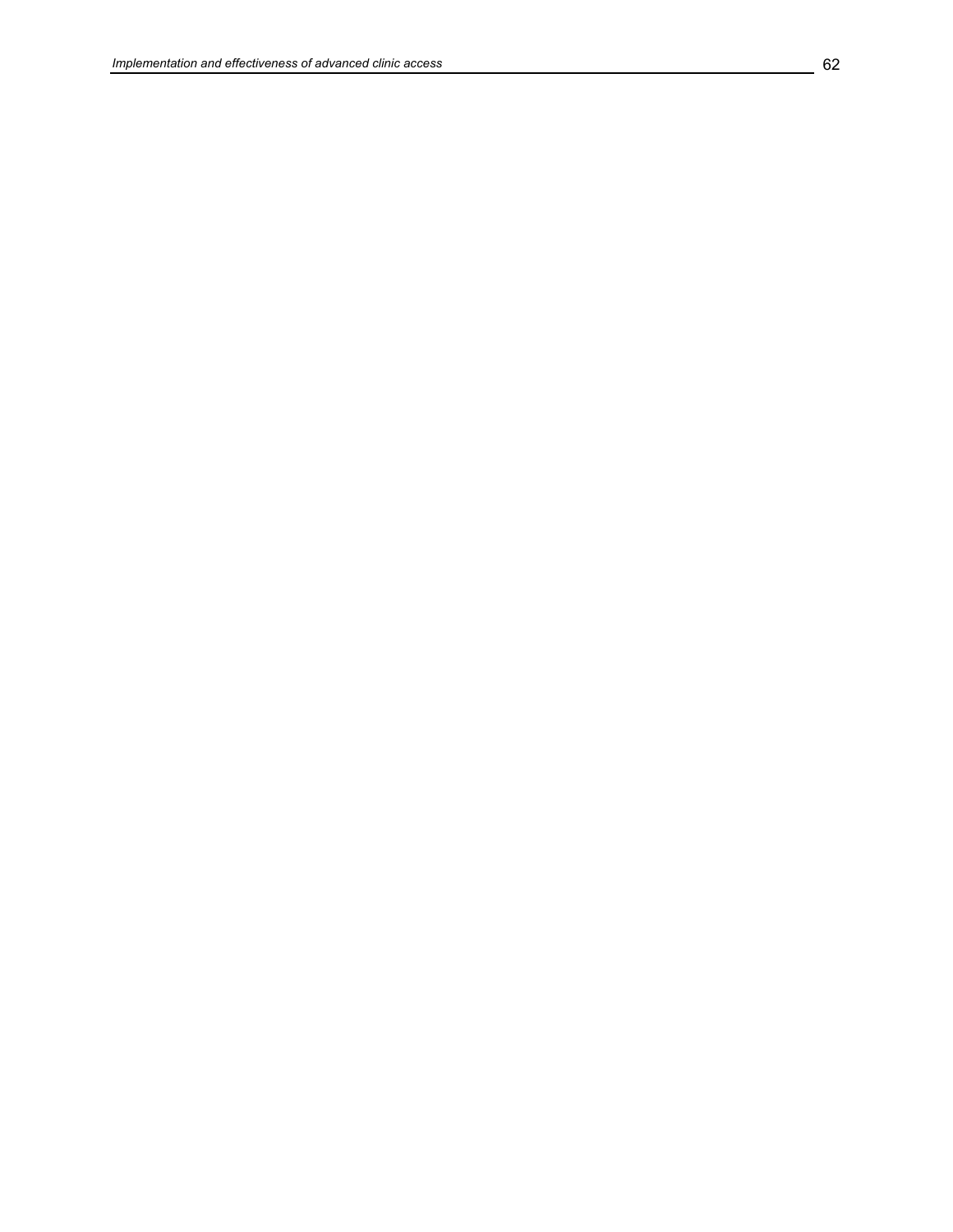**Appendix B Sample Medical Centers**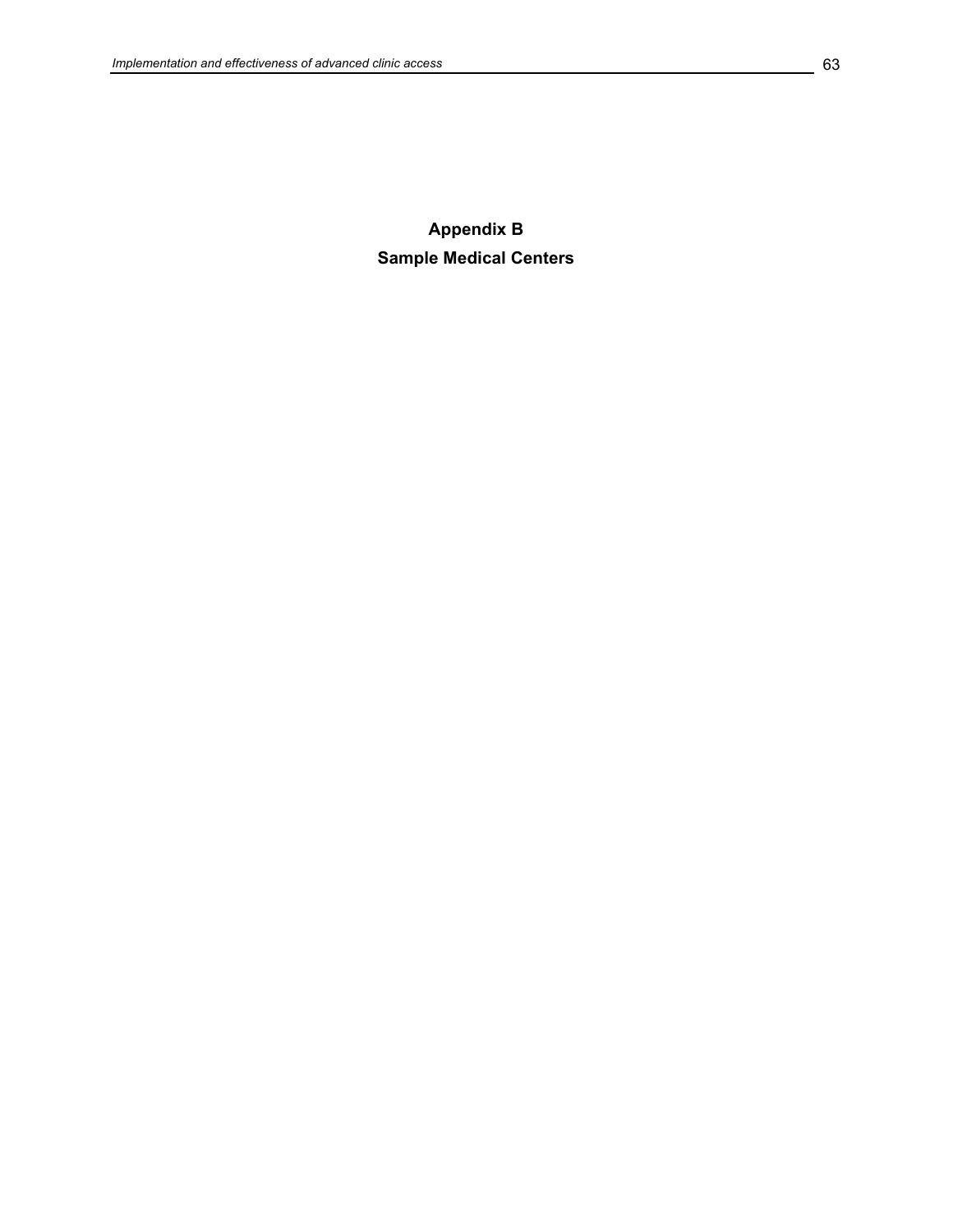# **Appendix B**

# **Sample medical centers for Advanced Clinic Access evaluation**

| VISN <sub>1</sub>        | VISN 9           | <b>VISN 18</b>     |
|--------------------------|------------------|--------------------|
| Togus, ME                | Huntington, WV   | Albuquerque, NM    |
| White River Junction, VT | Lexington, KY    | Amarillo, TX       |
| Manchester, NH           | Louisville, KY   | Prescott, AZ       |
| Northampton, MA          | Memphis, TN      | El Paso, TX        |
| <b>VISN 2</b>            | Nashville, TN    | <b>VISN 19</b>     |
| Canandaigua, NY          | <b>VISN 10</b>   | Ft. Harrison, MT   |
| Bath, NY                 | Columbus, OH     | Cheyenne, WY       |
| <b>VISN 3</b>            | <b>VISN 11</b>   | Denver, CO         |
| Montrose, NY             | Ann Arbor, MI    | Grand Junction, CO |
| Northport, NY            | Battle Creek, MI | <b>VISN 20</b>     |
| VISN 4                   | Danville, IL     | Anchorage, AK      |
| Altoona, PA              | Detroit, MI      | Boise, ID          |
| Clarksburg, WV           | Indianapolis, IN | Portland, OR       |
| Philadelphia, PA         | Marion, IN       | Seattle, WA        |
| Pittsburgh, PA           | Saginaw, MI      | Spokane, WA        |
| VISN <sub>5</sub>        | <b>VISN 12</b>   | White City, OR     |
| Baltimore, MD            | Chicago, IL      | <b>VISN 21</b>     |
| Washington. DC           | Hines, IL        | Reno, NV           |
| VISN 6                   | Madison, WI      | San Francisco, CA  |
| Durham, NC               | Tomah, WI        | Martinez, CA       |
| Hampton, VA              | Milwaukee, WI    | <b>VISN 22</b>     |
| Asheville, NC            | <b>VISN 15</b>   | Las Vegas, NV      |
| <b>VISN 7</b>            | Kansas City, MO  | Long Beach, CA     |
| Atlanta, GA              | St. Louis, MO    | Loma Linda, CA     |
| Birmingham, AL           | <b>VISN 16</b>   | San Diego, CA      |
| Columbia, SC             | Fayetteville, AR | Los Angeles, CA    |
| Dublin, GA               | Houston, TX      | <b>VISN 23</b>     |
| Montgomery, AL           | Jackson, MS      | Fort Meade, SD     |
| Tuscaloosa, AL           | Little Rock, AK  | Minneapolis, MN    |
| VISN 8                   | Muskogee, OK     | St. Cloud, MN      |
| Gainesville, FL          | <b>VISN 17</b>   | Iowa City, IA      |
| Tampa, FL                | San Antonio, TX  |                    |
|                          | Temple, TX       |                    |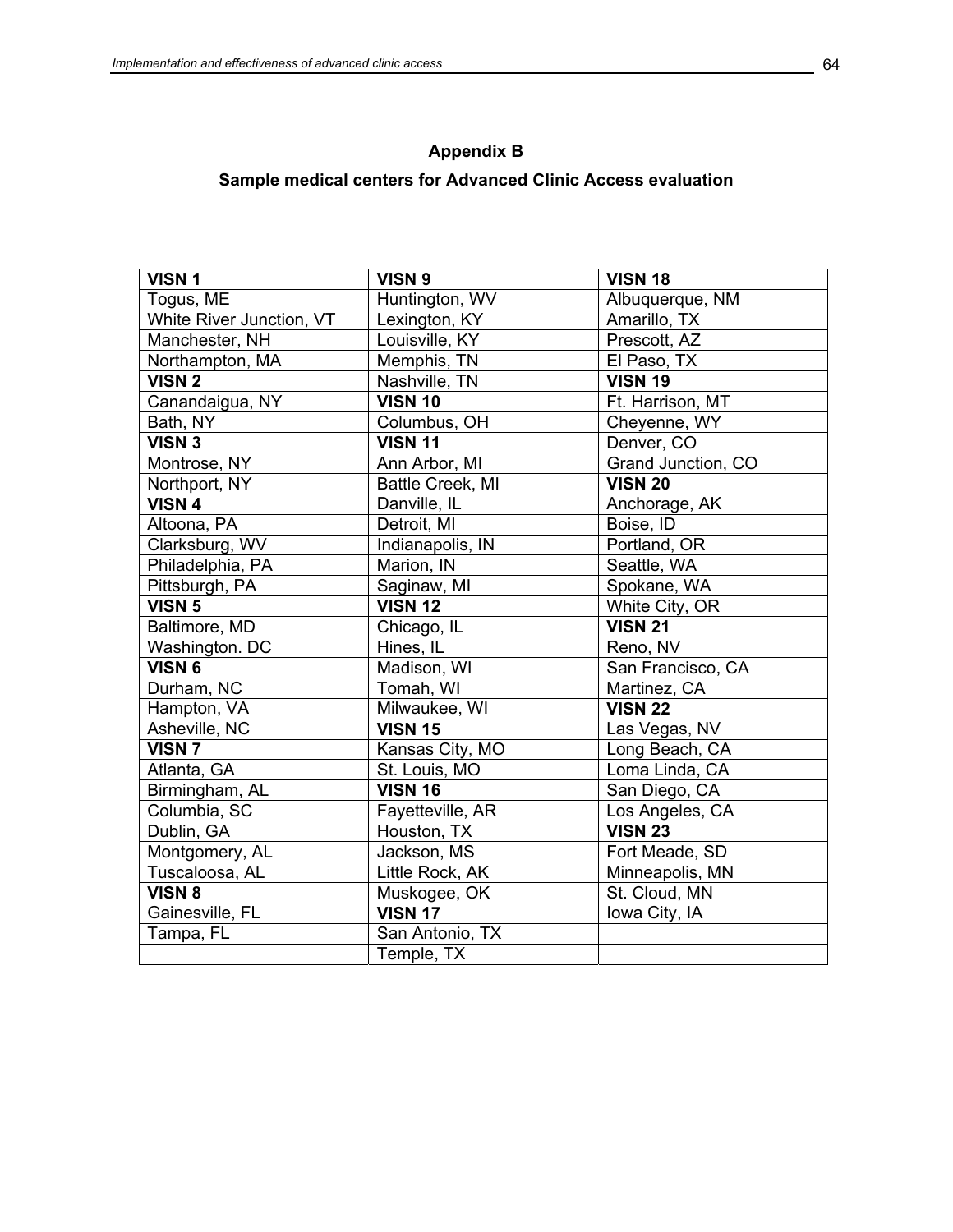**Appendix C Point of Contact Interview Protocol**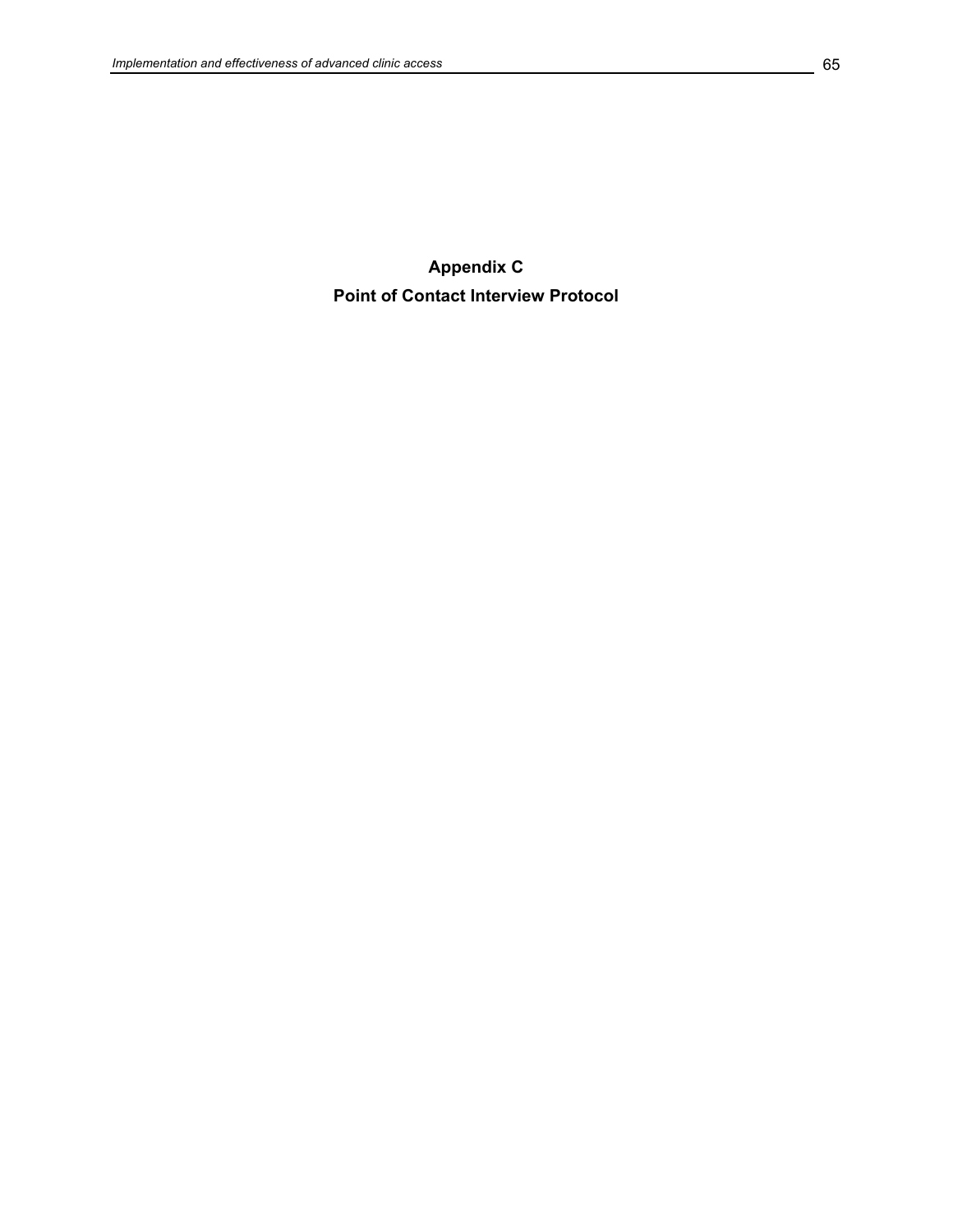# **Section 1. Advanced Clinic Access and Its Spread**

I would like to begin by talking about where and how Advanced Clinic Access began in your facility. By Advanced Clinic Access I mean the many changes in policies and procedures designed to get veterans the medical care they need in a timely manner. These changes are known as the ten key changes. Implementation can range from one key change through all ten key changes.

In this interview I will use the term clinic area. By clinic area I mean a service or a group of clinics at the DSS level such as primary care, audiology or urology at the level of aggregation above "Dr. Smith's Tuesday afternoon clinic". Questions in this interview will concentrate upon the six major performance clinics of primary care, audiology, cardiology, eye care, orthopedics and urology because these are the clinic areas that are the focus of the Advanced Clinic Access initiative nationally. If your facility has implemented Advanced Clinic Access in other clinic areas such as mental health, or podiatry, please mention it.

Your responses should reflect activity at your facility, not affiliated CBOCs and outpatient clinics, that is the STA5A level.

- 1. At your facility, what clinic area implemented Advanced Clinic Access (ACA) **first**?
- 2. What clinic area implemented Advanced Clinic Access **next**?  *[Ask until all six clinic areas are accounted for.]*
- 3. Approximately when did those efforts begin in terms of month and year?
- 4. In that clinic area (clinic areas) did the entire clinic area implement ACA or did it start with a specific clinic or team?
- 5a. About how many **providers** were involved in that initial implementation? (Does the provider number include nurse practitioners and nurses or it is only physicians?)
- 5b. About how many other staff were involved in that initial implementation?
- 6. *(If one clinic or team)* About how many individuals are in that clinic area overall? (providers and other staff)
- 7. What percent of clinics in *[insert name of specialty clinic area or primary care]* are **currently** working towards implementing Advanced Clinic Access?
- 8. Typically, how many exam rooms are available per clinician at one time? [*If needed to clarify:* How many exam rooms are available, stocked with appropriate supplies, with patients in them ready for the exam so all the clinician has to do is enter and do the exam?]
- 9. Typically, how many support staff are available per clinician in each clinic area?
- 10. In giving me the number of support staff per clinician what types of support staff positions were you including?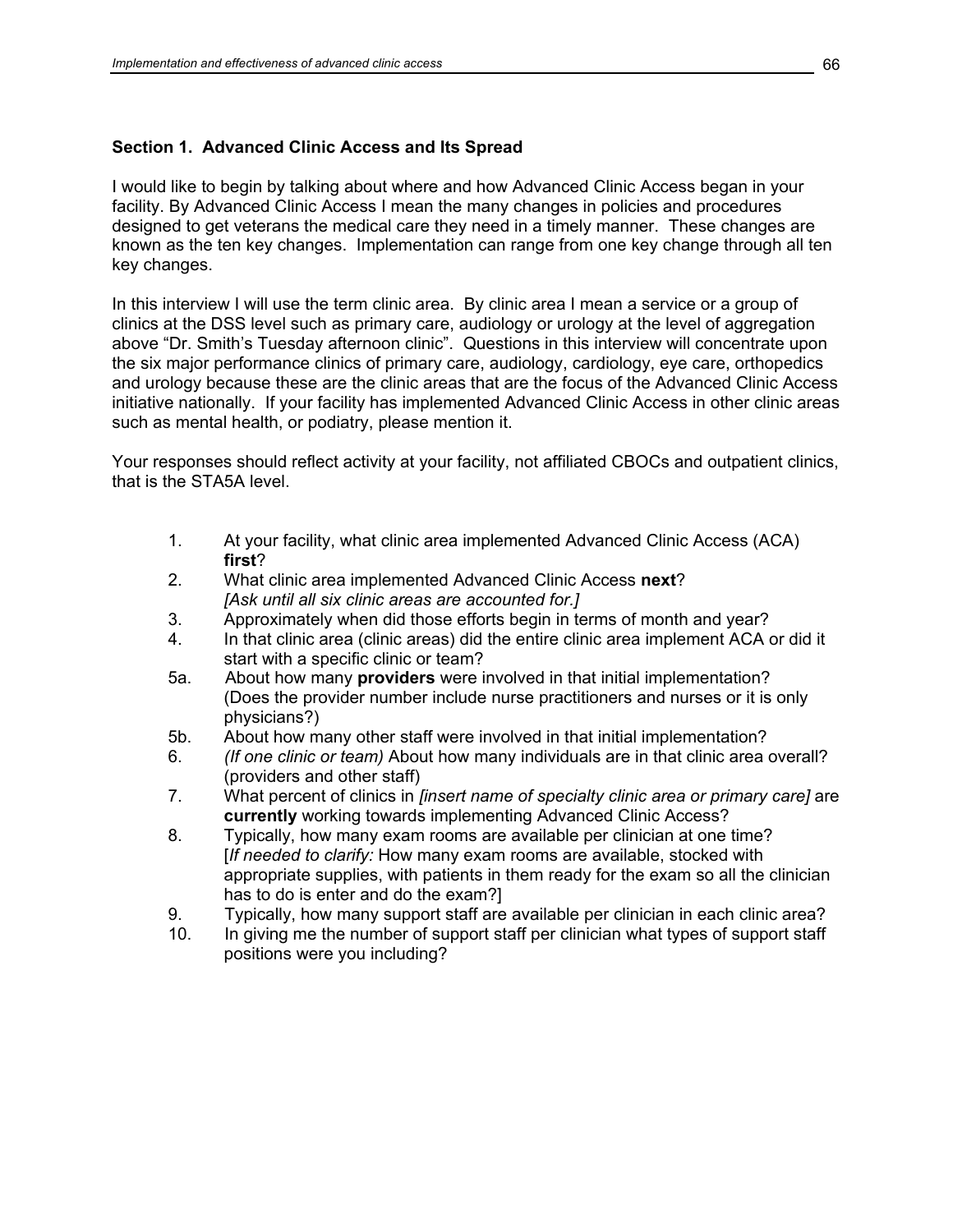# **Section 2. Advanced Clinic Access and Spread Activities at the Facility Level**

Now I would like to talk about specific activities and strategies that have been used to encourage and support the spread of Advanced Clinic Access at your facility.

- 11. Which of the following management structures and activities encourage Advanced Clinic Access at your facility? *[Read list. Multiple responses allowed.]*
- 1. A local POC is designated to coordinate and champion ACA
- 2. Local ACA champions have been explicitly designated for clinic areas
- 3. The facility has an ACA oversight body
- 4. ACA measures are integrated into facility performance measures and strategic plans.
- 5. Managers regularly review and are held accountable for ACA performance measures
- 6. Local financial resources have been used to support ACA directly (e.g., contract with physicians to help work down the backlog)
- 7. Clinical staff make presentations about ACA at managerial meetings
- 8. Facility operations and infrastructure have been improved to support ACA (e.g., telephone answering services improved or functions moved to create clinic space)
- 12. Are there any other management structures and activities you would like to mention that *are in place at your facility for spreading ACA?*

\_\_\_\_\_\_\_\_\_\_\_\_\_\_\_\_\_\_\_\_\_\_\_\_\_\_\_\_\_\_\_\_\_\_\_\_\_\_\_\_\_\_\_\_\_\_\_\_\_\_\_\_\_\_\_\_\_\_\_\_\_\_\_\_\_\_\_\_\_\_

- 13. Are there strong champions for ACA in this facility?
	- 1. Yes ————<del>—</del> Continue to Question 14
	- 2. No Skip to Question 17
- 14. Are the champions opinion leaders at your facility?
	- a. Yes
	- b. No
- 15. Who are the champions?

*[Multiple responses allowed. Do not read list.]* 

- 1. Facility Director
- 2. Chief of staff
- 3. Nurse executive
- 4. Facility POC
- 5. Service or service line chiefs (specify service/clinic area)
- 6. Front-line physicians (name, service/clinic area)
- 7. Other front-line providers
- 8. Administrative/non-clinicians in the clinic areas
- 9. Other (specify):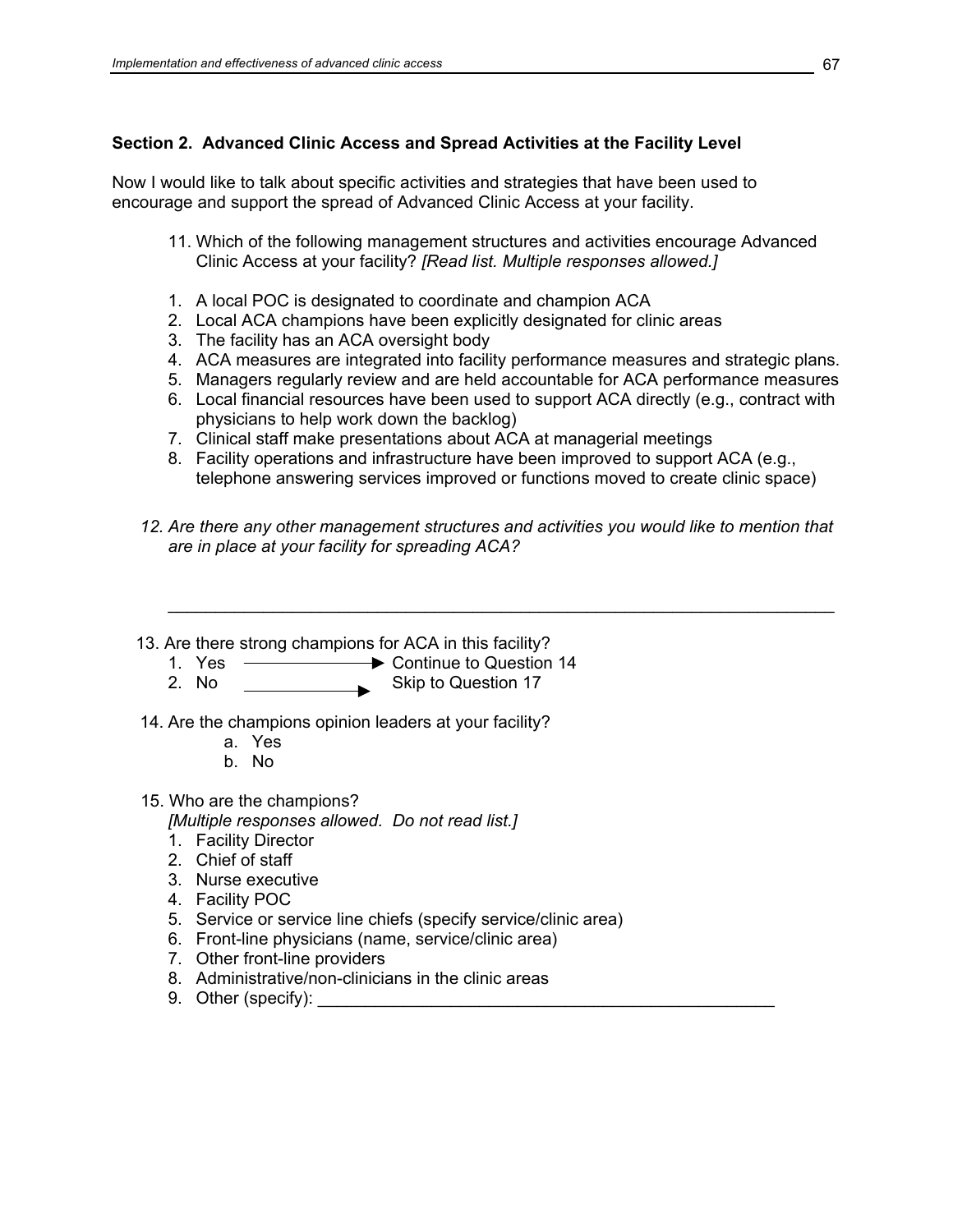- 16. How do these champions demonstrate their support? *[Read list. Multiple responses allowed. Specific champions do not need to be connected to a specific activity.]* 
	- 1. Lead by example by implementing ACA themselves
	- 2. Promote ACA to other facility staff
	- 3. Promote ACA to senior leadership and middle management (e.g., presentations to explain ACA, report on progress at meetings)
	- 4. Provide training or expert consultation for other clinic areas in this facility
	- 5. Participate in IHI access coach calls and meetings
	- 6. Other (specify
- 17. Are there strong resisters to ACA at your facility?

1. Yes

- 2. No  $\overline{\phantom{a}}$  Skip to Question 19
- 18. Are they opinion leaders at your facility?
	- 1. Yes
	- 2. No
- 19. To what extent do you utilize consulting physicians at your facility?
	- 1. Not at all
	- 2. A little
	- 3. Some
	- 4. A great deal
- 20. To what degree are they invested in implementing ACA?
	- 1. Not at all
	- 2. A little
	- 3. Some
	- 4. A great deal
- 21. In your efforts to facilitate ACA at your facility, how much active support have you received from your VISN point of contact? Would you say you've had …
	- 1. No support at all
	- 2. A little support
	- 3. Some support
	- 4. A great deal of support
- 22. Is ACA your full-time responsibility or a collateral duty?
	- 1. Full-time responsibility
	- 2. Collateral duty
- 23. Typically, how many hours do you spend on ACA activities each week?

Number of hours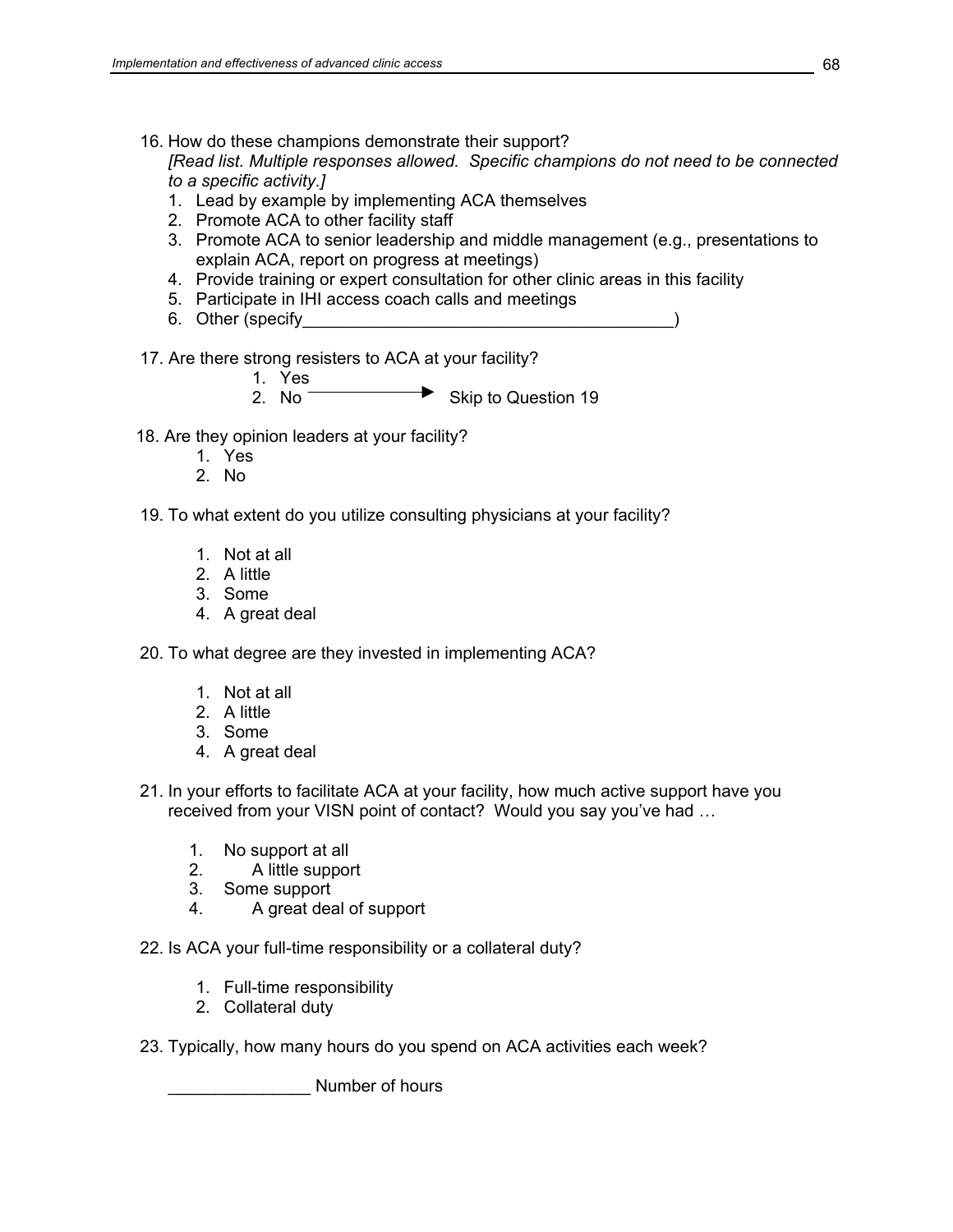24. Which of the following strategies or activities are used to spread ACA at the service and clinic level **within your facility**? I am going to read a list of possible strategies or activities. For each, please tell me if the spread activity is targeted to all of the clinic areas across the facility or do the spread activities differ by clinic area?

|     |                                                                                                                                                                    | <b>Across</b><br><b>Clinic</b><br>areas | <b>Primary</b><br>Care | <b>Audiology</b> | <b>Orthopedics</b> | Eye<br>Care | Cardiology | <b>Urology</b> | Have<br>Not<br>Done |
|-----|--------------------------------------------------------------------------------------------------------------------------------------------------------------------|-----------------------------------------|------------------------|------------------|--------------------|-------------|------------|----------------|---------------------|
| 1.  | We have developed a<br>written implementation<br>and educational plan<br>for spreading ACA.                                                                        |                                         |                        |                  |                    |             |            |                |                     |
| 2.  | We regularly assess<br>the progress and<br>success of our ACA<br>strategies.                                                                                       |                                         |                        |                  |                    |             |            |                |                     |
| 3.  | Information about<br>ACA strategies is<br>widely communicated<br>through newsletters,<br>posters, emails,<br>and/or town meetings<br>to patients and<br>employees. |                                         |                        |                  |                    |             |            |                |                     |
| 4.  | ACA is regularly<br>discussed in clinic<br>meetings.                                                                                                               |                                         |                        |                  |                    |             |            |                |                     |
| 5.  | Reports on waiting<br>time and access<br>performance are<br>presented regularly to<br>clinic staff.                                                                |                                         |                        |                  |                    |             |            |                |                     |
| 6.  | Hot spot reports are<br>used to target clinics<br>for additional ACA<br>efforts.                                                                                   |                                         |                        |                  |                    |             |            |                |                     |
| 7.  | <b>ACA success stories</b><br>are shared across<br>clinics.                                                                                                        |                                         |                        |                  |                    |             |            |                |                     |
| 8.  | Local communities of<br>practice and/or local<br>collaboratives have<br>formed to implement<br>and/or spread ACA.                                                  |                                         |                        |                  |                    |             |            |                |                     |
| 9.  | Local access coaches<br>work with clinic staff<br>trying to implement<br>ACA in this facility.                                                                     |                                         |                        |                  |                    |             |            |                |                     |
| 10. | VISN ACA website is<br>available.                                                                                                                                  |                                         |                        |                  |                    |             |            |                |                     |
|     |                                                                                                                                                                    |                                         |                        |                  |                    |             |            |                |                     |
|     |                                                                                                                                                                    |                                         |                        |                  |                    |             |            |                |                     |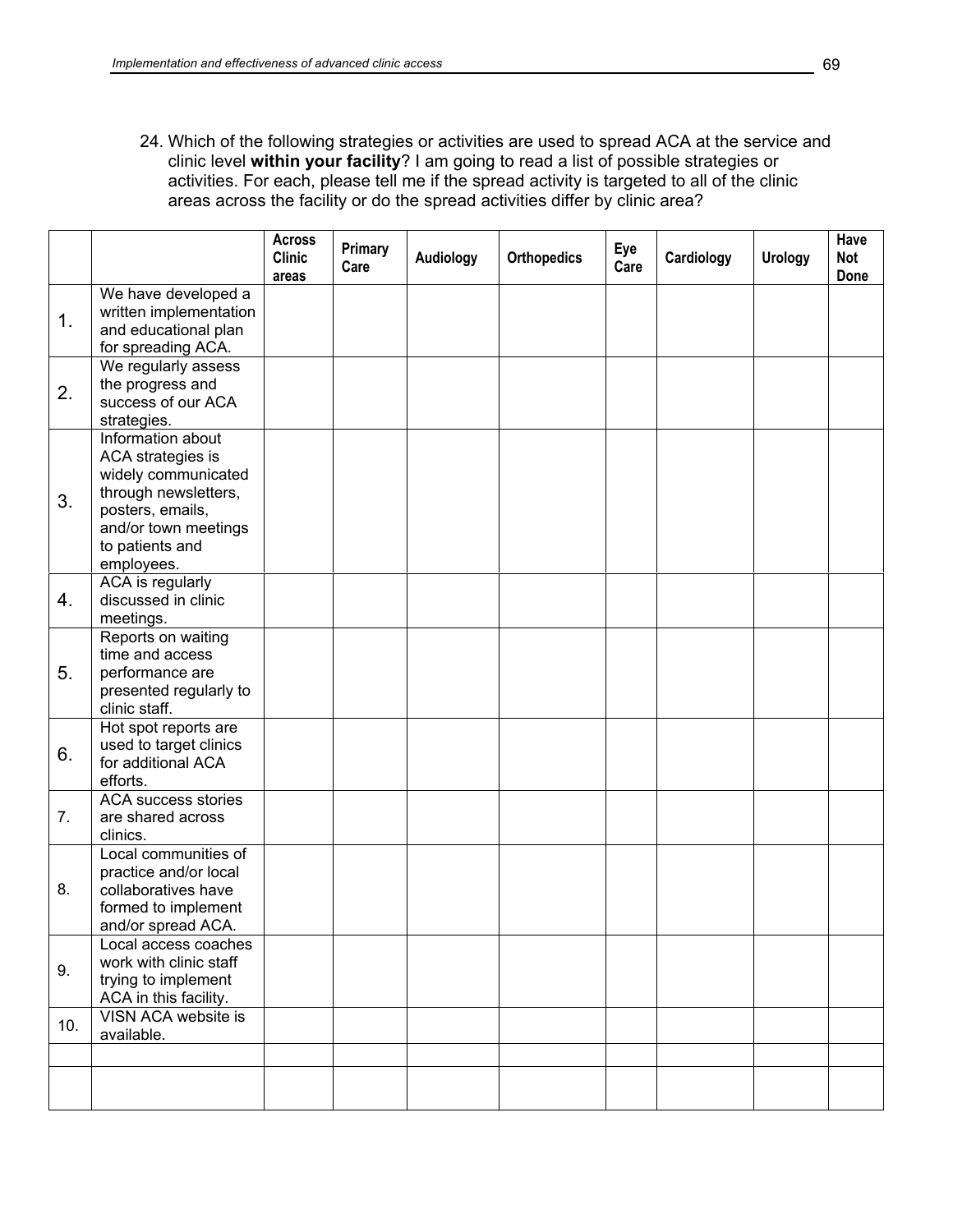|     |                                                                                                                                         | <b>Across</b><br><b>Clinic</b><br>areas | Primary<br>Care | Audiology | <b>Orthopedics</b> | Eye<br>Care | Cardiology | <b>Urology</b> | Have<br>Not<br>Done |
|-----|-----------------------------------------------------------------------------------------------------------------------------------------|-----------------------------------------|-----------------|-----------|--------------------|-------------|------------|----------------|---------------------|
| 11. | Staff are freed from<br>regular duties to<br>participate in ACA<br>activities such as<br>team meetings,<br>training,<br>collaboratives. |                                         |                 |           |                    |             |            |                |                     |
| 12. | Training and<br>education is provided<br>for scheduling clerks.                                                                         |                                         |                 |           |                    |             |            |                |                     |
| 13. | Incentives and<br>rewards are offered<br>for reducing waiting<br>times.                                                                 |                                         |                 |           |                    |             |            |                |                     |
| 14. | We have shown the<br>IHI "The Time Has<br>Come" video.                                                                                  |                                         |                 |           |                    |             |            |                |                     |
| 15. | We have shown the<br><b>IHI Mark Murray</b><br>technical video.                                                                         |                                         |                 |           |                    |             |            |                |                     |
| 16. | Other (specify)                                                                                                                         |                                         |                 |           |                    |             |            |                |                     |

*[Note: IHI "The Time Has Come" video is on Advanced Clinic Access and the IHI "Mark Murray Technical Video" is on the Ten Key Changes for improving access.]*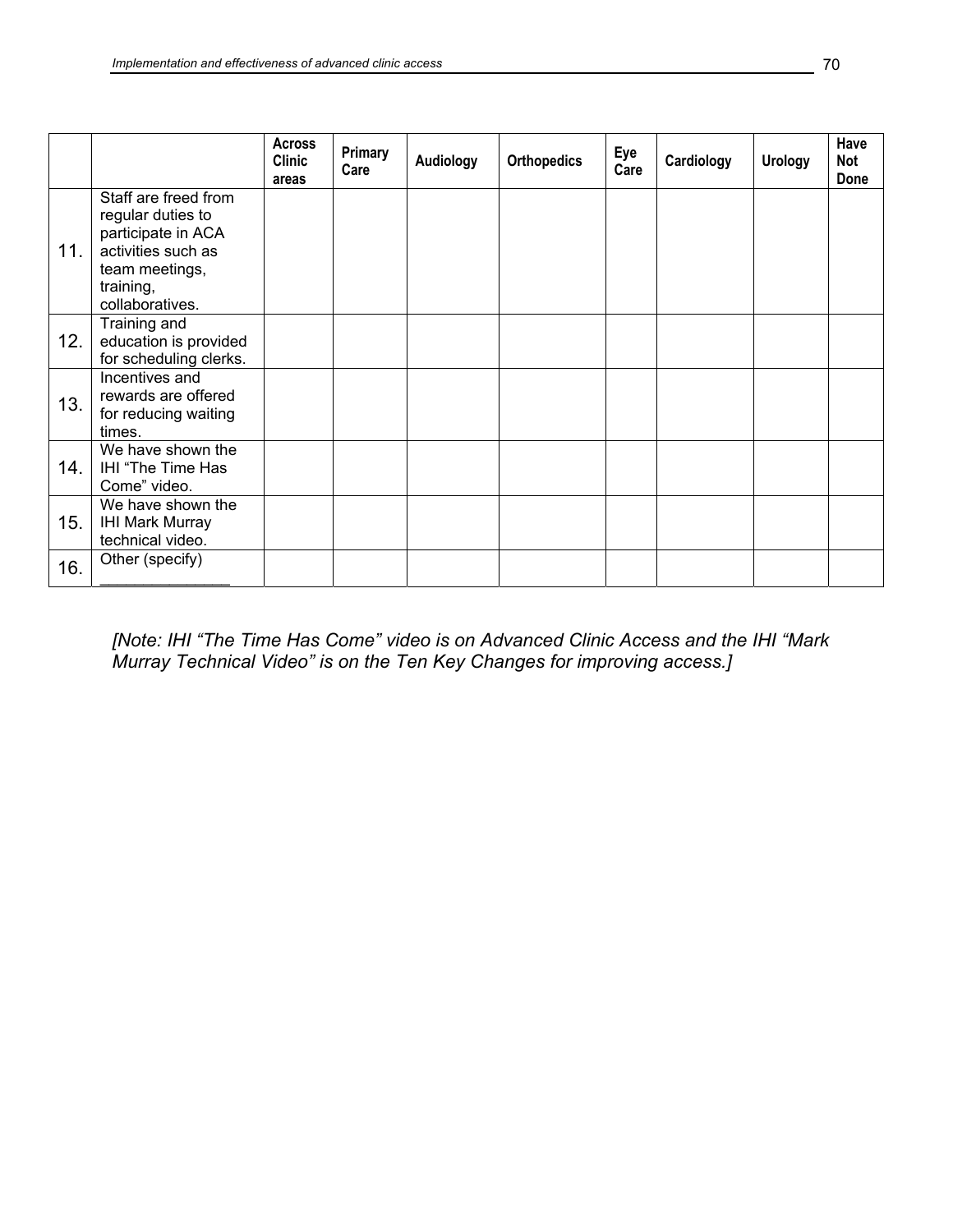25. Which of the following strategies or activities do you use involving **other VA facilities or other outside resources** to support ACA? Again, I am going to read a list of possible strategies or activities. For each, please tell me if the activity is targeted to all of the clinic areas across the facility or do the activities differ by clinic area?

|    |                                                                                                                            | All<br><b>Clinic</b><br>areas | <b>Primary</b><br>Care | Audiology | <b>Orthopedics</b> | Eye<br>Care | Cardiology | <b>Urology</b> | <b>Have</b><br><b>Not</b><br>Done |
|----|----------------------------------------------------------------------------------------------------------------------------|-------------------------------|------------------------|-----------|--------------------|-------------|------------|----------------|-----------------------------------|
| 1. | We sent our<br>staff to the<br>1999-2000IHI<br>National VHA<br>collaborative.                                              |                               |                        |           |                    |             |            |                |                                   |
| 2. | We send our<br>staff to VHA<br><b>ACA training</b><br>programs.                                                            |                               |                        |           |                    |             |            |                |                                   |
| 3. | We send our<br>staff to VA<br>ACA expert<br>meetings.                                                                      |                               |                        |           |                    |             |            |                |                                   |
| 4. | We<br>participate in<br>ACA peer<br>exchanges<br>with other<br>facilities in our<br>VISN.                                  |                               |                        |           |                    |             |            |                |                                   |
| 5. | We participate<br>in ACA<br>colloboratives<br>within our<br>VISN.                                                          |                               |                        |           |                    |             |            |                |                                   |
| 6. | External<br>access<br>coaches work<br>with our staff.                                                                      |                               |                        |           |                    |             |            |                |                                   |
| 7. | We send<br>expert<br>coaches from<br>our facility to<br>other facilities.                                                  |                               |                        |           |                    |             |            |                |                                   |
| 8. | [Ask for each<br>clinic area:]<br>The national<br>clinical<br>program<br>provides<br>leadership and<br>guidance on<br>ACA. |                               |                        |           |                    |             |            |                |                                   |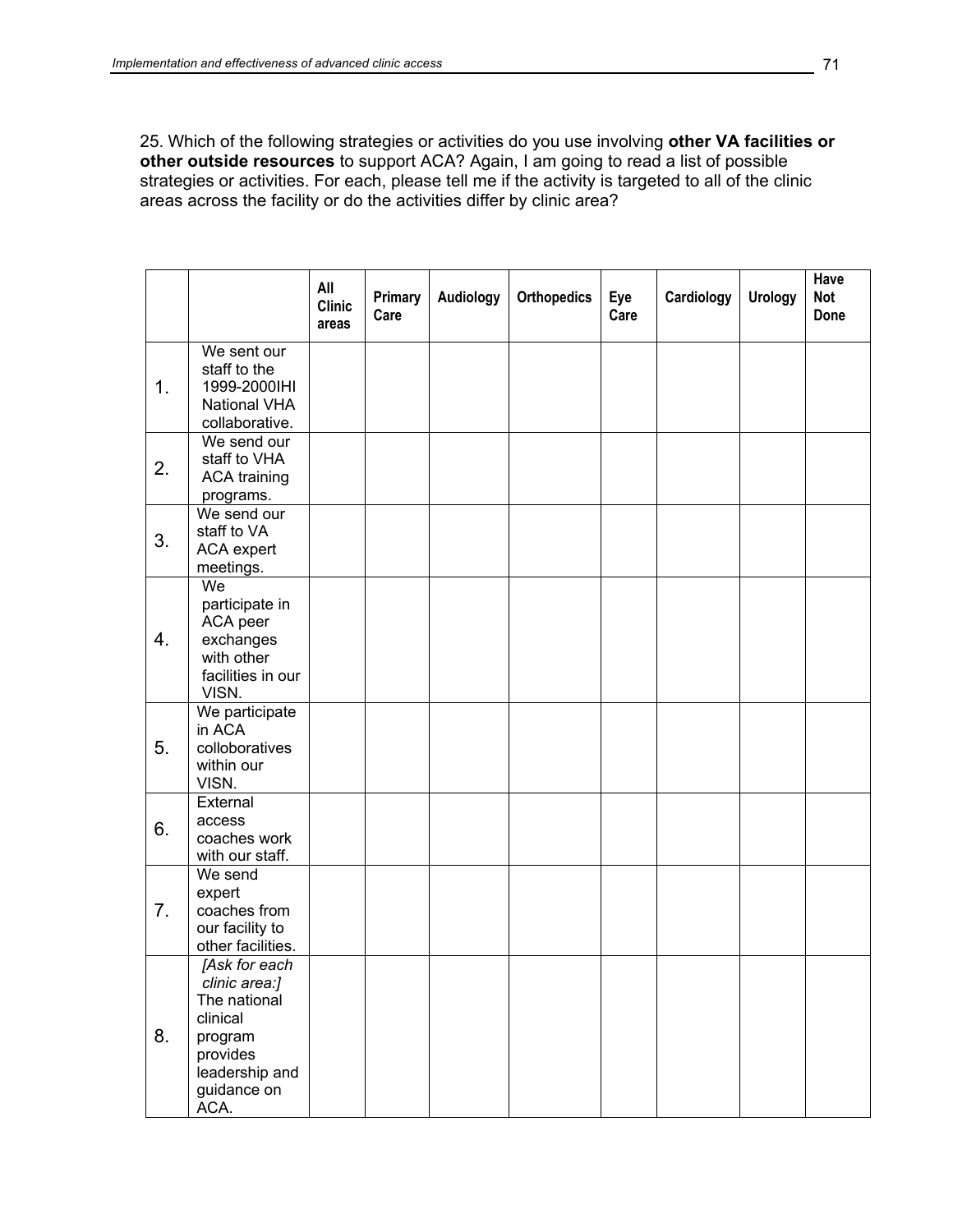|     |                              | All<br><b>Clinic</b><br>areas | Primary<br>Care | Audiology | <b>Orthopedics</b> | Eye<br>Care | Cardiology | <b>Urology</b> | Have<br><b>Not</b><br>Done |
|-----|------------------------------|-------------------------------|-----------------|-----------|--------------------|-------------|------------|----------------|----------------------------|
| 9.  | The National<br>ACA website. |                               |                 |           |                    |             |            |                |                            |
| 10. | Other                        |                               |                 |           |                    |             |            |                |                            |

26. Of all the things you have done as the Facility POC, which **one** has been the most important in **fostering** the adoption of Advanced Clinic Access at your facility?

27. In your opinion, what have been the **three** greatest **obstacles** to the adoption of Advanced Clinic Access at your facility?

28. Is there anything else you would like to mention? What else should we know about the adoption of ACA at your facility?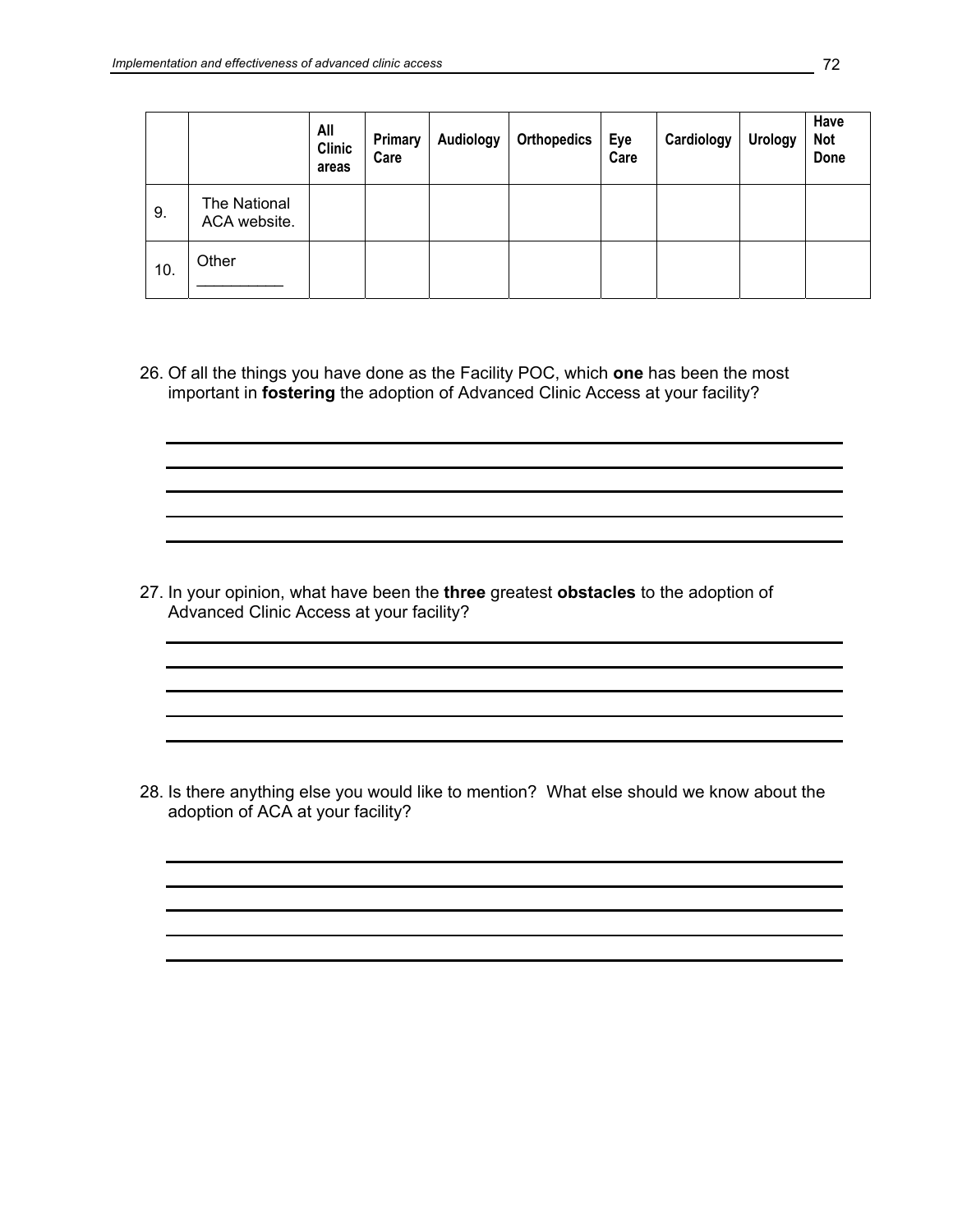29. What else is going on at your facility to reduce waiting times? (Probe: Are there other strategies other than ACA that you are using to reduce waiting times?)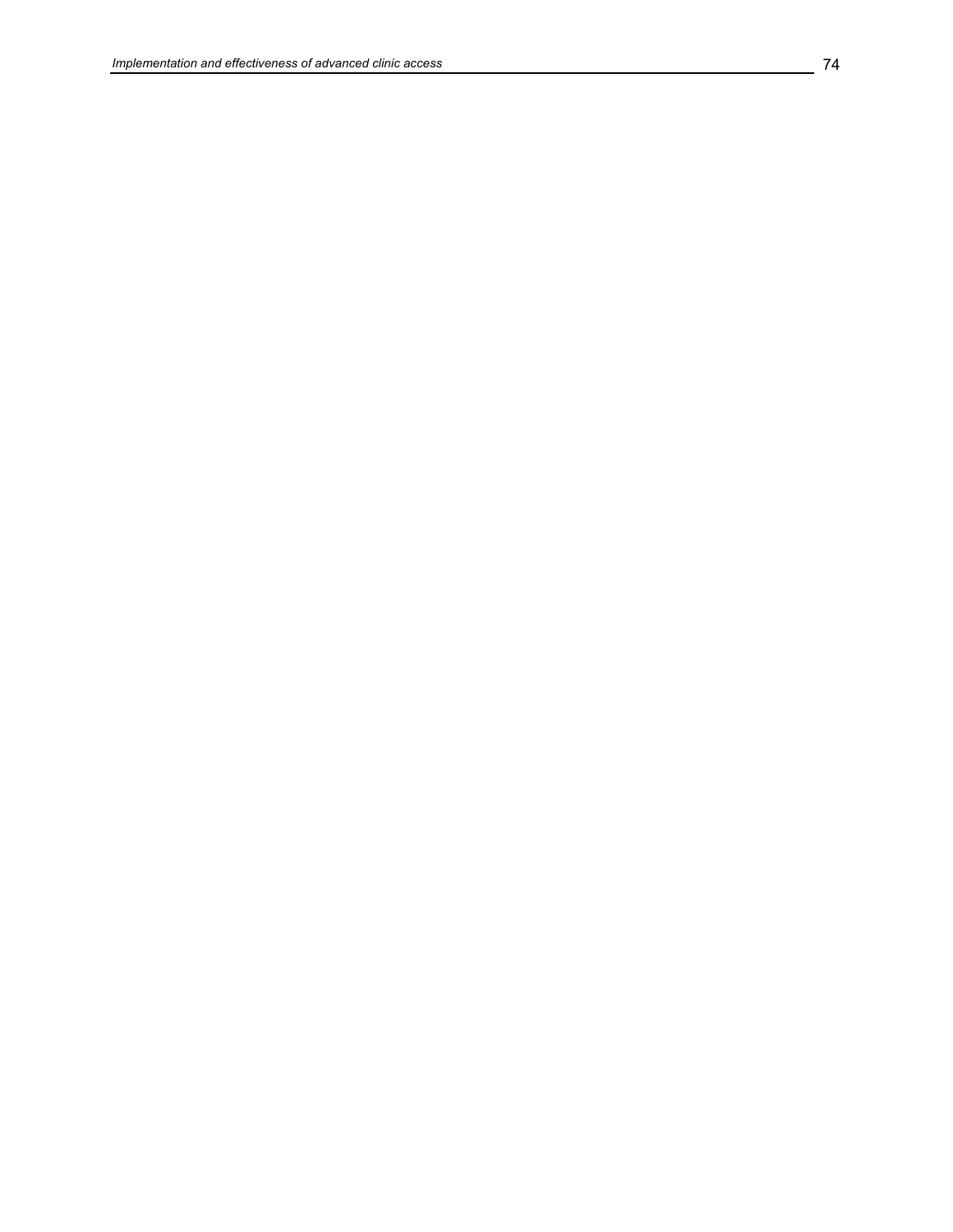**Appendix D: Matrix of Implementation of 10 Key Change Principles**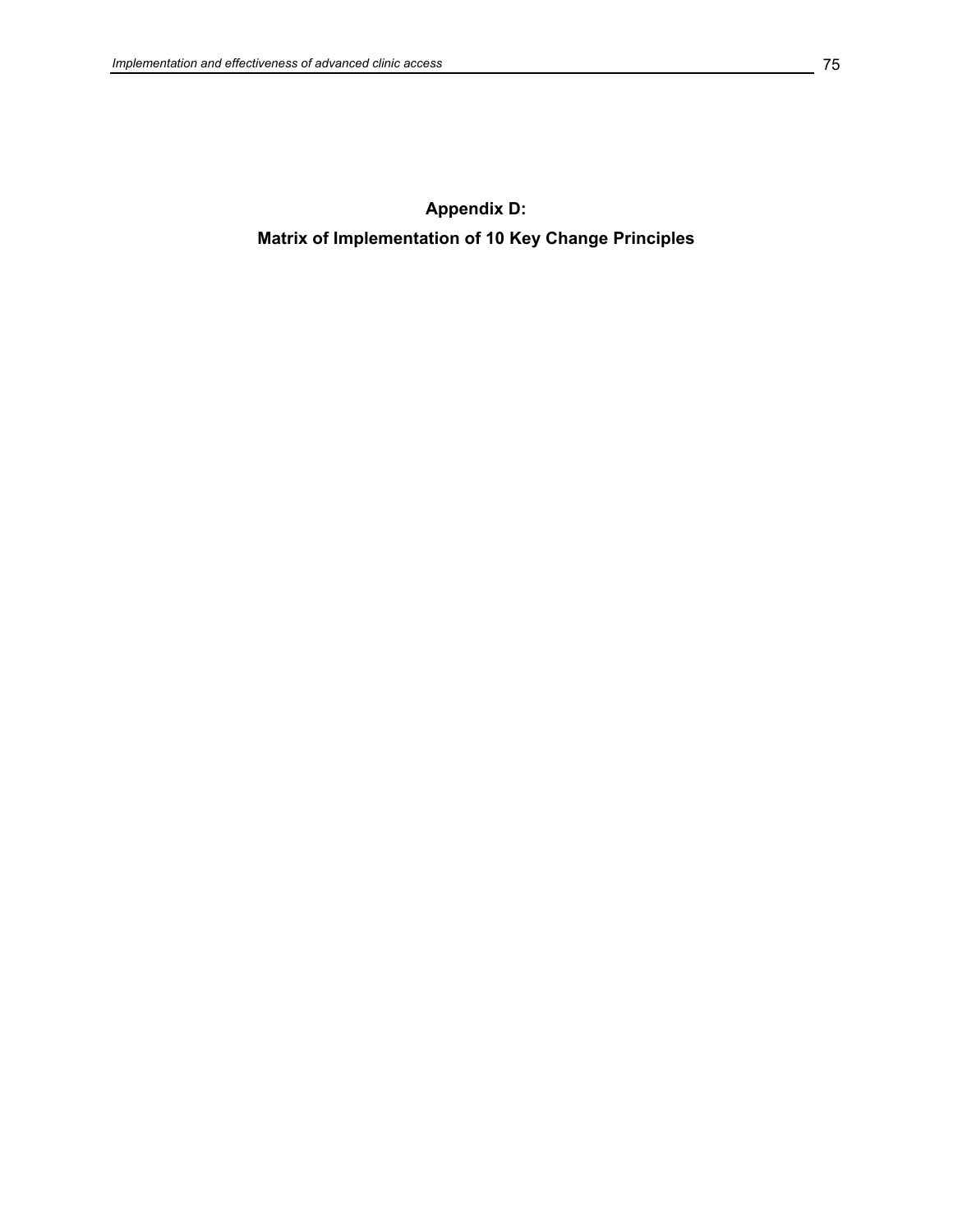# **Implementation of 10 Key Change Principles**

Please complete this spreadsheet to summarize the implementation in your facility of the 10 key changes associated with the Institute for Healthcare's (IHI) program to reduce waiting times. Please report implementation as of January 2003. Definitions of the 10 key changes are given on the next page.

For each target clinic area, please:

A. List the total number of clinics in that area.

B. Report the number of clinics that have fully implemented and the number that have partially implemented each of the 10 IHI key changes. Clinics that are not using any of the 10 IHI key changes should not be included in either group. Because of this, the numbers in this section may not add up to the total number of clinics.

## **Please return the completed spreadsheet by April 11 to david.mohr2@med.va.gov. Thank you.**

Facility name: \_\_\_\_\_\_\_\_\_\_\_\_\_\_\_\_\_\_\_\_\_\_\_\_

|                                                          |                       | Audiology Cardiology Eye Care | <b>Orthopedics</b> | Primary Care Urology |  |
|----------------------------------------------------------|-----------------------|-------------------------------|--------------------|----------------------|--|
| A. Total number of<br>clinics in each clinical<br>larea: |                       |                               |                    |                      |  |
| B. Ten Key Changes:                                      |                       |                               |                    |                      |  |
| 1. Work down the backlog                                 | Fully Implemented     |                               |                    |                      |  |
|                                                          | Partially Implemented |                               |                    |                      |  |
| 2. Reduce demand                                         | Fully Implemented     |                               |                    |                      |  |
|                                                          | Partially Implemented |                               |                    |                      |  |
| 3. Understand supply and                                 | Fully Implemented     |                               |                    |                      |  |
| demand                                                   | Partially Implemented |                               |                    |                      |  |
| 4. Reduce appointment types                              | Fully Implemented     |                               |                    |                      |  |
|                                                          | Partially Implemented |                               |                    |                      |  |
| 5. Plan for contingencies                                | Fully Implemented     |                               |                    |                      |  |
|                                                          | Partially Implemented |                               |                    |                      |  |
| 6. Manage the constraint                                 | Fully Implemented     |                               |                    |                      |  |
|                                                          | Partially Implemented |                               |                    |                      |  |
| 7. Optimize the care team                                | Fully Implemented     |                               |                    |                      |  |
|                                                          | Partially Implemented |                               |                    |                      |  |
| 8. Synchronize patient and                               | Fully Implemented     |                               |                    |                      |  |
| provider information                                     | Partially Implemented |                               |                    |                      |  |
| 9. Predict and anticipate                                | Fully Implemented     |                               |                    |                      |  |
| patient needs                                            | Partially Implemented |                               |                    |                      |  |
| 10. Optimize rooms and                                   | Fully Implemented     |                               |                    |                      |  |
| Equipment                                                | Partially Implemented |                               |                    |                      |  |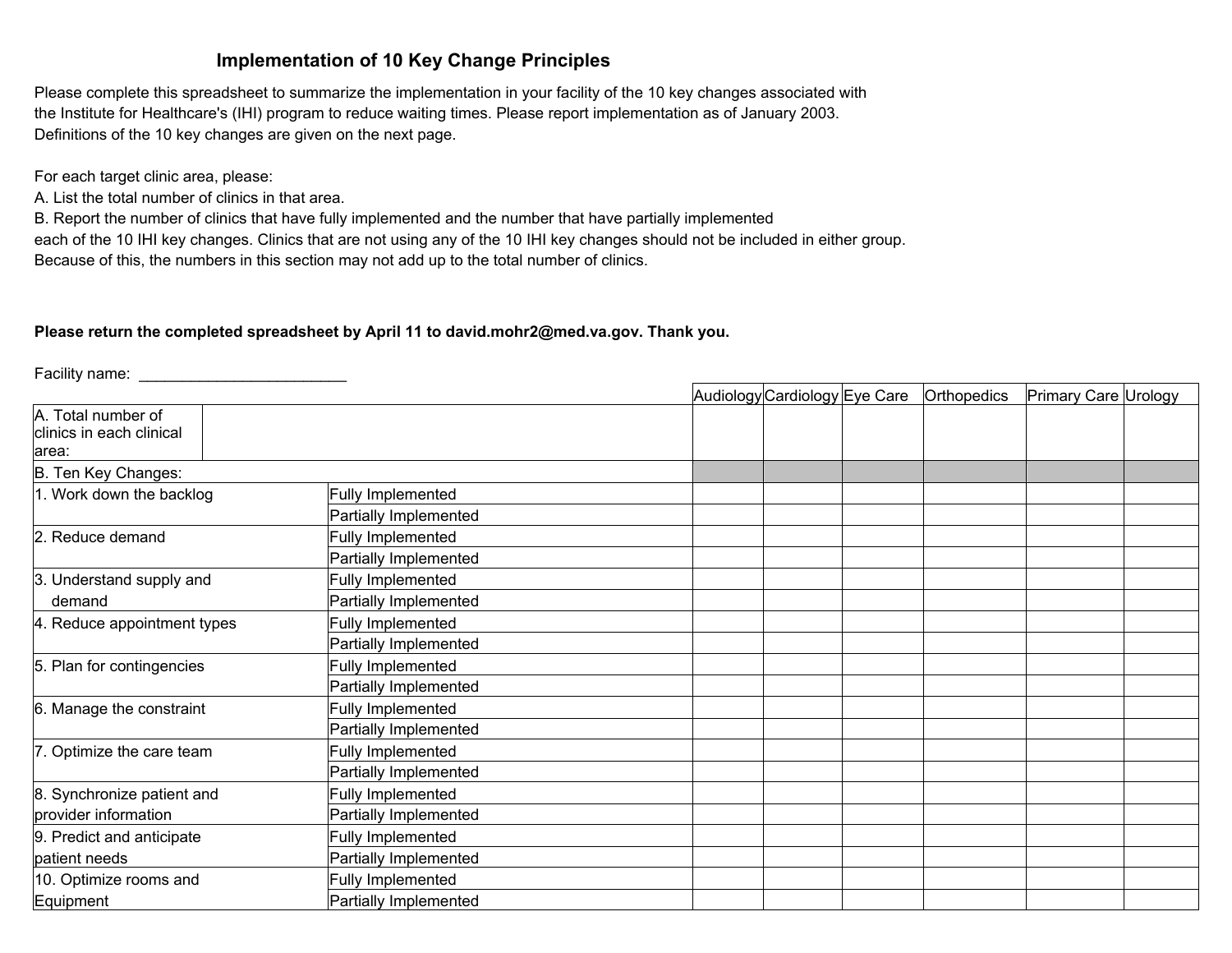# **List of 10 Key Change Principles With Definitions Used in Facility Point of Contact Report**

**Work down the backlog** (for example, by adding extra overbook slots to schedules, extending clinic hours, adding clinic sessions, reviewing wait list to see if medical needs could be met by phone call or other means)

**Reduce demand** (for example, by extending reappointment intervals, creating alternatives to face-to-face visits, and using referral guidelines)

**Understand supply and demand** (for example, by knowing how many appointment slots a clinic has, knowing what the provider panel size cap is, knowing how many patients come in, call in, or are scheduled each day for the clinic)

**Reduce appointment types** (for example, by reducing the number of separate clinic profiles, standardizing the length of appointments)

**Plan for contingencies** (for example, by anticipating and planning for situations like provider leaves and the annual flu vaccination season)

**Manage the constraint** (for example, by figuring out where the "logjams" occur in your patient care process and figuring out actions to deal with them)

**Optimize the care team** (for example, by using standard protocols, matching patient needs to skills of appropriate team members, not necessarily always a physician)

**Synchronize patient, provider and information** (for example, by starting clinic on time, checking charts for completeness, accuracy and presence at appointment)

**Predict and anticipate patient needs at the time of the appointment** (for example, by using regular clinic team "huddles" to communicate and deal with possible situations that may arise, using clinical reminders to get as much done in each visit as possible)

**Optimize rooms and equipment** (for example, by having the same supplies available in each exam room, making sure supplies are continuously stocked, using "open" rooming)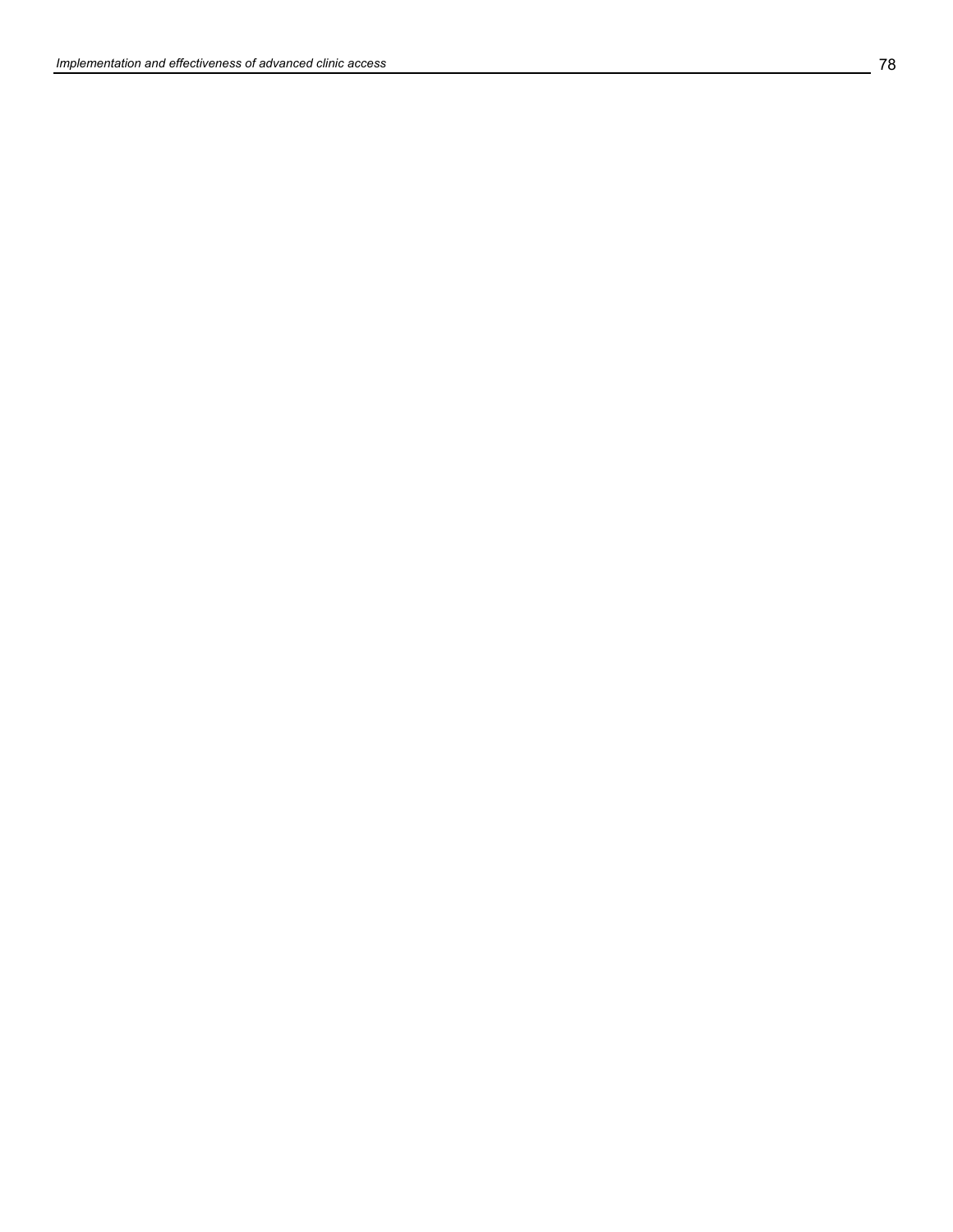# **Appendix E: ACA Staff Survey**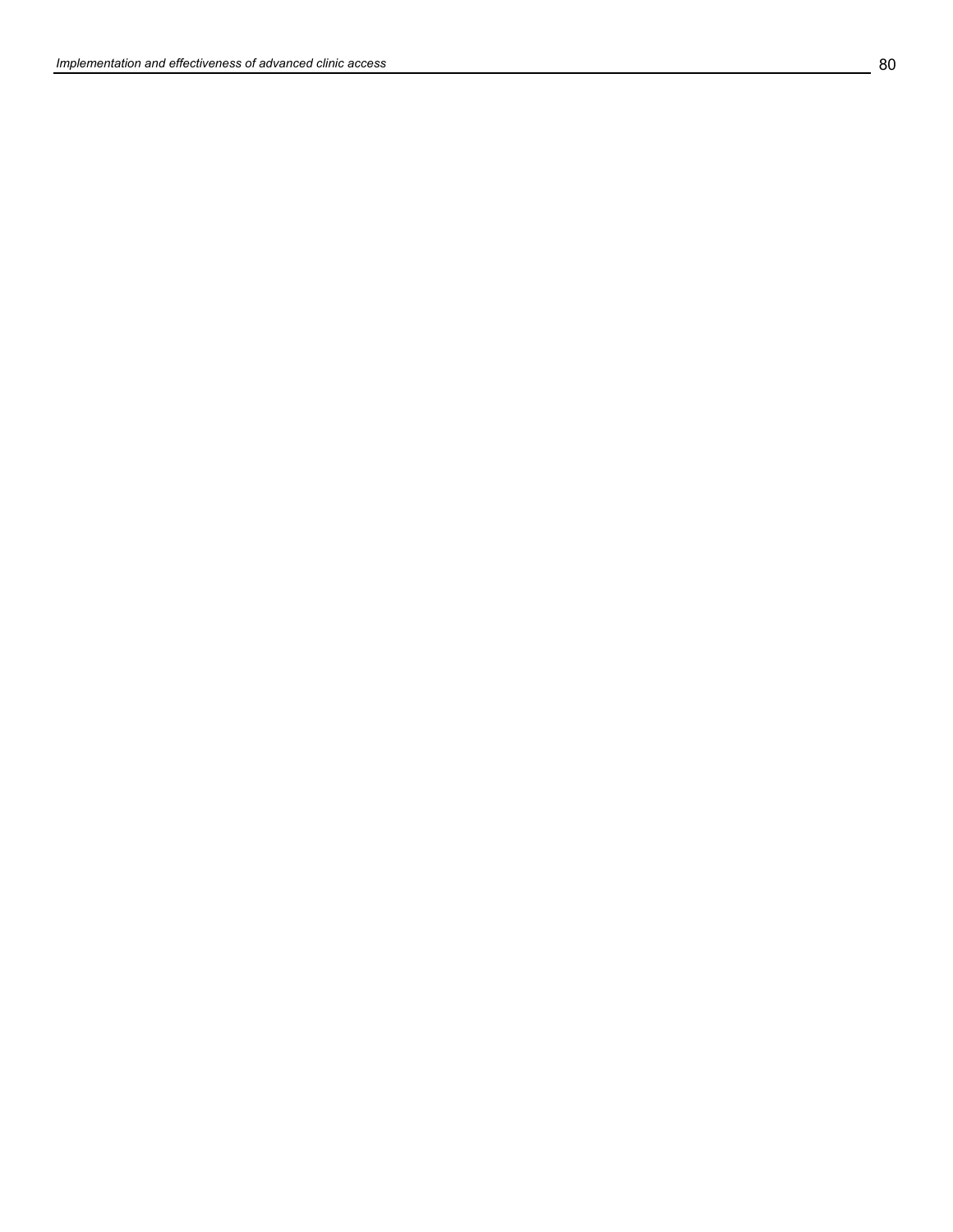# **Advanced Clinic Access Survey**

The Veterans Health Administration has embarked on a nation-wide effort to improve veterans' access to health care. This effort is officially known as **Advanced Clinic Access (ACA)** and involves many changes in policies and procedures designed to get veterans the medical care they need in a timely manner. Some facilities have been working to put ACA into practice for some time; other facilities are just getting started.

This questionnaire concerns your experiences with ACA so far. Please complete the questionnaire even if you have not heard about Advanced Clinic Access before, because some of the ACA changes may have been implemented in your clinic area without being called Advanced Clinic Access by name.

This survey is anonymous, confidential and voluntary. Your VA facility station number appears on the questionnaire, but no individual tracking number is used. The facility station number will allow us to combine your responses with those provided by other staff at your facility for purposes of group data analysis. The questionnaire also includes some demographic and background questions. This information will allow us to combine your responses with those from others with similar backgrounds to create large groups such as "all physicians" or "all managers." To preserve the anonymity of individual respondents, at no time will results for any group of less than 10 be reported.

# Management Decision and Research Center Health Services Research and Development Service Department of Veterans Affairs

**Acknowledgement.** Portions of this survey were adapted from the RAND Improving Chronic Illness Care Evaluation Healthcare Organization Survey for Breakthrough Series Team Members (Wave 2). The teamwork section of the survey has been adapted from an instrument developed by Professor G. Ross Baker, Department of Health Administration, University of Toronto, Toronto, Ontario, Canada.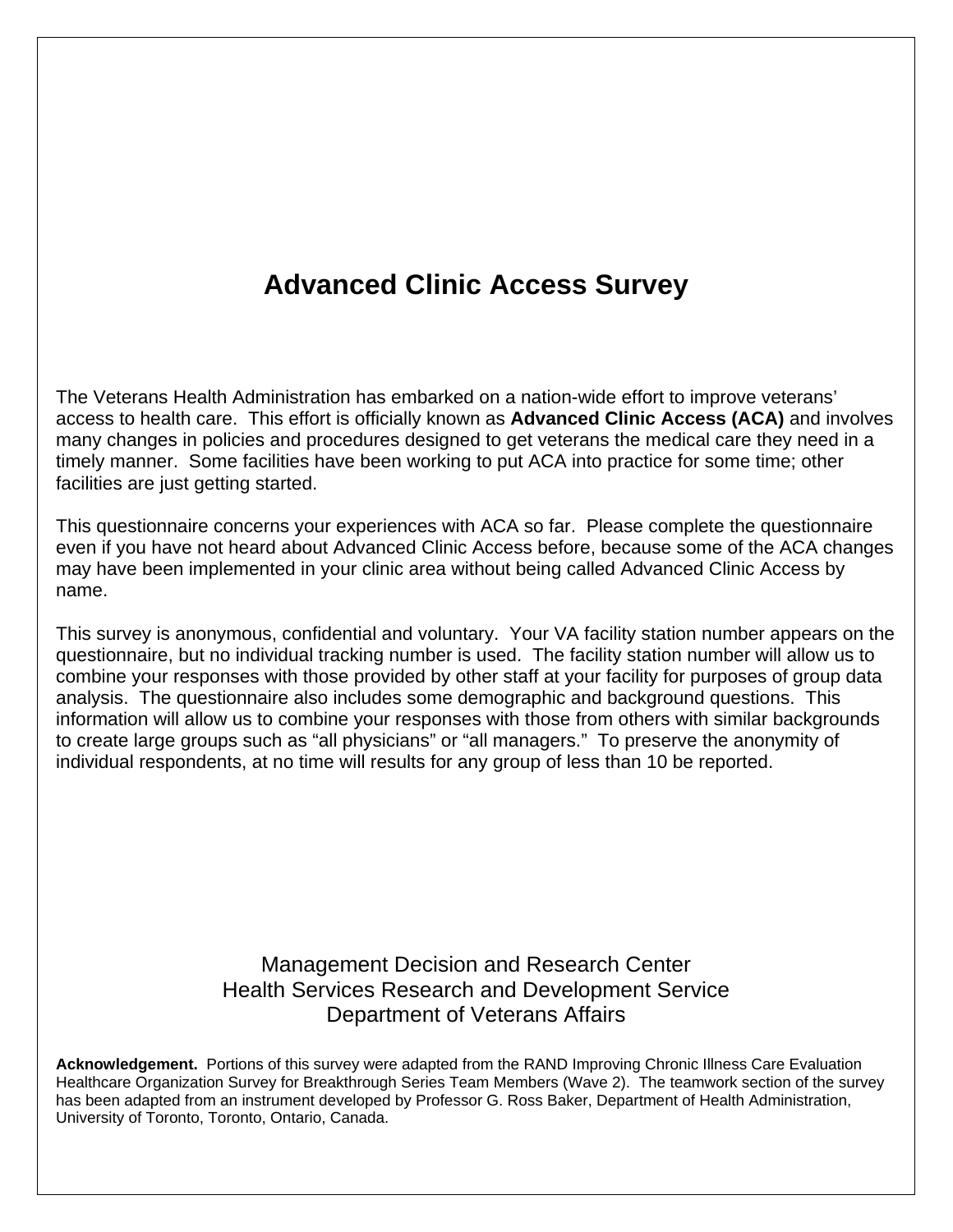| <b>Section 1. General Background</b>                                                                                                                                                                                                                                                                                                                                                                                                                                                                      |
|-----------------------------------------------------------------------------------------------------------------------------------------------------------------------------------------------------------------------------------------------------------------------------------------------------------------------------------------------------------------------------------------------------------------------------------------------------------------------------------------------------------|
| 1. In what clinic area do you currently work? If you work in more than one clinic area, please check all that<br>apply and go to question 2 next. If you work in only one clinic area, go to question 3 after answering this<br>question.<br><b>Primary Care</b><br>$\Box$ Audiology<br>Cardiology<br>$\Box$ Eye Care<br>Orthopedics<br>If "other" is the only answer<br>$\Box$ Urology<br>that you selected, please skip<br>Other (please specify<br>to question 43 on page 10.                          |
| 2. If you work in more than one clinic area, where do you spend most of your time? If you spend equal time in<br>more than one clinic area, please "x" here $\Box$ and also choose one clinic area below to use as the basis for<br>your answers to this survey.<br>$\Box$ Primary Care<br>$\Box$ Audiology<br>Cardiology<br>Please think of this one clinic area as<br>$\Box$ Eye Care<br>you answer the remainder of the survey.<br>$\Box$ Orthopedics<br>$\Box$ Urology                                |
| 3. How many hours per week do you usually work in this clinic area? Do not include overtime or other extra<br>hours in your count.<br>$\Box$ Less than 8 hours per week (less than 1 work day)<br>$\Box$ 8 to 15 hours per week (1 to 1.9 work days)<br>$\Box$ 16 to 23 hours per week (2 to 2.9 work days)<br>$\Box$ 24 to 31 hours per week (3 to 3.9 work days)<br>$\Box$ 32 to 39 hours per week (4 to 4.9 work days)<br>$\Box$ 40 hours per week (5 work days)<br>$\Box$ More than 40 hours per week |
| 4. What is your level of supervisory responsibility in this clinic area?<br>$\Box$ None<br>Team leader<br>First line supervisor<br>$\Box$ Manager                                                                                                                                                                                                                                                                                                                                                         |
| 1                                                                                                                                                                                                                                                                                                                                                                                                                                                                                                         |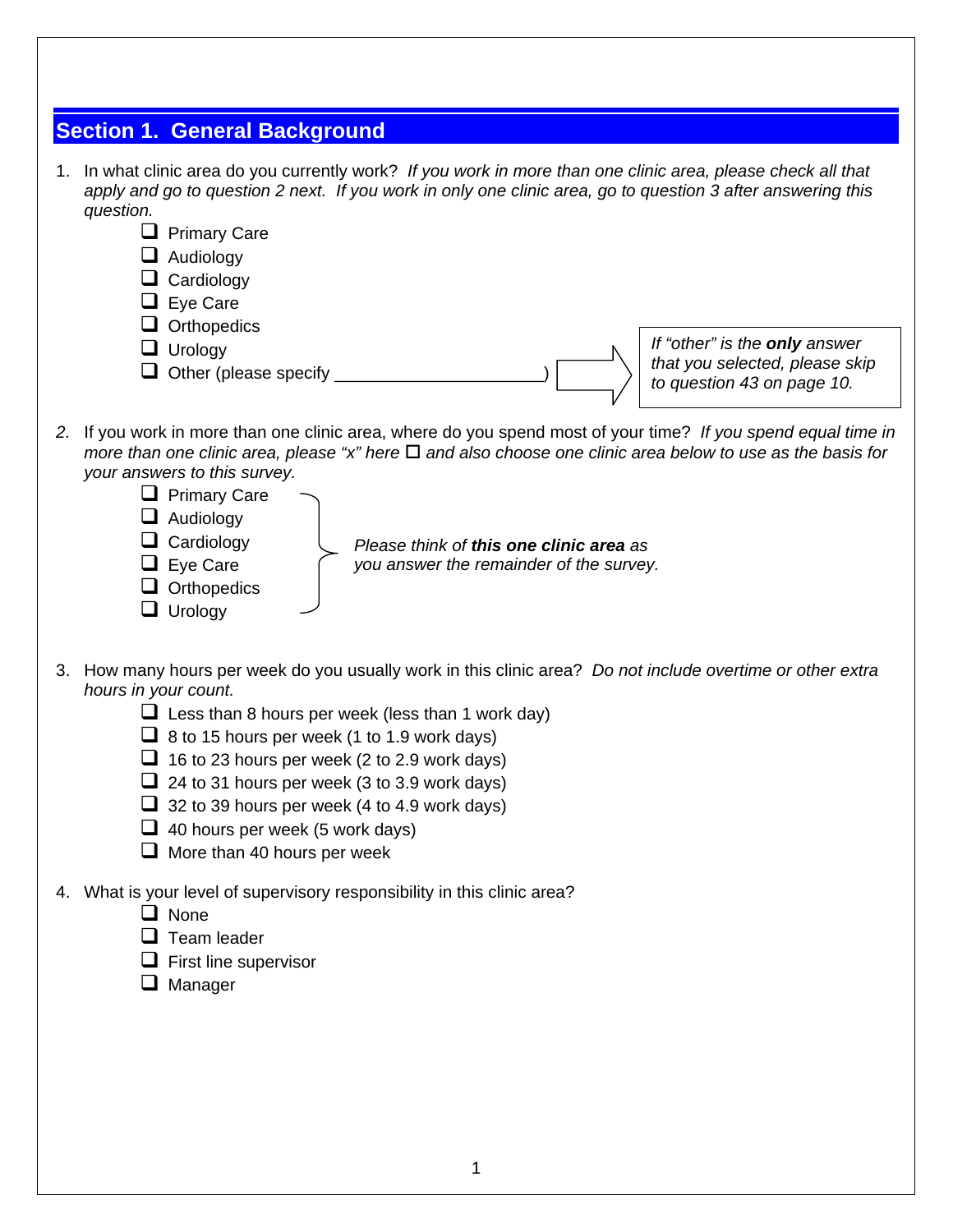| 5. | What is your role in this clinic area?                                                                                                                                                                                                                                                                                   |                                                                                                                                                                                                                                                                                                                                                                         |
|----|--------------------------------------------------------------------------------------------------------------------------------------------------------------------------------------------------------------------------------------------------------------------------------------------------------------------------|-------------------------------------------------------------------------------------------------------------------------------------------------------------------------------------------------------------------------------------------------------------------------------------------------------------------------------------------------------------------------|
|    | Physician, Surgeon, Psychiatrist,<br>Ophthalmologist, Dentist<br>$\Box$ Physician Assistant<br>$\Box$ Medical Assistant<br>□ Nurse Practitioner, Clinical Nurse<br>Specialist, Advanced Practice Nurse<br>$\Box$ Registered Nurse<br>$\Box$ Licensed Practical Nurse<br>$\Box$ Nursing Assistant<br>$\Box$ Pharmacist    | $\Box$ Optometrist<br>$\Box$ Technical staff (pharmacy technician, dietary<br>technician, EKG technician, optometry technician<br>$etc.$ )<br>$\Box$ Social Worker<br>$\Box$ Psychologist<br>$\Box$ Other clinical (respiratory therapist, physical<br>therapist, phlebotomist, etc.)<br>Program Support Assistant or Scheduling Clerk<br>$\Box$ Other (please specify) |
|    | 6. How long you have worked in this clinic area?<br>$\Box$ 6 months or less<br>$\Box$ More than 6 months, but less than one year<br>$\Box$ 1-2 years<br>$\Box$ 3-4 years<br>$\Box$ 5-10 years<br>$\Box$ More than 10 years                                                                                               |                                                                                                                                                                                                                                                                                                                                                                         |
|    | 7. How long have you worked for the VA overall?<br>$\Box$ 6 months or less<br>$\Box$ More than 6 months, but less than one year<br>$\Box$ 1-2 years<br>$\Box$ 3-4 years<br>$\Box$ 5-10 years<br>More than 10 years                                                                                                       |                                                                                                                                                                                                                                                                                                                                                                         |
|    | 8. When were you first made aware that VA was making a special effort to shorten the amount of time that<br>veterans have to wait for an appointment?<br>$\Box$ When I read this questionnaire<br>$\Box$ Within the past 6 months<br>$\Box$ 7-12 months ago<br>$\Box$ 13-24 months ago<br>$\Box$ More than two years ago |                                                                                                                                                                                                                                                                                                                                                                         |
|    | 9. When did you first hear the term Advanced Clinic Access?<br>$\Box$ When I read this questionnaire<br>$\Box$ Within the past 6 months<br>$\Box$ 7-12 months ago<br>$\Box$ 13-24 months ago<br>$\Box$ More than two years ago                                                                                           |                                                                                                                                                                                                                                                                                                                                                                         |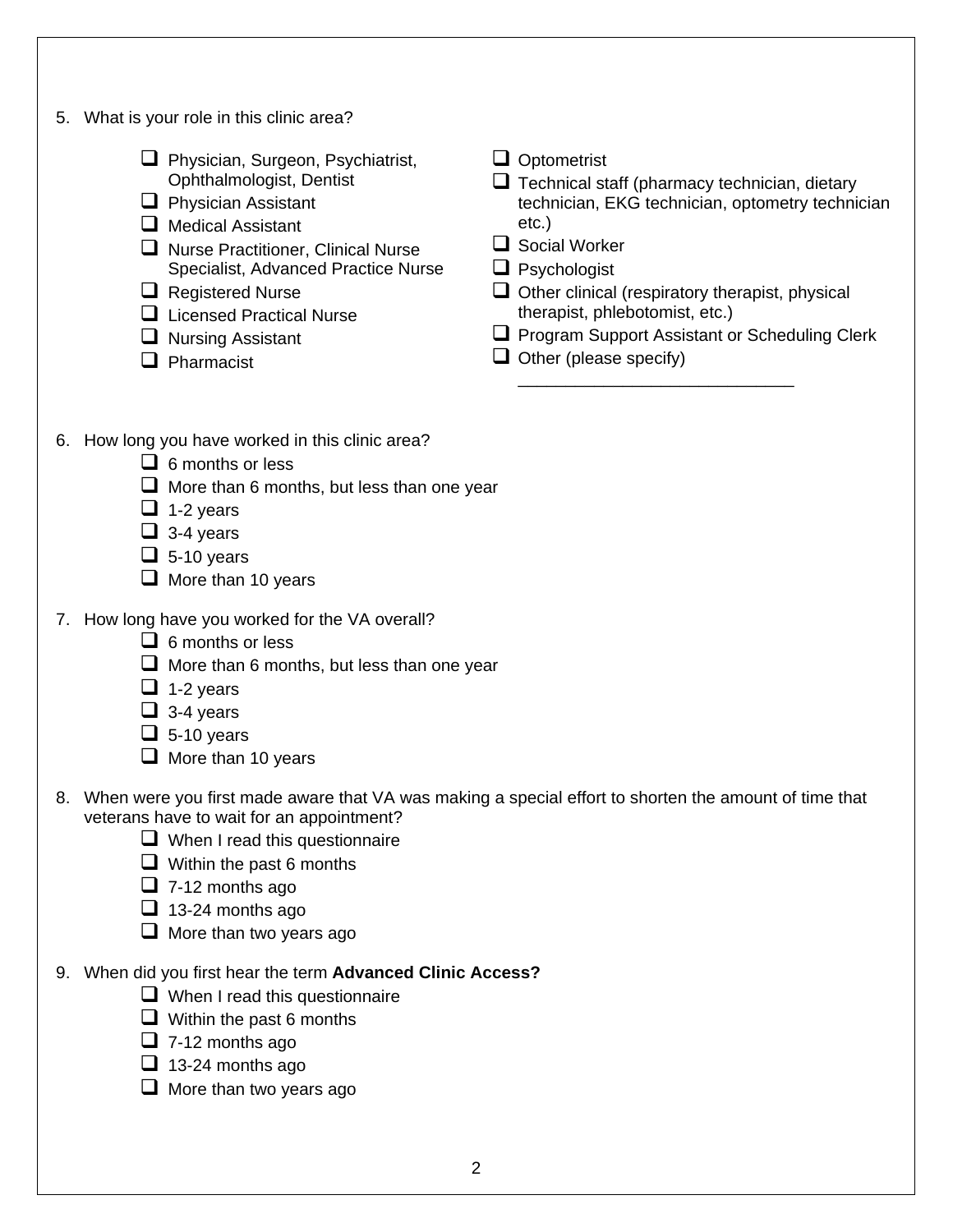# **Section 2. Changes to Improve Clinic Access**

10. Below is a list of general types of changes that can be used to improve clinic access. These are the 10 key principles of the Advanced Clinic Access (ACA) program. You may know them by different names.

Which if any of these efforts to improve veterans' access to care have **you been directly involved in**? *You may check more than one. You should check all changes that you were involved in regardless of whether the change was successful or not.* 

| $\Box$ Work down the backlog (for example, by adding extra overbook slots to schedules, extending<br>clinic hours, adding clinic sessions, reviewing wait list to see if medical needs could be met by<br>phone call or other means)                                    |                                                       |  |  |  |  |  |  |
|-------------------------------------------------------------------------------------------------------------------------------------------------------------------------------------------------------------------------------------------------------------------------|-------------------------------------------------------|--|--|--|--|--|--|
| $\Box$ Reduce demand (for example, by extending reappointment intervals, creating alternatives to<br>face-to-face visits, and using referral guidelines)                                                                                                                |                                                       |  |  |  |  |  |  |
| <b>Understand supply and demand</b> (for example, by knowing how many appointment slots a<br>clinic has, knowing what the provider panel size cap is, knowing how many patients come in,<br>call in, or are scheduled each day for the clinic)                          |                                                       |  |  |  |  |  |  |
| $\Box$ Reduce appointment types (for example, by reducing the number of separate clinic profiles,<br>standardizing the length of appointments)                                                                                                                          |                                                       |  |  |  |  |  |  |
| $\Box$ Plan for contingencies (for example, by anticipating and planning for situations like provider<br>leaves and the annual flu vaccination season)                                                                                                                  |                                                       |  |  |  |  |  |  |
| Manage the constraint (for example, by figuring out where the "logjams" occur in your patient<br>care process and figuring out actions to deal with them)                                                                                                               |                                                       |  |  |  |  |  |  |
| $\Box$ Optimize the care team (for example, by using standard protocols, matching patient needs to<br>skills of appropriate team members, not necessarily always a physician)                                                                                           |                                                       |  |  |  |  |  |  |
| Synchronize patient, provider and information (for example, by starting clinic on time,<br>checking charts for completeness, accuracy and presence at appointment)                                                                                                      |                                                       |  |  |  |  |  |  |
| Predict and anticipate patient needs at the time of the appointment (for example, by using<br>regular clinic team "huddles" to communicate and deal with possible situations that may arise,<br>using clinical reminders to get as much done in each visit as possible) |                                                       |  |  |  |  |  |  |
| $\Box$ Optimize rooms and equipment (for example, by having the same supplies available in each<br>exam room, making sure supplies are continuously stocked, using "open" rooming)                                                                                      |                                                       |  |  |  |  |  |  |
| Other (Please specify                                                                                                                                                                                                                                                   |                                                       |  |  |  |  |  |  |
|                                                                                                                                                                                                                                                                         |                                                       |  |  |  |  |  |  |
| None of these changes have been attempted in my clinic area.<br>Not sure if any of these changes have been attempted in my clinic area yet.  ightarrow Not sure if any of these changes have been attempted in my clinic area yet.                                      | If "none" or<br>"not sure,"<br>skip to<br>question 15 |  |  |  |  |  |  |
|                                                                                                                                                                                                                                                                         | on page 7.                                            |  |  |  |  |  |  |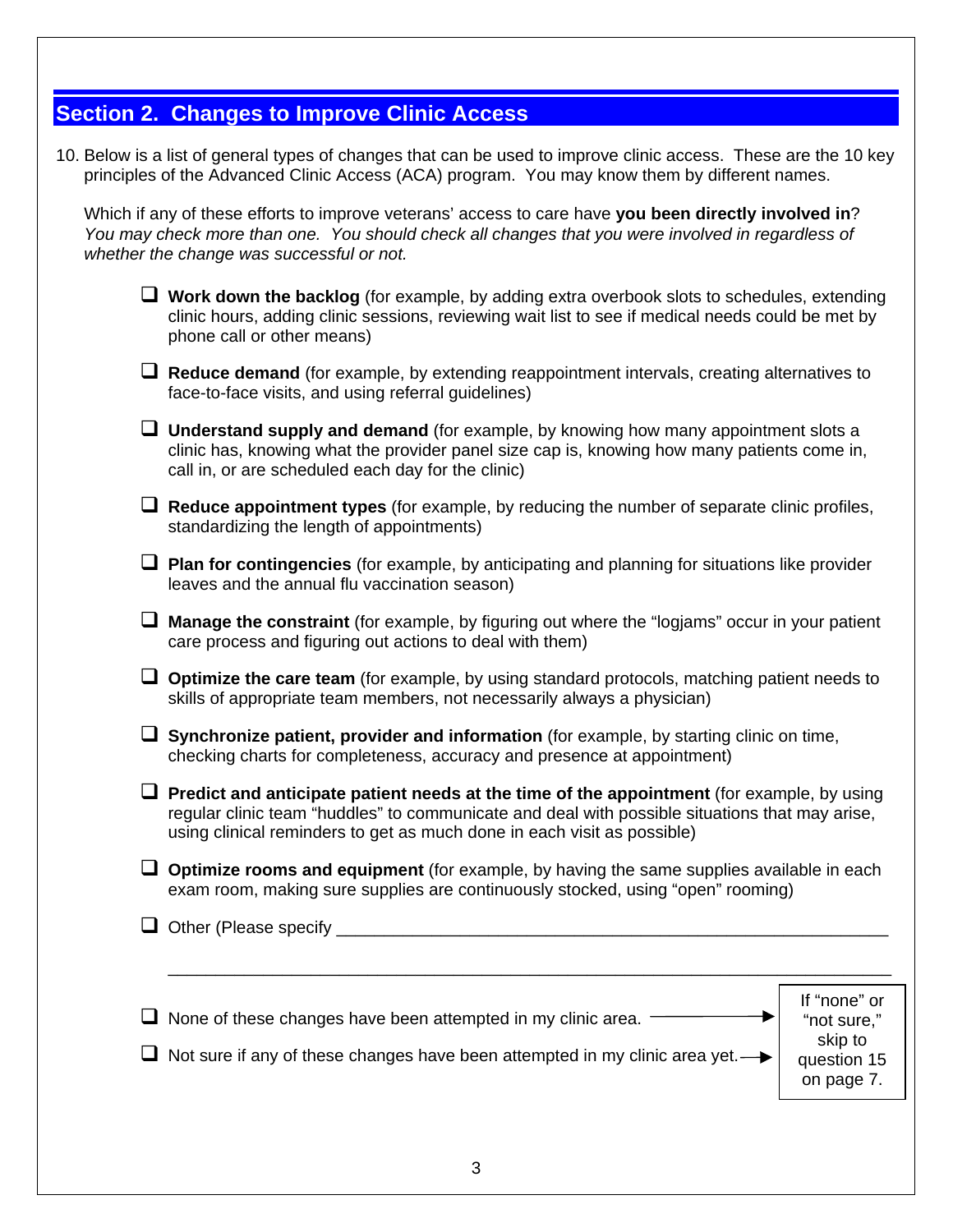11. The next questions concern various activities designed to help staff learn about the Advanced Clinic Access (ACA) program and then put the ACA changes into practice. Some of these activities may have been conducted by staff from the Institute for Healthcare Improvement (IHI), while other activities may have been organized by your VISN headquarters or by individuals in your own facility or clinic area. Not all activities may have been done at your facility.

How much have the following resources helped your clinic area improve access? *Please give us your opinions about the activities conducted in your clinic area in which you personally participated. If you did not participate in an activity or if an activity was not tried in your clinic area, please mark "Didn't Participate/Use."*

|             |                                                                                                                                                          | <b>Not</b><br>At All<br><b>Helpful</b> | <b>A Little</b><br><b>Helpful</b> | Some-<br>what<br><b>Helpful</b> | <b>Very</b><br><b>Helpful</b> | Ex-<br>tremely<br><b>Helpful</b> | Didn't<br>Partici-<br>pate/Use |
|-------------|----------------------------------------------------------------------------------------------------------------------------------------------------------|----------------------------------------|-----------------------------------|---------------------------------|-------------------------------|----------------------------------|--------------------------------|
| Α.          | Internal collaboratives (involving learning<br>sessions, action periods, and reporting back)                                                             |                                        | $\overline{2}$                    | 3                               | $\overline{4}$                | 5                                | 9                              |
| <b>B.</b>   | Veterans Health Administration conference<br>calls                                                                                                       | $\mathbf{1}$                           | 2                                 | 3                               | $\overline{4}$                | 5                                | 9                              |
| $C_{\cdot}$ | E-mail discussions                                                                                                                                       | 1                                      | 2                                 | 3                               | $\overline{4}$                | 5                                | 9                              |
| D.          | Visits to or from other clinic areas in my<br>facility that are working on ACA                                                                           |                                        | $\overline{2}$                    | 3                               | $\overline{4}$                | 5                                | 9                              |
| Ε.          | Visits to or from other facilities that are<br>working on ACA                                                                                            |                                        | 2                                 | 3                               | 4                             | 5                                | 9                              |
| F.          | Visits or phone calls involving consultants<br>from IHI or other organizations outside of VA                                                             |                                        | $\overline{2}$                    | 3                               | $\overline{4}$                | 5                                | 9                              |
| G.          | Resource materials and handbooks                                                                                                                         | 1                                      | $\overline{2}$                    | 3                               | $\overline{4}$                | 5                                | 9                              |
| Η.          | Videos about reducing wait times<br>(such as "The Time Has Come" video or the<br>Mark Murray technical video on ten key<br>changes for improving access) |                                        | 2                                 | 3                               | $\overline{4}$                | 5                                | 9                              |
| L.          | Consultation or other support from a key<br>messenger / opinion leader / champion from<br>this facility                                                  | 1                                      | 2                                 | 3                               | 4                             | 5                                | 9                              |
| J.          | Local colleagues serving as access experts /<br>coaches                                                                                                  | $\mathbf{1}$                           | 2                                 | 3                               | $\overline{4}$                | 5                                | 9                              |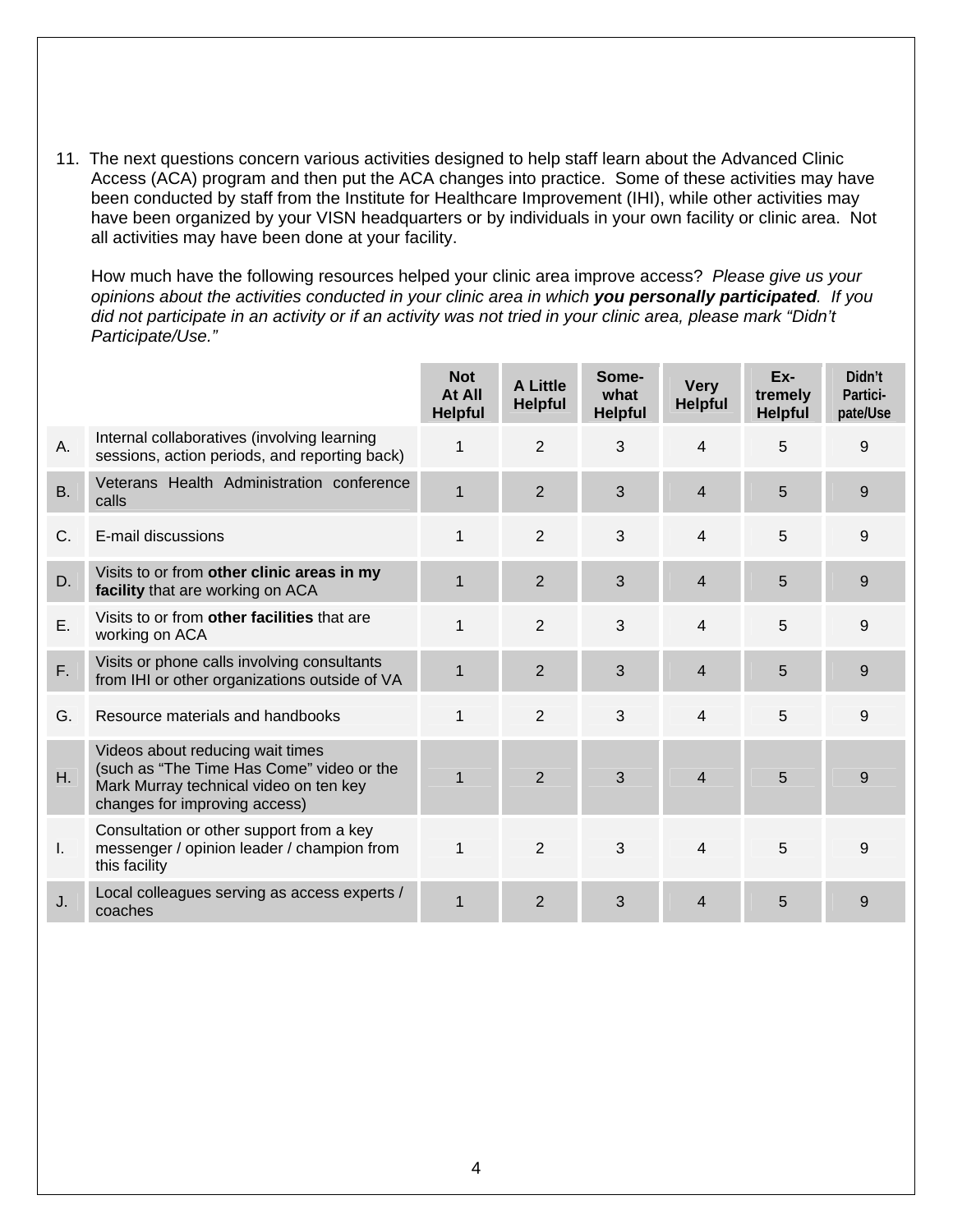|    |                                                                                           | <b>Not</b><br>At All<br><b>Helpful</b> | <b>A Little</b><br><b>Helpful</b> | Some-<br>what<br><b>Helpful</b> | <b>Very</b><br><b>Helpful</b> | Ex-<br>tremely<br><b>Helpful</b> | Didn't<br>Partici-<br>pate/Use |
|----|-------------------------------------------------------------------------------------------|----------------------------------------|-----------------------------------|---------------------------------|-------------------------------|----------------------------------|--------------------------------|
| Κ. | Collecting specific data related to ACA                                                   |                                        | $\overline{2}$                    | 3                               | $\overline{4}$                | 5                                | 9                              |
| L. | Special meeting or retreat regarding<br>appointment wait time reduction                   | $\mathbf{1}$                           | $\overline{2}$                    | 3                               | $\overline{4}$                | 5                                | 9                              |
| M. | Conference calls and/or other support from<br>an access expert / coach                    | 1                                      | 2                                 | 3                               | $\overline{4}$                | 5                                | 9                              |
| N. | Discussion of clinic access at staff meetings                                             | $\mathbf{1}$                           | 2                                 | 3                               | $\overline{4}$                | 5                                | 9                              |
| O. | Review of performance data                                                                | 1                                      | $\overline{2}$                    | 3                               | 4                             | 5                                | 9                              |
| P. | Local colleagues participation in an "access<br>road show" or other consultation activity | $\mathbf{1}$                           | $\overline{2}$                    | 3                               | $\overline{4}$                | 5                                | 9                              |
| Q. | VA Advanced Clinic Access web site                                                        | $\mathbf{1}$                           | 2                                 | 3                               | $\overline{4}$                | 5                                | 9                              |
| R. | Our VISN Advanced Clinic Access web site                                                  |                                        | $\overline{2}$                    | 3                               | 4                             | 5                                | 9                              |

12. Please circle the number that best represents the extent to which the 10 key principles of Advanced Clinic Access (ACA) have been implemented in your clinic area?

|            |                   | w                 |
|------------|-------------------|-------------------|
| Not at all | <b>Moderately</b> | To a great extent |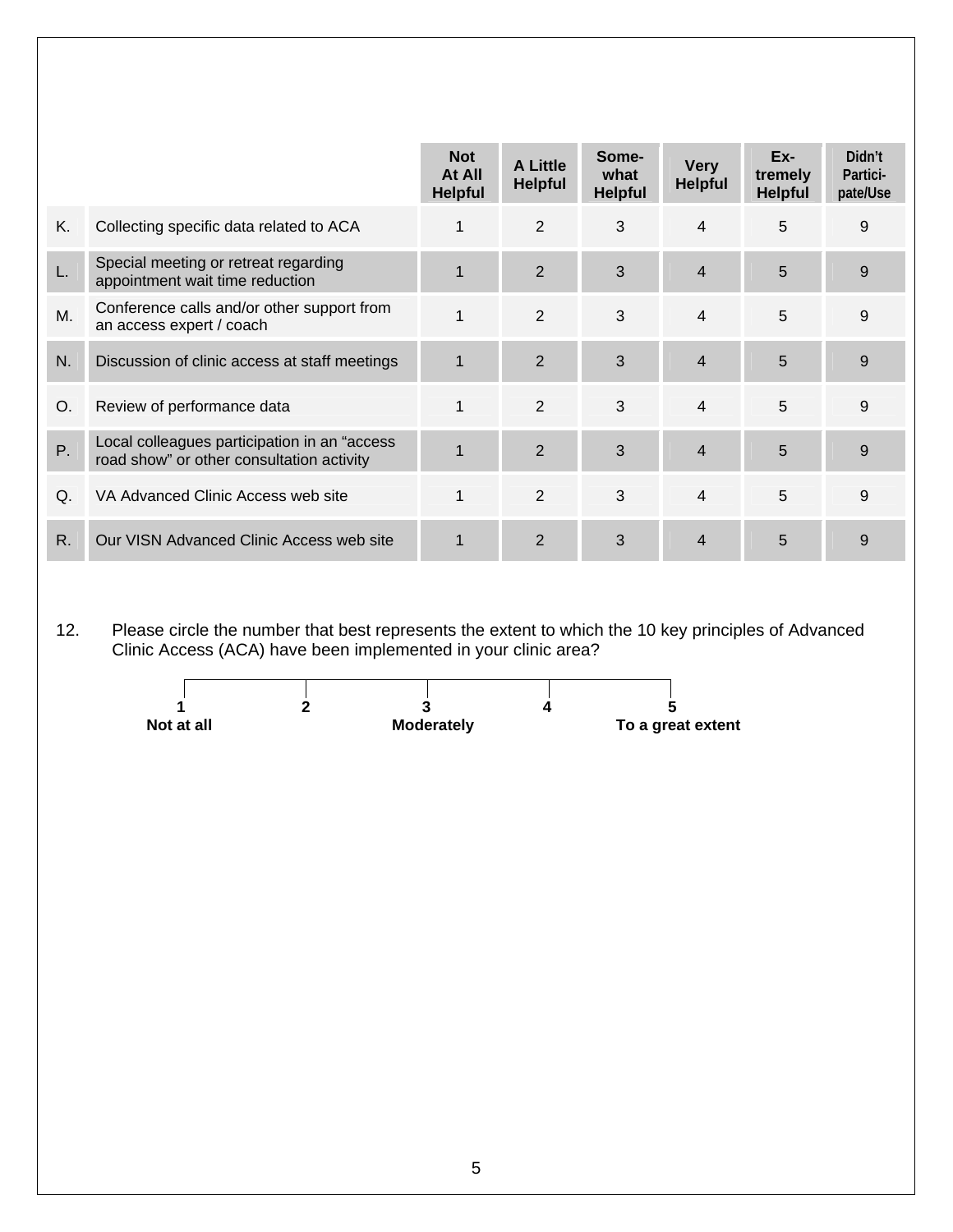- 13. In your opinion, what are the **three** most important factors that have **supported** the implementation of the Advanced Clinic Access (ACA) changes in your clinic area?
	- $\Box$  Sufficient clinic space or added clinic space
	- $\Box$  Sufficient resources or added resources to improve access
	- $\Box$  Success in recruiting and retaining clinical staff
	- $\Box$  Success in recruiting and retaining support and technical staff
	- $\Box$  Strong clinical champions for ACA
	- $\Box$  Active support for ACA from upper facility management
	- $\Box$  Enough time to plan and implement ACA
	- $\Box$  Sufficient knowledge and skills to implement ACA
	- $\Box$  Staff freed from regular duties to work on ACA
	- $\Box$  Providers willing to change their practice patterns
	- $\Box$  Support and technical staff willing to change their operations
	- $\Box$  Success in educating veterans that practice changes will benefit them
	- $\Box$  High priority attention to reduce waiting times from facility, VISN and/or Central Office leadership
	- ! Other/specify: \_\_\_\_\_\_\_\_\_\_\_\_\_\_\_\_\_\_\_\_\_\_\_\_\_\_\_\_\_\_\_\_\_\_\_
- 14. In your opinion, what are the **three** greatest **obstacles** to the implementation of the Advanced Clinic Access (ACA) changes in your clinic area?
	- $\Box$  Lack of space
	- $\Box$  Lack of resources and budget constraints
	- $\Box$  Increase in new patient workload
	- $\Box$  Difficulty in recruiting and retaining clinical staff
	- $\Box$  Difficulty in recruiting and retaining support and technical staff
	- $\Box$  Scheduling software inadequate to support ACA
	- $\Box$  Resisters to ACA who are highly-regarded in the facility
	- $\Box$  Lack of support for ACA from upper facility management
	- $\Box$  Providers unwilling to change their practice patterns
	- $\Box$  Support and technical staff unwilling to change their operations
	- $\Box$  Lack of time to plan and implement ACA
	- $\Box$  Lack of knowledge and skills to implement ACA
	- $\Box$  Difficulty in educating veterans that practice changes will benefit them
	- ! Other/specify: \_\_\_\_\_\_\_\_\_\_\_\_\_\_\_\_\_\_\_\_\_\_\_\_\_\_\_\_\_\_\_\_\_\_\_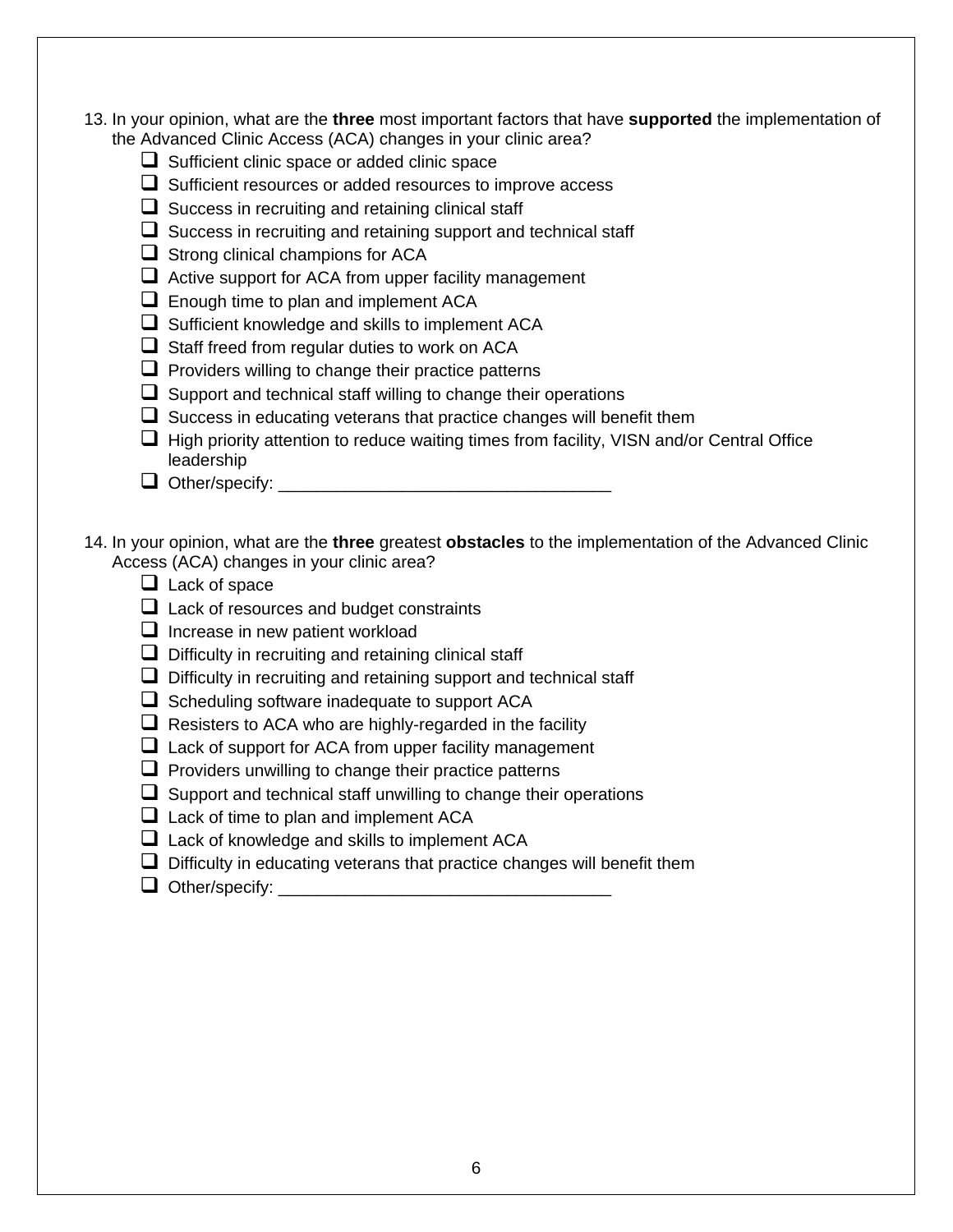# **Section 3. Working as a Team**

The next questions are about working as a team with other members of your clinic area to reduce the amount of time veterans wait for an appointment. Please circle the number that best represents the extent to which you agree or disagree with these statements based on your experience over the **past six months.** 

|    |                                                                                                                                | <b>Strongly</b><br><b>Disagree</b> | <b>Disagree</b> | <b>Neither</b><br>Agree<br><b>Nor</b><br><b>Disagree</b> | <b>Agree</b>            | <b>Strongly</b><br><b>Agree</b> | Don't<br><b>Know</b> |
|----|--------------------------------------------------------------------------------------------------------------------------------|------------------------------------|-----------------|----------------------------------------------------------|-------------------------|---------------------------------|----------------------|
| 15 | This organization makes sure people have<br>the skills and knowledge to work as a team.                                        | $\mathbf{1}$                       | $\overline{2}$  | 3                                                        | $\overline{4}$          | 5                               | 9                    |
| 16 | After we have implemented a change, team<br>members think about and learn from the<br>results.                                 | $\mathbf{1}$                       | $\overline{2}$  | $\mathbf{3}$                                             | $\overline{4}$          | 5                               | 9                    |
| 17 | In making changes, our team was able to<br>easily adapt ACA ideas to match the needs<br>of our clinic area.                    | $\mathbf{1}$                       | $\overline{2}$  | 3                                                        | 4                       | 5                               | 9                    |
| 18 | Our team effectively applies knowledge and<br>skill to get our work done well.                                                 | $\mathbf{1}$                       | $\overline{2}$  | 3                                                        | $\overline{4}$          | 5                               | 9                    |
| 19 | Our team learns from the efforts of others to<br>implement ACA in our facility.                                                | $\mathbf{1}$                       | $\overline{2}$  | 3                                                        | $\overline{4}$          | 5                               | 9                    |
| 20 | A team that does a good job in this<br>organization gets special rewards or<br>recognition.                                    | $\mathbf{1}$                       | $\overline{2}$  | $\overline{3}$                                           | $\overline{4}$          | 5                               | 9                    |
| 21 | Senior management at this facility supports<br>our work by doing such things as talking<br>about ACA at "town meeting" events. | $\mathbf{1}$                       | $\overline{2}$  | 3                                                        | $\overline{\mathbf{4}}$ | 5                               | 9                    |
| 22 | Senior management at this facility regularly<br>reviews our progress in making change.                                         | $\mathbf{1}$                       | $\overline{2}$  | 3                                                        | $\overline{4}$          | 5                               | 9                    |
| 23 | Senior management at this facility gives<br>high priority to reducing appointment wait<br>time.                                | $\mathbf{1}$                       | $\overline{2}$  | 3                                                        | $\overline{4}$          | 5                               | 9                    |
| 24 | The leadership of my clinic area supports<br>our work by doing such things as talking<br>about ACA at staff meetings.          | 1                                  | $\overline{2}$  | 3                                                        | $\overline{4}$          | 5                               | 9                    |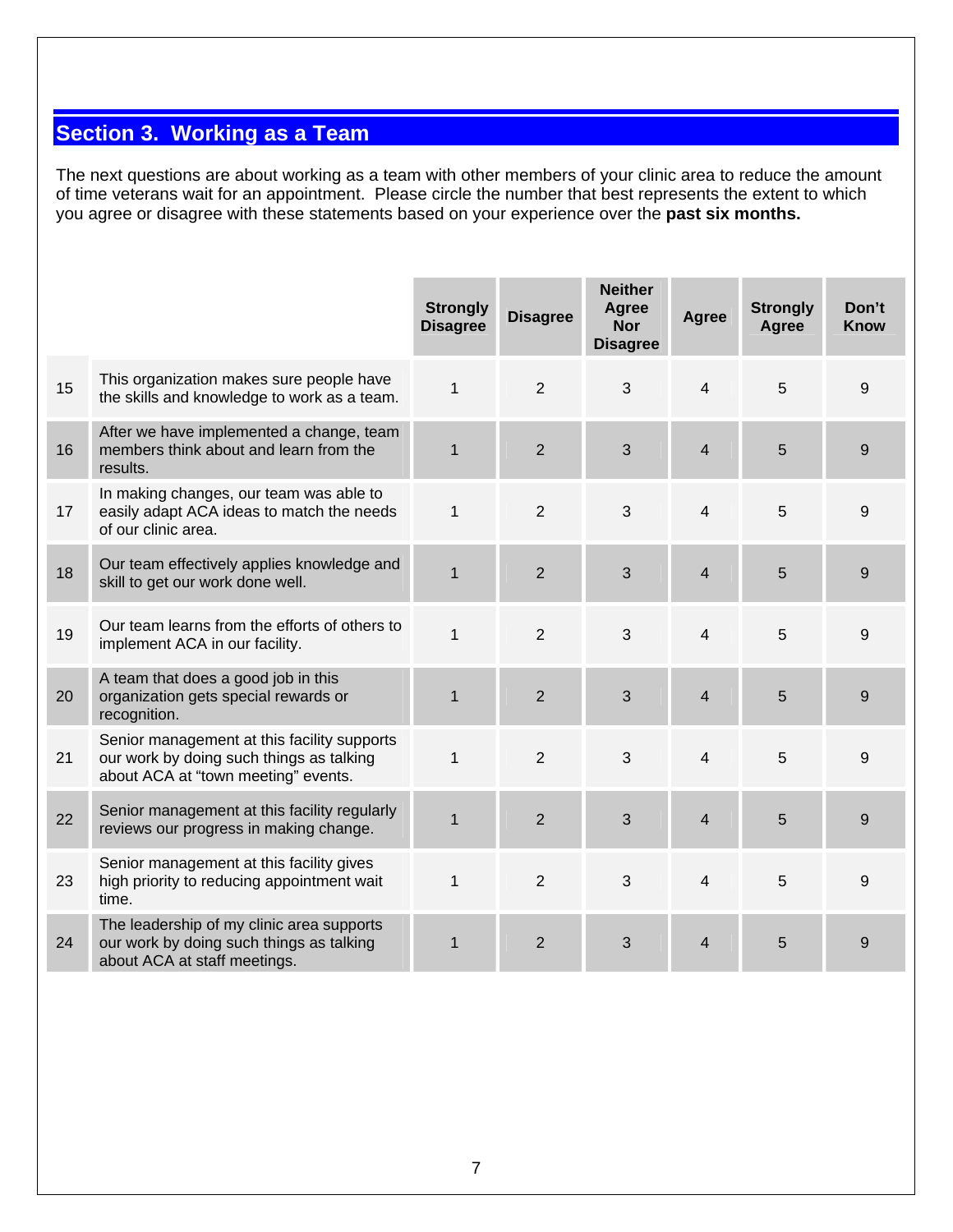|    |                                                                                                                                     | <b>Strongly</b><br><b>Disagree</b> | <b>Disagree</b> | <b>Neither</b><br>Agree<br><b>Nor</b><br><b>Disagree</b> | <b>Agree</b>   | <b>Strongly</b><br><b>Agree</b> | Don't<br><b>Know</b> |
|----|-------------------------------------------------------------------------------------------------------------------------------------|------------------------------------|-----------------|----------------------------------------------------------|----------------|---------------------------------|----------------------|
| 25 | The leadership of my clinic area regularly<br>reviews our progress in making change.                                                | $\mathbf{1}$                       | 2               | 3                                                        | 4              | 5                               | 9                    |
| 26 | The leadership of my clinic area gives high<br>priority to reducing appointment wait time.                                          | $\mathbf{1}$                       | $\overline{2}$  | 3                                                        | $\overline{4}$ | 5                               | 9                    |
| 27 | Our team has been able to use<br>performance data effectively to design and<br>test changes.                                        | $\mathbf{1}$                       | 2               | 3                                                        | 4              | 5                               | 9                    |
| 28 | Our team gets all the information we need<br>to do our work.                                                                        | $\mathbf{1}$                       | $\overline{2}$  | 3                                                        | $\overline{4}$ | 5                               | 9                    |
| 29 | Our team has identified measures that are<br>tracked on a regular basis to assess our<br>progress.                                  | $\mathbf{1}$                       | $\overline{2}$  | 3                                                        | $\overline{4}$ | 5                               | 9                    |
| 30 | Official appointment wait time data for our<br>clinic area is accurate.                                                             | $\mathbf{1}$                       | 2               | 3                                                        | 4              | 5                               | 9                    |
| 31 | Our team has the authority to manage its<br>work pretty much the way members want<br>to.                                            | 1                                  | $\overline{2}$  | 3                                                        | 4              | 5                               | 9                    |
| 32 | In our team there is a great deal of room for<br>initiative and judgment in the work that we<br>do.                                 | $\mathbf{1}$                       | $\overline{2}$  | 3                                                        | $\overline{4}$ | 5                               | 9                    |
| 33 | The members of our team have substantial<br>influence in managing care and influencing<br>others to make improvements in care.      | $\mathbf{1}$                       | 2               | 3                                                        | 4              | 5                               | 9                    |
| 34 | When our team attempts to make an<br>improvement, we involve those staff who<br>are most affected by the change in the<br>planning. | $\mathbf{1}$                       | 2               | 3                                                        | 4              | 5                               | 9                    |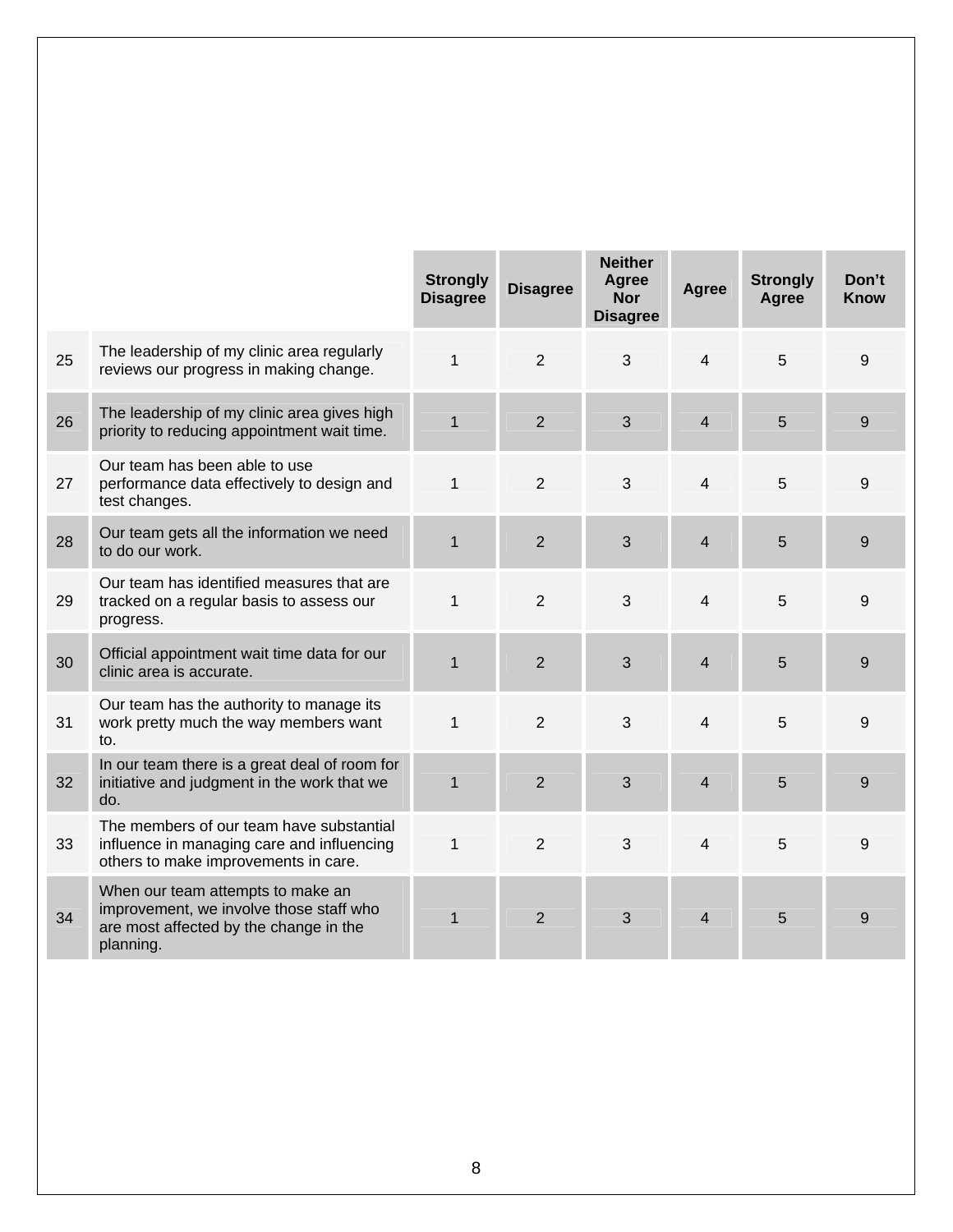|    |                                                                                                                                                                                             | <b>Strongly</b><br><b>Disagree</b> | <b>Disagree</b> | <b>Neither</b><br>Agree<br><b>Nor</b><br><b>Disagree</b> | Agree          | <b>Strongly</b><br>Agree | Don't<br><b>Know</b> |
|----|---------------------------------------------------------------------------------------------------------------------------------------------------------------------------------------------|------------------------------------|-----------------|----------------------------------------------------------|----------------|--------------------------|----------------------|
| 35 | Certain individuals in our team have special<br>skills and knowledge that the rest of us<br>count on.                                                                                       | 1                                  | 2               | 3                                                        | $\overline{4}$ | 5                        | 9                    |
| 36 | When our team does not know something it<br>needs to know in order to do its work, there<br>are people available to teach or help.                                                          | $\mathbf 1$                        | $\overline{2}$  | 3                                                        | 4              | 5                        | 9                    |
| 37 | When our team tries to make a change that<br>will reduce appointment wait time, one or<br>more well-respected members of staff<br>support our efforts with their time and<br>encouragement. | $\mathbf{1}$                       | 2               | 3                                                        | $\overline{4}$ | 5                        | 9                    |
| 38 | Our team members agree that reducing the<br>number of days that veterans wait to get an<br>appointment is a very important goal.                                                            | $\mathbf{1}$                       | $\overline{2}$  | 3                                                        | $\overline{4}$ | 5                        | 9                    |
| 39 | The members of our team realize that a<br>major effort is underway to reduce the<br>number of days that veterans wait to get an<br>appointment.                                             | $\mathbf{1}$                       | 2               | 3                                                        | 4              | 5                        | 9                    |
| 40 | The ACA program is an effective way to<br>reduce appointment wait time for my clinic<br>area.                                                                                               | $\mathbf{1}$                       | $\overline{2}$  | 3                                                        | $\overline{4}$ | 5                        | 9                    |
| 41 | Members of our team participate in the<br>team's decisions.                                                                                                                                 | $\mathbf{1}$                       | 2               | 3                                                        | 4              | 5                        | 9                    |
| 42 | Our team listens to and considers the ideas<br>of every team member.                                                                                                                        | $\mathbf{1}$                       | $\overline{2}$  | 3                                                        | 4              | 5                        | 9                    |